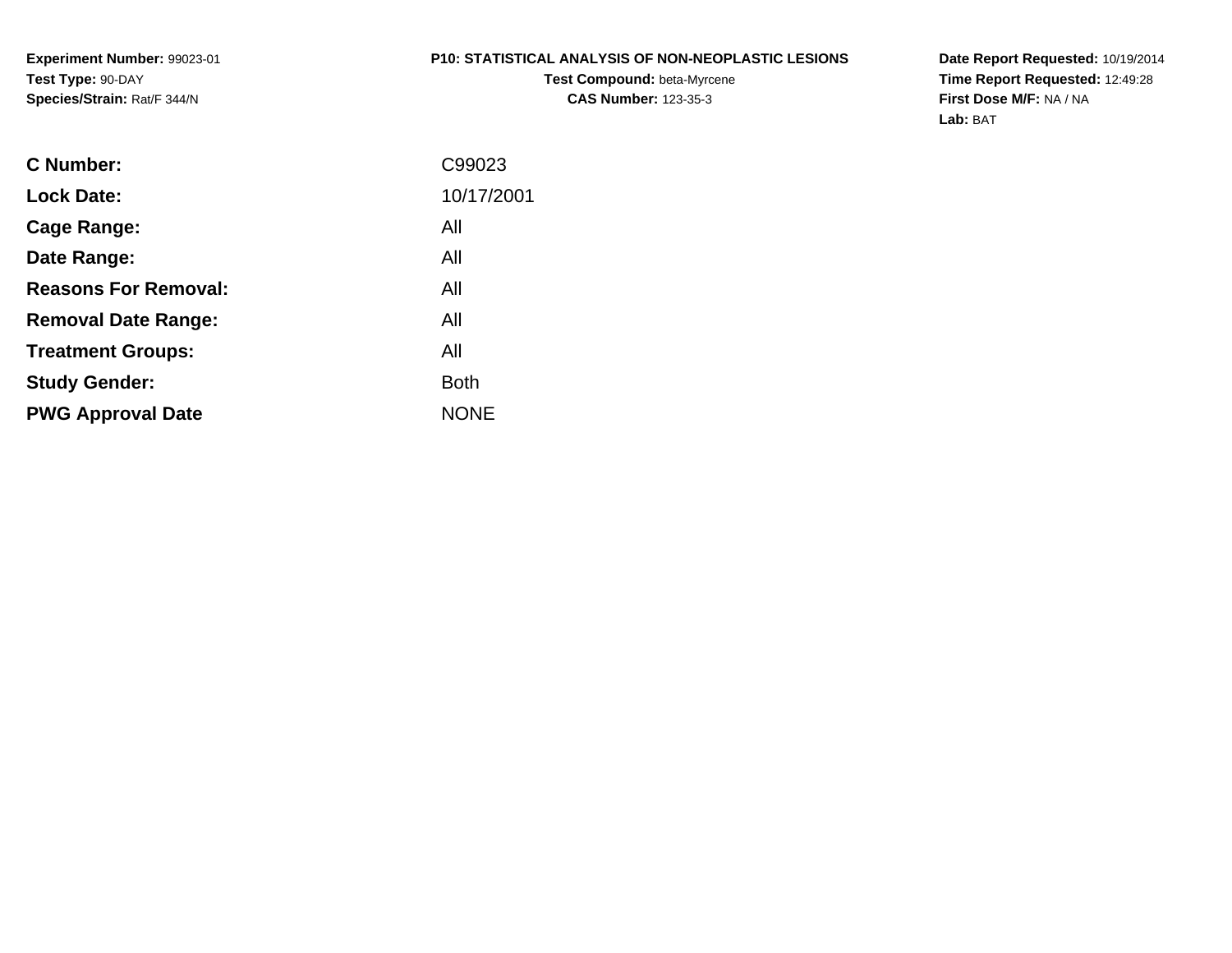#### **P10: STATISTICAL ANALYSIS OF NON-NEOPLASTIC LESIONS**

**Test Compound:** beta-Myrcene**CAS Number:** 123-35-3

**Date Report Requested:** 10/19/2014 **Time Report Requested:** 12:49:28**First Dose M/F:** NA / NA**Lab:** BAT

# **SUMMARY OF STATISTICALLY SIGNIFICANT (P<=.05) RESULTS IN THE ANALYSIS OF BETA-MYRCENE**

| <b>MALE RAT</b>        |                                     |
|------------------------|-------------------------------------|
| Organ                  | Morphology                          |
| Esophagus              | Perforation                         |
| <b>Harderian Gland</b> | <b>Pigmentation Porphyrin</b>       |
| Heart                  | <b>Inflammation Chronic</b>         |
| Kidney                 | Nephropathy                         |
|                        | Nephrosis                           |
| Kidney: Renal Tubule   | <b>Accumulation Hyaline Droplet</b> |
|                        | Degeneration                        |
| Lung                   | Congestion                          |
|                        | <b>Inflammation Chronic</b>         |
| Lymph Node, Mesenteric | Atrophy                             |
| Nose                   | <b>Inflammation Chronic</b>         |
|                        | Inflammation                        |
|                        | Metaplasia                          |
| Nose: Olfactory Epi    | Degeneration                        |
| Nose: Respirat Epith   | Necrosis                            |
| Spleen                 | Atrophy                             |
| Stomach, Forestomach   | Ulcer                               |
|                        | <b>Inflammation Acute</b>           |
| Thymus                 | <b>Necrosis</b>                     |
| <b>FEMALE RAT</b>      |                                     |
| Organ                  | <b>Morphology</b>                   |
| <b>Harderian Gland</b> | <b>Pigmentation Porphyrin</b>       |
| Kidney                 | Nephrosis                           |
| Kidney: Renal Tubule   | <b>Necrosis</b>                     |
|                        | Degeneration                        |
| Liver                  | Hepatodiaphragmatic Nodule          |
|                        | <b>Fibrosis Focal</b>               |
| Lung                   | <b>Inflammation Chronic</b>         |
| Lung: Vein             | Thrombosis                          |
|                        |                                     |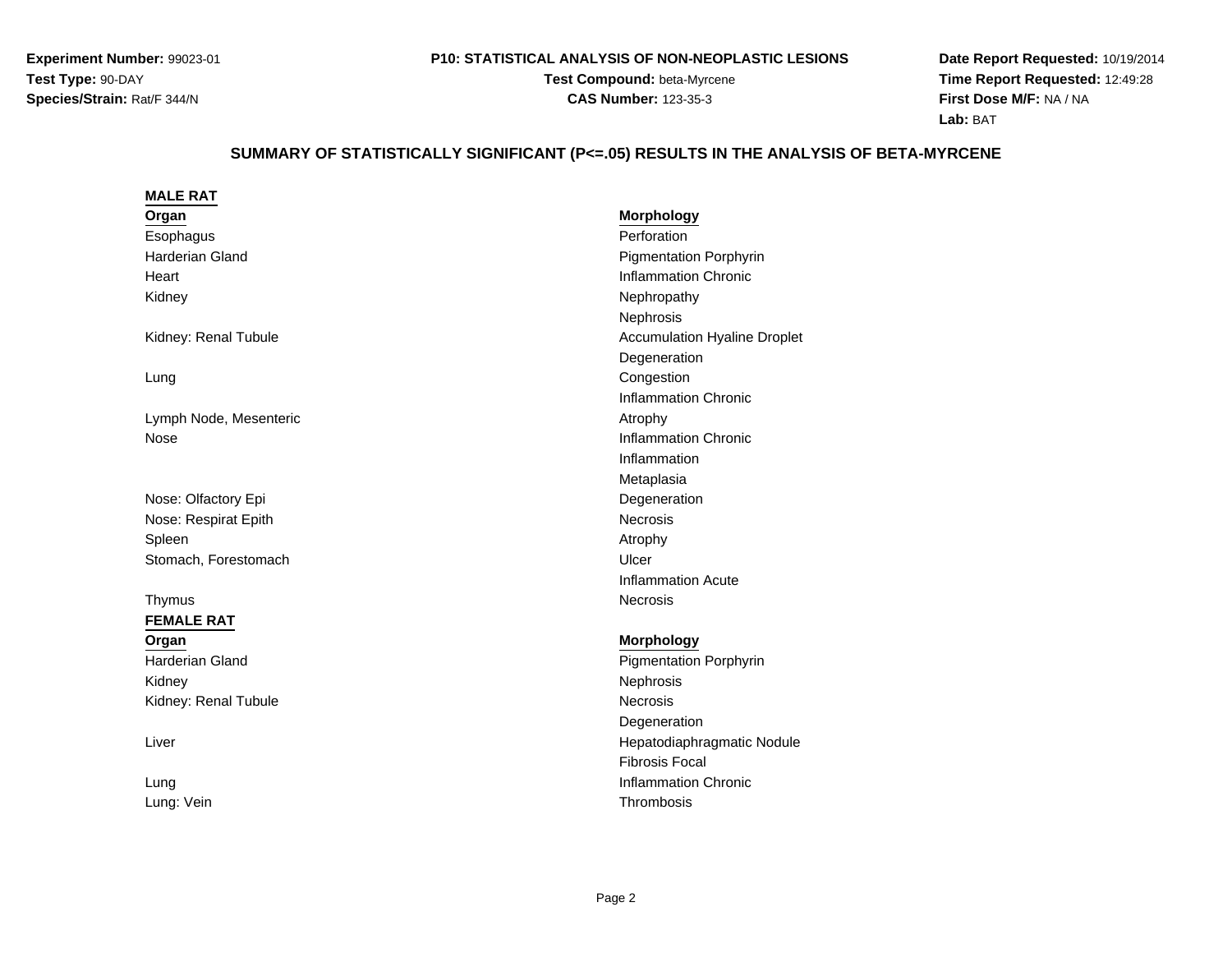#### **P10: STATISTICAL ANALYSIS OF NON-NEOPLASTIC LESIONS**

**Test Compound:** beta-Myrcene**CAS Number:** 123-35-3

**Date Report Requested:** 10/19/2014**Time Report Requested:** 12:49:28**First Dose M/F:** NA / NA**Lab:** BAT

#### **SUMMARY OF STATISTICALLY SIGNIFICANT (P<=.05) RESULTS IN THE ANALYSIS OF BETA-MYRCENE**

| Lymph Node, Mesenteric | Atrophy         |
|------------------------|-----------------|
| Nose                   | Inflammation    |
|                        | Inflammation    |
| Nose: Olfactory Epi    | Degeneration    |
| Nose: Respirat Epith   | <b>Necrosis</b> |
| Spleen                 | Atrophy         |
| Stomach, Forestomach   | Ulcer           |

Thymus

Atrophy<br>Inflammation Inflammation Chronic Degenerationh Ulcer and the Ulcer of the Ulcer of the Ulcer of the Ulcer of the Ulcer of the Ulcer of the Ulcer of the Ulc Inflammation Acute HemorrhageNecrosis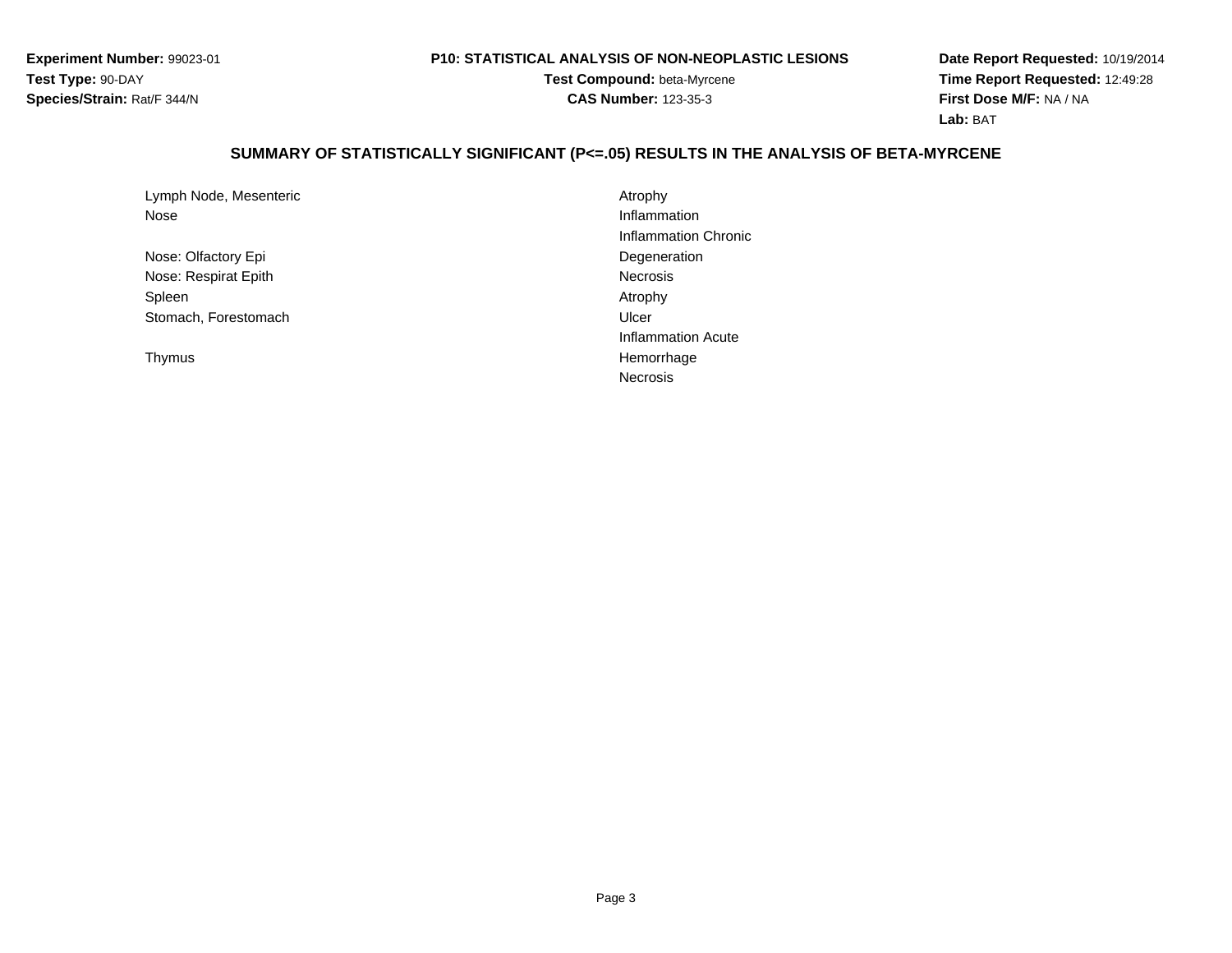**CAS Number:** 123-35-3

**Experiment Number:** 99023-01**Test Type:** 90-DAY**Species/Strain:** Rat/F 344/N

**Date Report Requested:** 10/19/2014 **Time Report Requested:** 12:49:28**First Dose M/F:** NA / NA**Lab:** BAT

| <b>MALE</b>                |             |                        |             |             |              |             |  |
|----------------------------|-------------|------------------------|-------------|-------------|--------------|-------------|--|
| <b>DOSE</b>                | 0 G/KG      | G/KG<br>0.25           | G/KG<br>0.5 | G/KG<br>1.0 | G/KG<br>2.0  | 4.0<br>G/KG |  |
| <b>Adrenal Cortex</b>      |             |                        |             |             |              |             |  |
| Hemorrhage                 |             |                        |             |             |              |             |  |
| <b>LESION RATES</b>        |             |                        |             |             |              |             |  |
| <b>OVERALL(a)</b>          | $0/10(0\%)$ | $0/0 (0\%)$            | $0/1$ (0%)  | $0/1$ (0%)  | $1/10(10\%)$ | $0/10(0\%)$ |  |
| POLY-3 RATE (b)            | 0/10.00     | 0/0.00                 | 0/0.04      | 0/0.02      | 1/9.00       | 0/0.00      |  |
| POLY-3 PERCENT (g)         | 0%          | 0%                     | 0%          | 0%          | 11.1%        | 0%          |  |
| <b>TERMINAL (d)</b>        | $0/10(0\%)$ | $0/0 (0\%)$            | $0/0 (0\%)$ | $0/0 (0\%)$ | 0/8(0%)      | $0/0 (0\%)$ |  |
| <b>FIRST INCIDENCE</b>     | ---         | $\qquad \qquad \cdots$ | $--$        | ---         | 18           | ---         |  |
| <b>STATISTICAL TESTS</b>   |             |                        |             |             |              |             |  |
| POLY <sub>3</sub>          | (e)         | (e)                    | (e)         | (e)         | $P=0.479$    | (e)         |  |
| <b>POLY 1.5</b>            | (e)         | (e)                    | (e)         | (e)         | $P=0.479$    | (e)         |  |
| POLY <sub>6</sub>          | (e)         | (e)                    | (e)         | (e)         | $P=0.479$    | (e)         |  |
| <b>COCH-ARM / FISHERS</b>  | $P=0.720$   | (e)                    | (e)         | (e)         | $P = 0.500$  | (e)         |  |
| <b>MAX-ISO-POLY-3</b>      | (e)         | (e)                    | (e)         | (e)         | $P = 0.158$  | (e)         |  |
| <b>HISTCONT SAME RTE</b>   |             |                        |             |             |              |             |  |
| <b>HISTCONT ALL RTES</b>   |             |                        |             |             |              |             |  |
| <b>CURR VS HC SAME RTE</b> |             |                        |             |             |              |             |  |
| <b>CURR VS HC ALL RTES</b> |             |                        |             |             |              |             |  |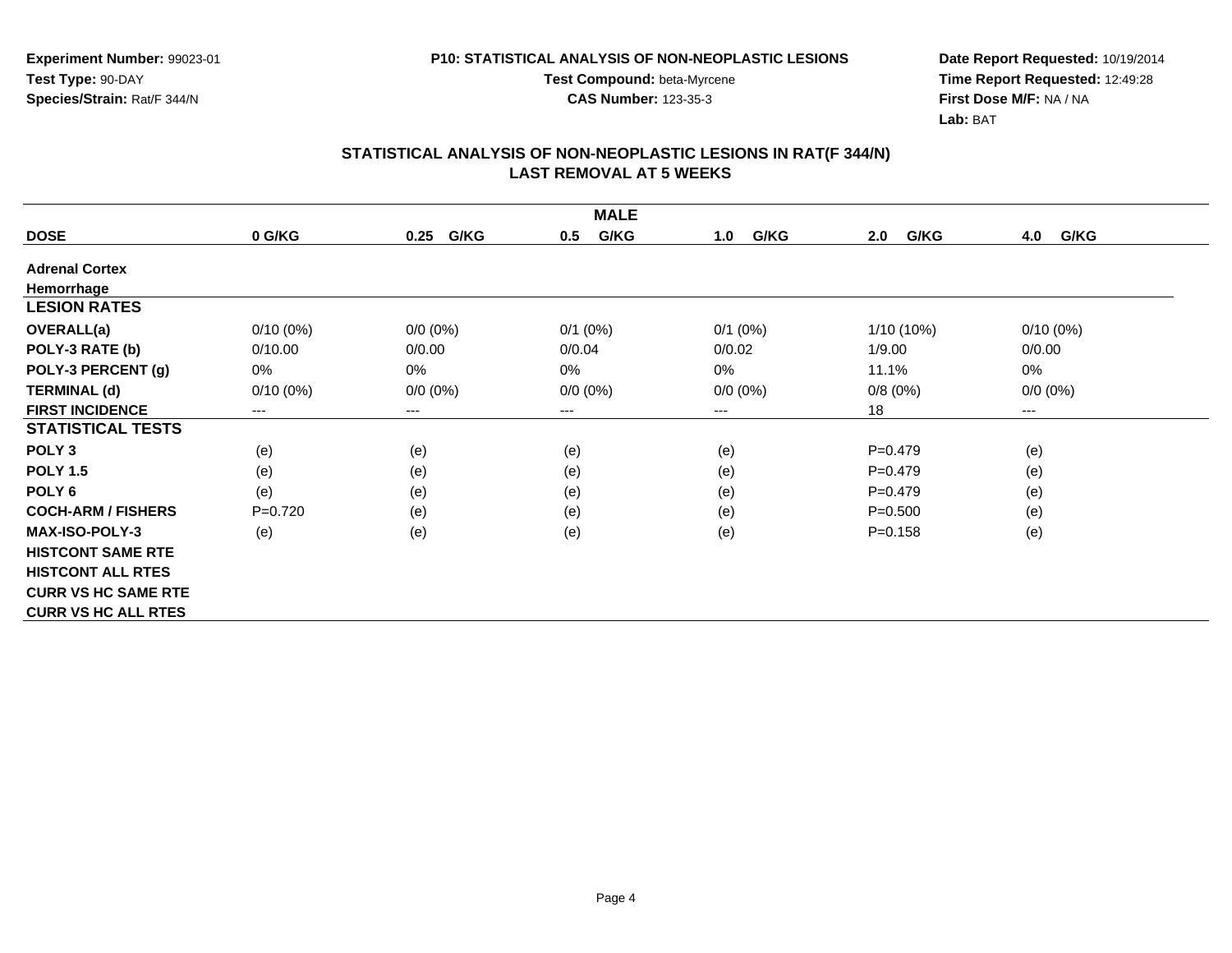**CAS Number:** 123-35-3

**Experiment Number:** 99023-01**Test Type:** 90-DAY**Species/Strain:** Rat/F 344/N

**Date Report Requested:** 10/19/2014 **Time Report Requested:** 12:49:28**First Dose M/F:** NA / NA**Lab:** BAT

| <b>MALE</b>                |              |              |              |              |              |              |  |
|----------------------------|--------------|--------------|--------------|--------------|--------------|--------------|--|
| <b>DOSE</b>                | 0 G/KG       | G/KG<br>0.25 | G/KG<br>0.5  | G/KG<br>1.0  | G/KG<br>2.0  | G/KG<br>4.0  |  |
| <b>Adrenal Cortex</b>      |              |              |              |              |              |              |  |
| <b>Hyperplasia Focal</b>   |              |              |              |              |              |              |  |
| <b>LESION RATES</b>        |              |              |              |              |              |              |  |
| <b>OVERALL(a)</b>          | 2/10(20%)    | $0/0 (0\%)$  | $0/1$ (0%)   | $0/1$ (0%)   | $0/10(0\%)$  | $0/10(0\%)$  |  |
| POLY-3 RATE (b)            | 2/10.00      | 0/0.00       | 0/0.04       | 0/0.02       | 0/8.01       | 0/0.00       |  |
| POLY-3 PERCENT (g)         | 20%          | 0%           | 0%           | 0%           | 0%           | 0%           |  |
| <b>TERMINAL (d)</b>        | 2/10(20%)    | $0/0 (0\%)$  | $0/0 (0\%)$  | $0/0 (0\%)$  | 0/8(0%)      | $0/0 (0\%)$  |  |
| <b>FIRST INCIDENCE</b>     | 93(T)        | $---$        | ---          | $---$        | $---$        | $--$         |  |
| <b>STATISTICAL TESTS</b>   |              |              |              |              |              |              |  |
| POLY <sub>3</sub>          | (e)          | (e)          | $P = 0.879N$ | $P = 0.881N$ | P=0.282N     | $P=0.702N$   |  |
| <b>POLY 1.5</b>            | (e)          | (e)          | $P = 0.867N$ | $P = 0.871N$ | $P=0.279N$   | $P=0.697N$   |  |
| POLY <sub>6</sub>          | (e)          | (e)          | P=0.882N     | P=0.882N     | P=0.282N     | $P=0.702N$   |  |
| <b>COCH-ARM / FISHERS</b>  | $P = 0.099N$ | (e)          | $P = 0.818N$ | $P = 0.818N$ | $P = 0.237N$ | P=0.237N     |  |
| <b>MAX-ISO-POLY-3</b>      | (e)          | (e)          | $P=0.495N$   | $P = 0.497N$ | $P = 0.117N$ | $P = 0.500N$ |  |
| <b>HISTCONT SAME RTE</b>   |              |              |              |              |              |              |  |
| <b>HISTCONT ALL RTES</b>   |              |              |              |              |              |              |  |
| <b>CURR VS HC SAME RTE</b> |              |              |              |              |              |              |  |
| <b>CURR VS HC ALL RTES</b> |              |              |              |              |              |              |  |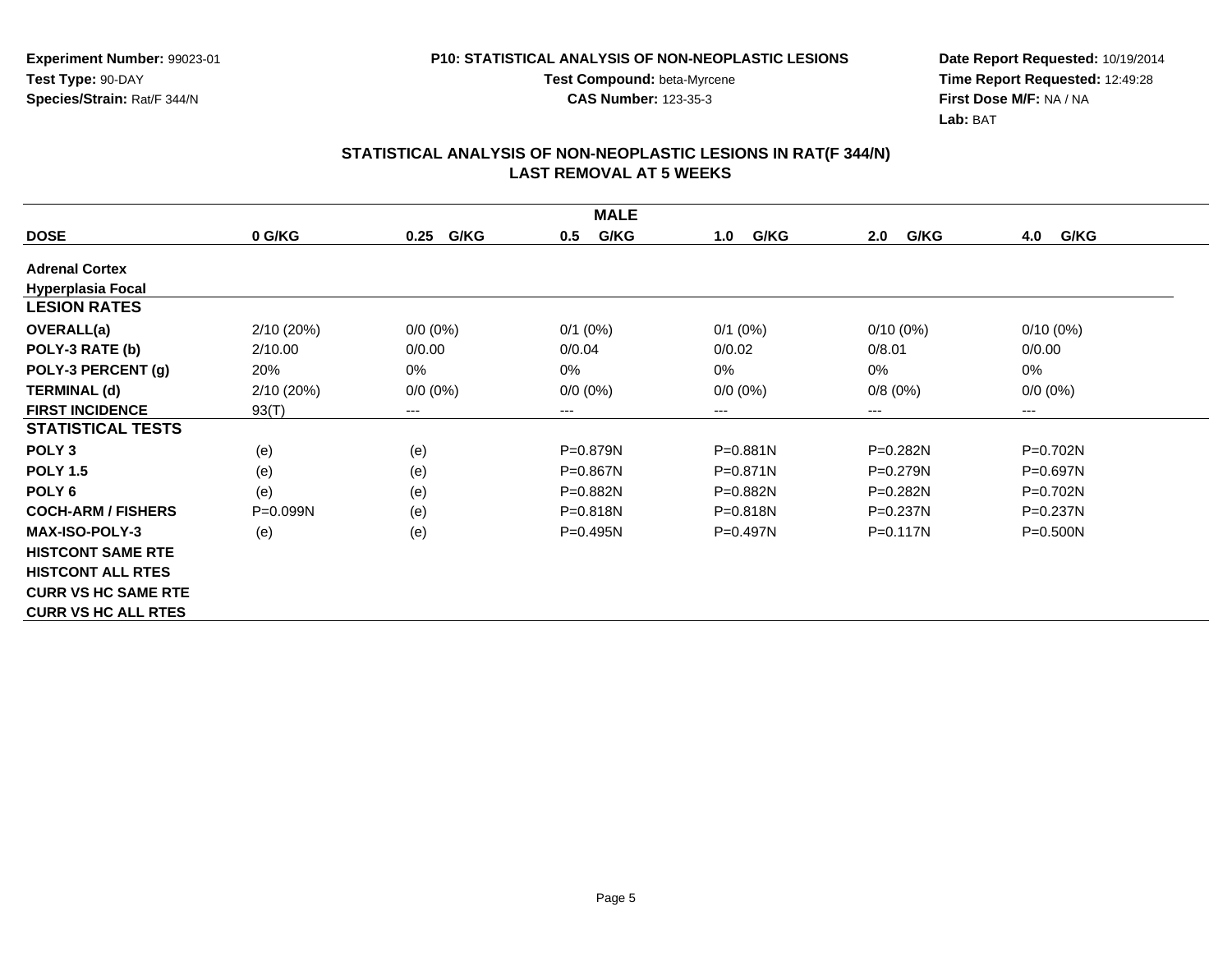**CAS Number:** 123-35-3

**Experiment Number:** 99023-01**Test Type:** 90-DAY**Species/Strain:** Rat/F 344/N

**Date Report Requested:** 10/19/2014 **Time Report Requested:** 12:49:28**First Dose M/F:** NA / NA**Lab:** BAT

| <b>MALE</b>                |             |                        |             |             |              |             |  |
|----------------------------|-------------|------------------------|-------------|-------------|--------------|-------------|--|
| <b>DOSE</b>                | 0 G/KG      | G/KG<br>0.25           | G/KG<br>0.5 | G/KG<br>1.0 | G/KG<br>2.0  | G/KG<br>4.0 |  |
| <b>Epididymis</b>          |             |                        |             |             |              |             |  |
| Degeneration               |             |                        |             |             |              |             |  |
| <b>LESION RATES</b>        |             |                        |             |             |              |             |  |
| <b>OVERALL(a)</b>          | $0/10(0\%)$ | $0/0 (0\%)$            | $0/1$ (0%)  | $0/1$ (0%)  | $1/10(10\%)$ | $0/10(0\%)$ |  |
| POLY-3 RATE (b)            | 0/10.00     | 0/0.00                 | 0/0.04      | 0/0.02      | 1/9.01       | 0/0.00      |  |
| POLY-3 PERCENT (g)         | 0%          | 0%                     | 0%          | 0%          | 11.1%        | 0%          |  |
| <b>TERMINAL (d)</b>        | $0/10(0\%)$ | $0/0 (0\%)$            | $0/0 (0\%)$ | $0/0 (0\%)$ | 0/8(0%)      | $0/0 (0\%)$ |  |
| <b>FIRST INCIDENCE</b>     | ---         | $\qquad \qquad \cdots$ | $--$        | ---         | 4            | $---$       |  |
| <b>STATISTICAL TESTS</b>   |             |                        |             |             |              |             |  |
| POLY <sub>3</sub>          | (e)         | (e)                    | (e)         | (e)         | $P=0.479$    | (e)         |  |
| <b>POLY 1.5</b>            | (e)         | (e)                    | (e)         | (e)         | $P = 0.481$  | (e)         |  |
| POLY <sub>6</sub>          | (e)         | (e)                    | (e)         | (e)         | $P=0.479$    | (e)         |  |
| <b>COCH-ARM / FISHERS</b>  | $P=0.720$   | (e)                    | (e)         | (e)         | $P = 0.500$  | (e)         |  |
| <b>MAX-ISO-POLY-3</b>      | (e)         | (e)                    | (e)         | (e)         | $P = 0.158$  | (e)         |  |
| <b>HISTCONT SAME RTE</b>   |             |                        |             |             |              |             |  |
| <b>HISTCONT ALL RTES</b>   |             |                        |             |             |              |             |  |
| <b>CURR VS HC SAME RTE</b> |             |                        |             |             |              |             |  |
| <b>CURR VS HC ALL RTES</b> |             |                        |             |             |              |             |  |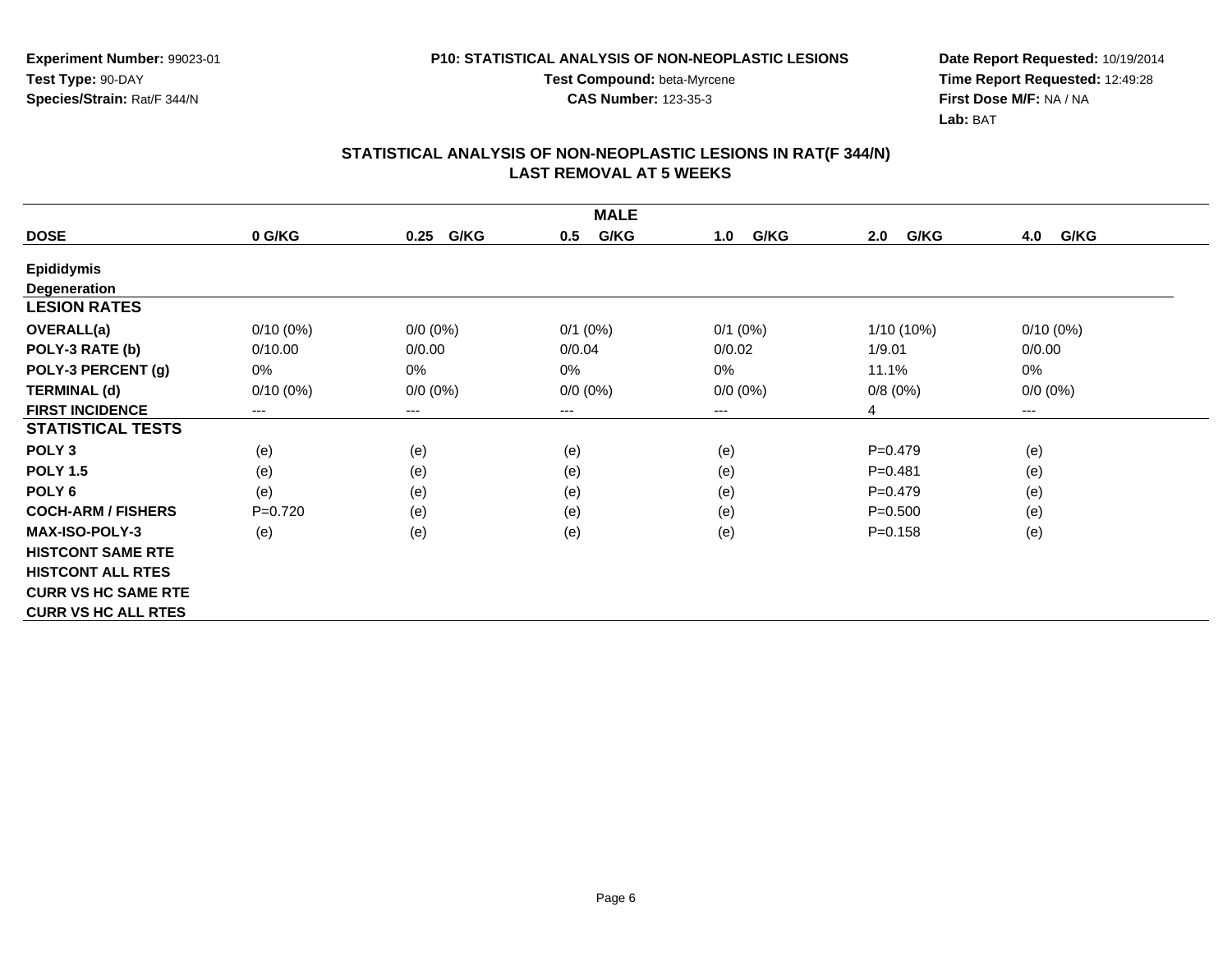**CAS Number:** 123-35-3

**Experiment Number:** 99023-01**Test Type:** 90-DAY**Species/Strain:** Rat/F 344/N

**Date Report Requested:** 10/19/2014 **Time Report Requested:** 12:49:28**First Dose M/F:** NA / NA**Lab:** BAT

| <b>MALE</b>                |              |                        |             |             |             |             |  |
|----------------------------|--------------|------------------------|-------------|-------------|-------------|-------------|--|
| <b>DOSE</b>                | 0 G/KG       | G/KG<br>0.25           | G/KG<br>0.5 | G/KG<br>1.0 | 2.0<br>G/KG | 4.0<br>G/KG |  |
| <b>Esophagus</b>           |              |                        |             |             |             |             |  |
| <b>Perforation</b>         |              |                        |             |             |             |             |  |
| <b>LESION RATES</b>        |              |                        |             |             |             |             |  |
| <b>OVERALL(a)</b>          | $0/10(0\%)$  | $0/0 (0\%)$            | 1/1 (100%)  | $0/1$ (0%)  | $0/10(0\%)$ | $0/10(0\%)$ |  |
| POLY-3 RATE (b)            | 0/10.00      | 0/0.00                 | 1/1.00      | 0/0.02      | 0/8.01      | 0/0.00      |  |
| POLY-3 PERCENT (g)         | 0%           | 0%                     | 100%        | $0\%$       | 0%          | 0%          |  |
| <b>TERMINAL (d)</b>        | $0/10(0\%)$  | $0/0 (0\%)$            | $0/0 (0\%)$ | $0/0 (0\%)$ | 0/8(0%)     | $0/0 (0\%)$ |  |
| <b>FIRST INCIDENCE</b>     | $---$        | $\qquad \qquad \cdots$ | 32          | ---         | ---         | $\cdots$    |  |
| <b>STATISTICAL TESTS</b>   |              |                        |             |             |             |             |  |
| POLY <sub>3</sub>          | (e)          | (e)                    | $P = 0.091$ | (e)         | (e)         | (e)         |  |
| <b>POLY 1.5</b>            | (e)          | (e)                    | $P = 0.091$ | (e)         | (e)         | (e)         |  |
| POLY <sub>6</sub>          | (e)          | (e)                    | $P = 0.091$ | (e)         | (e)         | (e)         |  |
| <b>COCH-ARM / FISHERS</b>  | $P = 0.395N$ | (e)                    | $P = 0.091$ | (e)         | (e)         | (e)         |  |
| <b>MAX-ISO-POLY-3</b>      | (e)          | (e)                    | P=0.000**   | (e)         | (e)         | (e)         |  |
| <b>HISTCONT SAME RTE</b>   |              |                        |             |             |             |             |  |
| <b>HISTCONT ALL RTES</b>   |              |                        |             |             |             |             |  |
| <b>CURR VS HC SAME RTE</b> |              |                        |             |             |             |             |  |
| <b>CURR VS HC ALL RTES</b> |              |                        |             |             |             |             |  |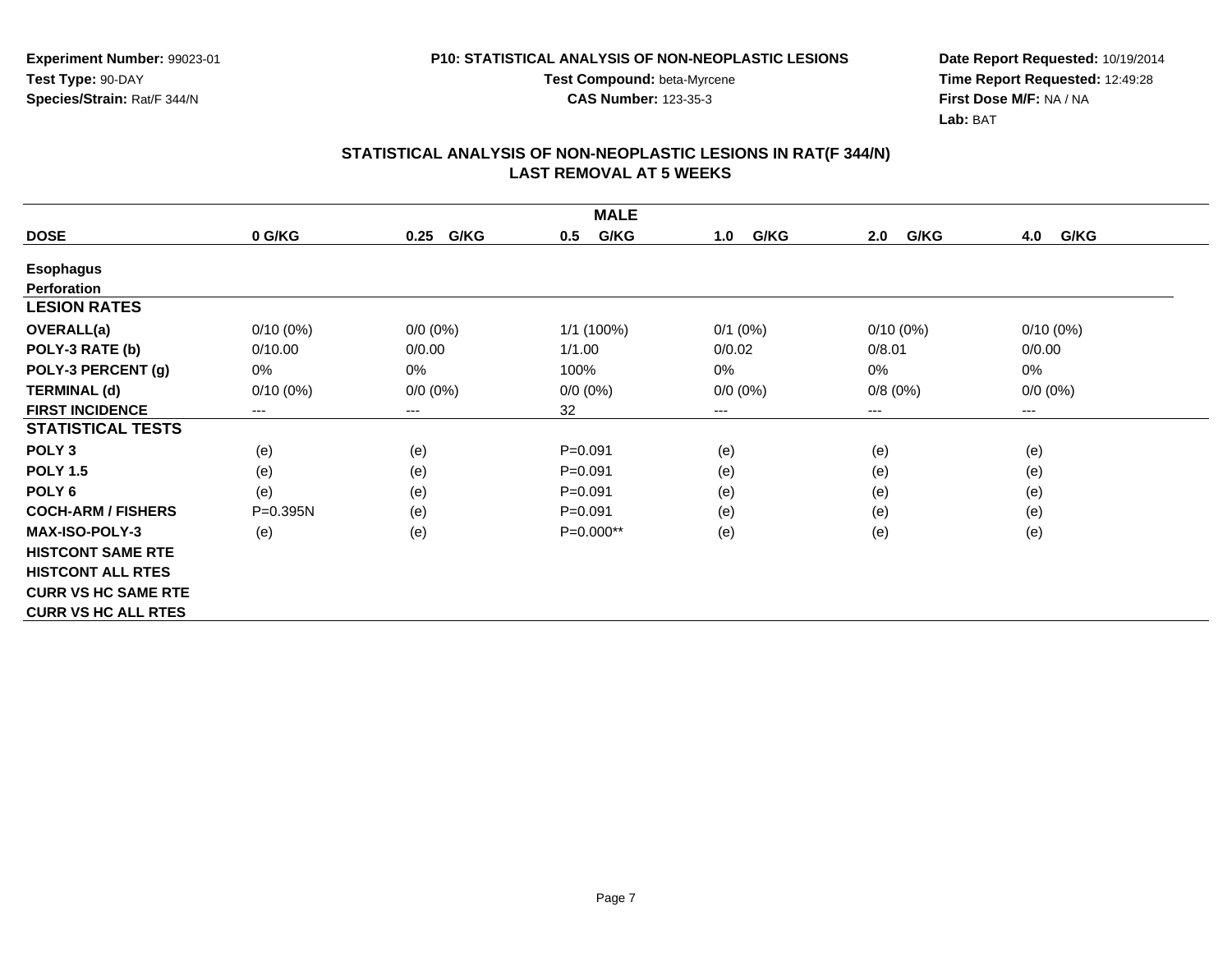**CAS Number:** 123-35-3

**Experiment Number:** 99023-01**Test Type:** 90-DAY**Species/Strain:** Rat/F 344/N

**Date Report Requested:** 10/19/2014 **Time Report Requested:** 12:49:28**First Dose M/F:** NA / NA**Lab:** BAT

| <b>MALE</b>                |             |              |             |             |             |             |  |
|----------------------------|-------------|--------------|-------------|-------------|-------------|-------------|--|
| <b>DOSE</b>                | 0 G/KG      | G/KG<br>0.25 | G/KG<br>0.5 | G/KG<br>1.0 | G/KG<br>2.0 | G/KG<br>4.0 |  |
| Eye                        |             |              |             |             |             |             |  |
| Cataract                   |             |              |             |             |             |             |  |
| <b>LESION RATES</b>        |             |              |             |             |             |             |  |
| <b>OVERALL(a)</b>          | $0/10(0\%)$ | $0/0 (0\%)$  | $0/1$ (0%)  | $0/1$ (0%)  | $0/10(0\%)$ | $0/10(0\%)$ |  |
| POLY-3 RATE (b)            | 0/10.00     | 0/0.00       | 0/0.04      | 0/0.02      | 0/8.01      | 0/0.00      |  |
| POLY-3 PERCENT (g)         | 0%          | $0\%$        | 0%          | 0%          | 0%          | 0%          |  |
| <b>TERMINAL (d)</b>        | $0/10(0\%)$ | $0/0 (0\%)$  | $0/0 (0\%)$ | $0/0 (0\%)$ | 0/8(0%)     | $0/0 (0\%)$ |  |
| <b>FIRST INCIDENCE</b>     | $--$        | $---$        | ---         | ---         | ---         | ---         |  |
| <b>STATISTICAL TESTS</b>   |             |              |             |             |             |             |  |
| POLY <sub>3</sub>          | (n)         | (n)          | (n)         | (n)         | (n)         | (n)         |  |
| <b>POLY 1.5</b>            | (n)         | (n)          | (n)         | (n)         | (n)         | (n)         |  |
| POLY <sub>6</sub>          | (n)         | (n)          | (n)         | (n)         | (n)         | (n)         |  |
| <b>COCH-ARM / FISHERS</b>  | (n)         | (n)          | (n)         | (n)         | (n)         | (n)         |  |
| <b>MAX-ISO-POLY-3</b>      | (n)         | (n)          | (n)         | (n)         | (n)         | (n)         |  |
| <b>HISTCONT SAME RTE</b>   |             |              |             |             |             |             |  |
| <b>HISTCONT ALL RTES</b>   |             |              |             |             |             |             |  |
| <b>CURR VS HC SAME RTE</b> |             |              |             |             |             |             |  |
| <b>CURR VS HC ALL RTES</b> |             |              |             |             |             |             |  |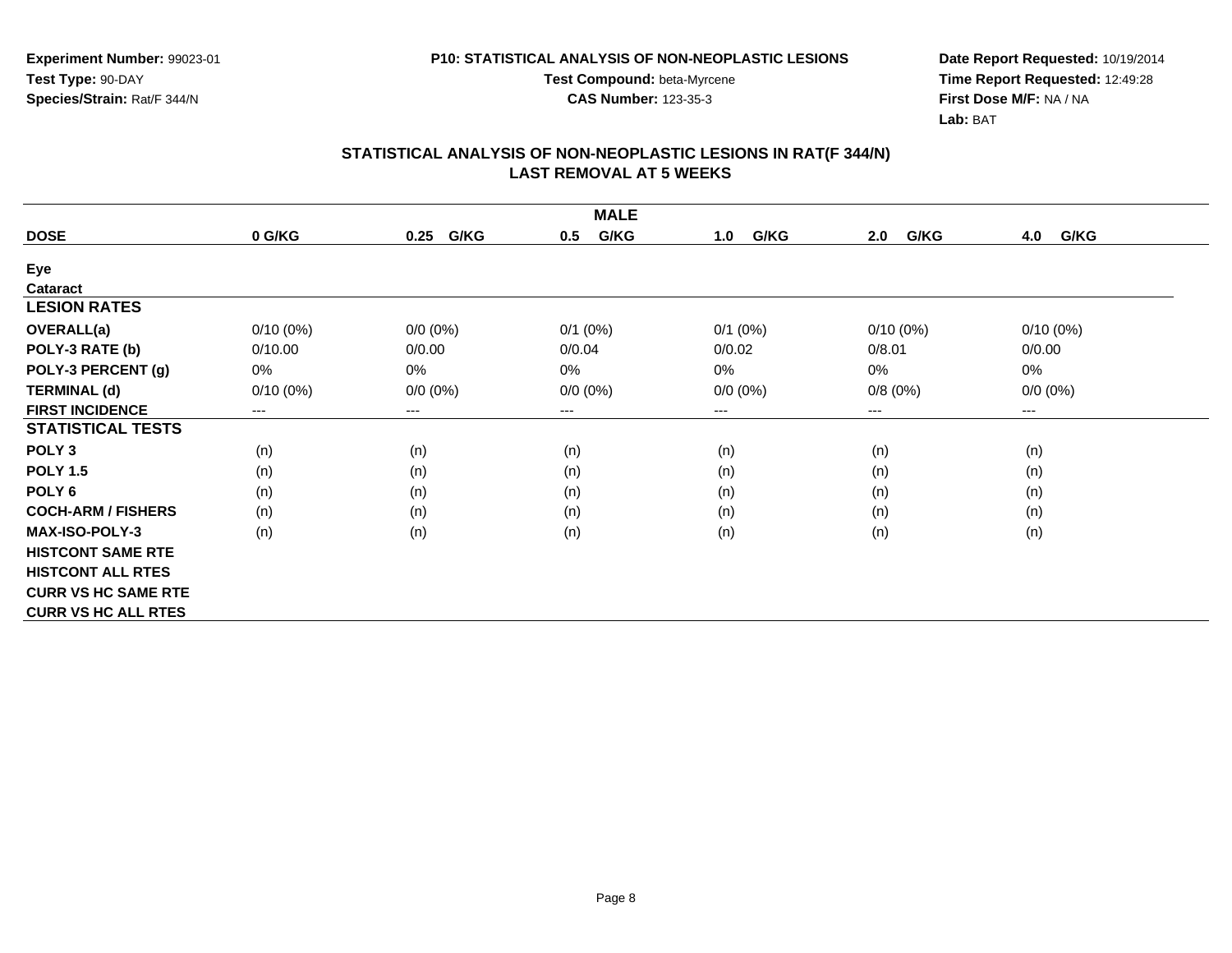**Experiment Number:** 99023-01**Test Type:** 90-DAY**Species/Strain:** Rat/F 344/N

**Date Report Requested:** 10/19/2014 **Time Report Requested:** 12:49:28**First Dose M/F:** NA / NA**Lab:** BAT

| <b>MALE</b>                |             |              |             |             |             |                        |  |  |
|----------------------------|-------------|--------------|-------------|-------------|-------------|------------------------|--|--|
| <b>DOSE</b>                | 0 G/KG      | G/KG<br>0.25 | G/KG<br>0.5 | G/KG<br>1.0 | G/KG<br>2.0 | G/KG<br>4.0            |  |  |
| Eye: Antr Chamber, Cornea  |             |              |             |             |             |                        |  |  |
| <b>Inflammation</b>        |             |              |             |             |             |                        |  |  |
| <b>LESION RATES</b>        |             |              |             |             |             |                        |  |  |
| OVERALL(a)                 | $0/10(0\%)$ | $0/0 (0\%)$  | $0/1$ (0%)  | $0/1$ (0%)  | 1/10 (10%)  | $0/10(0\%)$            |  |  |
| POLY-3 RATE (b)            | 0/10.00     | 0/0.00       | 0/0.04      | 0/0.02      | 1/9.01      | 0/0.00                 |  |  |
| POLY-3 PERCENT (g)         | 0%          | 0%           | $0\%$       | $0\%$       | 11.1%       | 0%                     |  |  |
| <b>TERMINAL (d)</b>        | $0/10(0\%)$ | $0/0 (0\%)$  | $0/0 (0\%)$ | $0/0 (0\%)$ | 0/8(0%)     | $0/0 (0\%)$            |  |  |
| <b>FIRST INCIDENCE</b>     | $---$       | $---$        | ---         | $---$       | 4           | $\qquad \qquad \cdots$ |  |  |
| <b>STATISTICAL TESTS</b>   |             |              |             |             |             |                        |  |  |
| POLY <sub>3</sub>          | (e)         | (e)          | (e)         | (e)         | $P = 0.479$ | (e)                    |  |  |
| <b>POLY 1.5</b>            | (e)         | (e)          | (e)         | (e)         | $P = 0.481$ | (e)                    |  |  |
| POLY <sub>6</sub>          | (e)         | (e)          | (e)         | (e)         | $P = 0.479$ | (e)                    |  |  |
| <b>COCH-ARM / FISHERS</b>  | $P=0.720$   | (e)          | (e)         | (e)         | $P = 0.500$ | (e)                    |  |  |
| <b>MAX-ISO-POLY-3</b>      | (e)         | (e)          | (e)         | (e)         | $P = 0.158$ | (e)                    |  |  |
| <b>HISTCONT SAME RTE</b>   |             |              |             |             |             |                        |  |  |
| <b>HISTCONT ALL RTES</b>   |             |              |             |             |             |                        |  |  |
| <b>CURR VS HC SAME RTE</b> |             |              |             |             |             |                        |  |  |
| <b>CURR VS HC ALL RTES</b> |             |              |             |             |             |                        |  |  |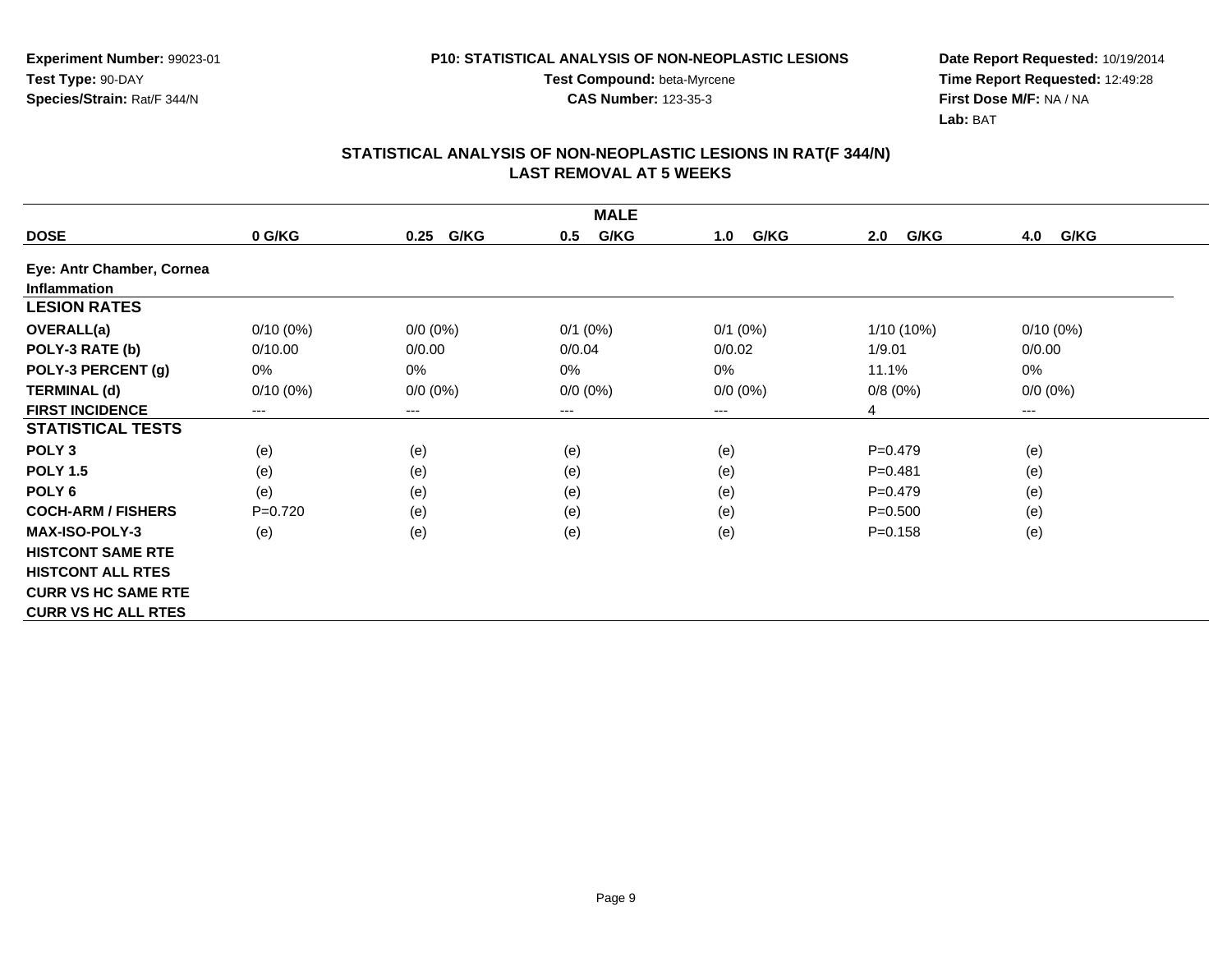**Experiment Number:** 99023-01**Test Type:** 90-DAY**Species/Strain:** Rat/F 344/N

**Test Compound:** beta-Myrcene**CAS Number:** 123-35-3

**Date Report Requested:** 10/19/2014 **Time Report Requested:** 12:49:28**First Dose M/F:** NA / NA**Lab:** BAT

| <b>MALE</b>                |                            |              |             |             |             |             |  |
|----------------------------|----------------------------|--------------|-------------|-------------|-------------|-------------|--|
| <b>DOSE</b>                | 0 G/KG                     | G/KG<br>0.25 | G/KG<br>0.5 | G/KG<br>1.0 | G/KG<br>2.0 | G/KG<br>4.0 |  |
| Eye: Postr Chamber         |                            |              |             |             |             |             |  |
| <b>Exudate</b>             |                            |              |             |             |             |             |  |
| <b>LESION RATES</b>        |                            |              |             |             |             |             |  |
| <b>OVERALL(a)</b>          | $0/10(0\%)$                | $0/0 (0\%)$  | $0/1$ (0%)  | $0/1$ (0%)  | $0/10(0\%)$ | $0/10(0\%)$ |  |
| POLY-3 RATE (b)            | 0/10.00                    | 0/0.00       | 0/0.04      | 0/0.02      | 0/8.01      | 0/0.00      |  |
| POLY-3 PERCENT (g)         | 0%                         | 0%           | 0%          | 0%          | 0%          | 0%          |  |
| <b>TERMINAL (d)</b>        | $0/10(0\%)$                | $0/0 (0\%)$  | $0/0 (0\%)$ | $0/0 (0\%)$ | 0/8(0%)     | $0/0 (0\%)$ |  |
| <b>FIRST INCIDENCE</b>     | $\qquad \qquad - \qquad -$ | $---$        | ---         | ---         | $---$       | $---$       |  |
| <b>STATISTICAL TESTS</b>   |                            |              |             |             |             |             |  |
| POLY <sub>3</sub>          | (n)                        | (n)          | (n)         | (n)         | (n)         | (n)         |  |
| <b>POLY 1.5</b>            | (n)                        | (n)          | (n)         | (n)         | (n)         | (n)         |  |
| POLY <sub>6</sub>          | (n)                        | (n)          | (n)         | (n)         | (n)         | (n)         |  |
| <b>COCH-ARM / FISHERS</b>  | (n)                        | (n)          | (n)         | (n)         | (n)         | (n)         |  |
| MAX-ISO-POLY-3             | (n)                        | (n)          | (n)         | (n)         | (n)         | (n)         |  |
| <b>HISTCONT SAME RTE</b>   |                            |              |             |             |             |             |  |
| <b>HISTCONT ALL RTES</b>   |                            |              |             |             |             |             |  |
| <b>CURR VS HC SAME RTE</b> |                            |              |             |             |             |             |  |
| <b>CURR VS HC ALL RTES</b> |                            |              |             |             |             |             |  |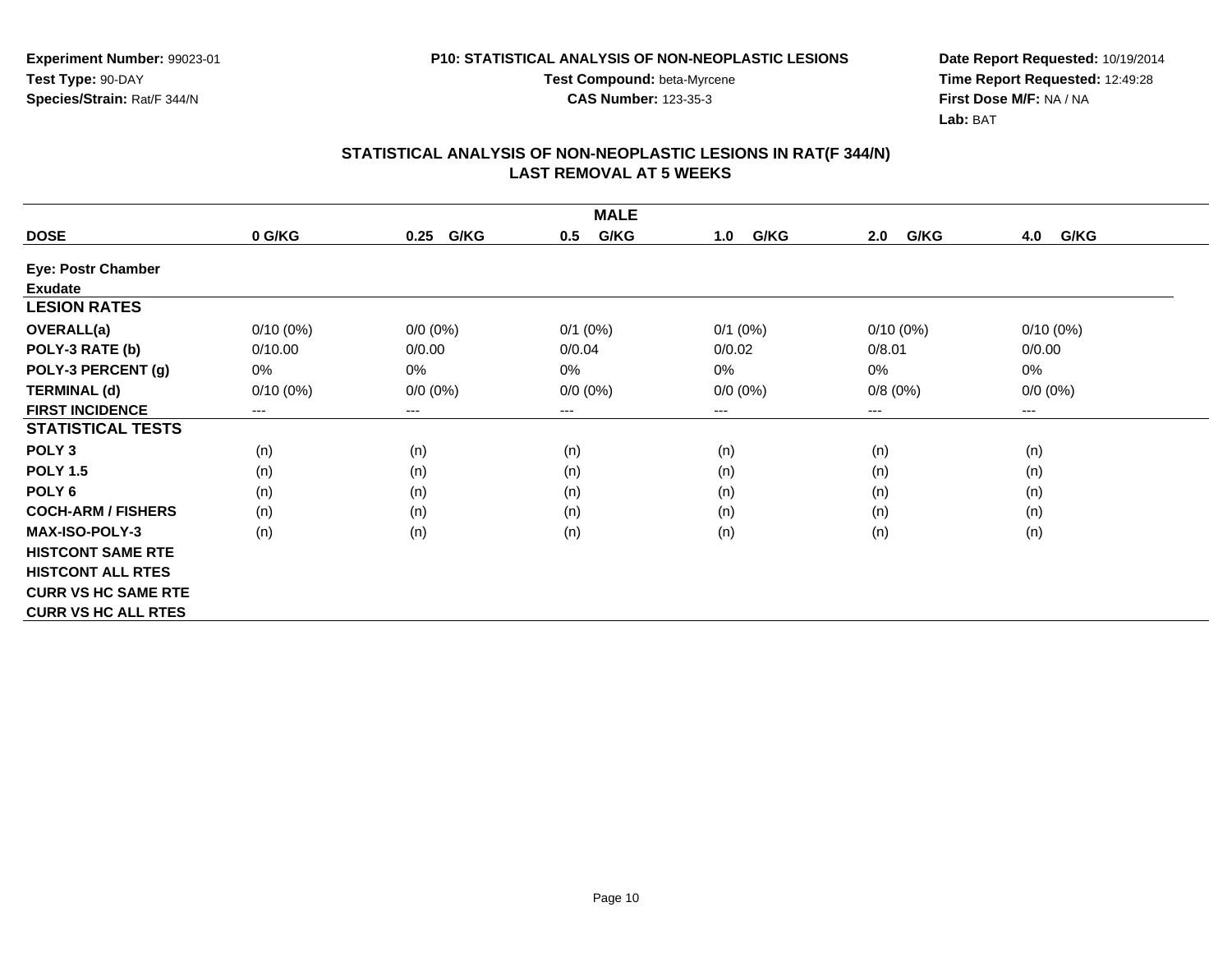**CAS Number:** 123-35-3

**Experiment Number:** 99023-01**Test Type:** 90-DAY**Species/Strain:** Rat/F 344/N

**Date Report Requested:** 10/19/2014 **Time Report Requested:** 12:49:28**First Dose M/F:** NA / NA**Lab:** BAT

| <b>MALE</b>                |             |                        |              |             |             |             |  |
|----------------------------|-------------|------------------------|--------------|-------------|-------------|-------------|--|
| <b>DOSE</b>                | 0 G/KG      | G/KG<br>0.25           | G/KG<br>0.5  | G/KG<br>1.0 | G/KG<br>2.0 | G/KG<br>4.0 |  |
| Eye: Retina                |             |                        |              |             |             |             |  |
| <b>Atrophy</b>             |             |                        |              |             |             |             |  |
| <b>LESION RATES</b>        |             |                        |              |             |             |             |  |
| OVERALL(a)                 | $0/10(0\%)$ | $0/0 (0\%)$            | $0/1$ $(0%)$ | $0/1$ (0%)  | $0/10(0\%)$ | $0/10(0\%)$ |  |
| POLY-3 RATE (b)            | 0/10.00     | 0/0.00                 | 0/0.04       | 0/0.02      | 0/8.01      | 0/0.00      |  |
| POLY-3 PERCENT (g)         | 0%          | 0%                     | 0%           | 0%          | 0%          | 0%          |  |
| <b>TERMINAL (d)</b>        | $0/10(0\%)$ | $0/0 (0\%)$            | $0/0 (0\%)$  | $0/0 (0\%)$ | 0/8(0%)     | $0/0 (0\%)$ |  |
| <b>FIRST INCIDENCE</b>     | ---         | $\qquad \qquad \cdots$ | ---          | ---         | ---         | ---         |  |
| <b>STATISTICAL TESTS</b>   |             |                        |              |             |             |             |  |
| POLY <sub>3</sub>          | (n)         | (n)                    | (n)          | (n)         | (n)         | (n)         |  |
| <b>POLY 1.5</b>            | (n)         | (n)                    | (n)          | (n)         | (n)         | (n)         |  |
| POLY <sub>6</sub>          | (n)         | (n)                    | (n)          | (n)         | (n)         | (n)         |  |
| <b>COCH-ARM / FISHERS</b>  | (n)         | (n)                    | (n)          | (n)         | (n)         | (n)         |  |
| <b>MAX-ISO-POLY-3</b>      | (n)         | (n)                    | (n)          | (n)         | (n)         | (n)         |  |
| <b>HISTCONT SAME RTE</b>   |             |                        |              |             |             |             |  |
| <b>HISTCONT ALL RTES</b>   |             |                        |              |             |             |             |  |
| <b>CURR VS HC SAME RTE</b> |             |                        |              |             |             |             |  |
| <b>CURR VS HC ALL RTES</b> |             |                        |              |             |             |             |  |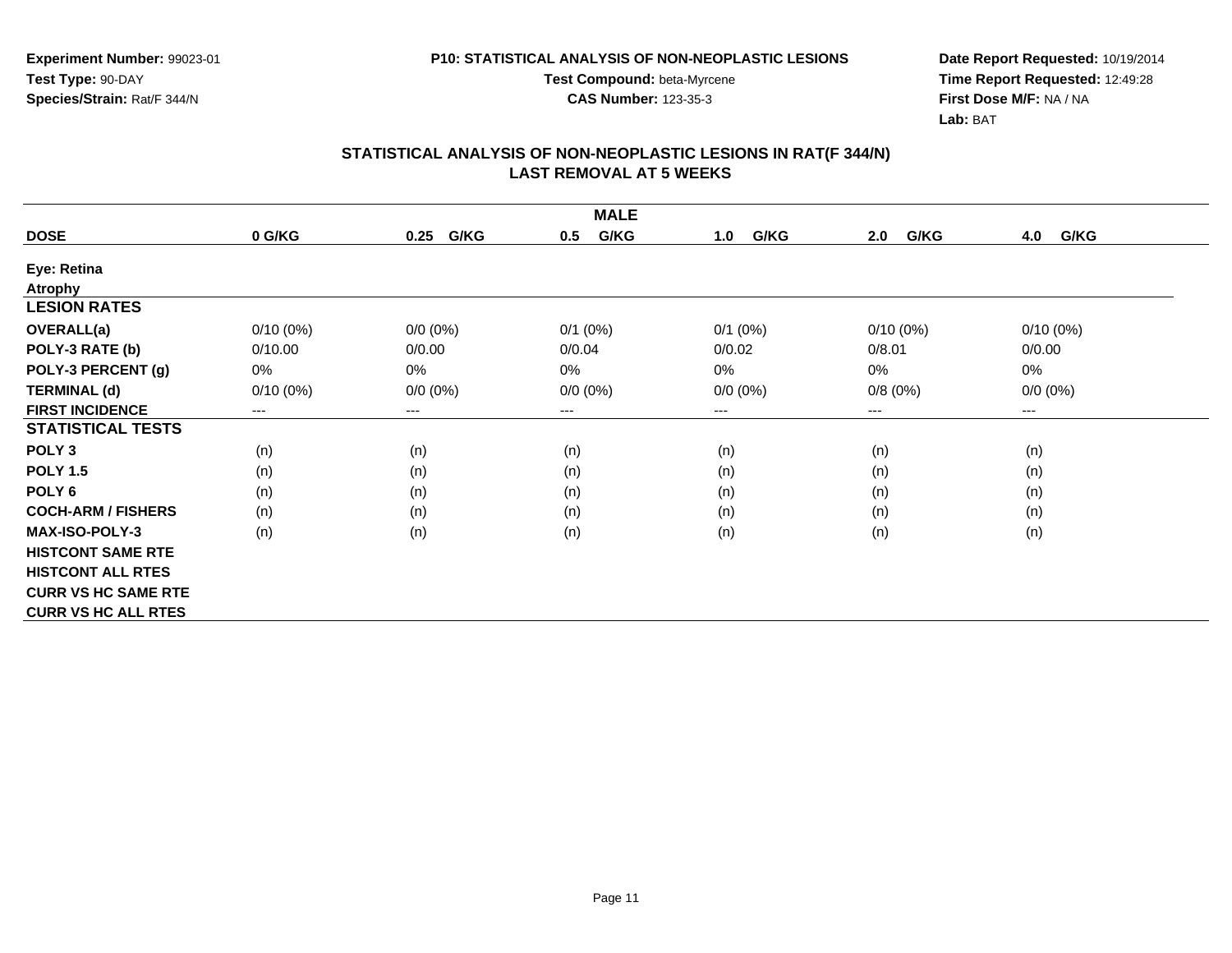**Date Report Requested:** 10/19/2014 **Time Report Requested:** 12:49:28**First Dose M/F:** NA / NA**Lab:** BAT

| <b>MALE</b>                   |             |              |             |             |             |              |  |
|-------------------------------|-------------|--------------|-------------|-------------|-------------|--------------|--|
| <b>DOSE</b>                   | 0 G/KG      | G/KG<br>0.25 | G/KG<br>0.5 | G/KG<br>1.0 | G/KG<br>2.0 | G/KG<br>4.0  |  |
| <b>Harderian Gland</b>        |             |              |             |             |             |              |  |
| <b>Pigmentation Porphyrin</b> |             |              |             |             |             |              |  |
| <b>LESION RATES</b>           |             |              |             |             |             |              |  |
| <b>OVERALL(a)</b>             | 1/10 (10%)  | 3/10 (30%)   | 7/10 (70%)  | 8/10 (80%)  | 9/9 (100%)  | 10/10 (100%) |  |
| POLY-3 RATE (b)               | 1/10.00     | 3/10.00      | 7/10.00     | 8/10.00     | 9/9.00      | 10/10.00     |  |
| POLY-3 PERCENT (g)            | 10%         | 30%          | 70%         | 80%         | 100%        | 100%         |  |
| <b>TERMINAL (d)</b>           | 1/10 (10%)  | 3/10 (30%)   | 6/9(67%)    | 7/9 (78%)   | 7/7 (100%)  | $0/0 (0\%)$  |  |
| <b>FIRST INCIDENCE</b>        | 93(T)       | 93(T)        | 32          | 26          | 4           | 3            |  |
| <b>STATISTICAL TESTS</b>      |             |              |             |             |             |              |  |
| POLY <sub>3</sub>             | $P=0.000**$ | $P=0.292$    | $P=0.003**$ | $P=0.000**$ | $P=0.000**$ | P=0.000**    |  |
| <b>POLY 1.5</b>               | $P=0.000**$ | $P=0.292$    | $P=0.003**$ | $P=0.000**$ | $P=0.000**$ | $P=0.000**$  |  |
| POLY <sub>6</sub>             | $P=0.000**$ | $P=0.292$    | $P=0.003**$ | P=0.000**   | $P=0.000**$ | P=0.000**    |  |
| <b>COCH-ARM / FISHERS</b>     | $P=0.000**$ | $P=0.291$    | $P=0.010**$ | $P=0.003**$ | $P=0.000**$ | $P=0.000**$  |  |
| <b>MAX-ISO-POLY-3</b>         | $P=0.000**$ | $P = 0.138$  | $P<0.001**$ | $P=0.000**$ | $P=0.000**$ | $P=0.000**$  |  |
| <b>HISTCONT SAME RTE</b>      |             |              |             |             |             |              |  |
| <b>HISTCONT ALL RTES</b>      |             |              |             |             |             |              |  |
| <b>CURR VS HC SAME RTE</b>    |             |              |             |             |             |              |  |
| <b>CURR VS HC ALL RTES</b>    |             |              |             |             |             |              |  |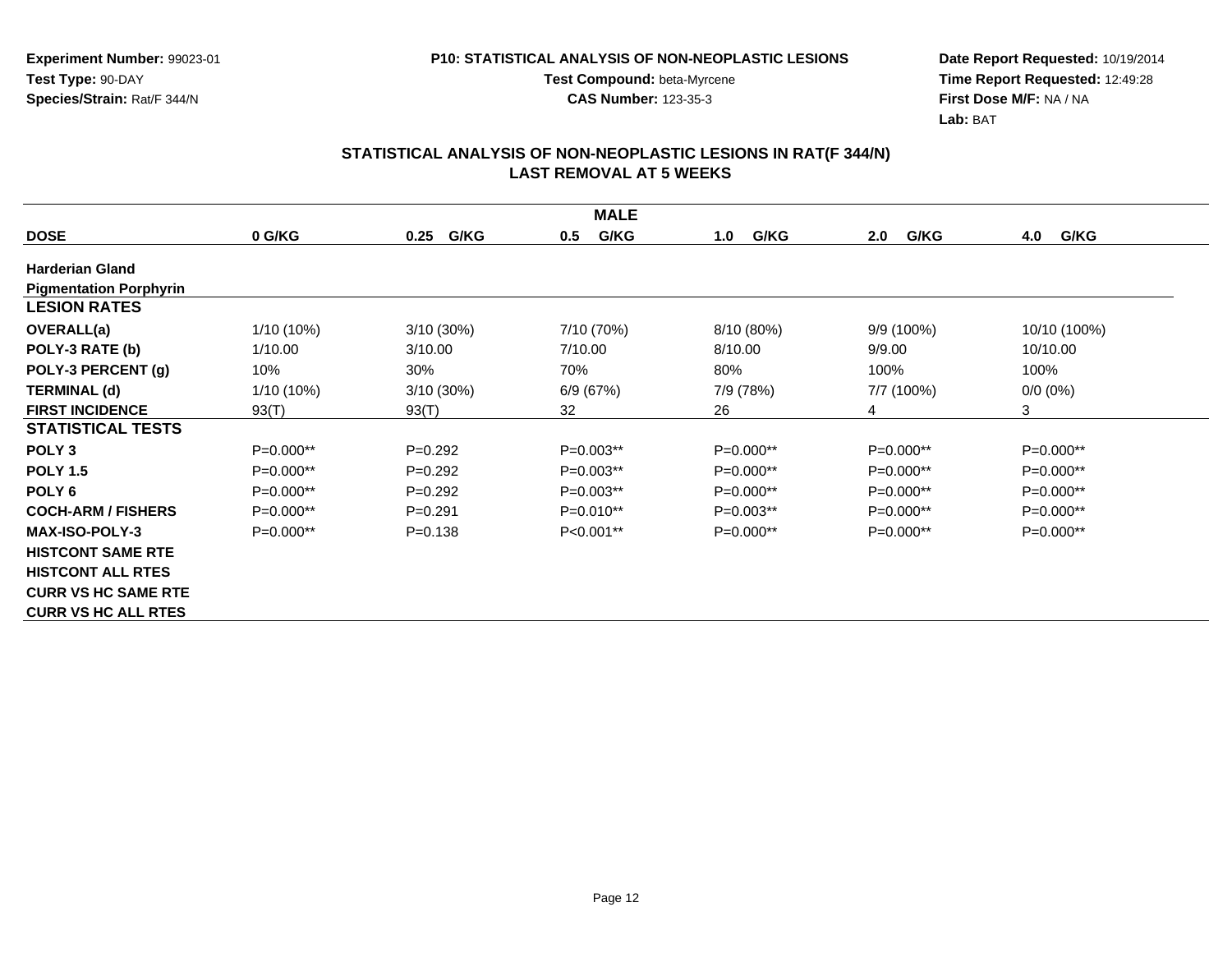**CAS Number:** 123-35-3

**Experiment Number:** 99023-01**Test Type:** 90-DAY**Species/Strain:** Rat/F 344/N

**Date Report Requested:** 10/19/2014 **Time Report Requested:** 12:49:28**First Dose M/F:** NA / NA**Lab:** BAT

| <b>MALE</b>                 |            |              |              |              |                        |              |  |  |
|-----------------------------|------------|--------------|--------------|--------------|------------------------|--------------|--|--|
| <b>DOSE</b>                 | 0 G/KG     | G/KG<br>0.25 | G/KG<br>0.5  | G/KG<br>1.0  | G/KG<br>2.0            | G/KG<br>4.0  |  |  |
| Heart                       |            |              |              |              |                        |              |  |  |
| <b>Inflammation Chronic</b> |            |              |              |              |                        |              |  |  |
| <b>LESION RATES</b>         |            |              |              |              |                        |              |  |  |
| <b>OVERALL(a)</b>           | 5/10 (50%) | $0/0 (0\%)$  | $0/1$ (0%)   | $0/1$ (0%)   | $0/10(0\%)$            | $0/10(0\%)$  |  |  |
| POLY-3 RATE (b)             | 5/10.00    | 0/0.00       | 0/0.04       | 0/0.02       | 0/8.01                 | 0/0.00       |  |  |
| POLY-3 PERCENT (g)          | 50%        | 0%           | 0%           | 0%           | 0%                     | 0%           |  |  |
| <b>TERMINAL (d)</b>         | 5/10 (50%) | $0/0 (0\%)$  | $0/0 (0\%)$  | $0/0 (0\%)$  | 0/8(0%)                | $0/0 (0\%)$  |  |  |
| <b>FIRST INCIDENCE</b>      | 93(T)      | ---          | ---          | ---          | $\qquad \qquad \cdots$ | $---$        |  |  |
| <b>STATISTICAL TESTS</b>    |            |              |              |              |                        |              |  |  |
| POLY <sub>3</sub>           | (e)        | (e)          | $P = 0.820N$ | P=0.824N     | P=0.022N*              | P=0.664N     |  |  |
| <b>POLY 1.5</b>             | (e)        | (e)          | P=0.781N     | P=0.794N     | $P=0.021N^*$           | $P = 0.651N$ |  |  |
| POLY <sub>6</sub>           | (e)        | (e)          | $P = 0.828N$ | $P = 0.829N$ | P=0.022N*              | $P = 0.664N$ |  |  |
| <b>COCH-ARM / FISHERS</b>   | P=0.005N** | (e)          | $P = 0.545N$ | $P = 0.545N$ | P=0.016N*              | $P=0.016N^*$ |  |  |
| <b>MAX-ISO-POLY-3</b>       | (e)        | (e)          | $P = 0.489N$ | $P = 0.495N$ | P=0.010N**             | $P = 0.500N$ |  |  |
| <b>HISTCONT SAME RTE</b>    |            |              |              |              |                        |              |  |  |
| <b>HISTCONT ALL RTES</b>    |            |              |              |              |                        |              |  |  |
| <b>CURR VS HC SAME RTE</b>  |            |              |              |              |                        |              |  |  |
| <b>CURR VS HC ALL RTES</b>  |            |              |              |              |                        |              |  |  |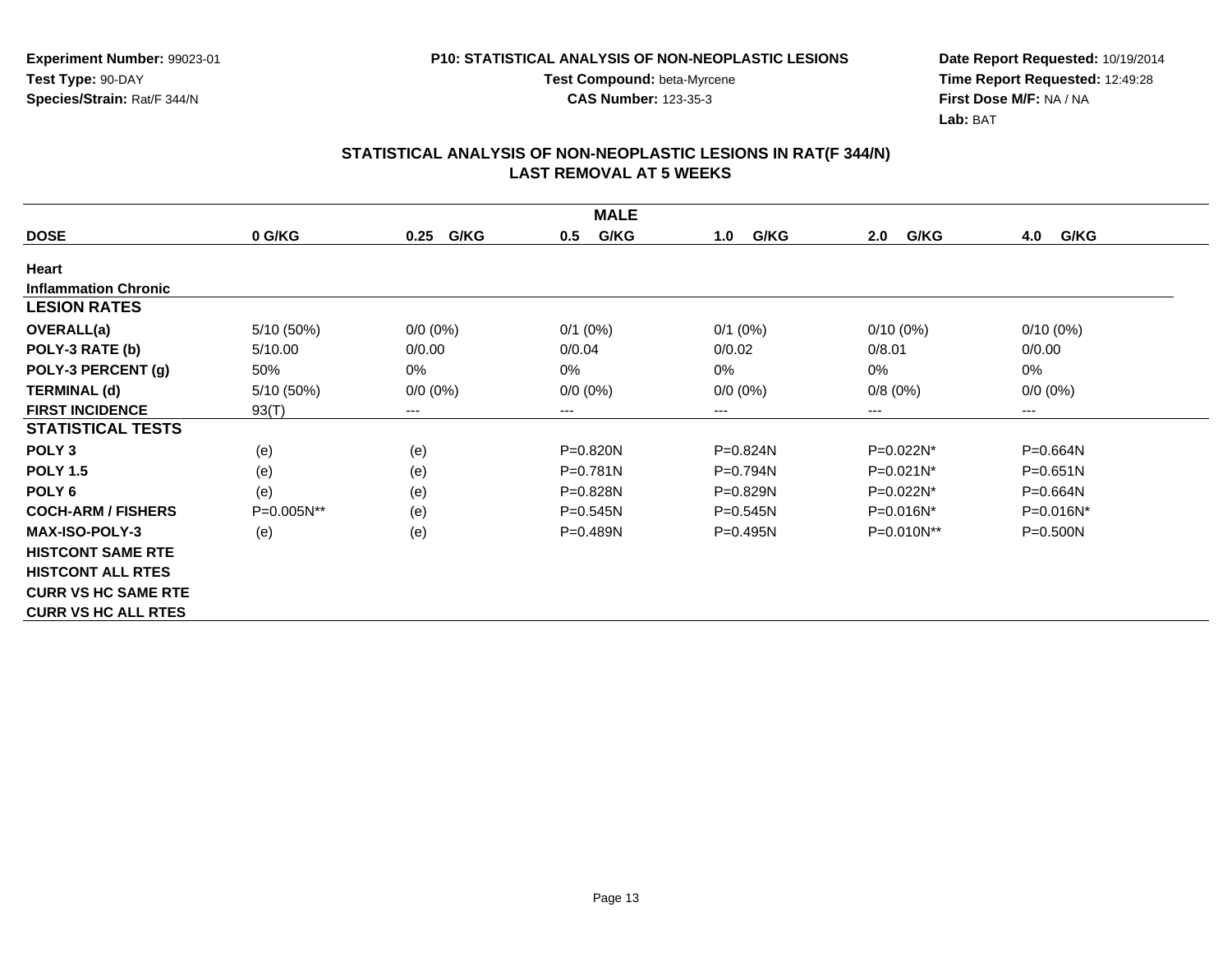**Experiment Number:** 99023-01**Test Type:** 90-DAY**Species/Strain:** Rat/F 344/N

**Date Report Requested:** 10/19/2014 **Time Report Requested:** 12:49:28**First Dose M/F:** NA / NA**Lab:** BAT

| <b>MALE</b>                   |                            |              |              |             |             |             |  |  |
|-------------------------------|----------------------------|--------------|--------------|-------------|-------------|-------------|--|--|
| <b>DOSE</b>                   | 0 G/KG                     | G/KG<br>0.25 | G/KG<br>0.5  | G/KG<br>1.0 | G/KG<br>2.0 | G/KG<br>4.0 |  |  |
| <b>Intestine Small, Ileum</b> |                            |              |              |             |             |             |  |  |
| <b>Atrophy</b>                |                            |              |              |             |             |             |  |  |
| <b>LESION RATES</b>           |                            |              |              |             |             |             |  |  |
| <b>OVERALL(a)</b>             | $0/10(0\%)$                | $0/0 (0\%)$  | $0/1$ $(0%)$ | $0/1$ (0%)  | $0/10(0\%)$ | $0/10(0\%)$ |  |  |
| POLY-3 RATE (b)               | 0/10.00                    | 0/0.00       | 0/0.04       | 0/0.02      | 0/8.01      | 0/0.00      |  |  |
| POLY-3 PERCENT (g)            | 0%                         | 0%           | 0%           | 0%          | 0%          | 0%          |  |  |
| <b>TERMINAL (d)</b>           | $0/10(0\%)$                | $0/0 (0\%)$  | $0/0 (0\%)$  | $0/0 (0\%)$ | 0/8(0%)     | $0/0 (0\%)$ |  |  |
| <b>FIRST INCIDENCE</b>        | $\qquad \qquad - \qquad -$ | $---$        | ---          | $---$       | $---$       | $---$       |  |  |
| <b>STATISTICAL TESTS</b>      |                            |              |              |             |             |             |  |  |
| POLY <sub>3</sub>             | (n)                        | (n)          | (n)          | (n)         | (n)         | (n)         |  |  |
| <b>POLY 1.5</b>               | (n)                        | (n)          | (n)          | (n)         | (n)         | (n)         |  |  |
| POLY <sub>6</sub>             | (n)                        | (n)          | (n)          | (n)         | (n)         | (n)         |  |  |
| <b>COCH-ARM / FISHERS</b>     | (n)                        | (n)          | (n)          | (n)         | (n)         | (n)         |  |  |
| <b>MAX-ISO-POLY-3</b>         | (n)                        | (n)          | (n)          | (n)         | (n)         | (n)         |  |  |
| <b>HISTCONT SAME RTE</b>      |                            |              |              |             |             |             |  |  |
| <b>HISTCONT ALL RTES</b>      |                            |              |              |             |             |             |  |  |
| <b>CURR VS HC SAME RTE</b>    |                            |              |              |             |             |             |  |  |
| <b>CURR VS HC ALL RTES</b>    |                            |              |              |             |             |             |  |  |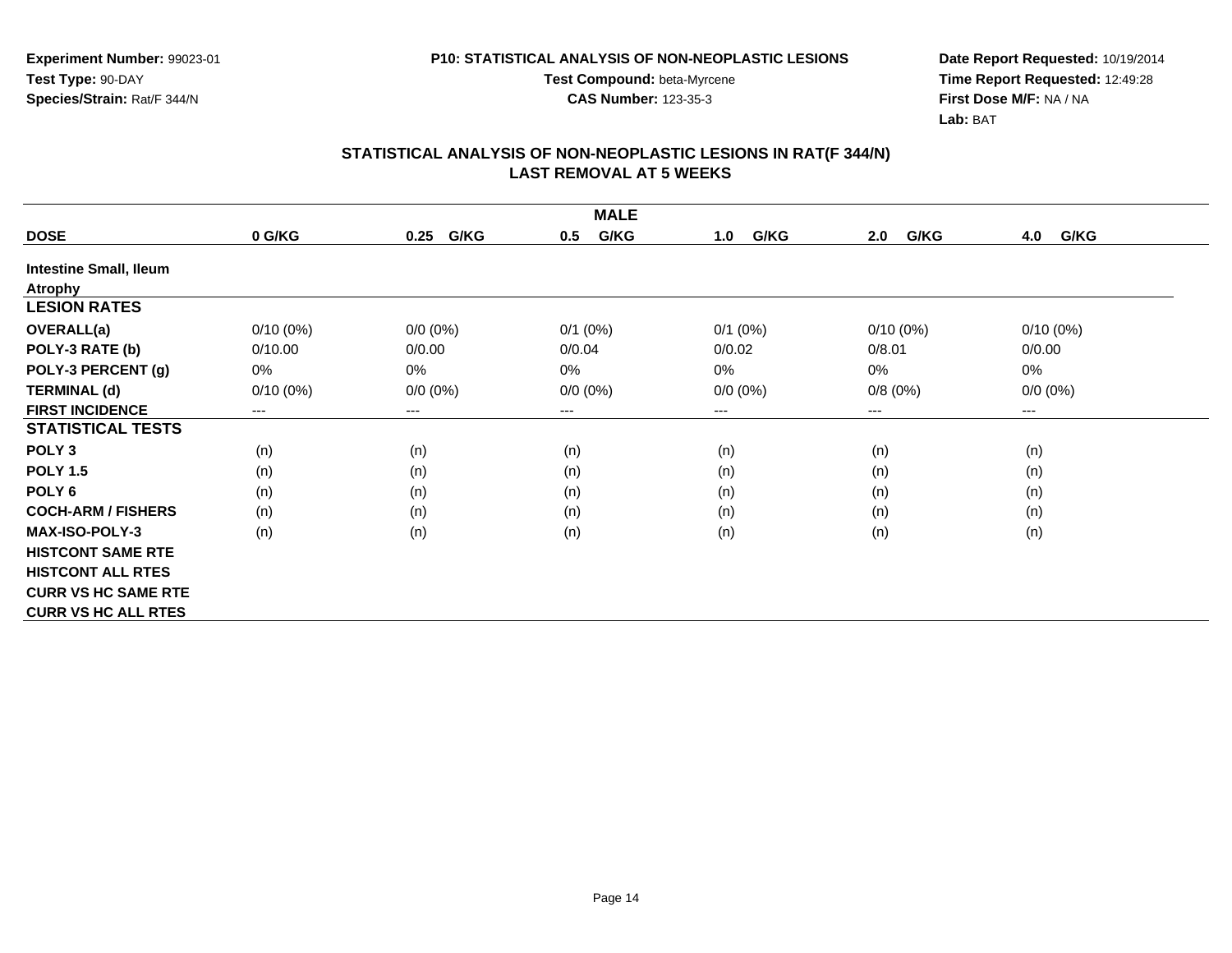**Date Report Requested:** 10/19/2014 **Time Report Requested:** 12:49:28**First Dose M/F:** NA / NA**Lab:** BAT

| <b>MALE</b>                |             |              |             |             |             |                      |  |  |  |
|----------------------------|-------------|--------------|-------------|-------------|-------------|----------------------|--|--|--|
| <b>DOSE</b>                | 0 G/KG      | G/KG<br>0.25 | G/KG<br>0.5 | G/KG<br>1.0 | G/KG<br>2.0 | G/KG<br>4.0          |  |  |  |
| Intestine Small, Jejunum   |             |              |             |             |             |                      |  |  |  |
| <b>Atrophy</b>             |             |              |             |             |             |                      |  |  |  |
| <b>LESION RATES</b>        |             |              |             |             |             |                      |  |  |  |
| OVERALL(a)                 | $0/10(0\%)$ | $0/0 (0\%)$  | $0/1$ (0%)  | $0/1$ (0%)  | 2/10(20%)   | $0/10(0\%)$          |  |  |  |
| POLY-3 RATE (b)            | 0/10.00     | 0/0.00       | 0/0.04      | 0/0.02      | 2/8.01      | 0/0.00               |  |  |  |
| POLY-3 PERCENT (g)         | 0%          | 0%           | $0\%$       | $0\%$       | 25%         | 0%                   |  |  |  |
| <b>TERMINAL (d)</b>        | $0/10(0\%)$ | $0/0 (0\%)$  | $0/0 (0\%)$ | $0/0 (0\%)$ | $2/8$ (25%) | $0/0 (0\%)$          |  |  |  |
| <b>FIRST INCIDENCE</b>     | $---$       | $---$        | ---         | ---         | 93(T)       | $\scriptstyle\cdots$ |  |  |  |
| <b>STATISTICAL TESTS</b>   |             |              |             |             |             |                      |  |  |  |
| POLY <sub>3</sub>          | (e)         | (e)          | (e)         | (e)         | $P = 0.176$ | (e)                  |  |  |  |
| <b>POLY 1.5</b>            | (e)         | (e)          | (e)         | (e)         | $P = 0.178$ | (e)                  |  |  |  |
| POLY <sub>6</sub>          | (e)         | (e)          | (e)         | (e)         | $P = 0.176$ | (e)                  |  |  |  |
| <b>COCH-ARM / FISHERS</b>  | $P = 0.649$ | (e)          | (e)         | (e)         | $P=0.237$   | (e)                  |  |  |  |
| <b>MAX-ISO-POLY-3</b>      | (e)         | (e)          | (e)         | (e)         | $P = 0.063$ | (e)                  |  |  |  |
| <b>HISTCONT SAME RTE</b>   |             |              |             |             |             |                      |  |  |  |
| <b>HISTCONT ALL RTES</b>   |             |              |             |             |             |                      |  |  |  |
| <b>CURR VS HC SAME RTE</b> |             |              |             |             |             |                      |  |  |  |
| <b>CURR VS HC ALL RTES</b> |             |              |             |             |             |                      |  |  |  |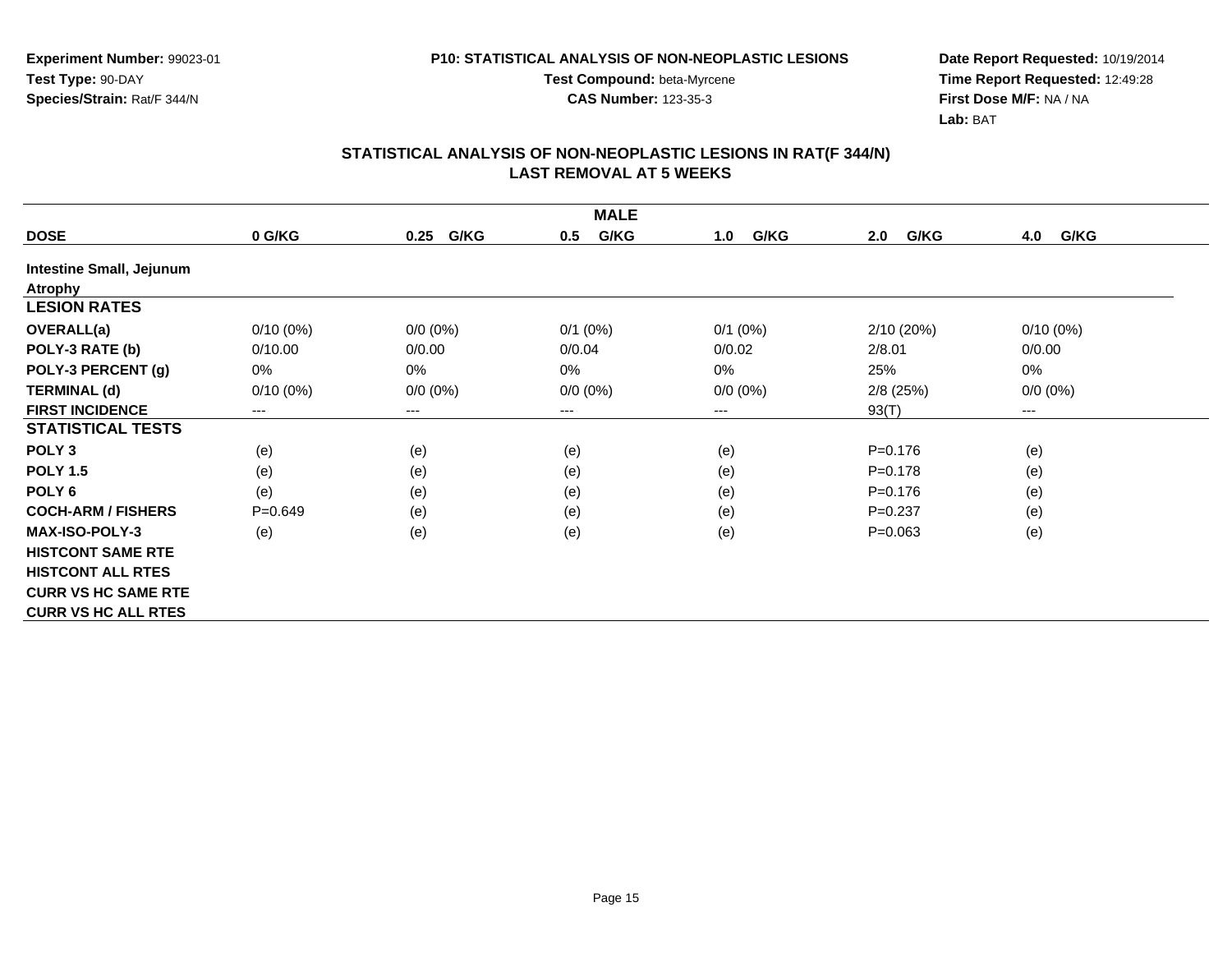**CAS Number:** 123-35-3

**Experiment Number:** 99023-01**Test Type:** 90-DAY**Species/Strain:** Rat/F 344/N

**Date Report Requested:** 10/19/2014 **Time Report Requested:** 12:49:28**First Dose M/F:** NA / NA**Lab:** BAT

| <b>MALE</b>                |         |              |             |             |             |             |  |
|----------------------------|---------|--------------|-------------|-------------|-------------|-------------|--|
| <b>DOSE</b>                | 0 G/KG  | G/KG<br>0.25 | G/KG<br>0.5 | G/KG<br>1.0 | G/KG<br>2.0 | G/KG<br>4.0 |  |
| <b>Kidney</b>              |         |              |             |             |             |             |  |
| <b>Atrophy</b>             |         |              |             |             |             |             |  |
| <b>LESION RATES</b>        |         |              |             |             |             |             |  |
| <b>OVERALL(a)</b>          | 0/7(0%) | $0/10(0\%)$  | $0/9(0\%)$  | $0/10(0\%)$ | $0/10(0\%)$ | $0/10(0\%)$ |  |
| POLY-3 RATE (b)            | 0/7.00  | 0/10.00      | 0/9.00      | 0/9.02      | 0/8.01      | 0/0.00      |  |
| POLY-3 PERCENT (g)         | 0%      | 0%           | 0%          | 0%          | 0%          | 0%          |  |
| <b>TERMINAL (d)</b>        | 0/7(0%) | $0/10(0\%)$  | $0/9(0\%)$  | $0/9(0\%)$  | 0/8(0%)     | $0/0 (0\%)$ |  |
| <b>FIRST INCIDENCE</b>     | $--$    | $--$         | ---         | ---         | $---$       | ---         |  |
| <b>STATISTICAL TESTS</b>   |         |              |             |             |             |             |  |
| POLY <sub>3</sub>          | (n)     | (n)          | (n)         | (n)         | (n)         | (n)         |  |
| <b>POLY 1.5</b>            | (n)     | (n)          | (n)         | (n)         | (n)         | (n)         |  |
| POLY <sub>6</sub>          | (n)     | (n)          | (n)         | (n)         | (n)         | (n)         |  |
| <b>COCH-ARM / FISHERS</b>  | (n)     | (n)          | (n)         | (n)         | (n)         | (n)         |  |
| <b>MAX-ISO-POLY-3</b>      | (n)     | (n)          | (n)         | (n)         | (n)         | (n)         |  |
| <b>HISTCONT SAME RTE</b>   |         |              |             |             |             |             |  |
| <b>HISTCONT ALL RTES</b>   |         |              |             |             |             |             |  |
| <b>CURR VS HC SAME RTE</b> |         |              |             |             |             |             |  |
| <b>CURR VS HC ALL RTES</b> |         |              |             |             |             |             |  |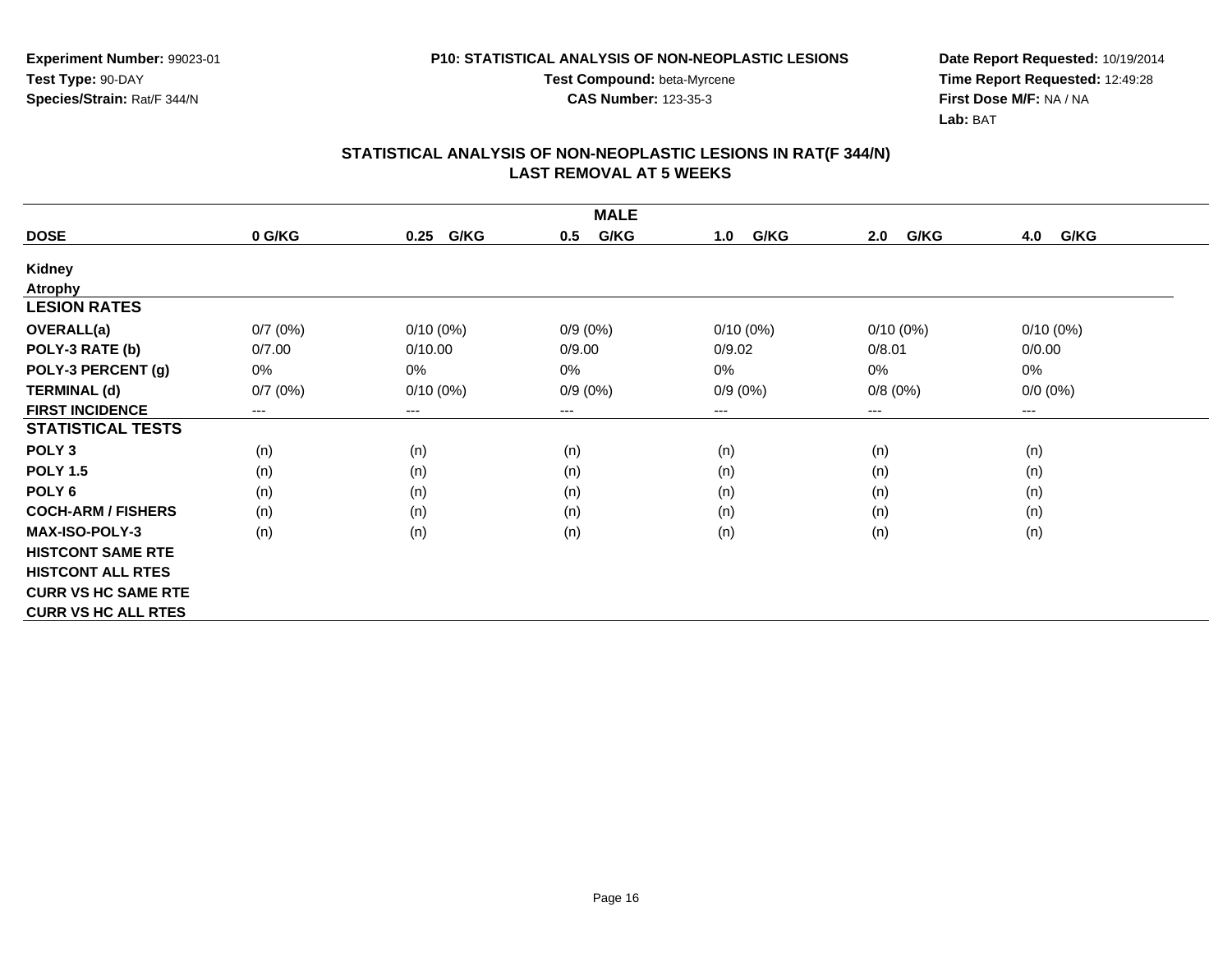**Experiment Number:** 99023-01**Test Type:** 90-DAY**Species/Strain:** Rat/F 344/N

**Test Compound:** beta-Myrcene**CAS Number:** 123-35-3

**Date Report Requested:** 10/19/2014 **Time Report Requested:** 12:49:28**First Dose M/F:** NA / NA**Lab:** BAT

| <b>MALE</b>                |              |              |              |              |              |              |  |  |
|----------------------------|--------------|--------------|--------------|--------------|--------------|--------------|--|--|
| <b>DOSE</b>                | 0 G/KG       | G/KG<br>0.25 | G/KG<br>0.5  | G/KG<br>1.0  | G/KG<br>2.0  | G/KG<br>4.0  |  |  |
| Kidney                     |              |              |              |              |              |              |  |  |
| <b>Nephropathy</b>         |              |              |              |              |              |              |  |  |
| <b>LESION RATES</b>        |              |              |              |              |              |              |  |  |
| <b>OVERALL(a)</b>          | 7/7 (100%)   | 10/10 (100%) | 9/9 (100%)   | 8/10 (80%)   | 9/10 (90%)   | 1/10 (10%)   |  |  |
| POLY-3 RATE (b)            | 7/7.00       | 10/10.00     | 9/9.00       | 8/9.02       | 9/9.00       | 1/1.00       |  |  |
| POLY-3 PERCENT (g)         | 100%         | 100%         | 100%         | 88.7%        | 100%         | 100%         |  |  |
| <b>TERMINAL (d)</b>        | 7/7 (100%)   | 10/10 (100%) | $9/9(100\%)$ | 8/9 (89%)    | 8/8 (100%)   | $0/0 (0\%)$  |  |  |
| <b>FIRST INCIDENCE</b>     | 93(T)        | 93(T)        | 93(T)        | 93(T)        | 18           | 3            |  |  |
| <b>STATISTICAL TESTS</b>   |              |              |              |              |              |              |  |  |
| POLY <sub>3</sub>          | P=0.638N     | (e)          | (e)          | $P = 0.543N$ | $P = 1.000N$ | $P = 1.000N$ |  |  |
| <b>POLY 1.5</b>            | P=0.594N     | (e)          | (e)          | $P = 0.502N$ | $P = 1.000N$ | $P = 1.000N$ |  |  |
| POLY <sub>6</sub>          | $P = 0.642N$ | (e)          | (e)          | $P = 0.550N$ | $P = 1.000N$ | $P = 1.000N$ |  |  |
| <b>COCH-ARM / FISHERS</b>  | $P=0.000N**$ | (e)          | (e)          | $P = 0.331N$ | $P = 0.588N$ | P=0.000N**   |  |  |
| <b>MAX-ISO-POLY-3</b>      | $P=0.790N$   | (e)          | (e)          | $P = 0.193N$ | $P = 0.212N$ | $P = 0.142N$ |  |  |
| <b>HISTCONT SAME RTE</b>   |              |              |              |              |              |              |  |  |
| <b>HISTCONT ALL RTES</b>   |              |              |              |              |              |              |  |  |
| <b>CURR VS HC SAME RTE</b> |              |              |              |              |              |              |  |  |
| <b>CURR VS HC ALL RTES</b> |              |              |              |              |              |              |  |  |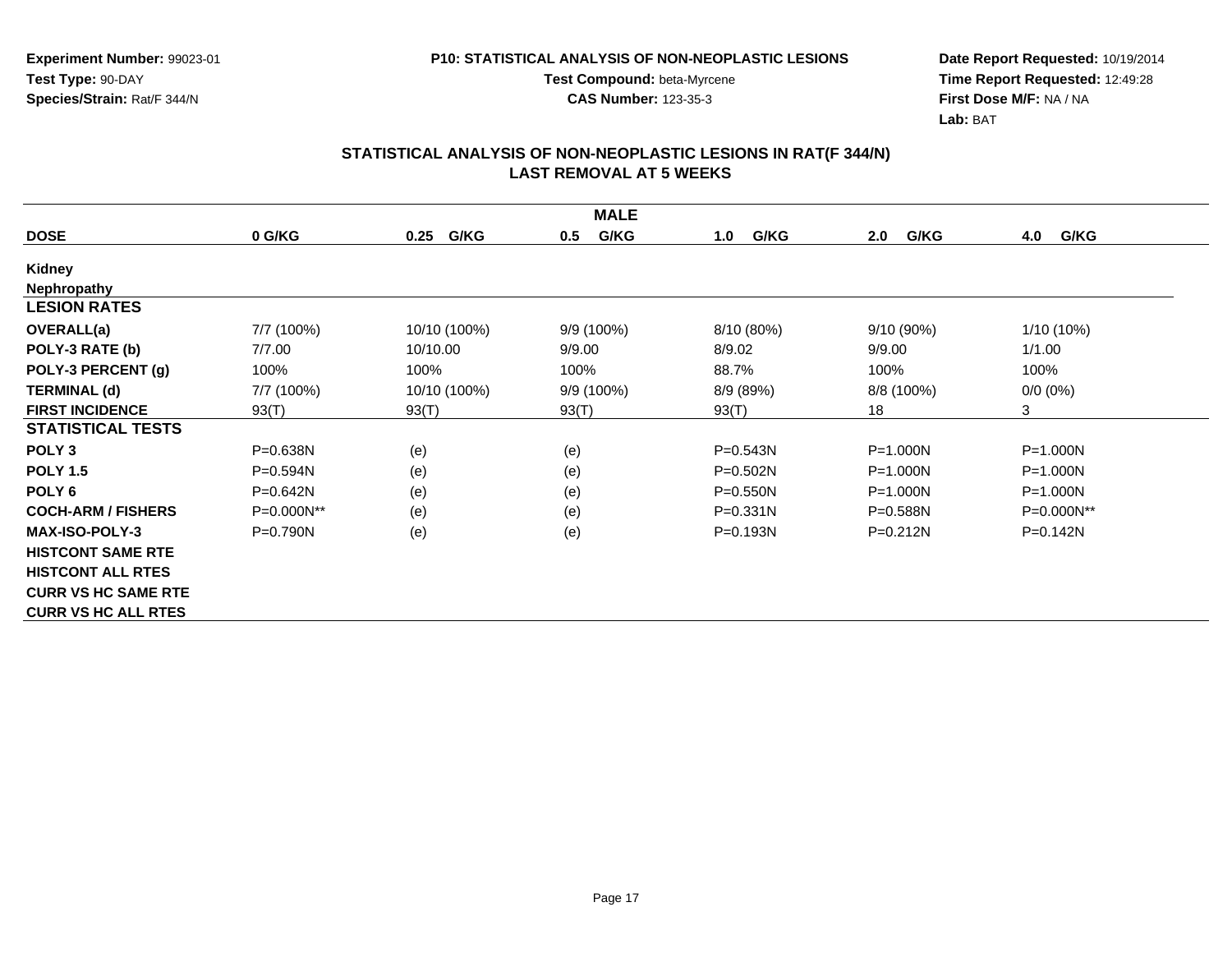**CAS Number:** 123-35-3

**Experiment Number:** 99023-01**Test Type:** 90-DAY**Species/Strain:** Rat/F 344/N

**Date Report Requested:** 10/19/2014 **Time Report Requested:** 12:49:28**First Dose M/F:** NA / NA**Lab:** BAT

| <b>MALE</b>                |             |              |             |              |             |             |  |  |
|----------------------------|-------------|--------------|-------------|--------------|-------------|-------------|--|--|
| <b>DOSE</b>                | 0 G/KG      | G/KG<br>0.25 | G/KG<br>0.5 | G/KG<br>1.0  | G/KG<br>2.0 | G/KG<br>4.0 |  |  |
| <b>Kidney</b>              |             |              |             |              |             |             |  |  |
| <b>Nephrosis</b>           |             |              |             |              |             |             |  |  |
| <b>LESION RATES</b>        |             |              |             |              |             |             |  |  |
| OVERALL(a)                 | 0/7(0%)     | $0/10(0\%)$  | 1/9(11%)    | 10/10 (100%) | 9/10(90%)   | $0/10(0\%)$ |  |  |
| POLY-3 RATE (b)            | 0/7.00      | 0/10.00      | 1/9.00      | 10/10.00     | 9/9.00      | 0/0.00      |  |  |
| POLY-3 PERCENT (g)         | 0%          | 0%           | 11.1%       | 100%         | 100%        | 0%          |  |  |
| <b>TERMINAL (d)</b>        | 0/7(0%)     | $0/10(0\%)$  | 1/9 (11%)   | 9/9 (100%)   | 8/8 (100%)  | $0/0 (0\%)$ |  |  |
| <b>FIRST INCIDENCE</b>     | $---$       | $---$        | 93(T)       | 26           | 18          | $--$        |  |  |
| <b>STATISTICAL TESTS</b>   |             |              |             |              |             |             |  |  |
| POLY <sub>3</sub>          | P=0.000**   | (e)          | $P = 0.550$ | $P = NA$     | $P=0.000**$ | (e)         |  |  |
| <b>POLY 1.5</b>            | P=0.000**   | (e)          | $P = 0.550$ | $P=NA$       | P=0.000**   | (e)         |  |  |
| POLY <sub>6</sub>          | P=0.000**   | (e)          | $P = 0.550$ | $P=NA$       | P=0.000**   | (e)         |  |  |
| <b>COCH-ARM / FISHERS</b>  | $P = 1.000$ | (e)          | $P=0.562$   | $P=0.000**$  | $P=0.000**$ | (e)         |  |  |
| <b>MAX-ISO-POLY-3</b>      | $P=0.000**$ | (e)          | $P=0.205$   | (e)          | $P=0.000**$ | (e)         |  |  |
| <b>HISTCONT SAME RTE</b>   |             |              |             |              |             |             |  |  |
| <b>HISTCONT ALL RTES</b>   |             |              |             |              |             |             |  |  |
| <b>CURR VS HC SAME RTE</b> |             |              |             |              |             |             |  |  |
| <b>CURR VS HC ALL RTES</b> |             |              |             |              |             |             |  |  |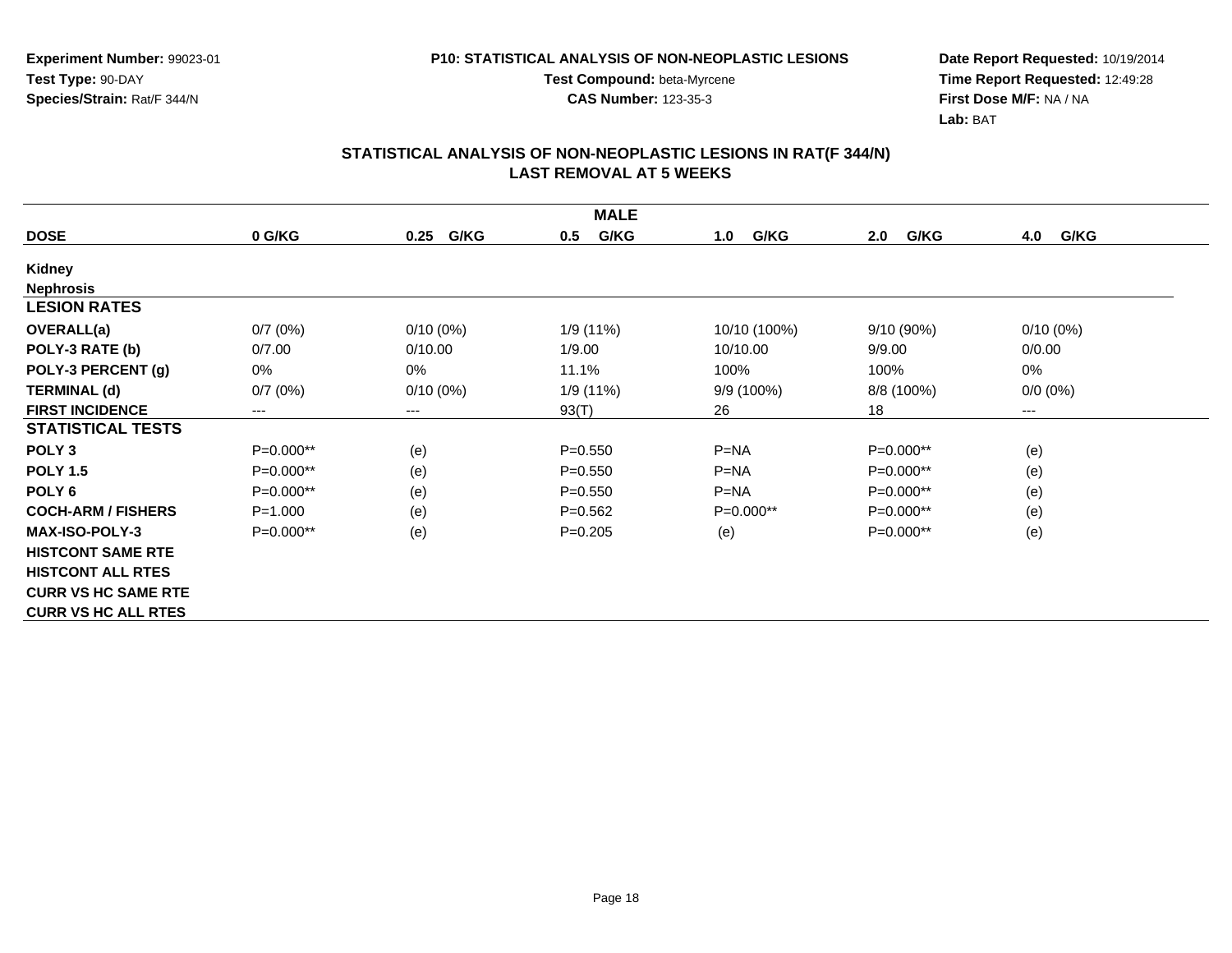**Date Report Requested:** 10/19/2014 **Time Report Requested:** 12:49:28**First Dose M/F:** NA / NA**Lab:** BAT

|                                     | <b>MALE</b> |              |              |              |             |             |  |  |
|-------------------------------------|-------------|--------------|--------------|--------------|-------------|-------------|--|--|
| <b>DOSE</b>                         | 0 G/KG      | G/KG<br>0.25 | G/KG<br>0.5  | G/KG<br>1.0  | 2.0<br>G/KG | G/KG<br>4.0 |  |  |
| Kidney: Renal Tubule                |             |              |              |              |             |             |  |  |
| <b>Accumulation Hyaline Droplet</b> |             |              |              |              |             |             |  |  |
| <b>LESION RATES</b>                 |             |              |              |              |             |             |  |  |
| <b>OVERALL(a)</b>                   | 0/7(0%)     | 10/10 (100%) | 9/9 (100%)   | 10/10 (100%) | $0/10(0\%)$ | $0/10(0\%)$ |  |  |
| POLY-3 RATE (b)                     | 0/7.00      | 10/10.00     | 9/9.00       | 10/10.00     | 0/8.01      | 0/0.00      |  |  |
| POLY-3 PERCENT (g)                  | 0%          | 100%         | 100%         | 100%         | 0%          | 0%          |  |  |
| <b>TERMINAL (d)</b>                 | 0/7(0%)     | 10/10 (100%) | $9/9(100\%)$ | $9/9(100\%)$ | 0/8(0%)     | $0/0 (0\%)$ |  |  |
| <b>FIRST INCIDENCE</b>              | $---$       | 93(T)        | 93(T)        | 26           | ---         | $---$       |  |  |
| <b>STATISTICAL TESTS</b>            |             |              |              |              |             |             |  |  |
| POLY <sub>3</sub>                   | P=0.000N**  | $P=NA$       | $P=NA$       | $P=NA$       | (e)         | (e)         |  |  |
| <b>POLY 1.5</b>                     | P=0.000N**  | $P = NA$     | $P = NA$     | $P=NA$       | (e)         | (e)         |  |  |
| POLY <sub>6</sub>                   | P=0.000N**  | $P=NA$       | $P=NA$       | $P=NA$       | (e)         | (e)         |  |  |
| <b>COCH-ARM / FISHERS</b>           | P=0.000N**  | $P=0.000**$  | $P=0.000**$  | $P=0.000**$  | (e)         | (e)         |  |  |
| <b>MAX-ISO-POLY-3</b>               | P=0.000N**  | (e)          | (e)          | (e)          | (e)         | (e)         |  |  |
| <b>HISTCONT SAME RTE</b>            |             |              |              |              |             |             |  |  |
| <b>HISTCONT ALL RTES</b>            |             |              |              |              |             |             |  |  |
| <b>CURR VS HC SAME RTE</b>          |             |              |              |              |             |             |  |  |
| <b>CURR VS HC ALL RTES</b>          |             |              |              |              |             |             |  |  |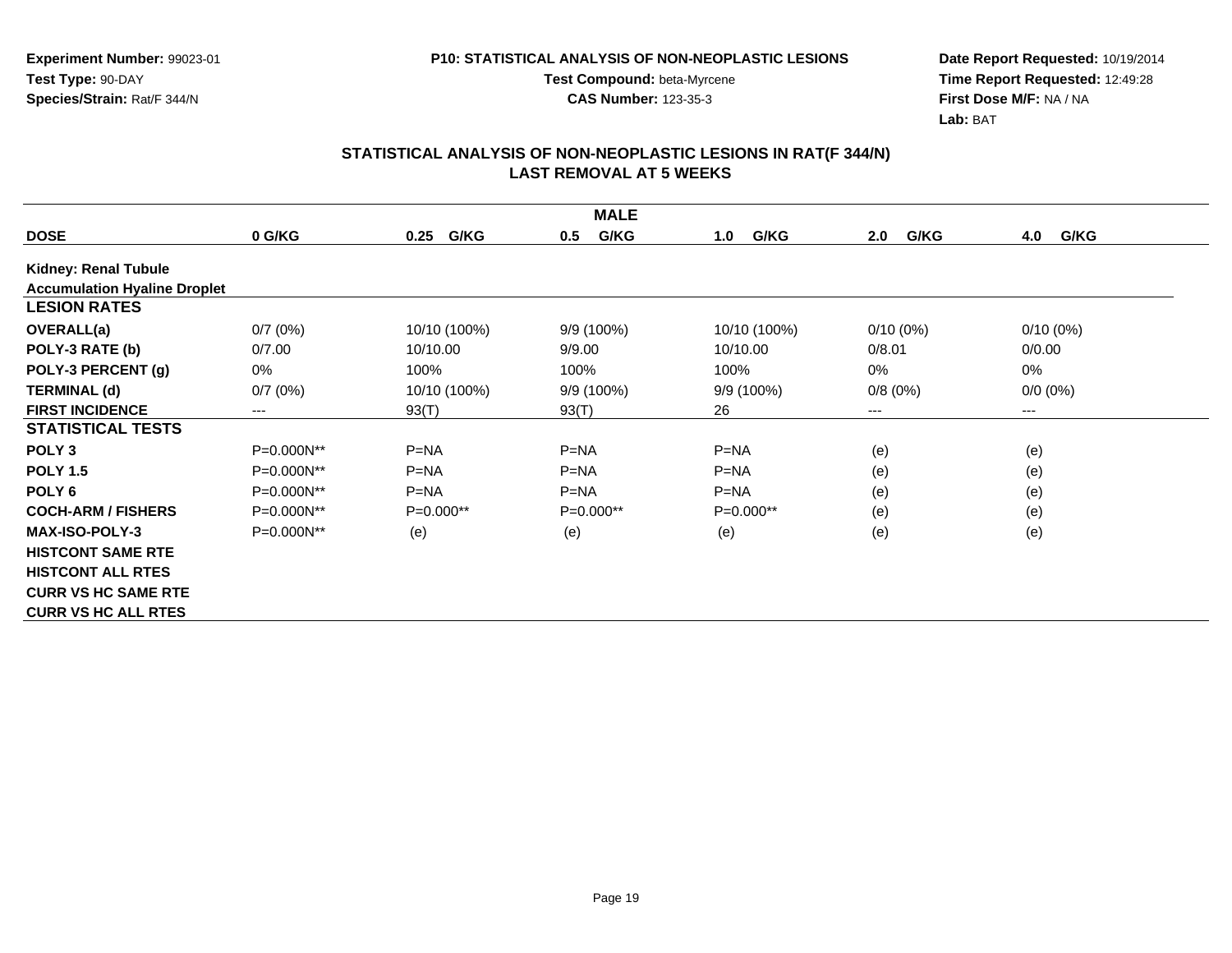**Experiment Number:** 99023-01**Test Type:** 90-DAY**Species/Strain:** Rat/F 344/N

**Date Report Requested:** 10/19/2014 **Time Report Requested:** 12:49:28**First Dose M/F:** NA / NA**Lab:** BAT

| <b>MALE</b>                 |            |              |             |             |             |             |  |  |
|-----------------------------|------------|--------------|-------------|-------------|-------------|-------------|--|--|
| <b>DOSE</b>                 | 0 G/KG     | G/KG<br>0.25 | G/KG<br>0.5 | G/KG<br>1.0 | G/KG<br>2.0 | 4.0<br>G/KG |  |  |
| <b>Kidney: Renal Tubule</b> |            |              |             |             |             |             |  |  |
| <b>Degeneration</b>         |            |              |             |             |             |             |  |  |
| <b>LESION RATES</b>         |            |              |             |             |             |             |  |  |
| OVERALL(a)                  | 0/7(0%)    | 10/10 (100%) | 9/9 (100%)  | $0/10(0\%)$ | $0/10(0\%)$ | $0/10(0\%)$ |  |  |
| POLY-3 RATE (b)             | 0/7.00     | 10/10.00     | 9/9.00      | 0/9.02      | 0/8.01      | 0/0.00      |  |  |
| POLY-3 PERCENT (g)          | 0%         | 100%         | 100%        | $0\%$       | 0%          | 0%          |  |  |
| <b>TERMINAL (d)</b>         | 0/7(0%)    | 10/10 (100%) | 9/9 (100%)  | $0/9(0\%)$  | 0/8(0%)     | $0/0 (0\%)$ |  |  |
| <b>FIRST INCIDENCE</b>      | $---$      | 93(T)        | 93(T)       | ---         | ---         | $--$        |  |  |
| <b>STATISTICAL TESTS</b>    |            |              |             |             |             |             |  |  |
| POLY <sub>3</sub>           | P=0.000N** | $P=NA$       | $P=NA$      | (e)         | (e)         | (e)         |  |  |
| <b>POLY 1.5</b>             | P=0.000N** | $P=NA$       | $P=NA$      | (e)         | (e)         | (e)         |  |  |
| POLY <sub>6</sub>           | P=0.000N** | $P=NA$       | $P = NA$    | (e)         | (e)         | (e)         |  |  |
| <b>COCH-ARM / FISHERS</b>   | P=0.000N** | $P=0.000**$  | P=0.000**   | (e)         | (e)         | (e)         |  |  |
| <b>MAX-ISO-POLY-3</b>       | P=0.000N** | (e)          | (e)         | (e)         | (e)         | (e)         |  |  |
| <b>HISTCONT SAME RTE</b>    |            |              |             |             |             |             |  |  |
| <b>HISTCONT ALL RTES</b>    |            |              |             |             |             |             |  |  |
| <b>CURR VS HC SAME RTE</b>  |            |              |             |             |             |             |  |  |
| <b>CURR VS HC ALL RTES</b>  |            |              |             |             |             |             |  |  |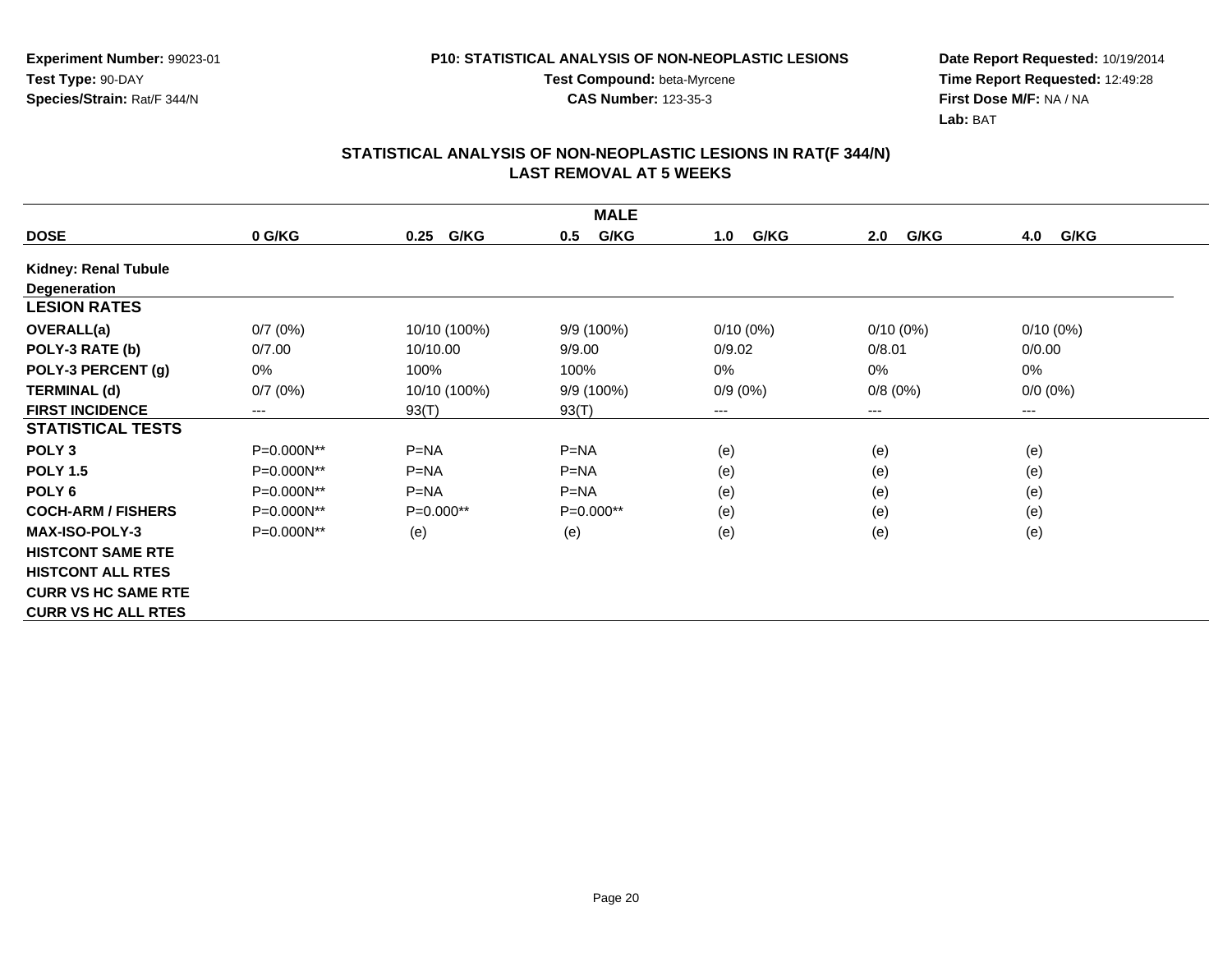**Experiment Number:** 99023-01**Test Type:** 90-DAY**Species/Strain:** Rat/F 344/N

**Test Compound:** beta-Myrcene**CAS Number:** 123-35-3

**Date Report Requested:** 10/19/2014 **Time Report Requested:** 12:49:28**First Dose M/F:** NA / NA**Lab:** BAT

|                             | <b>MALE</b>            |              |             |             |             |             |  |  |  |
|-----------------------------|------------------------|--------------|-------------|-------------|-------------|-------------|--|--|--|
| <b>DOSE</b>                 | 0 G/KG                 | G/KG<br>0.25 | G/KG<br>0.5 | G/KG<br>1.0 | G/KG<br>2.0 | 4.0<br>G/KG |  |  |  |
| <b>Kidney: Renal Tubule</b> |                        |              |             |             |             |             |  |  |  |
| <b>Mineralization</b>       |                        |              |             |             |             |             |  |  |  |
| <b>LESION RATES</b>         |                        |              |             |             |             |             |  |  |  |
| <b>OVERALL(a)</b>           | 0/7(0%)                | $0/10(0\%)$  | $0/9(0\%)$  | $0/10(0\%)$ | $0/10(0\%)$ | $0/10(0\%)$ |  |  |  |
| POLY-3 RATE (b)             | 0/7.00                 | 0/10.00      | 0/9.00      | 0/9.02      | 0/8.01      | 0/0.00      |  |  |  |
| POLY-3 PERCENT (g)          | 0%                     | 0%           | 0%          | 0%          | 0%          | 0%          |  |  |  |
| <b>TERMINAL (d)</b>         | 0/7(0%)                | $0/10(0\%)$  | $0/9(0\%)$  | $0/9(0\%)$  | 0/8(0%)     | $0/0 (0\%)$ |  |  |  |
| <b>FIRST INCIDENCE</b>      | $\qquad \qquad \cdots$ | $---$        | ---         | $---$       | $---$       | $---$       |  |  |  |
| <b>STATISTICAL TESTS</b>    |                        |              |             |             |             |             |  |  |  |
| POLY <sub>3</sub>           | (n)                    | (n)          | (n)         | (n)         | (n)         | (n)         |  |  |  |
| <b>POLY 1.5</b>             | (n)                    | (n)          | (n)         | (n)         | (n)         | (n)         |  |  |  |
| POLY <sub>6</sub>           | (n)                    | (n)          | (n)         | (n)         | (n)         | (n)         |  |  |  |
| <b>COCH-ARM / FISHERS</b>   | (n)                    | (n)          | (n)         | (n)         | (n)         | (n)         |  |  |  |
| <b>MAX-ISO-POLY-3</b>       | (n)                    | (n)          | (n)         | (n)         | (n)         | (n)         |  |  |  |
| <b>HISTCONT SAME RTE</b>    |                        |              |             |             |             |             |  |  |  |
| <b>HISTCONT ALL RTES</b>    |                        |              |             |             |             |             |  |  |  |
| <b>CURR VS HC SAME RTE</b>  |                        |              |             |             |             |             |  |  |  |
| <b>CURR VS HC ALL RTES</b>  |                        |              |             |             |             |             |  |  |  |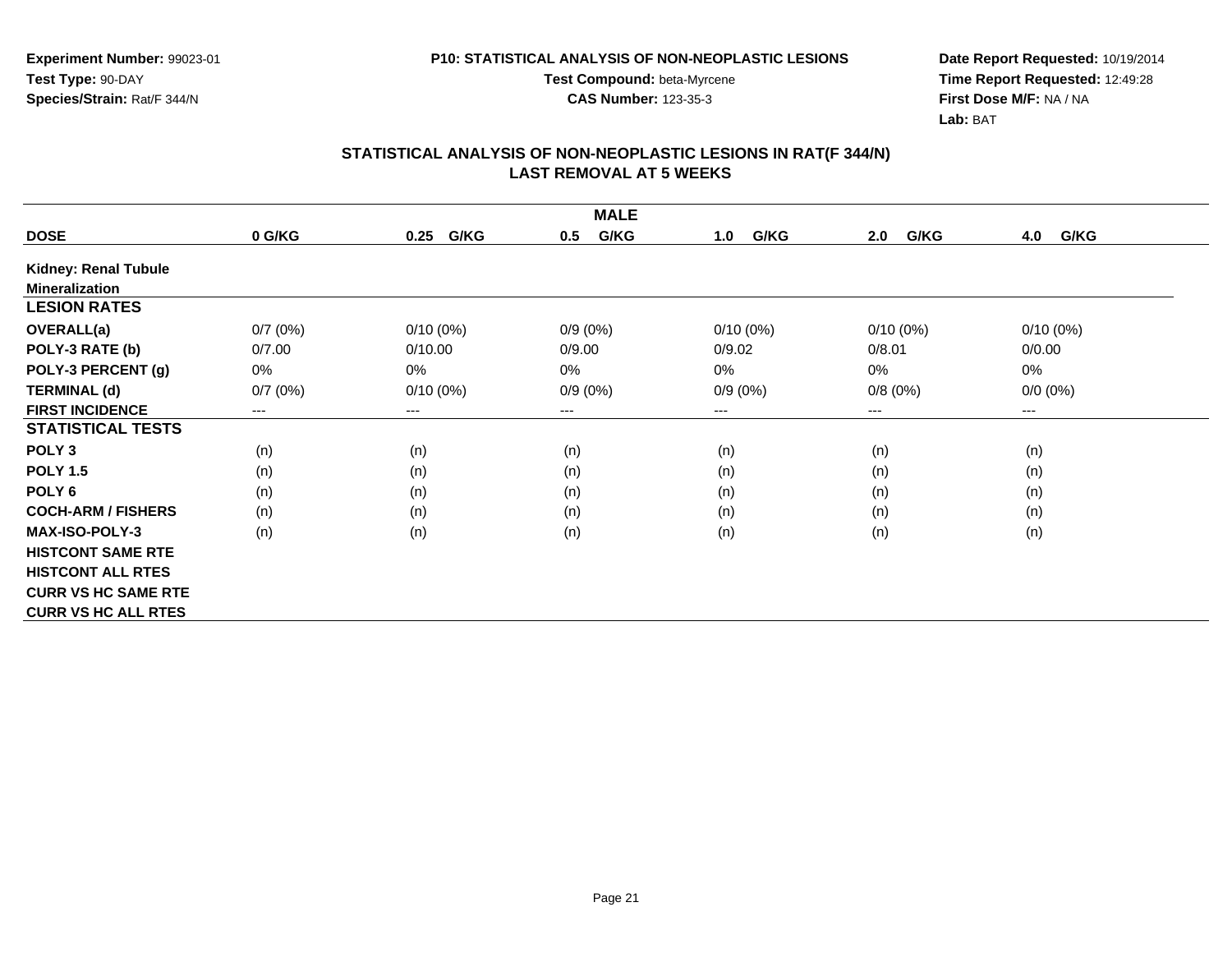**CAS Number:** 123-35-3

**Experiment Number:** 99023-01**Test Type:** 90-DAY**Species/Strain:** Rat/F 344/N

**Date Report Requested:** 10/19/2014 **Time Report Requested:** 12:49:28**First Dose M/F:** NA / NA**Lab:** BAT

| <b>MALE</b>                 |                        |              |             |             |              |             |  |  |
|-----------------------------|------------------------|--------------|-------------|-------------|--------------|-------------|--|--|
| <b>DOSE</b>                 | 0 G/KG                 | G/KG<br>0.25 | G/KG<br>0.5 | G/KG<br>1.0 | G/KG<br>2.0  | 4.0<br>G/KG |  |  |
| <b>Kidney: Renal Tubule</b> |                        |              |             |             |              |             |  |  |
| <b>Necrosis</b>             |                        |              |             |             |              |             |  |  |
| <b>LESION RATES</b>         |                        |              |             |             |              |             |  |  |
| <b>OVERALL(a)</b>           | 0/7(0%)                | $0/10(0\%)$  | $0/9(0\%)$  | $0/10(0\%)$ | $1/10(10\%)$ | 1/10 (10%)  |  |  |
| POLY-3 RATE (b)             | 0/7.00                 | 0/10.00      | 0/9.00      | 0/9.02      | 1/9.01       | 1/1.00      |  |  |
| POLY-3 PERCENT (g)          | 0%                     | 0%           | 0%          | $0\%$       | 11.1%        | 100%        |  |  |
| <b>TERMINAL (d)</b>         | 0/7(0%)                | $0/10(0\%)$  | $0/9(0\%)$  | $0/9(0\%)$  | 0/8(0%)      | $0/0 (0\%)$ |  |  |
| <b>FIRST INCIDENCE</b>      | $\qquad \qquad \cdots$ | $---$        | ---         | ---         | 4            | 11          |  |  |
| <b>STATISTICAL TESTS</b>    |                        |              |             |             |              |             |  |  |
| POLY <sub>3</sub>           | $P = 0.121$            | (e)          | (e)         | (e)         | $P = 0.550$  | $P = 0.265$ |  |  |
| <b>POLY 1.5</b>             | $P = 0.118$            | (e)          | (e)         | (e)         | $P=0.552$    | $P=0.267$   |  |  |
| POLY <sub>6</sub>           | $P = 0.121$            | (e)          | (e)         | (e)         | $P = 0.550$  | $P = 0.265$ |  |  |
| <b>COCH-ARM / FISHERS</b>   | $P = 0.121$            | (e)          | (e)         | (e)         | $P = 0.588$  | $P = 0.588$ |  |  |
| <b>MAX-ISO-POLY-3</b>       | $P = 0.208$            | (e)          | (e)         | (e)         | $P=0.197$    | $P = 0.149$ |  |  |
| <b>HISTCONT SAME RTE</b>    |                        |              |             |             |              |             |  |  |
| <b>HISTCONT ALL RTES</b>    |                        |              |             |             |              |             |  |  |
| <b>CURR VS HC SAME RTE</b>  |                        |              |             |             |              |             |  |  |
| <b>CURR VS HC ALL RTES</b>  |                        |              |             |             |              |             |  |  |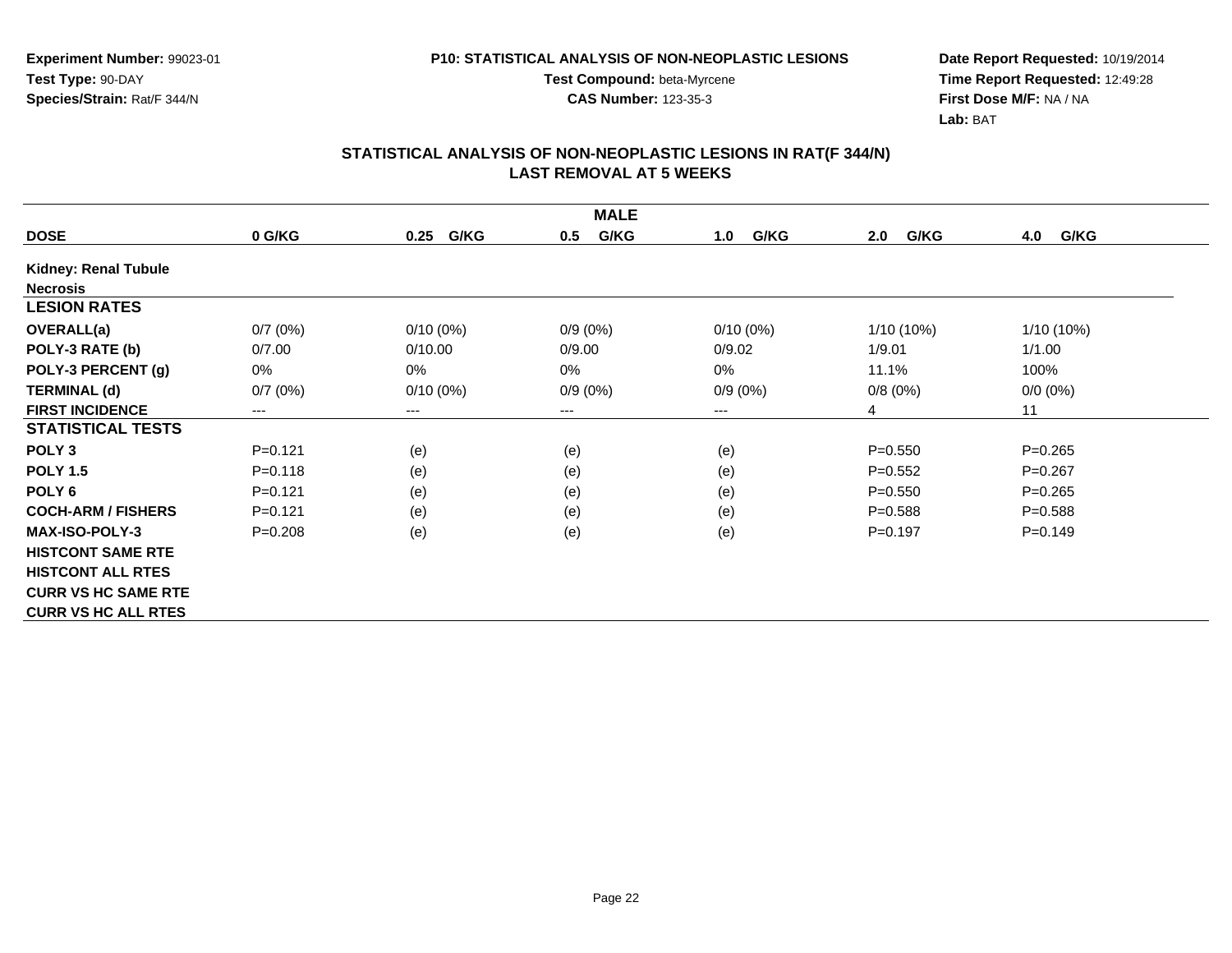**Test Compound:** beta-Myrcene**CAS Number:** 123-35-3

**Date Report Requested:** 10/19/2014 **Time Report Requested:** 12:49:28**First Dose M/F:** NA / NA**Lab:** BAT

| <b>MALE</b>                |             |              |             |             |             |             |  |  |
|----------------------------|-------------|--------------|-------------|-------------|-------------|-------------|--|--|
| <b>DOSE</b>                | 0 G/KG      | G/KG<br>0.25 | G/KG<br>0.5 | G/KG<br>1.0 | G/KG<br>2.0 | 4.0<br>G/KG |  |  |
| Lacrimal Gland: Epithelium |             |              |             |             |             |             |  |  |
| Degeneration               |             |              |             |             |             |             |  |  |
| <b>LESION RATES</b>        |             |              |             |             |             |             |  |  |
| <b>OVERALL(a)</b>          | $0/0 (0\%)$ | $0/0 (0\%)$  | $0/0 (0\%)$ | $0/0 (0\%)$ | $0/1$ (0%)  | $0/0 (0\%)$ |  |  |
| POLY-3 RATE (b)            | 0/0.00      | 0/0.00       | 0/0.00      | 0/0.00      | 0/1.00      | 0/0.00      |  |  |
| POLY-3 PERCENT (g)         | 0%          | $0\%$        | 0%          | $0\%$       | 0%          | 0%          |  |  |
| <b>TERMINAL (d)</b>        | $0/0 (0\%)$ | $0/0 (0\%)$  | $0/0 (0\%)$ | $0/0 (0\%)$ | $0/1$ (0%)  | $0/0 (0\%)$ |  |  |
| <b>FIRST INCIDENCE</b>     | $---$       | $---$        | ---         | ---         | ---         | $---$       |  |  |
| <b>STATISTICAL TESTS</b>   |             |              |             |             |             |             |  |  |
| POLY <sub>3</sub>          | (n)         | (n)          | (n)         | (n)         | (n)         | (n)         |  |  |
| <b>POLY 1.5</b>            | (n)         | (n)          | (n)         | (n)         | (n)         | (n)         |  |  |
| POLY <sub>6</sub>          | (n)         | (n)          | (n)         | (n)         | (n)         | (n)         |  |  |
| <b>COCH-ARM / FISHERS</b>  | (n)         | (n)          | (n)         | (n)         | (n)         | (n)         |  |  |
| <b>MAX-ISO-POLY-3</b>      | (n)         | (n)          | (n)         | (n)         | (n)         | (n)         |  |  |
| <b>HISTCONT SAME RTE</b>   |             |              |             |             |             |             |  |  |
| <b>HISTCONT ALL RTES</b>   |             |              |             |             |             |             |  |  |
| <b>CURR VS HC SAME RTE</b> |             |              |             |             |             |             |  |  |
| <b>CURR VS HC ALL RTES</b> |             |              |             |             |             |             |  |  |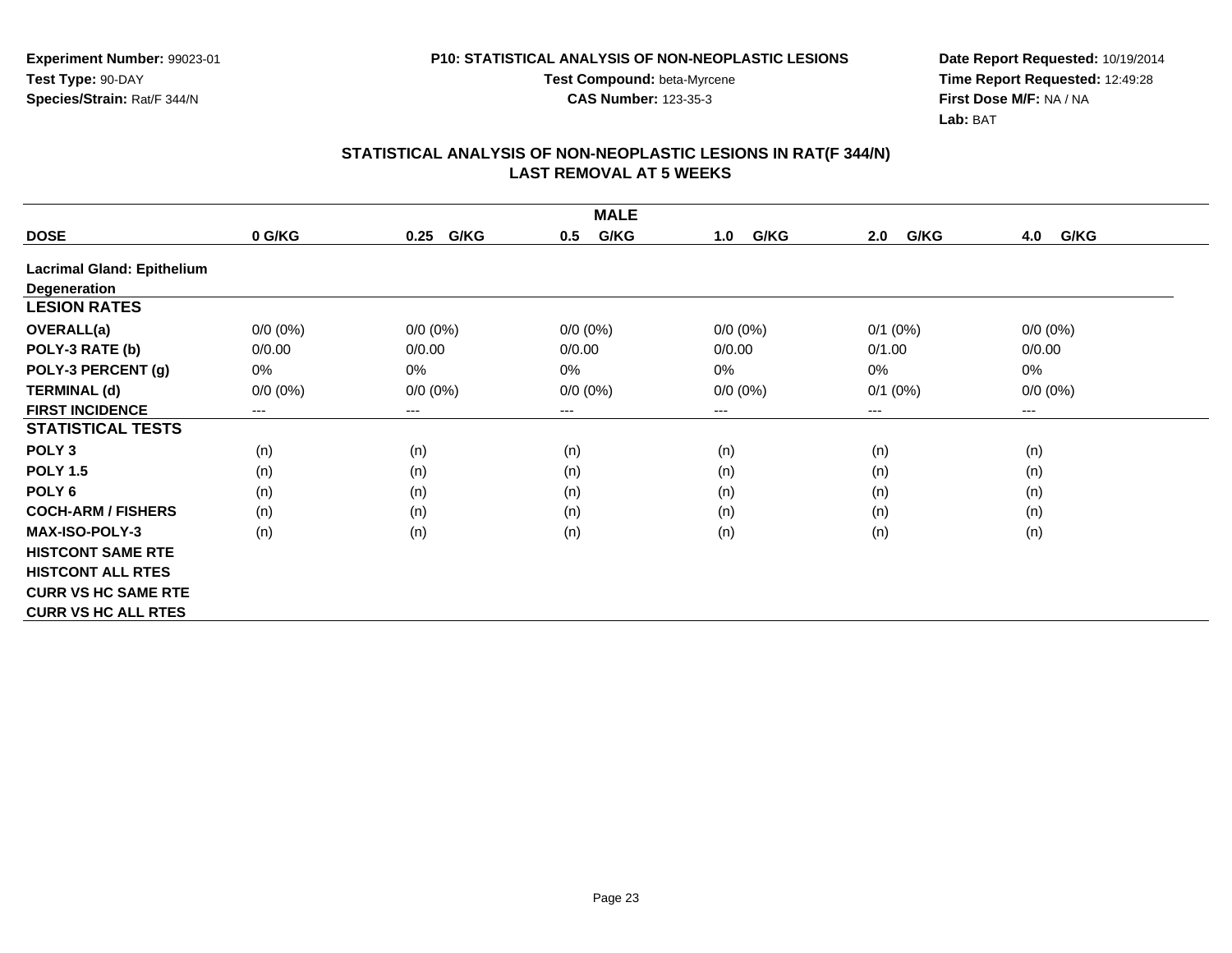**Experiment Number:** 99023-01**Test Type:** 90-DAY**Species/Strain:** Rat/F 344/N

**Test Compound:** beta-Myrcene**CAS Number:** 123-35-3

**Date Report Requested:** 10/19/2014 **Time Report Requested:** 12:49:28**First Dose M/F:** NA / NA**Lab:** BAT

| <b>MALE</b>                |             |              |              |             |              |                        |  |  |
|----------------------------|-------------|--------------|--------------|-------------|--------------|------------------------|--|--|
| <b>DOSE</b>                | 0 G/KG      | G/KG<br>0.25 | G/KG<br>0.5  | G/KG<br>1.0 | G/KG<br>2.0  | G/KG<br>4.0            |  |  |
| Liver                      |             |              |              |             |              |                        |  |  |
| <b>Fibrosis Focal</b>      |             |              |              |             |              |                        |  |  |
| <b>LESION RATES</b>        |             |              |              |             |              |                        |  |  |
| <b>OVERALL(a)</b>          | $0/10(0\%)$ | $0/0 (0\%)$  | 0/2(0%)      | $0/1$ (0%)  | $1/10(10\%)$ | $0/10(0\%)$            |  |  |
| POLY-3 RATE (b)            | 0/10.00     | 0/0.00       | 0/1.04       | 0/0.02      | 1/8.01       | 0/0.00                 |  |  |
| POLY-3 PERCENT (g)         | 0%          | 0%           | 0%           | 0%          | 12.5%        | 0%                     |  |  |
| <b>TERMINAL (d)</b>        | $0/10(0\%)$ | $0/0 (0\%)$  | $0/1$ $(0%)$ | $0/0 (0\%)$ | 1/8(12%)     | $0/0 (0\%)$            |  |  |
| <b>FIRST INCIDENCE</b>     | $---$       | $\cdots$     | ---          | ---         | 93(T)        | $\qquad \qquad \cdots$ |  |  |
| <b>STATISTICAL TESTS</b>   |             |              |              |             |              |                        |  |  |
| POLY <sub>3</sub>          | (e)         | (e)          | (e)          | (e)         | $P = 0.456$  | (e)                    |  |  |
| <b>POLY 1.5</b>            | (e)         | (e)          | (e)          | (e)         | $P=0.458$    | (e)                    |  |  |
| POLY <sub>6</sub>          | (e)         | (e)          | (e)          | (e)         | $P=0.456$    | (e)                    |  |  |
| <b>COCH-ARM / FISHERS</b>  | $P = 0.711$ | (e)          | (e)          | (e)         | $P = 0.500$  | (e)                    |  |  |
| <b>MAX-ISO-POLY-3</b>      | (e)         | (e)          | (e)          | (e)         | $P = 0.157$  | (e)                    |  |  |
| <b>HISTCONT SAME RTE</b>   |             |              |              |             |              |                        |  |  |
| <b>HISTCONT ALL RTES</b>   |             |              |              |             |              |                        |  |  |
| <b>CURR VS HC SAME RTE</b> |             |              |              |             |              |                        |  |  |
| <b>CURR VS HC ALL RTES</b> |             |              |              |             |              |                        |  |  |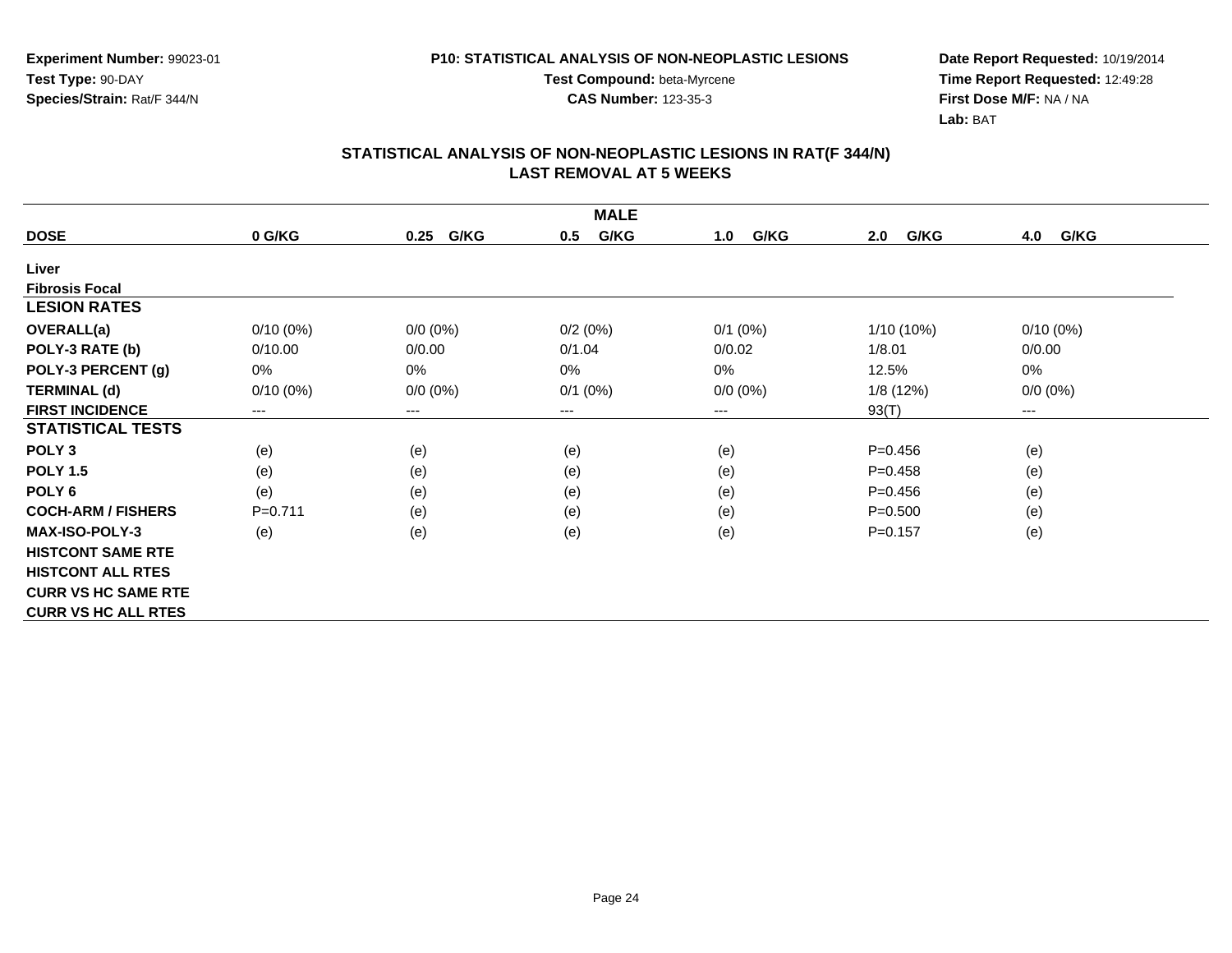**Experiment Number:** 99023-01**Test Type:** 90-DAY**Species/Strain:** Rat/F 344/N

**Date Report Requested:** 10/19/2014 **Time Report Requested:** 12:49:28**First Dose M/F:** NA / NA**Lab:** BAT

|                                   | <b>MALE</b> |              |             |              |              |              |  |  |
|-----------------------------------|-------------|--------------|-------------|--------------|--------------|--------------|--|--|
| <b>DOSE</b>                       | 0 G/KG      | G/KG<br>0.25 | G/KG<br>0.5 | G/KG<br>1.0  | 2.0<br>G/KG  | G/KG<br>4.0  |  |  |
| Liver                             |             |              |             |              |              |              |  |  |
| <b>Hepatodiaphragmatic Nodule</b> |             |              |             |              |              |              |  |  |
| <b>LESION RATES</b>               |             |              |             |              |              |              |  |  |
| <b>OVERALL(a)</b>                 | 1/10 (10%)  | $0/0 (0\%)$  | 1/2(50%)    | $0/1$ (0%)   | $0/10(0\%)$  | $0/10(0\%)$  |  |  |
| POLY-3 RATE (b)                   | 1/10.00     | 0/0.00       | 1/1.04      | 0/0.02       | 0/8.01       | 0/0.00       |  |  |
| POLY-3 PERCENT (g)                | 10%         | 0%           | 96.2%       | 0%           | $0\%$        | 0%           |  |  |
| <b>TERMINAL (d)</b>               | 1/10 (10%)  | $0/0 (0\%)$  | 1/1 (100%)  | $0/0 (0\%)$  | 0/8(0%)      | $0/0 (0\%)$  |  |  |
| <b>FIRST INCIDENCE</b>            | 93(T)       | $---$        | 93(T)       | ---          | $---$        | $---$        |  |  |
| <b>STATISTICAL TESTS</b>          |             |              |             |              |              |              |  |  |
| POLY <sub>3</sub>                 | (e)         | (e)          | $P = 0.251$ | $P = 0.943N$ | $P = 0.544N$ | $P = 0.760N$ |  |  |
| <b>POLY 1.5</b>                   | (e)         | (e)          | $P=0.270$   | $P = 0.940N$ | $P = 0.542N$ | $P = 0.758N$ |  |  |
| POLY <sub>6</sub>                 | (e)         | (e)          | $P = 0.246$ | P=0.943N     | $P = 0.544N$ | $P = 0.760N$ |  |  |
| <b>COCH-ARM / FISHERS</b>         | $P=0.152N$  | (e)          | $P = 0.318$ | $P = 0.909N$ | $P = 0.500N$ | $P = 0.500N$ |  |  |
| <b>MAX-ISO-POLY-3</b>             | (e)         | (e)          | $P = 0.102$ | $P = 0.498N$ | $P = 0.212N$ | $P = 0.500N$ |  |  |
| <b>HISTCONT SAME RTE</b>          |             |              |             |              |              |              |  |  |
| <b>HISTCONT ALL RTES</b>          |             |              |             |              |              |              |  |  |
| <b>CURR VS HC SAME RTE</b>        |             |              |             |              |              |              |  |  |
| <b>CURR VS HC ALL RTES</b>        |             |              |             |              |              |              |  |  |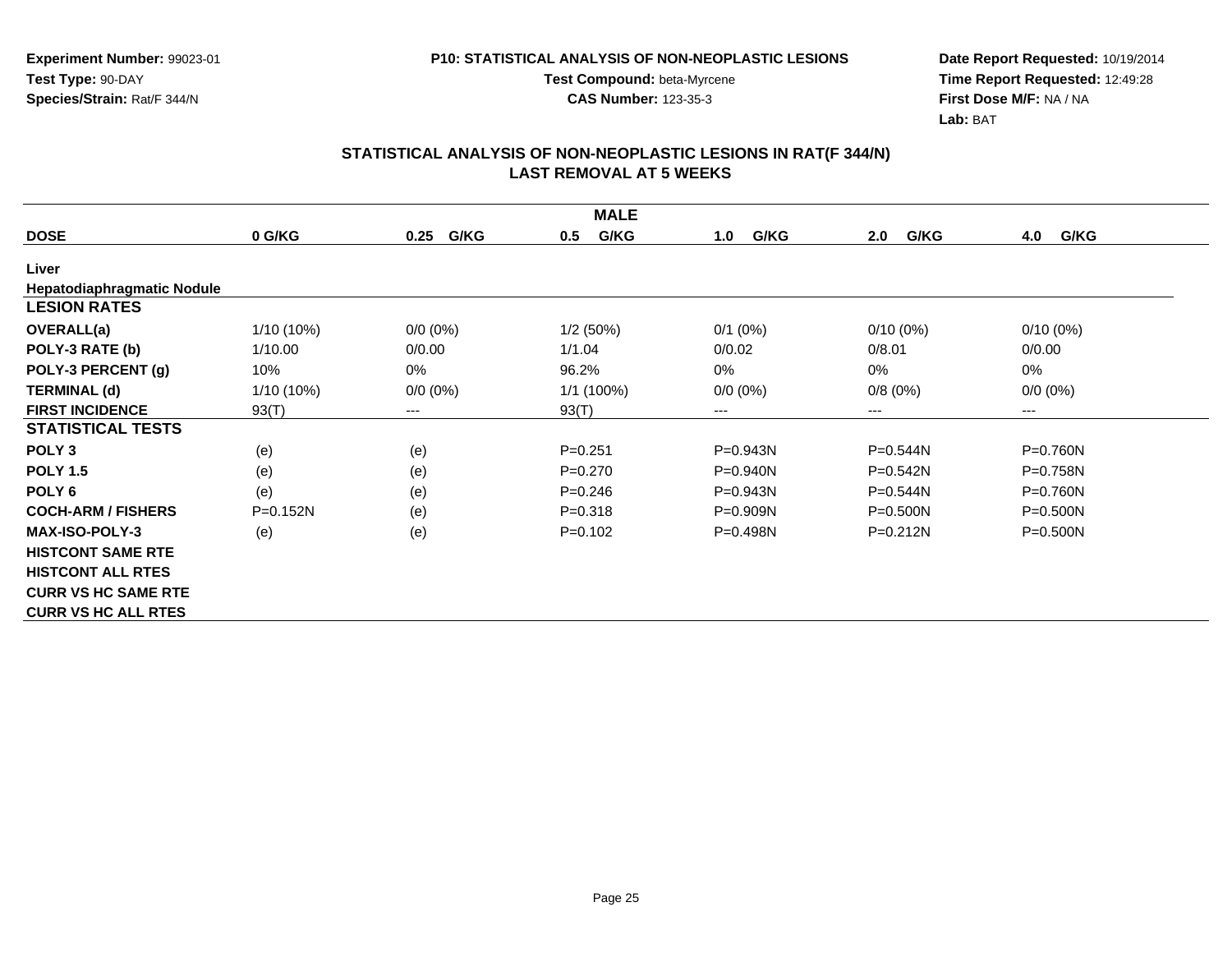**Experiment Number:** 99023-01**Test Type:** 90-DAY**Species/Strain:** Rat/F 344/N

**Test Compound:** beta-Myrcene**CAS Number:** 123-35-3

**Date Report Requested:** 10/19/2014 **Time Report Requested:** 12:49:28**First Dose M/F:** NA / NA**Lab:** BAT

|                             | <b>MALE</b> |              |              |             |             |             |  |  |  |
|-----------------------------|-------------|--------------|--------------|-------------|-------------|-------------|--|--|--|
| <b>DOSE</b>                 | 0 G/KG      | G/KG<br>0.25 | G/KG<br>0.5  | G/KG<br>1.0 | G/KG<br>2.0 | 4.0<br>G/KG |  |  |  |
| Liver                       |             |              |              |             |             |             |  |  |  |
| <b>Inflammation Chronic</b> |             |              |              |             |             |             |  |  |  |
| <b>LESION RATES</b>         |             |              |              |             |             |             |  |  |  |
| <b>OVERALL(a)</b>           | $0/10(0\%)$ | $0/0 (0\%)$  | 0/2(0%)      | $0/1$ (0%)  | 1/10 (10%)  | $0/10(0\%)$ |  |  |  |
| POLY-3 RATE (b)             | 0/10.00     | 0/0.00       | 0/1.04       | 0/0.02      | 1/8.01      | 0/0.00      |  |  |  |
| POLY-3 PERCENT (g)          | 0%          | 0%           | $0\%$        | 0%          | 12.5%       | 0%          |  |  |  |
| <b>TERMINAL (d)</b>         | $0/10(0\%)$ | $0/0 (0\%)$  | $0/1$ $(0%)$ | $0/0 (0\%)$ | 1/8(12%)    | $0/0 (0\%)$ |  |  |  |
| <b>FIRST INCIDENCE</b>      | $---$       | $--$         | ---          | ---         | 93(T)       | $---$       |  |  |  |
| <b>STATISTICAL TESTS</b>    |             |              |              |             |             |             |  |  |  |
| POLY <sub>3</sub>           | (e)         | (e)          | (e)          | (e)         | $P = 0.456$ | (e)         |  |  |  |
| <b>POLY 1.5</b>             | (e)         | (e)          | (e)          | (e)         | $P=0.458$   | (e)         |  |  |  |
| POLY <sub>6</sub>           | (e)         | (e)          | (e)          | (e)         | $P=0.456$   | (e)         |  |  |  |
| <b>COCH-ARM / FISHERS</b>   | $P=0.711$   | (e)          | (e)          | (e)         | $P = 0.500$ | (e)         |  |  |  |
| <b>MAX-ISO-POLY-3</b>       | (e)         | (e)          | (e)          | (e)         | $P=0.157$   | (e)         |  |  |  |
| <b>HISTCONT SAME RTE</b>    |             |              |              |             |             |             |  |  |  |
| <b>HISTCONT ALL RTES</b>    |             |              |              |             |             |             |  |  |  |
| <b>CURR VS HC SAME RTE</b>  |             |              |              |             |             |             |  |  |  |
| <b>CURR VS HC ALL RTES</b>  |             |              |              |             |             |             |  |  |  |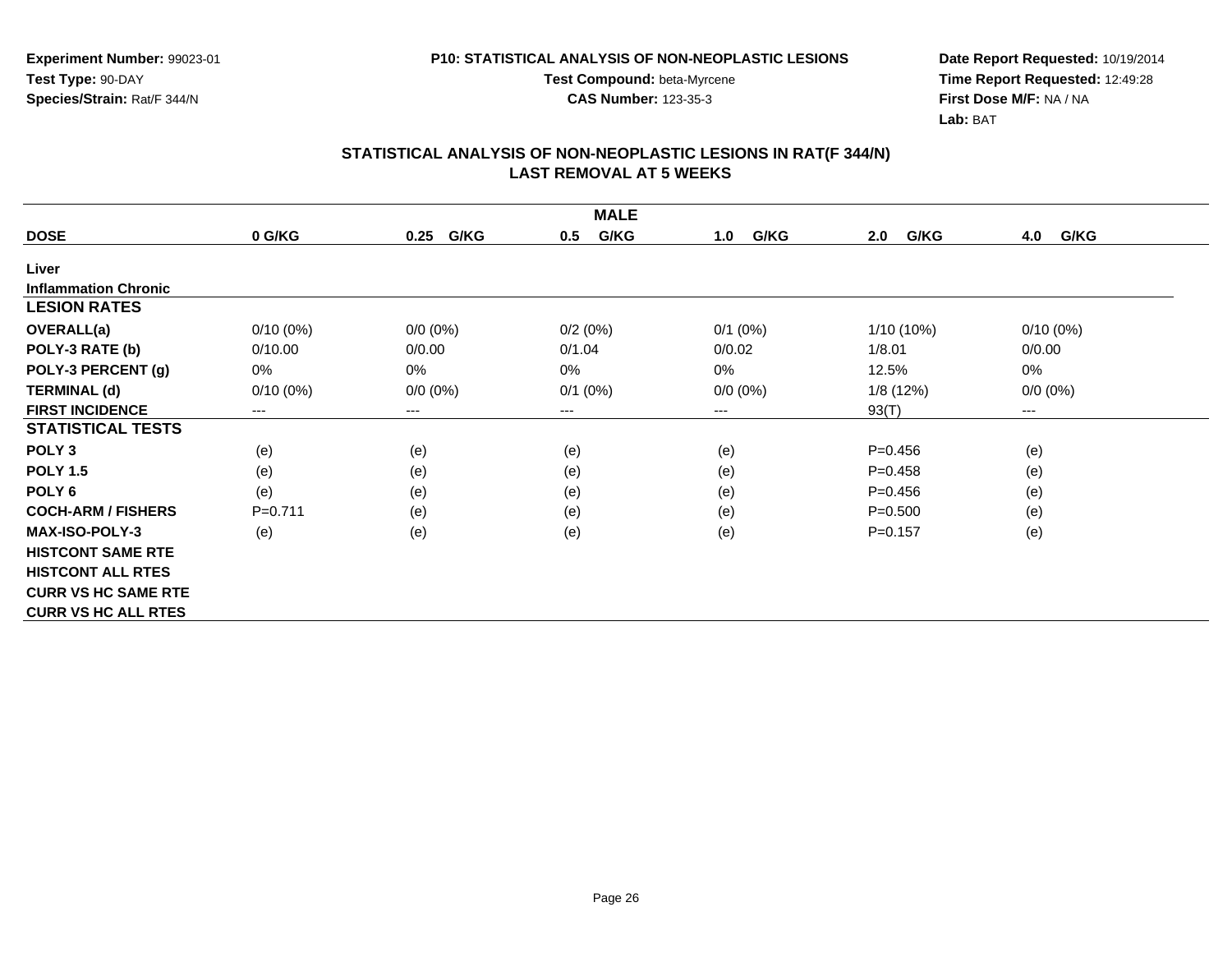**Experiment Number:** 99023-01**Test Type:** 90-DAY**Species/Strain:** Rat/F 344/N

**Test Compound:** beta-Myrcene**CAS Number:** 123-35-3

**Date Report Requested:** 10/19/2014 **Time Report Requested:** 12:49:28**First Dose M/F:** NA / NA**Lab:** BAT

|                            |             |              | <b>MALE</b> |             |             |             |
|----------------------------|-------------|--------------|-------------|-------------|-------------|-------------|
| <b>DOSE</b>                | 0 G/KG      | G/KG<br>0.25 | G/KG<br>0.5 | G/KG<br>1.0 | G/KG<br>2.0 | G/KG<br>4.0 |
| <b>Liver: Bile Duct</b>    |             |              |             |             |             |             |
| Hyperplasia                |             |              |             |             |             |             |
| <b>LESION RATES</b>        |             |              |             |             |             |             |
| <b>OVERALL(a)</b>          | $0/10(0\%)$ | $0/0 (0\%)$  | 0/2(0%)     | $0/1$ (0%)  | $0/10(0\%)$ | $0/10(0\%)$ |
| POLY-3 RATE (b)            | 0/10.00     | 0/0.00       | 0/1.04      | 0/0.02      | 0/8.01      | 0/0.00      |
| POLY-3 PERCENT (g)         | 0%          | 0%           | $0\%$       | 0%          | 0%          | 0%          |
| <b>TERMINAL (d)</b>        | $0/10(0\%)$ | $0/0 (0\%)$  | $0/1$ (0%)  | $0/0 (0\%)$ | 0/8(0%)     | $0/0 (0\%)$ |
| <b>FIRST INCIDENCE</b>     | ---         | $--$         | ---         | ---         | $---$       | ---         |
| <b>STATISTICAL TESTS</b>   |             |              |             |             |             |             |
| POLY <sub>3</sub>          | (n)         | (n)          | (n)         | (n)         | (n)         | (n)         |
| <b>POLY 1.5</b>            | (n)         | (n)          | (n)         | (n)         | (n)         | (n)         |
| POLY <sub>6</sub>          | (n)         | (n)          | (n)         | (n)         | (n)         | (n)         |
| <b>COCH-ARM / FISHERS</b>  | (n)         | (n)          | (n)         | (n)         | (n)         | (n)         |
| <b>MAX-ISO-POLY-3</b>      | (n)         | (n)          | (n)         | (n)         | (n)         | (n)         |
| <b>HISTCONT SAME RTE</b>   |             |              |             |             |             |             |
| <b>HISTCONT ALL RTES</b>   |             |              |             |             |             |             |
| <b>CURR VS HC SAME RTE</b> |             |              |             |             |             |             |
| <b>CURR VS HC ALL RTES</b> |             |              |             |             |             |             |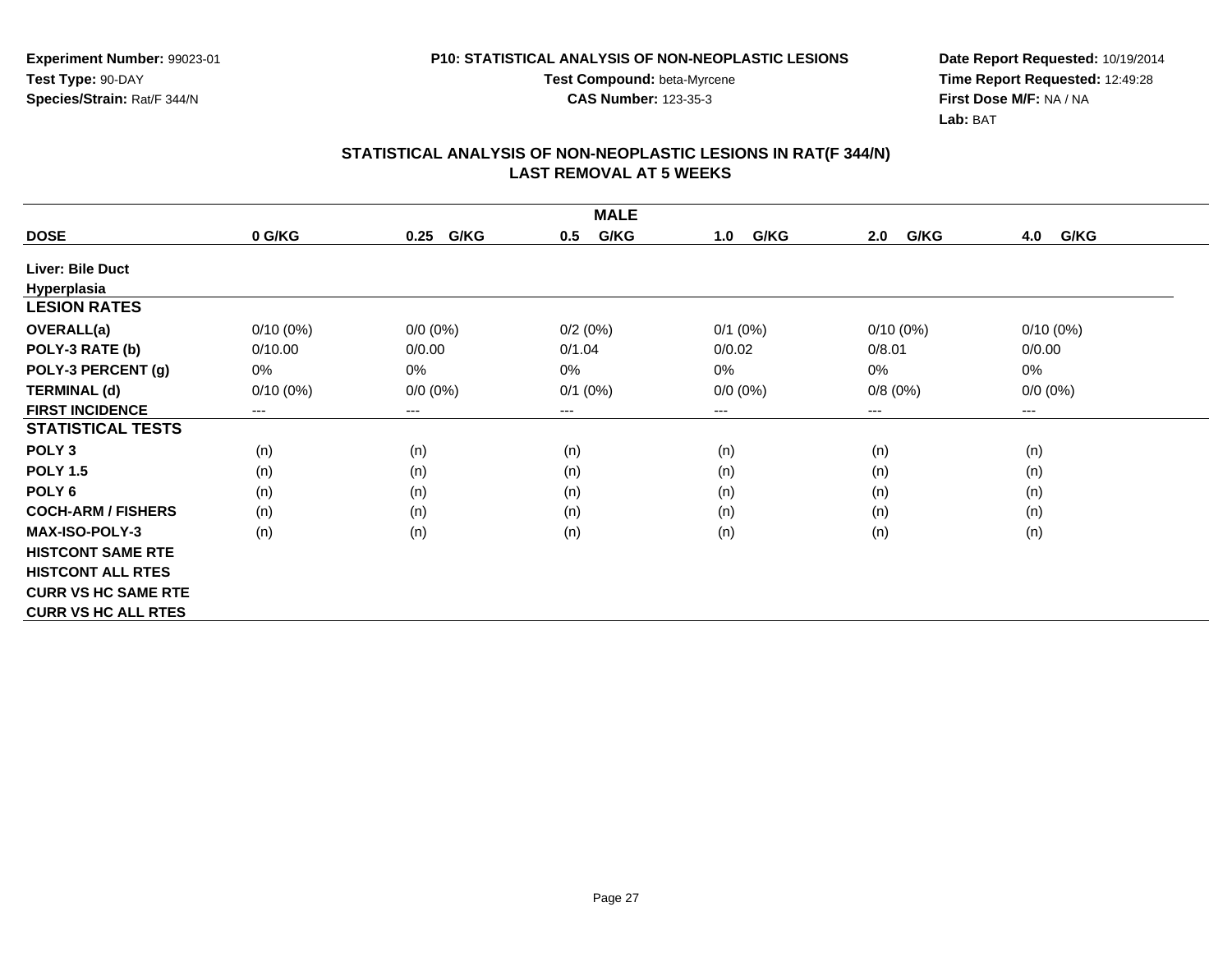**Experiment Number:** 99023-01**Test Type:** 90-DAY**Species/Strain:** Rat/F 344/N

**Test Compound:** beta-Myrcene**CAS Number:** 123-35-3

**Date Report Requested:** 10/19/2014 **Time Report Requested:** 12:49:28**First Dose M/F:** NA / NA**Lab:** BAT

|                            |                        |                        | <b>MALE</b>  |              |                        |             |
|----------------------------|------------------------|------------------------|--------------|--------------|------------------------|-------------|
| <b>DOSE</b>                | 0 G/KG                 | G/KG<br>0.25           | G/KG<br>0.5  | G/KG<br>1.0  | G/KG<br>2.0            | 4.0<br>G/KG |
| Lung                       |                        |                        |              |              |                        |             |
| <b>Congestion</b>          |                        |                        |              |              |                        |             |
| <b>LESION RATES</b>        |                        |                        |              |              |                        |             |
| OVERALL(a)                 | $0/10(0\%)$            | $0/0 (0\%)$            | $0/1$ $(0%)$ | $1/1$ (100%) | $0/10(0\%)$            | $0/10(0\%)$ |
| POLY-3 RATE (b)            | 0/10.00                | 0/0.00                 | 0/0.04       | 1/1.00       | 0/8.01                 | 0/0.00      |
| POLY-3 PERCENT (g)         | 0%                     | 0%                     | 0%           | 100%         | 0%                     | 0%          |
| <b>TERMINAL (d)</b>        | $0/10(0\%)$            | $0/0 (0\%)$            | $0/0 (0\%)$  | $0/0 (0\%)$  | 0/8(0%)                | $0/0 (0\%)$ |
| <b>FIRST INCIDENCE</b>     | $\qquad \qquad \cdots$ | $\qquad \qquad \cdots$ | ---          | 26           | $\qquad \qquad \cdots$ | $\cdots$    |
| <b>STATISTICAL TESTS</b>   |                        |                        |              |              |                        |             |
| POLY <sub>3</sub>          | (e)                    | (e)                    | (e)          | $P = 0.091$  | (e)                    | (e)         |
| <b>POLY 1.5</b>            | (e)                    | (e)                    | (e)          | $P = 0.091$  | (e)                    | (e)         |
| POLY <sub>6</sub>          | (e)                    | (e)                    | (e)          | $P = 0.091$  | (e)                    | (e)         |
| <b>COCH-ARM / FISHERS</b>  | P=0.520N               | (e)                    | (e)          | $P = 0.091$  | (e)                    | (e)         |
| <b>MAX-ISO-POLY-3</b>      | (e)                    | (e)                    | (e)          | P=0.000**    | (e)                    | (e)         |
| <b>HISTCONT SAME RTE</b>   |                        |                        |              |              |                        |             |
| <b>HISTCONT ALL RTES</b>   |                        |                        |              |              |                        |             |
| <b>CURR VS HC SAME RTE</b> |                        |                        |              |              |                        |             |
| <b>CURR VS HC ALL RTES</b> |                        |                        |              |              |                        |             |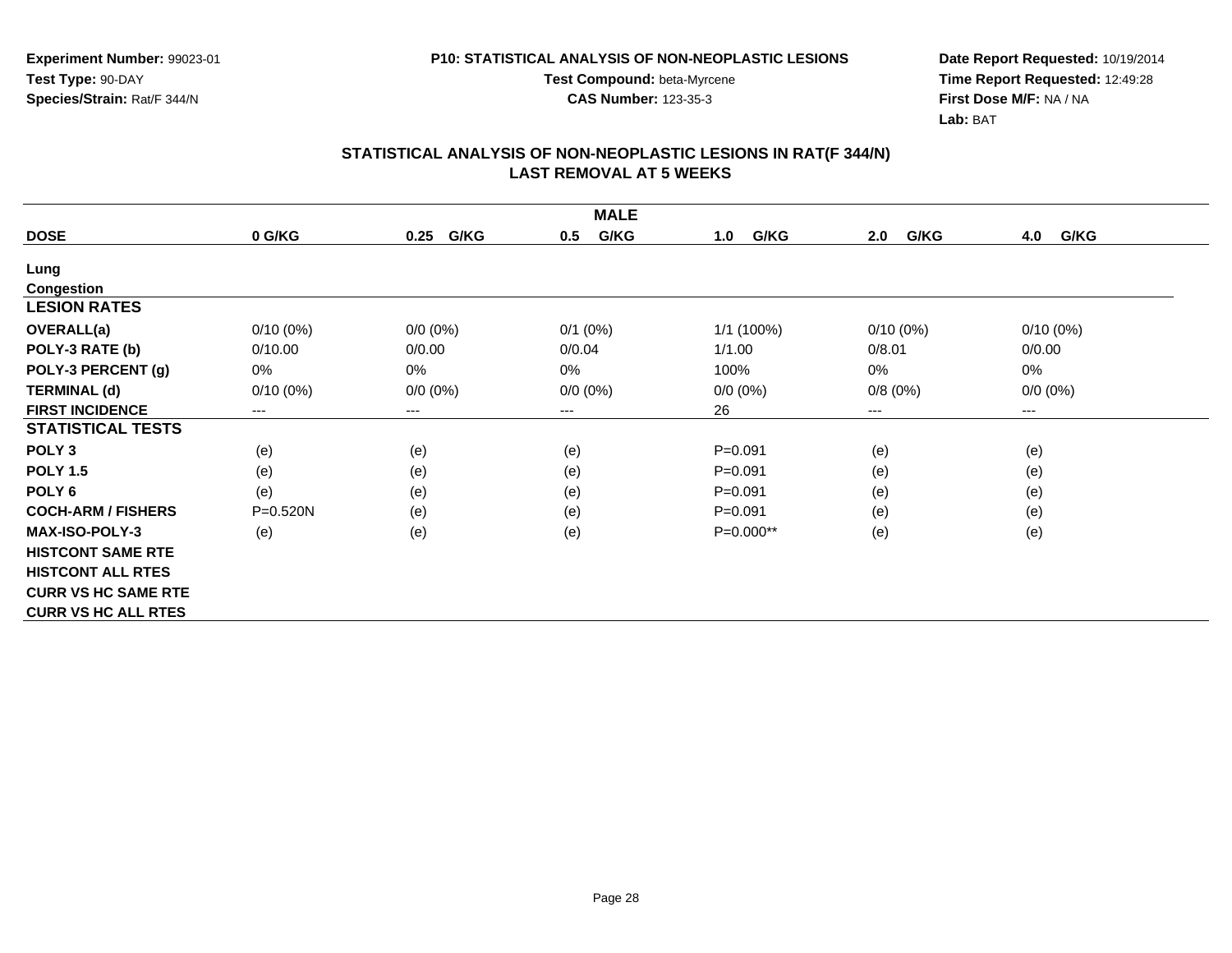**Experiment Number:** 99023-01**Test Type:** 90-DAY**Species/Strain:** Rat/F 344/N

**Test Compound:** beta-Myrcene**CAS Number:** 123-35-3

**Date Report Requested:** 10/19/2014 **Time Report Requested:** 12:49:28**First Dose M/F:** NA / NA**Lab:** BAT

|                            |             |                        | <b>MALE</b>  |             |             |                        |
|----------------------------|-------------|------------------------|--------------|-------------|-------------|------------------------|
| <b>DOSE</b>                | 0 G/KG      | G/KG<br>0.25           | G/KG<br>0.5  | G/KG<br>1.0 | G/KG<br>2.0 | G/KG<br>4.0            |
| Lung                       |             |                        |              |             |             |                        |
| <b>Inflammation</b>        |             |                        |              |             |             |                        |
| <b>LESION RATES</b>        |             |                        |              |             |             |                        |
| <b>OVERALL(a)</b>          | $0/10(0\%)$ | $0/0 (0\%)$            | $0/1$ $(0%)$ | $0/1$ (0%)  | 1/10 (10%)  | $0/10(0\%)$            |
| POLY-3 RATE (b)            | 0/10.00     | 0/0.00                 | 0/0.04       | 0/0.02      | 1/8.01      | 0/0.00                 |
| POLY-3 PERCENT (g)         | 0%          | 0%                     | 0%           | 0%          | 12.5%       | 0%                     |
| <b>TERMINAL (d)</b>        | $0/10(0\%)$ | $0/0 (0\%)$            | $0/0 (0\%)$  | $0/0 (0\%)$ | 1/8(12%)    | $0/0 (0\%)$            |
| <b>FIRST INCIDENCE</b>     | $---$       | $\qquad \qquad \cdots$ | ---          | $---$       | 93(T)       | $\qquad \qquad \cdots$ |
| <b>STATISTICAL TESTS</b>   |             |                        |              |             |             |                        |
| POLY <sub>3</sub>          | (e)         | (e)                    | (e)          | (e)         | $P=0.456$   | (e)                    |
| <b>POLY 1.5</b>            | (e)         | (e)                    | (e)          | (e)         | $P=0.458$   | (e)                    |
| POLY <sub>6</sub>          | (e)         | (e)                    | (e)          | (e)         | $P=0.456$   | (e)                    |
| <b>COCH-ARM / FISHERS</b>  | $P=0.720$   | (e)                    | (e)          | (e)         | $P = 0.500$ | (e)                    |
| <b>MAX-ISO-POLY-3</b>      | (e)         | (e)                    | (e)          | (e)         | $P=0.157$   | (e)                    |
| <b>HISTCONT SAME RTE</b>   |             |                        |              |             |             |                        |
| <b>HISTCONT ALL RTES</b>   |             |                        |              |             |             |                        |
| <b>CURR VS HC SAME RTE</b> |             |                        |              |             |             |                        |
| <b>CURR VS HC ALL RTES</b> |             |                        |              |             |             |                        |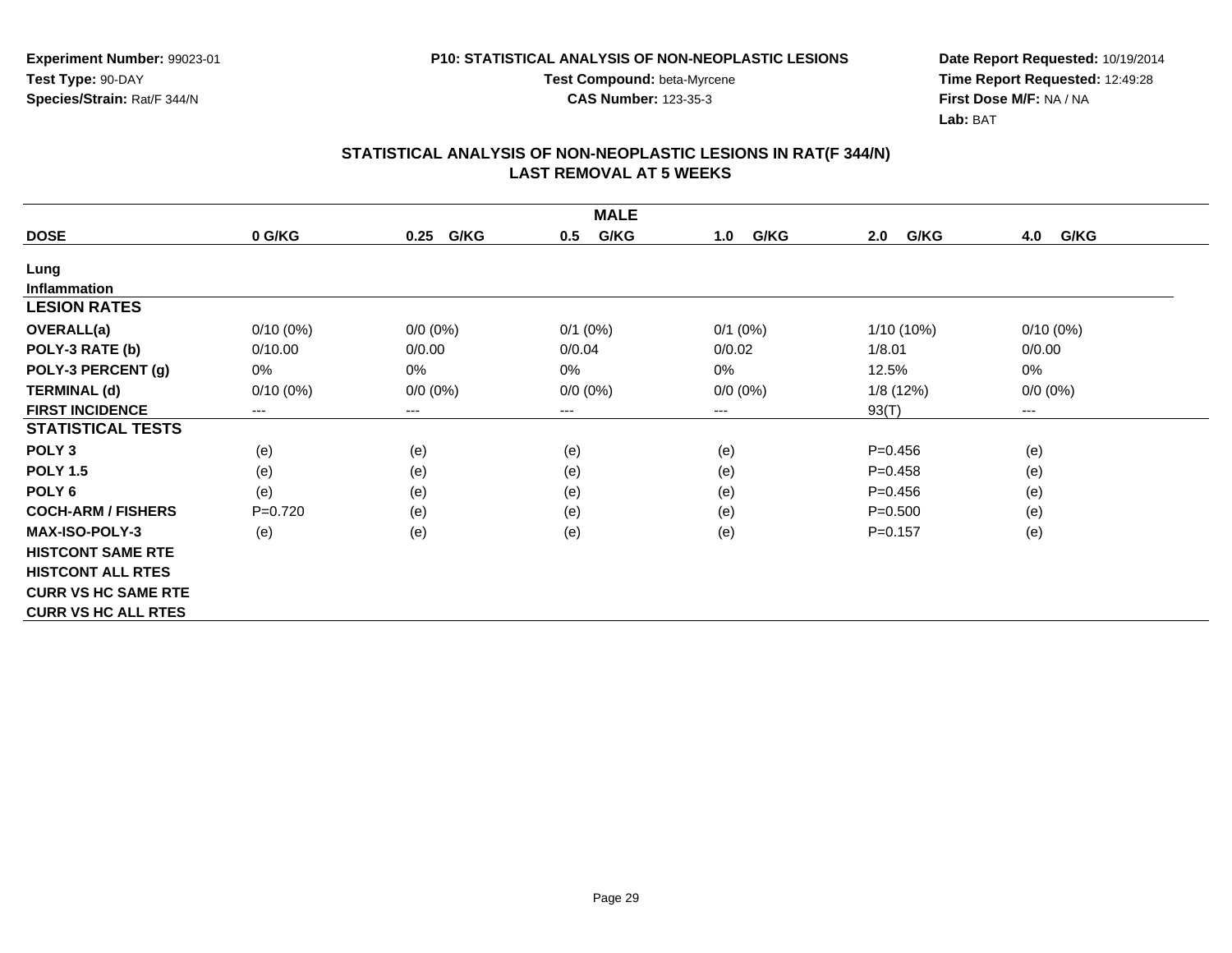**CAS Number:** 123-35-3

**Experiment Number:** 99023-01**Test Type:** 90-DAY**Species/Strain:** Rat/F 344/N

**Date Report Requested:** 10/19/2014 **Time Report Requested:** 12:49:28**First Dose M/F:** NA / NA**Lab:** BAT

|                             |            |              | <b>MALE</b>  |              |              |              |
|-----------------------------|------------|--------------|--------------|--------------|--------------|--------------|
| <b>DOSE</b>                 | 0 G/KG     | G/KG<br>0.25 | G/KG<br>0.5  | G/KG<br>1.0  | G/KG<br>2.0  | G/KG<br>4.0  |
| Lung                        |            |              |              |              |              |              |
| <b>Inflammation Chronic</b> |            |              |              |              |              |              |
| <b>LESION RATES</b>         |            |              |              |              |              |              |
| <b>OVERALL(a)</b>           | 5/10 (50%) | $0/0 (0\%)$  | $0/1$ (0%)   | $0/1$ (0%)   | 3/10(30%)    | $0/10(0\%)$  |
| POLY-3 RATE (b)             | 5/10.00    | 0/0.00       | 0/0.04       | 0/0.02       | 3/8.01       | 0/0.00       |
| POLY-3 PERCENT (g)          | 50%        | $0\%$        | 0%           | 0%           | 37.5%        | 0%           |
| <b>TERMINAL (d)</b>         | 5/10 (50%) | $0/0 (0\%)$  | $0/0 (0\%)$  | $0/0 (0\%)$  | $3/8$ (38%)  | $0/0 (0\%)$  |
| <b>FIRST INCIDENCE</b>      | 93(T)      | $---$        | ---          | ---          | 93(T)        | $--$         |
| <b>STATISTICAL TESTS</b>    |            |              |              |              |              |              |
| POLY <sub>3</sub>           | (e)        | (e)          | $P = 0.820N$ | $P = 0.824N$ | $P = 0.479N$ | $P = 0.664N$ |
| <b>POLY 1.5</b>             | (e)        | (e)          | $P=0.781N$   | $P=0.794N$   | $P = 0.472N$ | $P = 0.651N$ |
| POLY <sub>6</sub>           | (e)        | (e)          | P=0.828N     | P=0.829N     | P=0.480N     | P=0.664N     |
| <b>COCH-ARM / FISHERS</b>   | P=0.017N*  | (e)          | $P = 0.545N$ | $P = 0.545N$ | $P = 0.325N$ | $P=0.016N^*$ |
| <b>MAX-ISO-POLY-3</b>       | (e)        | (e)          | $P = 0.489N$ | $P = 0.495N$ | $P = 0.324N$ | $P = 0.500N$ |
| <b>HISTCONT SAME RTE</b>    |            |              |              |              |              |              |
| <b>HISTCONT ALL RTES</b>    |            |              |              |              |              |              |
| <b>CURR VS HC SAME RTE</b>  |            |              |              |              |              |              |
| <b>CURR VS HC ALL RTES</b>  |            |              |              |              |              |              |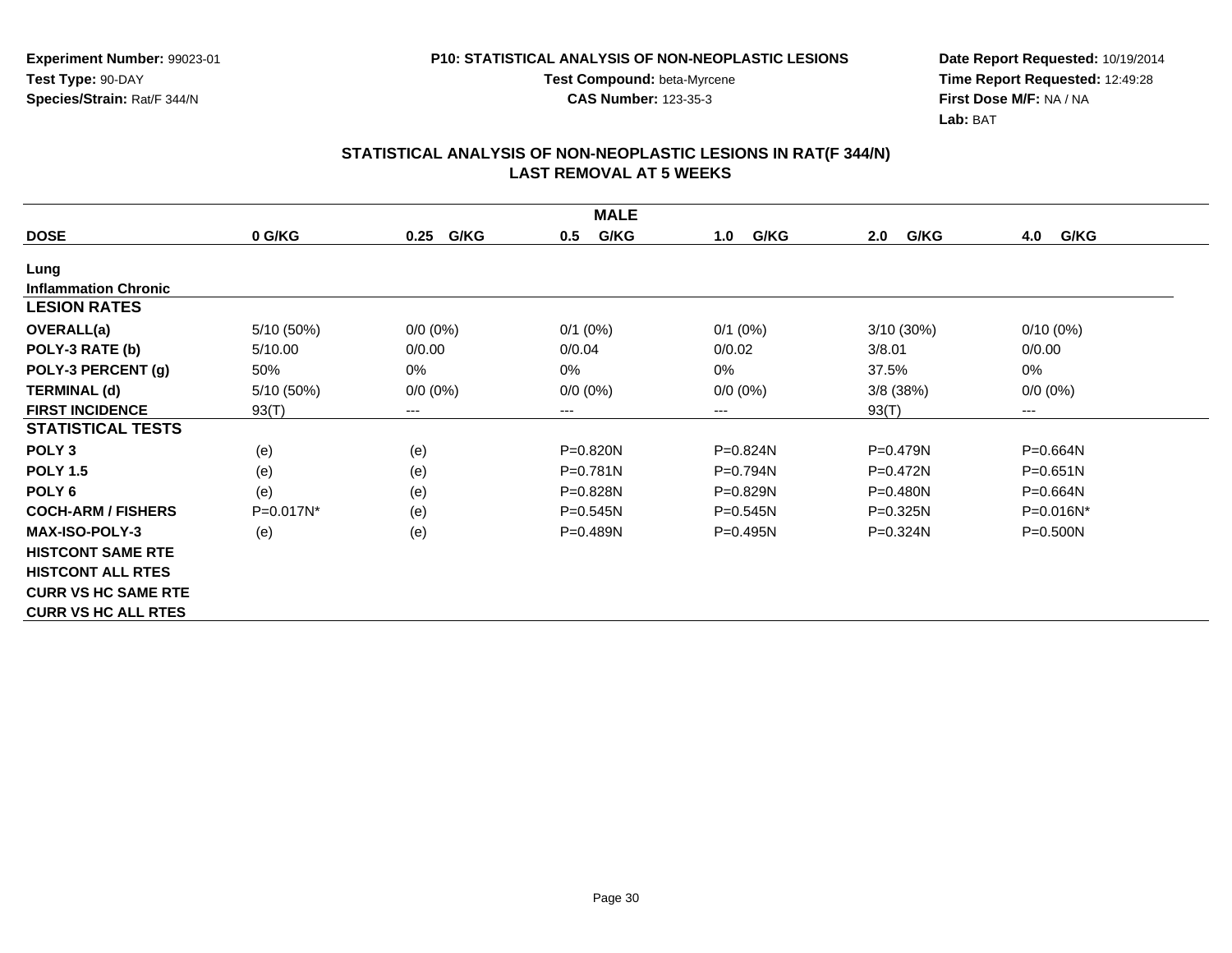**Experiment Number:** 99023-01**Test Type:** 90-DAY**Species/Strain:** Rat/F 344/N

**Test Compound:** beta-Myrcene**CAS Number:** 123-35-3

**Date Report Requested:** 10/19/2014 **Time Report Requested:** 12:49:28**First Dose M/F:** NA / NA**Lab:** BAT

|                            |              |              | <b>MALE</b> |              |              |              |
|----------------------------|--------------|--------------|-------------|--------------|--------------|--------------|
| <b>DOSE</b>                | 0 G/KG       | G/KG<br>0.25 | G/KG<br>0.5 | G/KG<br>1.0  | G/KG<br>2.0  | G/KG<br>4.0  |
| Lung                       |              |              |             |              |              |              |
| <b>Metaplasia Osseous</b>  |              |              |             |              |              |              |
| <b>LESION RATES</b>        |              |              |             |              |              |              |
| OVERALL(a)                 | 1/10 (10%)   | $0/0 (0\%)$  | $0/1$ (0%)  | $0/1$ (0%)   | $0/10(0\%)$  | $0/10(0\%)$  |
| POLY-3 RATE (b)            | 1/10.00      | 0/0.00       | 0/0.04      | 0/0.02       | 0/8.01       | 0/0.00       |
| POLY-3 PERCENT (g)         | 10%          | 0%           | 0%          | 0%           | 0%           | 0%           |
| <b>TERMINAL (d)</b>        | 1/10 (10%)   | $0/0 (0\%)$  | $0/0 (0\%)$ | $0/0 (0\%)$  | 0/8(0%)      | 0/0 (0%)     |
| <b>FIRST INCIDENCE</b>     | 93(T)        | ---          | $--$        | ---          | ---          | $---$        |
| <b>STATISTICAL TESTS</b>   |              |              |             |              |              |              |
| POLY <sub>3</sub>          | (e)          | (e)          | P=0.942N    | P=0.943N     | $P = 0.544N$ | P=0.760N     |
| <b>POLY 1.5</b>            | (e)          | (e)          | P=0.939N    | P=0.940N     | $P = 0.542N$ | P=0.758N     |
| POLY <sub>6</sub>          | (e)          | (e)          | P=0.943N    | $P = 0.943N$ | $P = 0.544N$ | P=0.760N     |
| <b>COCH-ARM / FISHERS</b>  | $P = 0.280N$ | (e)          | P=0.909N    | $P = 0.909N$ | $P = 0.500N$ | $P = 0.500N$ |
| <b>MAX-ISO-POLY-3</b>      | (e)          | (e)          | P=0.497N    | $P = 0.498N$ | $P = 0.212N$ | $P = 0.500N$ |
| <b>HISTCONT SAME RTE</b>   |              |              |             |              |              |              |
| <b>HISTCONT ALL RTES</b>   |              |              |             |              |              |              |
| <b>CURR VS HC SAME RTE</b> |              |              |             |              |              |              |
| <b>CURR VS HC ALL RTES</b> |              |              |             |              |              |              |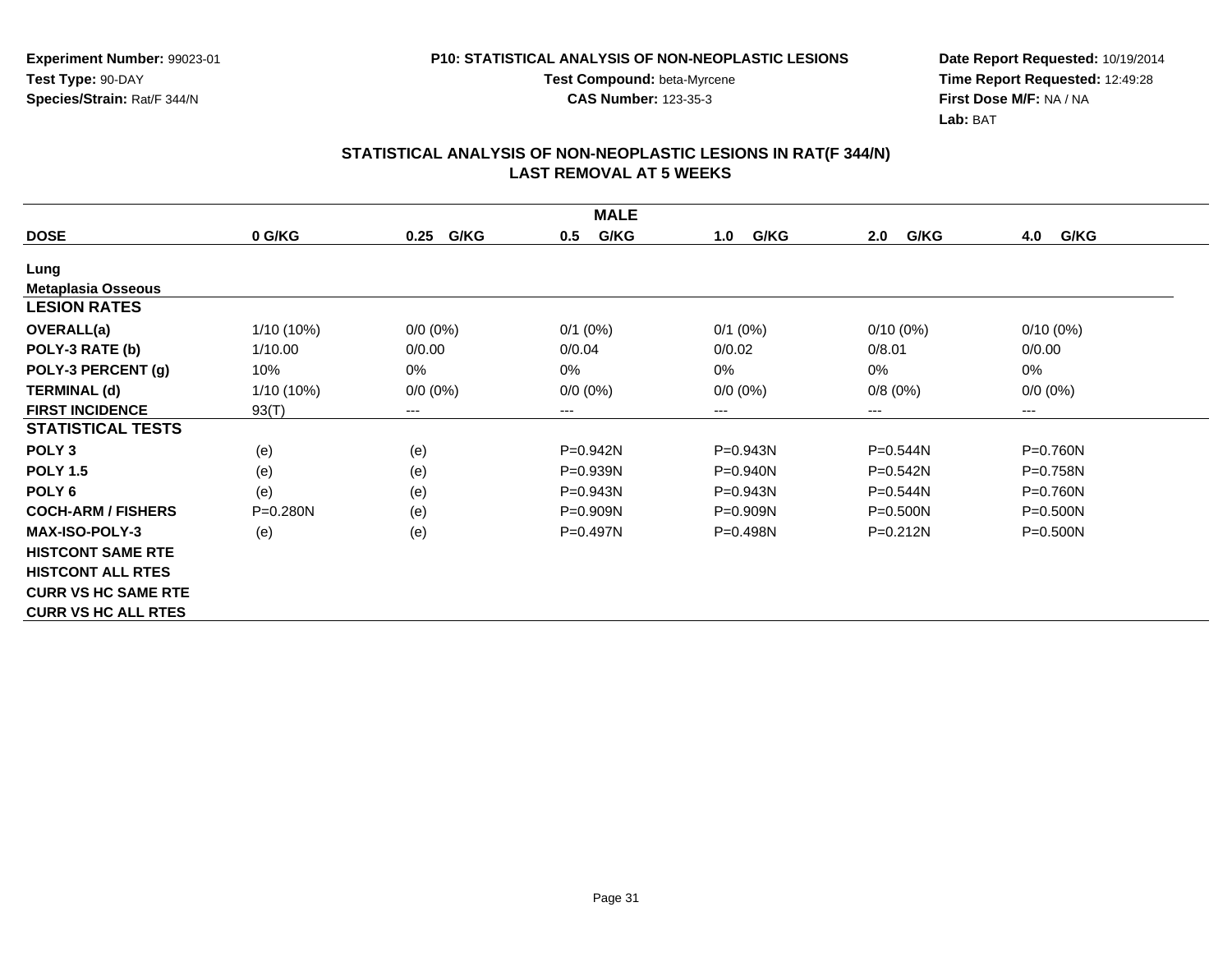**Experiment Number:** 99023-01**Test Type:** 90-DAY**Species/Strain:** Rat/F 344/N

**Test Compound:** beta-Myrcene**CAS Number:** 123-35-3

**Date Report Requested:** 10/19/2014 **Time Report Requested:** 12:49:28**First Dose M/F:** NA / NA**Lab:** BAT

|                            |             |                        | <b>MALE</b> |             |             |             |
|----------------------------|-------------|------------------------|-------------|-------------|-------------|-------------|
| <b>DOSE</b>                | 0 G/KG      | G/KG<br>0.25           | G/KG<br>0.5 | G/KG<br>1.0 | G/KG<br>2.0 | G/KG<br>4.0 |
| <b>Lung: Alveolus</b>      |             |                        |             |             |             |             |
| <b>Necrosis Acute</b>      |             |                        |             |             |             |             |
| <b>LESION RATES</b>        |             |                        |             |             |             |             |
| <b>OVERALL(a)</b>          | $0/10(0\%)$ | $0/0 (0\%)$            | $0/1$ (0%)  | $0/1$ (0%)  | $0/10(0\%)$ | $0/10(0\%)$ |
| POLY-3 RATE (b)            | 0/10.00     | 0/0.00                 | 0/0.04      | 0/0.02      | 0/8.01      | 0/0.00      |
| POLY-3 PERCENT (g)         | 0%          | 0%                     | 0%          | 0%          | 0%          | 0%          |
| <b>TERMINAL (d)</b>        | $0/10(0\%)$ | $0/0 (0\%)$            | $0/0 (0\%)$ | $0/0 (0\%)$ | 0/8(0%)     | $0/0 (0\%)$ |
| <b>FIRST INCIDENCE</b>     | ---         | $\qquad \qquad \cdots$ | $--$        | ---         | ---         | ---         |
| <b>STATISTICAL TESTS</b>   |             |                        |             |             |             |             |
| POLY <sub>3</sub>          | (n)         | (n)                    | (n)         | (n)         | (n)         | (n)         |
| <b>POLY 1.5</b>            | (n)         | (n)                    | (n)         | (n)         | (n)         | (n)         |
| POLY <sub>6</sub>          | (n)         | (n)                    | (n)         | (n)         | (n)         | (n)         |
| <b>COCH-ARM / FISHERS</b>  | (n)         | (n)                    | (n)         | (n)         | (n)         | (n)         |
| <b>MAX-ISO-POLY-3</b>      | (n)         | (n)                    | (n)         | (n)         | (n)         | (n)         |
| <b>HISTCONT SAME RTE</b>   |             |                        |             |             |             |             |
| <b>HISTCONT ALL RTES</b>   |             |                        |             |             |             |             |
| <b>CURR VS HC SAME RTE</b> |             |                        |             |             |             |             |
| <b>CURR VS HC ALL RTES</b> |             |                        |             |             |             |             |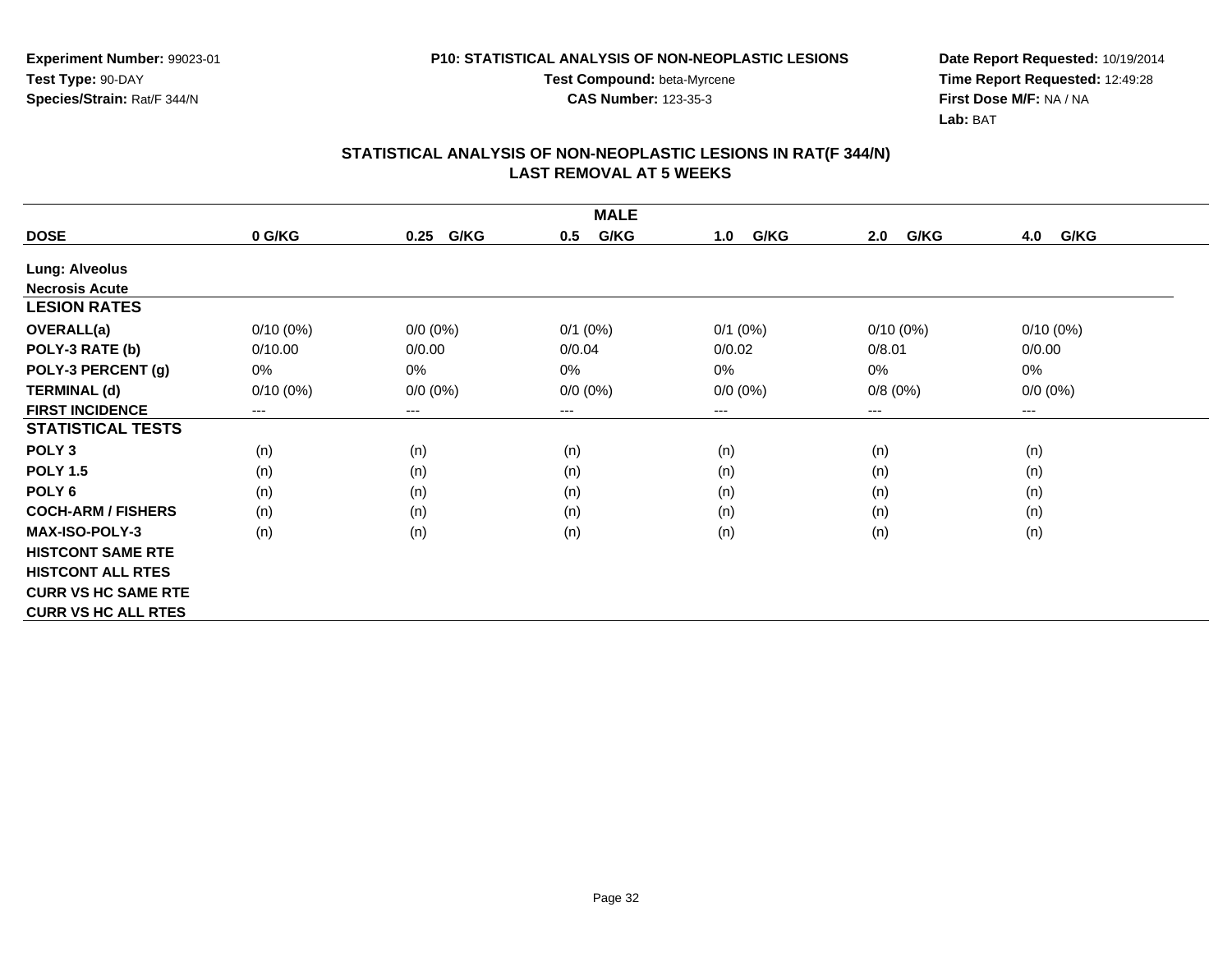**Test Compound:** beta-Myrcene**CAS Number:** 123-35-3

**Date Report Requested:** 10/19/2014 **Time Report Requested:** 12:49:28**First Dose M/F:** NA / NA**Lab:** BAT

|                                             |             |              | <b>MALE</b>  |             |              |             |
|---------------------------------------------|-------------|--------------|--------------|-------------|--------------|-------------|
| <b>DOSE</b>                                 | 0 G/KG      | G/KG<br>0.25 | G/KG<br>0.5  | G/KG<br>1.0 | G/KG<br>2.0  | G/KG<br>4.0 |
| <b>Lung: Bronchus</b>                       |             |              |              |             |              |             |
| <b>Infiltration Cellular Polymorphnuclr</b> |             |              |              |             |              |             |
| <b>LESION RATES</b>                         |             |              |              |             |              |             |
| OVERALL(a)                                  | $0/10(0\%)$ | $0/0 (0\%)$  | $0/1$ $(0%)$ | $0/1$ (0%)  | $1/10(10\%)$ | $0/10(0\%)$ |
| POLY-3 RATE (b)                             | 0/10.00     | 0/0.00       | 0/0.04       | 0/0.02      | 1/8.01       | 0/0.00      |
| POLY-3 PERCENT (g)                          | 0%          | $0\%$        | 0%           | $0\%$       | 12.5%        | 0%          |
| <b>TERMINAL (d)</b>                         | $0/10(0\%)$ | $0/0 (0\%)$  | $0/0 (0\%)$  | $0/0 (0\%)$ | 1/8(12%)     | $0/0 (0\%)$ |
| <b>FIRST INCIDENCE</b>                      | $---$       | $---$        | ---          | ---         | 93(T)        | $---$       |
| <b>STATISTICAL TESTS</b>                    |             |              |              |             |              |             |
| POLY <sub>3</sub>                           | (e)         | (e)          | (e)          | (e)         | $P=0.456$    | (e)         |
| <b>POLY 1.5</b>                             | (e)         | (e)          | (e)          | (e)         | $P=0.458$    | (e)         |
| POLY <sub>6</sub>                           | (e)         | (e)          | (e)          | (e)         | $P=0.456$    | (e)         |
| <b>COCH-ARM / FISHERS</b>                   | $P=0.720$   | (e)          | (e)          | (e)         | $P = 0.500$  | (e)         |
| <b>MAX-ISO-POLY-3</b>                       | (e)         | (e)          | (e)          | (e)         | $P=0.157$    | (e)         |
| <b>HISTCONT SAME RTE</b>                    |             |              |              |             |              |             |
| <b>HISTCONT ALL RTES</b>                    |             |              |              |             |              |             |
| <b>CURR VS HC SAME RTE</b>                  |             |              |              |             |              |             |
| <b>CURR VS HC ALL RTES</b>                  |             |              |              |             |              |             |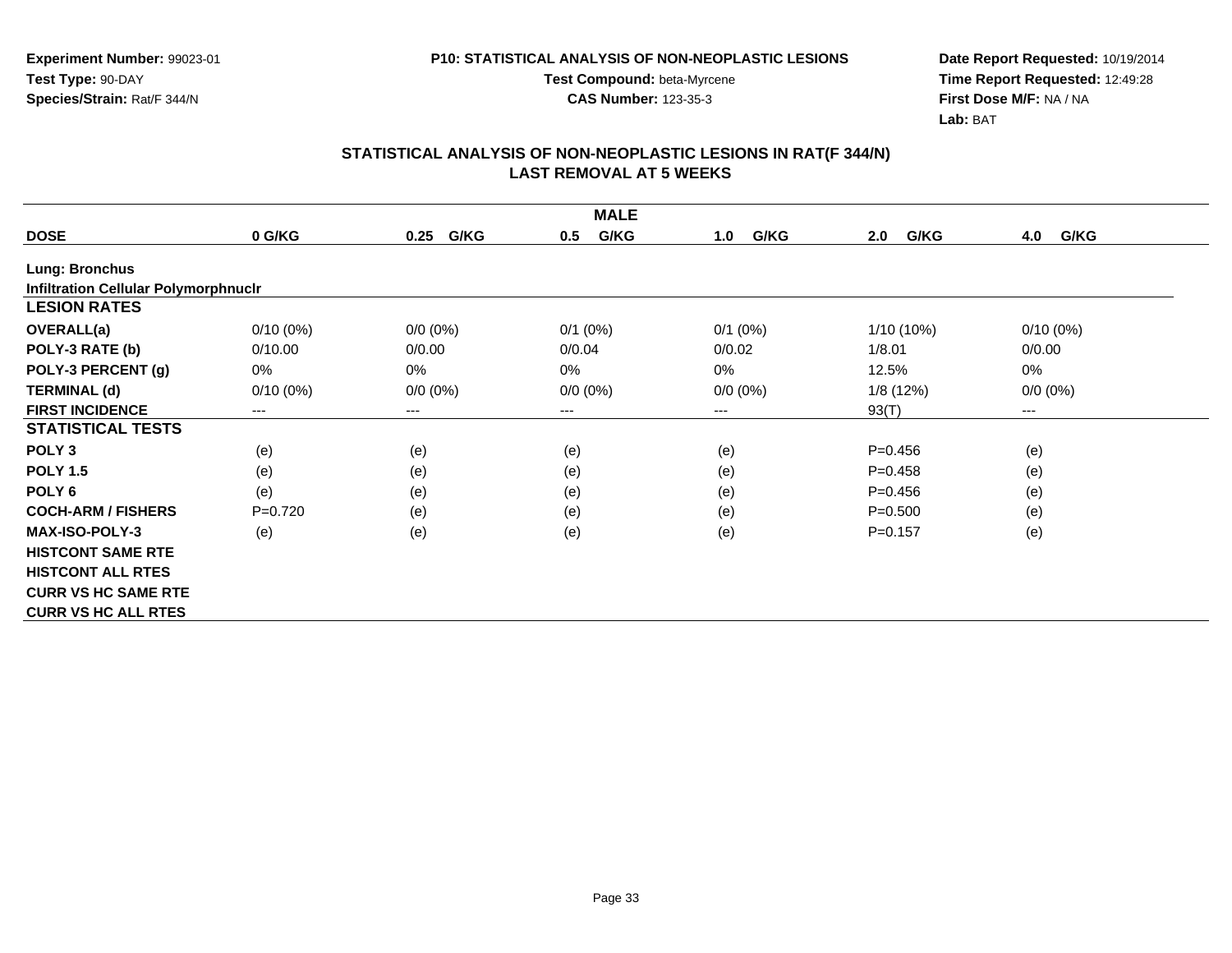**Experiment Number:** 99023-01**Test Type:** 90-DAY**Species/Strain:** Rat/F 344/N

**Test Compound:** beta-Myrcene**CAS Number:** 123-35-3

**Date Report Requested:** 10/19/2014 **Time Report Requested:** 12:49:28**First Dose M/F:** NA / NA**Lab:** BAT

|                            |             |                        | <b>MALE</b> |             |             |             |
|----------------------------|-------------|------------------------|-------------|-------------|-------------|-------------|
| <b>DOSE</b>                | 0 G/KG      | G/KG<br>0.25           | G/KG<br>0.5 | G/KG<br>1.0 | G/KG<br>2.0 | G/KG<br>4.0 |
| Lung: Vein                 |             |                        |             |             |             |             |
| <b>Thrombosis</b>          |             |                        |             |             |             |             |
| <b>LESION RATES</b>        |             |                        |             |             |             |             |
| <b>OVERALL(a)</b>          | $0/10(0\%)$ | $0/0 (0\%)$            | $0/1$ (0%)  | $0/1$ (0%)  | $0/10(0\%)$ | $0/10(0\%)$ |
| POLY-3 RATE (b)            | 0/10.00     | 0/0.00                 | 0/0.04      | 0/0.02      | 0/8.01      | 0/0.00      |
| POLY-3 PERCENT (g)         | 0%          | 0%                     | 0%          | 0%          | 0%          | 0%          |
| <b>TERMINAL (d)</b>        | $0/10(0\%)$ | $0/0 (0\%)$            | $0/0 (0\%)$ | $0/0 (0\%)$ | 0/8(0%)     | $0/0 (0\%)$ |
| <b>FIRST INCIDENCE</b>     | ---         | $\qquad \qquad \cdots$ | ---         | ---         | $---$       | ---         |
| <b>STATISTICAL TESTS</b>   |             |                        |             |             |             |             |
| POLY <sub>3</sub>          | (n)         | (n)                    | (n)         | (n)         | (n)         | (n)         |
| <b>POLY 1.5</b>            | (n)         | (n)                    | (n)         | (n)         | (n)         | (n)         |
| POLY <sub>6</sub>          | (n)         | (n)                    | (n)         | (n)         | (n)         | (n)         |
| <b>COCH-ARM / FISHERS</b>  | (n)         | (n)                    | (n)         | (n)         | (n)         | (n)         |
| <b>MAX-ISO-POLY-3</b>      | (n)         | (n)                    | (n)         | (n)         | (n)         | (n)         |
| <b>HISTCONT SAME RTE</b>   |             |                        |             |             |             |             |
| <b>HISTCONT ALL RTES</b>   |             |                        |             |             |             |             |
| <b>CURR VS HC SAME RTE</b> |             |                        |             |             |             |             |
| <b>CURR VS HC ALL RTES</b> |             |                        |             |             |             |             |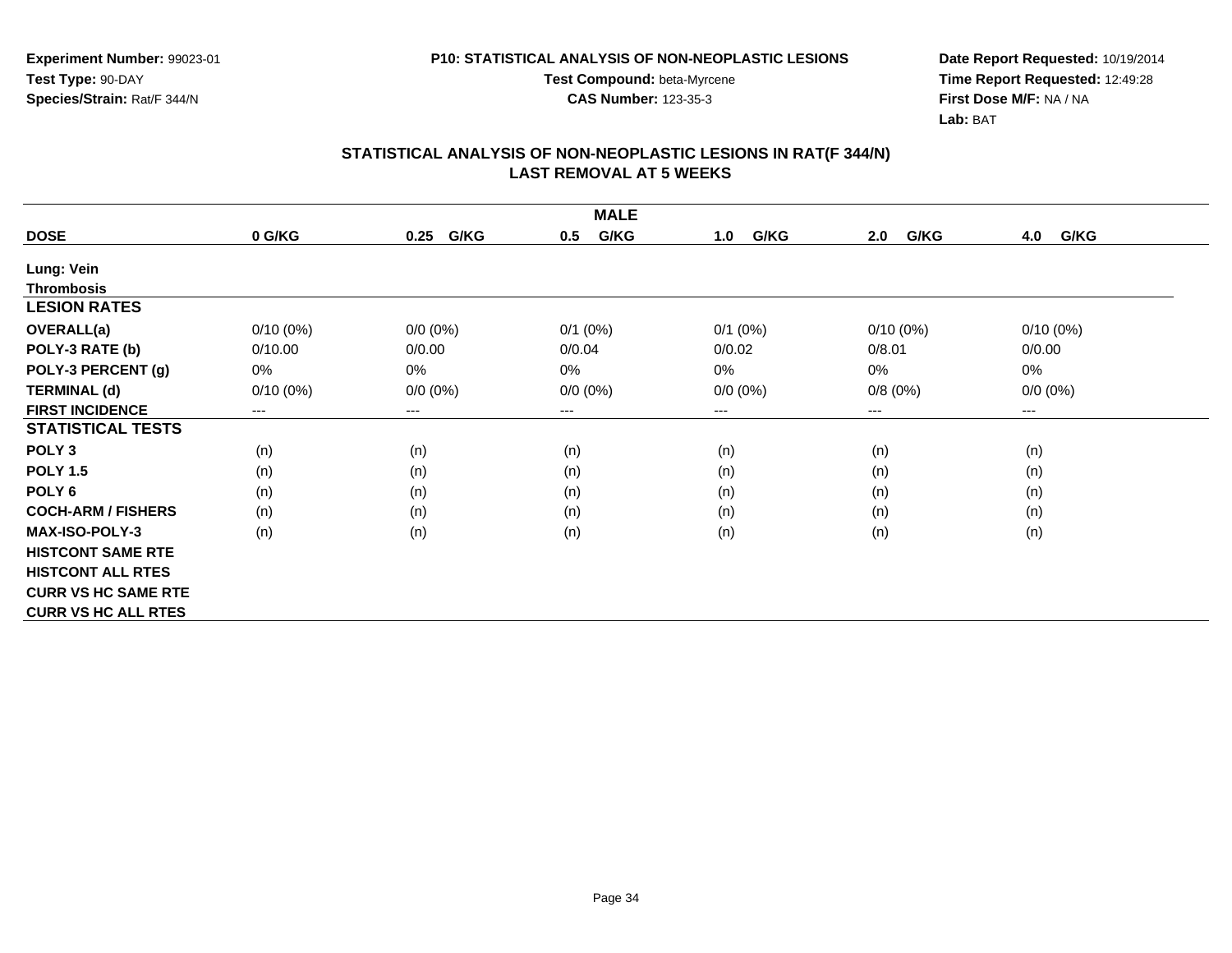**Experiment Number:** 99023-01**Test Type:** 90-DAY**Species/Strain:** Rat/F 344/N

**Test Compound:** beta-Myrcene

**Date Report Requested:** 10/19/2014 **Time Report Requested:** 12:49:28**First Dose M/F:** NA / NA**Lab:** BAT

|                            |              |              | <b>MALE</b> |              |             |             |
|----------------------------|--------------|--------------|-------------|--------------|-------------|-------------|
| <b>DOSE</b>                | 0 G/KG       | G/KG<br>0.25 | G/KG<br>0.5 | G/KG<br>1.0  | G/KG<br>2.0 | 4.0<br>G/KG |
| Lymph Node, Mesenteric     |              |              |             |              |             |             |
| <b>Atrophy</b>             |              |              |             |              |             |             |
| <b>LESION RATES</b>        |              |              |             |              |             |             |
| OVERALL(a)                 | $0/10(0\%)$  | $0/0 (0\%)$  | $0/1$ (0%)  | $1/1$ (100%) | 6/10(60%)   | $0/10(0\%)$ |
| POLY-3 RATE (b)            | 0/10.00      | 0/0.00       | 0/0.04      | 1/1.00       | 6/10.00     | 0/0.00      |
| POLY-3 PERCENT (g)         | 0%           | $0\%$        | 0%          | 100%         | 60%         | 0%          |
| <b>TERMINAL (d)</b>        | $0/10(0\%)$  | $0/0 (0\%)$  | $0/0 (0\%)$ | $0/0 (0\%)$  | 4/8 (50%)   | $0/0 (0\%)$ |
| <b>FIRST INCIDENCE</b>     | $---$        | $---$        | ---         | 26           | 4           | $--$        |
| <b>STATISTICAL TESTS</b>   |              |              |             |              |             |             |
| POLY <sub>3</sub>          | (e)          | (e)          | (e)         | $P = 0.091$  | P<0.001**   | (e)         |
| <b>POLY 1.5</b>            | (e)          | (e)          | (e)         | $P = 0.091$  | P<0.001**   | (e)         |
| POLY <sub>6</sub>          | (e)          | (e)          | (e)         | $P = 0.091$  | P<0.001**   | (e)         |
| <b>COCH-ARM / FISHERS</b>  | $P = 0.558N$ | (e)          | (e)         | $P = 0.091$  | $P=0.005**$ | (e)         |
| <b>MAX-ISO-POLY-3</b>      | (e)          | (e)          | (e)         | $P=0.000**$  | $P=0.000**$ | (e)         |
| <b>HISTCONT SAME RTE</b>   |              |              |             |              |             |             |
| <b>HISTCONT ALL RTES</b>   |              |              |             |              |             |             |
| <b>CURR VS HC SAME RTE</b> |              |              |             |              |             |             |
| <b>CURR VS HC ALL RTES</b> |              |              |             |              |             |             |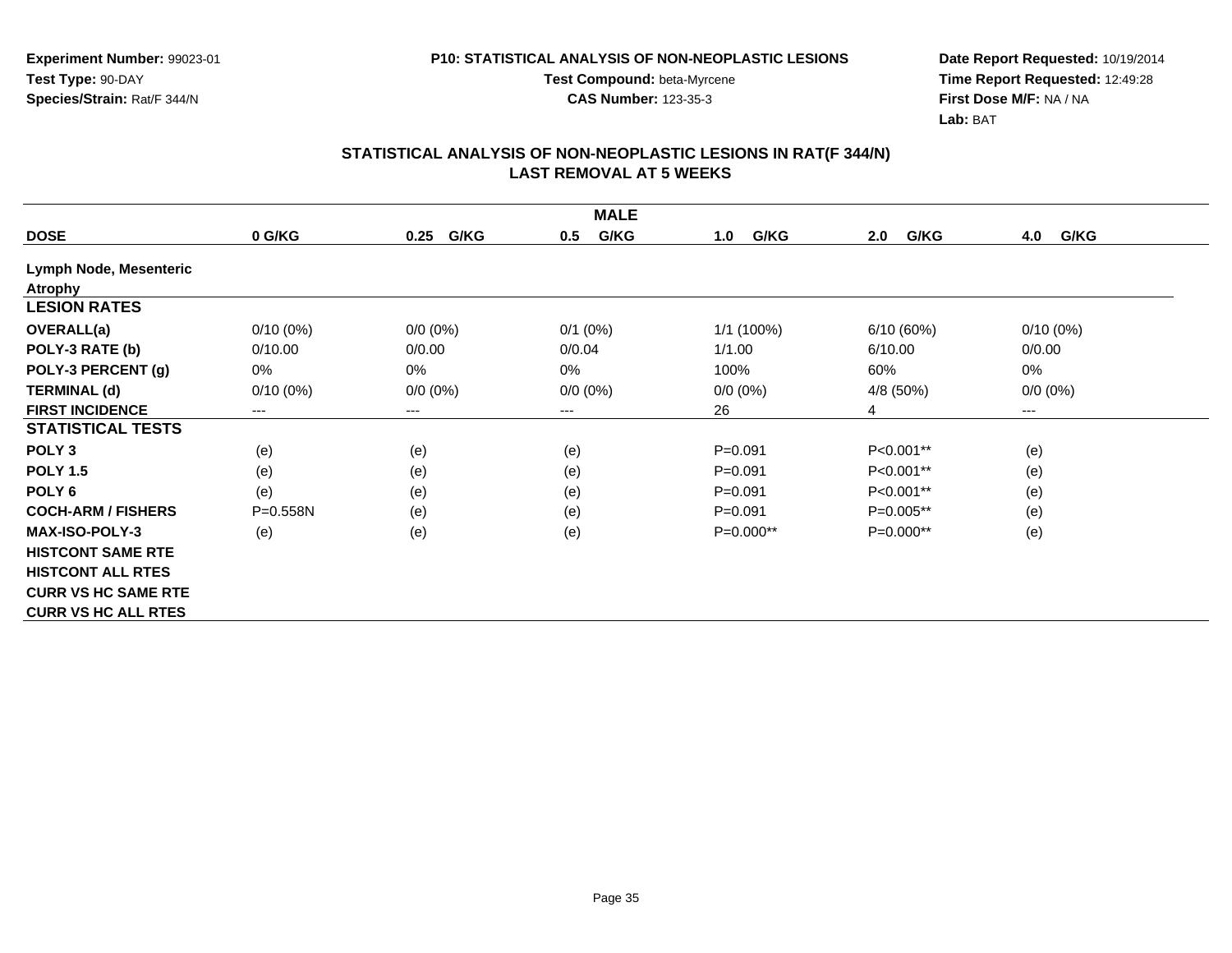**Date Report Requested:** 10/19/2014 **Time Report Requested:** 12:49:28**First Dose M/F:** NA / NA**Lab:** BAT

| <b>MALE</b>                      |            |              |             |              |             |                        |  |  |
|----------------------------------|------------|--------------|-------------|--------------|-------------|------------------------|--|--|
| <b>DOSE</b>                      | 0 G/KG     | G/KG<br>0.25 | G/KG<br>0.5 | G/KG<br>1.0  | G/KG<br>2.0 | 4.0<br>G/KG            |  |  |
| <b>Lymph Node: Deep Cervical</b> |            |              |             |              |             |                        |  |  |
| Ectasia                          |            |              |             |              |             |                        |  |  |
| <b>LESION RATES</b>              |            |              |             |              |             |                        |  |  |
| <b>OVERALL(a)</b>                | 1/1 (100%) | 2/2 (100%)   | 4/4 (100%)  | 1/1 (100%)   | $0/0(0\%)$  | $0/0(0\%)$             |  |  |
| POLY-3 RATE (b)                  | 1/1.00     | 2/2.00       | 4/4.00      | 1/1.00       | 0/0.00      | 0/0.00                 |  |  |
| POLY-3 PERCENT (g)               | 100%       | 100%         | 100%        | 100%         | 0%          | 0%                     |  |  |
| <b>TERMINAL (d)</b>              | 1/1 (100%) | 2/2 (100%)   | 4/4 (100%)  | $1/1$ (100%) | $0/0 (0\%)$ | $0/0 (0\%)$            |  |  |
| <b>FIRST INCIDENCE</b>           | 93(T)      | 93(T)        | 93(T)       | 93(T)        | ---         | $\qquad \qquad \cdots$ |  |  |
| <b>STATISTICAL TESTS</b>         |            |              |             |              |             |                        |  |  |
| POLY <sub>3</sub>                | (e)        | (e)          | (e)         | (e)          | (e)         | (e)                    |  |  |
| <b>POLY 1.5</b>                  | (e)        | (e)          | (e)         | (e)          | (e)         | (e)                    |  |  |
| POLY <sub>6</sub>                | (e)        | (e)          | (e)         | (e)          | (e)         | (e)                    |  |  |
| <b>COCH-ARM / FISHERS</b>        | (e)        | (e)          | (e)         | (e)          | (e)         | (e)                    |  |  |
| <b>MAX-ISO-POLY-3</b>            | (e)        | (e)          | (e)         | (e)          | (e)         | (e)                    |  |  |
| <b>HISTCONT SAME RTE</b>         |            |              |             |              |             |                        |  |  |
| <b>HISTCONT ALL RTES</b>         |            |              |             |              |             |                        |  |  |
| <b>CURR VS HC SAME RTE</b>       |            |              |             |              |             |                        |  |  |
| <b>CURR VS HC ALL RTES</b>       |            |              |             |              |             |                        |  |  |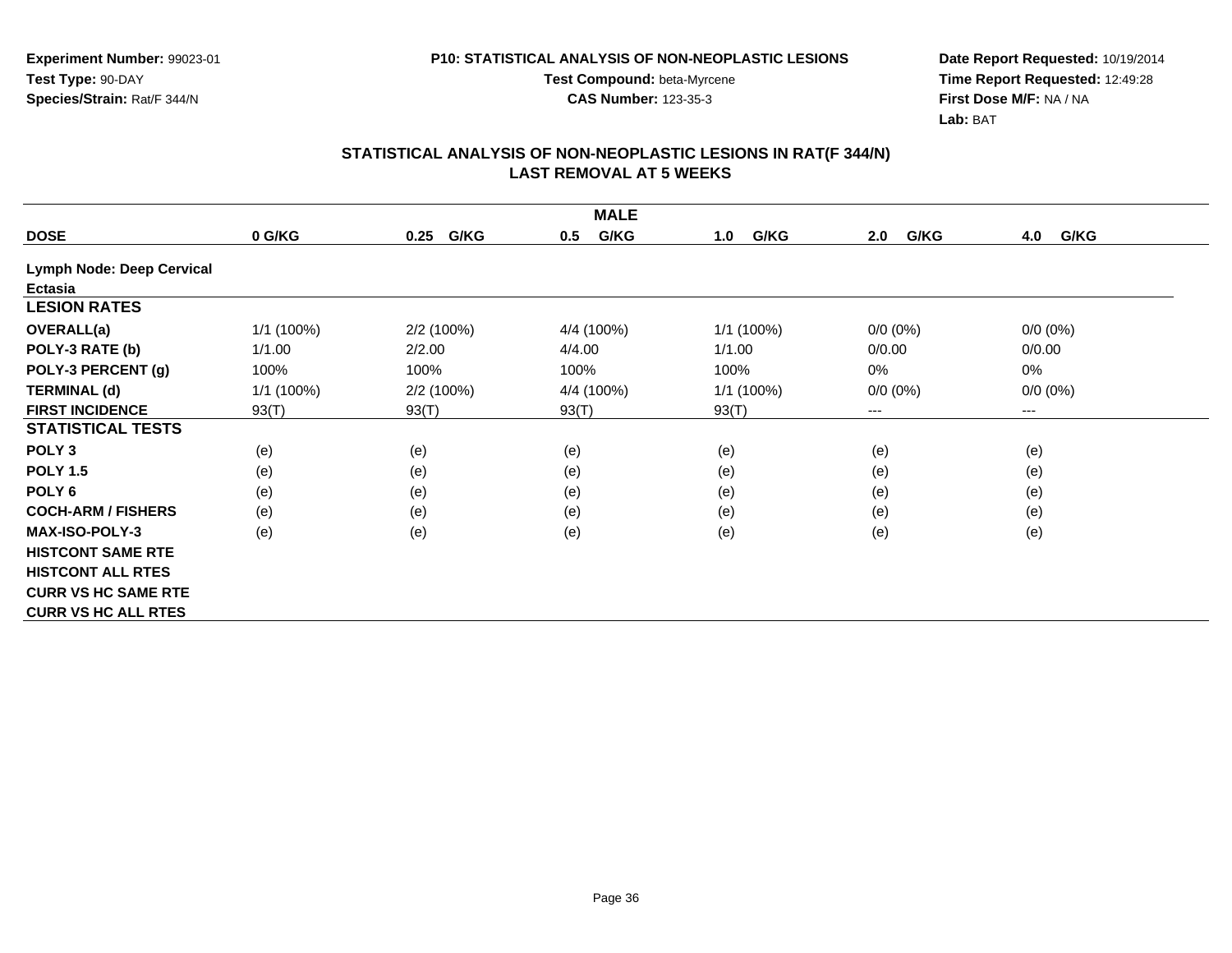**Experiment Number:** 99023-01**Test Type:** 90-DAY**Species/Strain:** Rat/F 344/N

**Test Compound:** beta-Myrcene**CAS Number:** 123-35-3

**Date Report Requested:** 10/19/2014 **Time Report Requested:** 12:49:28**First Dose M/F:** NA / NA**Lab:** BAT

| <b>MALE</b>                |            |              |             |              |             |             |  |  |
|----------------------------|------------|--------------|-------------|--------------|-------------|-------------|--|--|
| <b>DOSE</b>                | 0 G/KG     | G/KG<br>0.25 | G/KG<br>0.5 | G/KG<br>1.0  | G/KG<br>2.0 | G/KG<br>4.0 |  |  |
| Lymph Node: Deep Cervical  |            |              |             |              |             |             |  |  |
| Hyperplasia Lymphoid       |            |              |             |              |             |             |  |  |
| <b>LESION RATES</b>        |            |              |             |              |             |             |  |  |
| OVERALL(a)                 | 1/1 (100%) | 2/2(100%)    | 4/4 (100%)  | $1/1$ (100%) | $0/0 (0\%)$ | $0/0 (0\%)$ |  |  |
| POLY-3 RATE (b)            | 1/1.00     | 2/2.00       | 4/4.00      | 1/1.00       | 0/0.00      | 0/0.00      |  |  |
| POLY-3 PERCENT (g)         | 100%       | 100%         | 100%        | 100%         | 0%          | 0%          |  |  |
| <b>TERMINAL (d)</b>        | 1/1 (100%) | 2/2(100%)    | 4/4 (100%)  | $1/1$ (100%) | $0/0 (0\%)$ | $0/0 (0\%)$ |  |  |
| <b>FIRST INCIDENCE</b>     | 93(T)      | 93(T)        | 93(T)       | 93(T)        | $---$       | $--$        |  |  |
| <b>STATISTICAL TESTS</b>   |            |              |             |              |             |             |  |  |
| POLY <sub>3</sub>          | (e)        | (e)          | (e)         | (e)          | (e)         | (e)         |  |  |
| <b>POLY 1.5</b>            | (e)        | (e)          | (e)         | (e)          | (e)         | (e)         |  |  |
| POLY <sub>6</sub>          | (e)        | (e)          | (e)         | (e)          | (e)         | (e)         |  |  |
| <b>COCH-ARM / FISHERS</b>  | (e)        | (e)          | (e)         | (e)          | (e)         | (e)         |  |  |
| <b>MAX-ISO-POLY-3</b>      | (e)        | (e)          | (e)         | (e)          | (e)         | (e)         |  |  |
| <b>HISTCONT SAME RTE</b>   |            |              |             |              |             |             |  |  |
| <b>HISTCONT ALL RTES</b>   |            |              |             |              |             |             |  |  |
| <b>CURR VS HC SAME RTE</b> |            |              |             |              |             |             |  |  |
| <b>CURR VS HC ALL RTES</b> |            |              |             |              |             |             |  |  |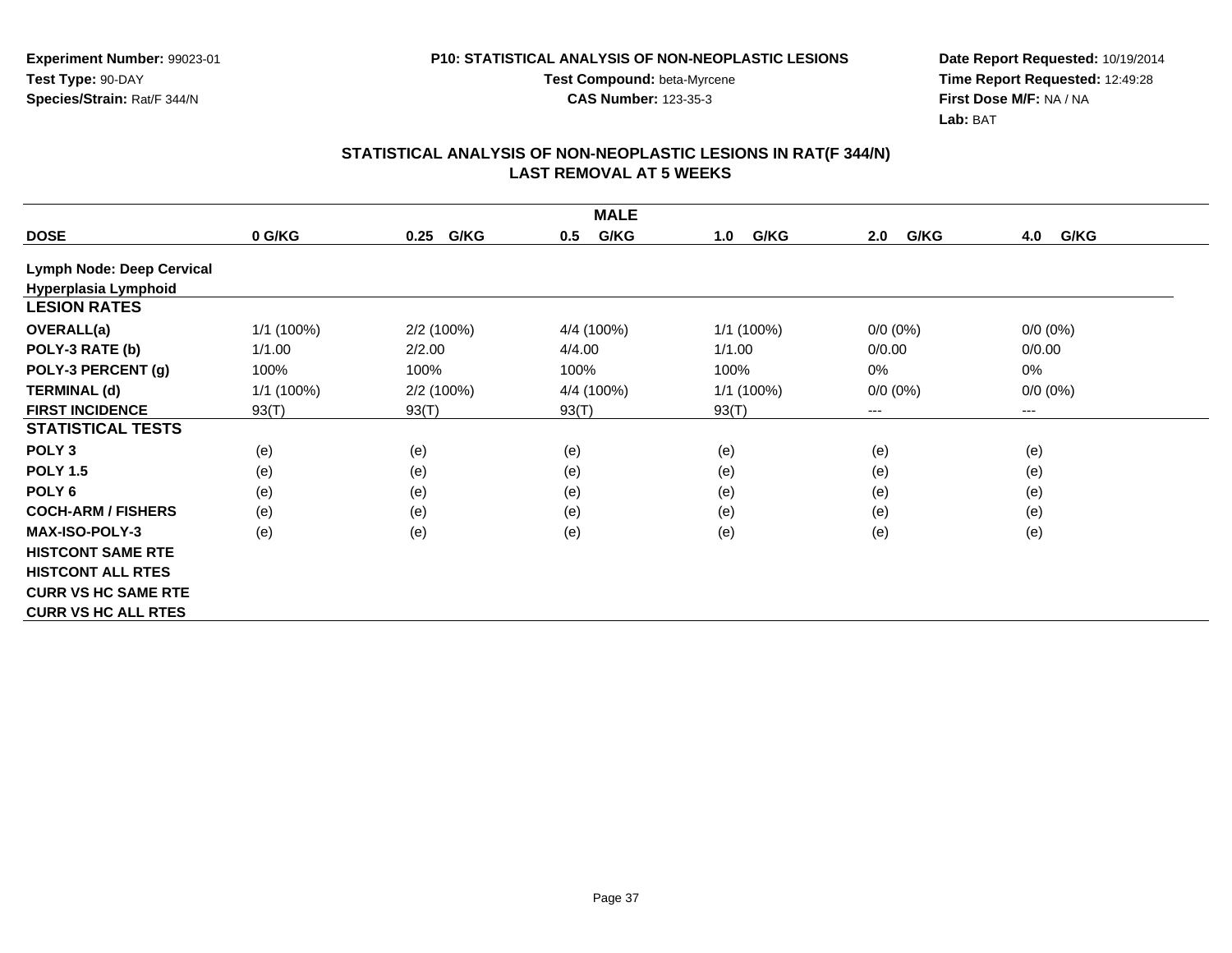**CAS Number:** 123-35-3

**Experiment Number:** 99023-01**Test Type:** 90-DAY**Species/Strain:** Rat/F 344/N

**Date Report Requested:** 10/19/2014 **Time Report Requested:** 12:49:28**First Dose M/F:** NA / NA**Lab:** BAT

| <b>MALE</b>                |             |              |                        |             |             |                        |  |  |
|----------------------------|-------------|--------------|------------------------|-------------|-------------|------------------------|--|--|
| <b>DOSE</b>                | 0 G/KG      | G/KG<br>0.25 | G/KG<br>0.5            | G/KG<br>1.0 | G/KG<br>2.0 | G/KG<br>4.0            |  |  |
| <b>Mesentery: Fat</b>      |             |              |                        |             |             |                        |  |  |
| <b>Necrosis</b>            |             |              |                        |             |             |                        |  |  |
| <b>LESION RATES</b>        |             |              |                        |             |             |                        |  |  |
| OVERALL(a)                 | $0/0 (0\%)$ | $0/0 (0\%)$  | $0/0 (0\%)$            | $0/0 (0\%)$ | $0/0 (0\%)$ | $0/0 (0\%)$            |  |  |
| POLY-3 RATE (b)            | 0/0.00      | 0/0.00       | 0/0.00                 | 0/0.00      | 0/0.00      | 0/0.00                 |  |  |
| POLY-3 PERCENT (g)         | 0%          | 0%           | 0%                     | 0%          | $0\%$       | 0%                     |  |  |
| <b>TERMINAL (d)</b>        | $0/0 (0\%)$ | $0/0 (0\%)$  | $0/0 (0\%)$            | $0/0 (0\%)$ | $0/0 (0\%)$ | $0/0 (0\%)$            |  |  |
| <b>FIRST INCIDENCE</b>     | $---$       | $---$        | $\qquad \qquad \cdots$ | ---         | ---         | $\qquad \qquad \cdots$ |  |  |
| <b>STATISTICAL TESTS</b>   |             |              |                        |             |             |                        |  |  |
| POLY <sub>3</sub>          | (n)         | (n)          | (n)                    | (n)         | (n)         | (n)                    |  |  |
| <b>POLY 1.5</b>            | (n)         | (n)          | (n)                    | (n)         | (n)         | (n)                    |  |  |
| POLY 6                     | (n)         | (n)          | (n)                    | (n)         | (n)         | (n)                    |  |  |
| <b>COCH-ARM / FISHERS</b>  | (n)         | (n)          | (n)                    | (n)         | (n)         | (n)                    |  |  |
| <b>MAX-ISO-POLY-3</b>      | (n)         | (n)          | (n)                    | (n)         | (n)         | (n)                    |  |  |
| <b>HISTCONT SAME RTE</b>   |             |              |                        |             |             |                        |  |  |
| <b>HISTCONT ALL RTES</b>   |             |              |                        |             |             |                        |  |  |
| <b>CURR VS HC SAME RTE</b> |             |              |                        |             |             |                        |  |  |
| <b>CURR VS HC ALL RTES</b> |             |              |                        |             |             |                        |  |  |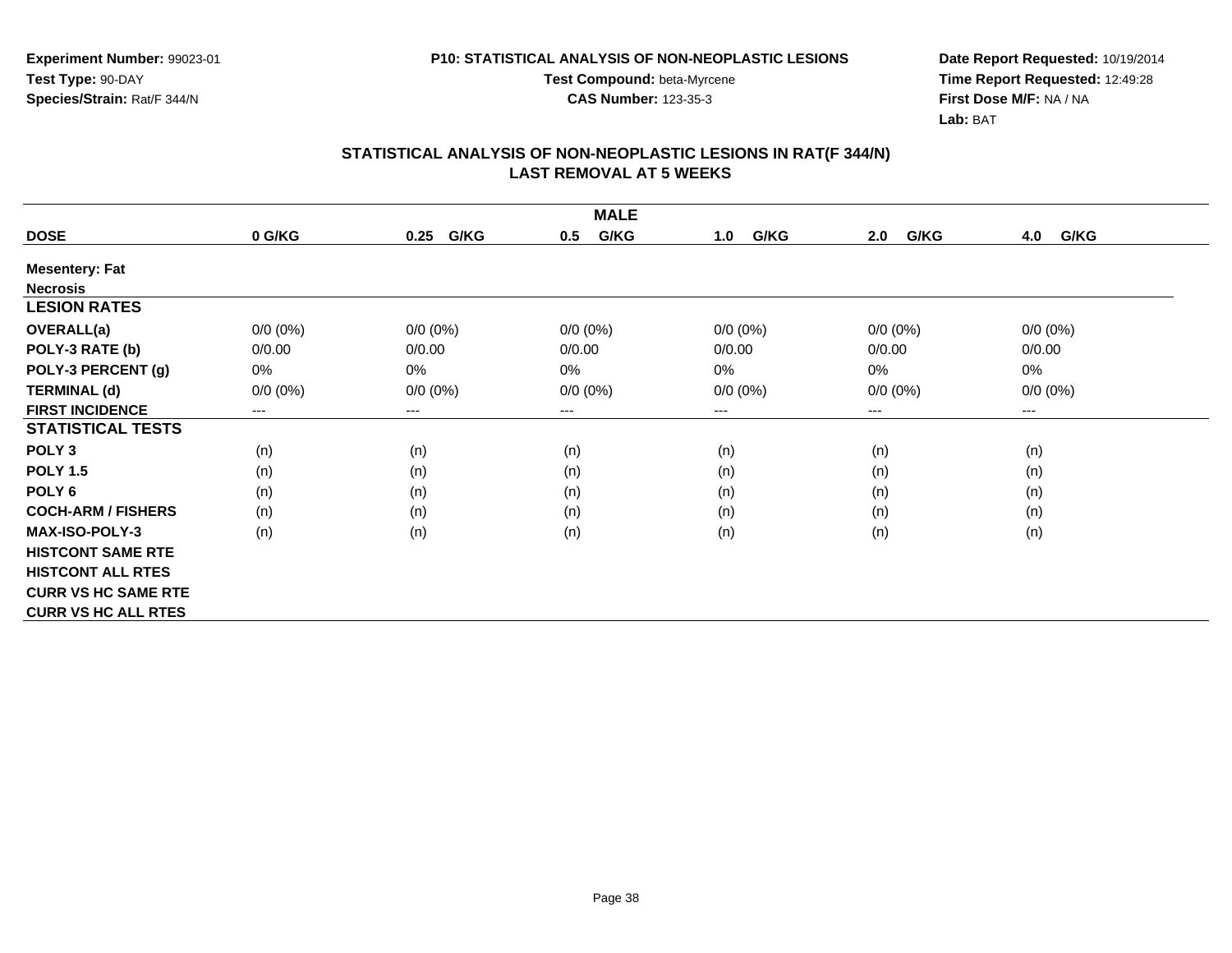**Experiment Number:** 99023-01**Test Type:** 90-DAY**Species/Strain:** Rat/F 344/N

**Test Compound:** beta-Myrcene**CAS Number:** 123-35-3

**Date Report Requested:** 10/19/2014 **Time Report Requested:** 12:49:28**First Dose M/F:** NA / NA**Lab:** BAT

| <b>MALE</b>                |                        |              |             |             |              |             |  |  |
|----------------------------|------------------------|--------------|-------------|-------------|--------------|-------------|--|--|
| <b>DOSE</b>                | 0 G/KG                 | G/KG<br>0.25 | G/KG<br>0.5 | G/KG<br>1.0 | G/KG<br>2.0  | G/KG<br>4.0 |  |  |
| <b>Nose</b>                |                        |              |             |             |              |             |  |  |
| <b>Inflammation</b>        |                        |              |             |             |              |             |  |  |
| <b>LESION RATES</b>        |                        |              |             |             |              |             |  |  |
| <b>OVERALL(a)</b>          | $0/10(0\%)$            | $0/10(0\%)$  | $0/10(0\%)$ | 1/10 (10%)  | $3/10(30\%)$ | 7/10 (70%)  |  |  |
| POLY-3 RATE (b)            | 0/10.00                | 0/10.00      | 0/9.04      | 1/9.02      | 3/8.01       | 7/7.00      |  |  |
| POLY-3 PERCENT (g)         | 0%                     | 0%           | 0%          | 11.1%       | 37.5%        | 100%        |  |  |
| <b>TERMINAL (d)</b>        | $0/10(0\%)$            | $0/10(0\%)$  | $0/9(0\%)$  | 1/9 (11%)   | $3/8$ (38%)  | $0/0 (0\%)$ |  |  |
| <b>FIRST INCIDENCE</b>     | $\qquad \qquad \cdots$ | $---$        | ---         | 93(T)       | 93(T)        | 3           |  |  |
| <b>STATISTICAL TESTS</b>   |                        |              |             |             |              |             |  |  |
| POLY <sub>3</sub>          | P=0.000**              | (e)          | (e)         | $P=0.479$   | $P=0.057$    | P=0.000**   |  |  |
| <b>POLY 1.5</b>            | P=0.000**              | (e)          | (e)         | $P=0.482$   | $P = 0.059$  | P=0.000**   |  |  |
| POLY <sub>6</sub>          | P=0.000**              | (e)          | (e)         | $P = 0.479$ | $P=0.057$    | P=0.000**   |  |  |
| <b>COCH-ARM / FISHERS</b>  | P=0.000**              | (e)          | (e)         | $P = 0.500$ | $P = 0.105$  | P=0.002**   |  |  |
| <b>MAX-ISO-POLY-3</b>      | $P=0.000**$            | (e)          | (e)         | $P = 0.158$ | $P=0.021*$   | P=0.000**   |  |  |
| <b>HISTCONT SAME RTE</b>   |                        |              |             |             |              |             |  |  |
| <b>HISTCONT ALL RTES</b>   |                        |              |             |             |              |             |  |  |
| <b>CURR VS HC SAME RTE</b> |                        |              |             |             |              |             |  |  |
| <b>CURR VS HC ALL RTES</b> |                        |              |             |             |              |             |  |  |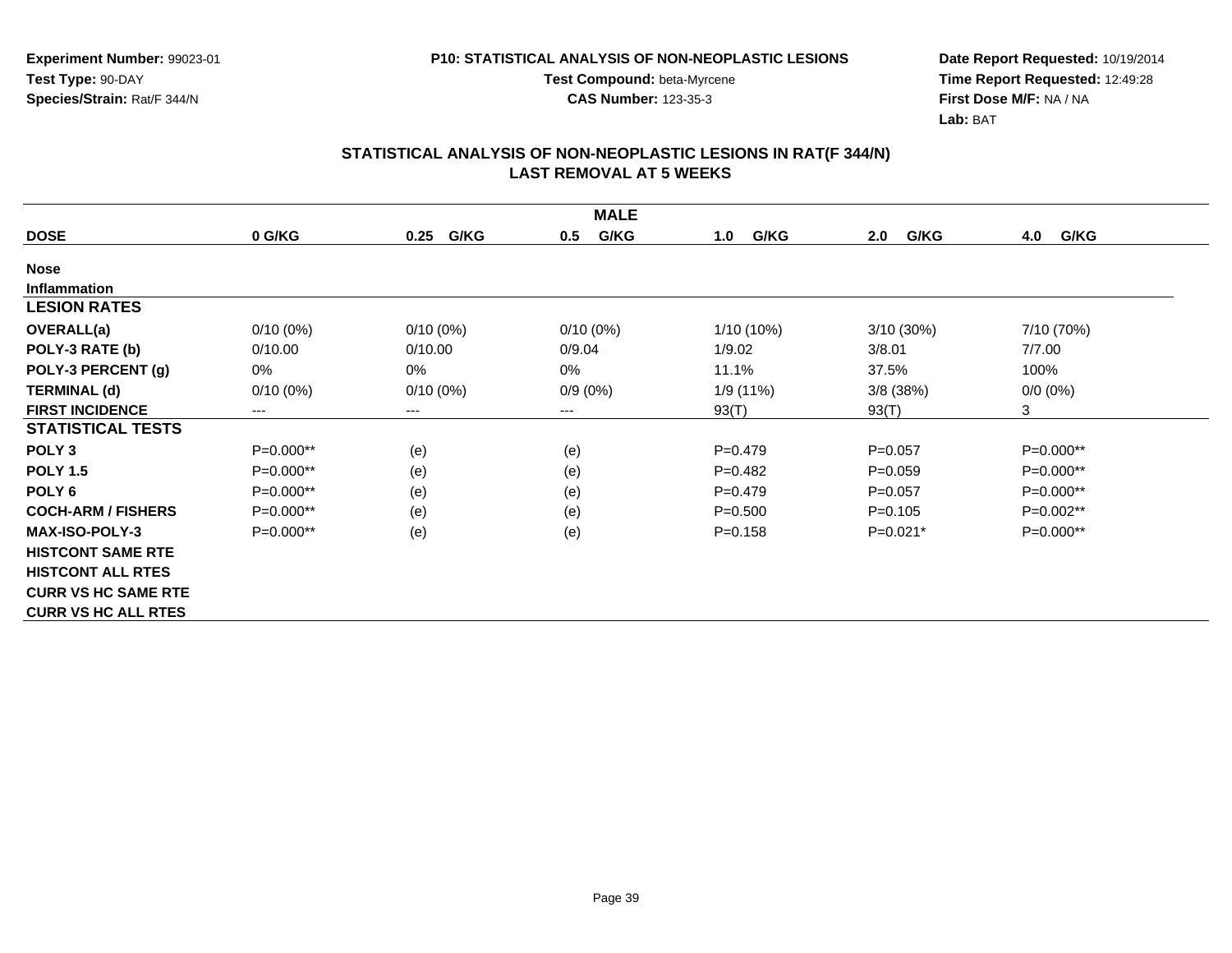**CAS Number:** 123-35-3

**Experiment Number:** 99023-01**Test Type:** 90-DAY**Species/Strain:** Rat/F 344/N

**Date Report Requested:** 10/19/2014 **Time Report Requested:** 12:49:28**First Dose M/F:** NA / NA**Lab:** BAT

| <b>MALE</b>                 |             |              |              |             |             |                      |  |  |
|-----------------------------|-------------|--------------|--------------|-------------|-------------|----------------------|--|--|
| <b>DOSE</b>                 | 0 G/KG      | G/KG<br>0.25 | G/KG<br>0.5  | G/KG<br>1.0 | G/KG<br>2.0 | <b>G/KG</b><br>4.0   |  |  |
| <b>Nose</b>                 |             |              |              |             |             |                      |  |  |
| <b>Inflammation Chronic</b> |             |              |              |             |             |                      |  |  |
| <b>LESION RATES</b>         |             |              |              |             |             |                      |  |  |
| OVERALL(a)                  | $0/10(0\%)$ | $0/10(0\%)$  | $1/10(10\%)$ | 6/10(60%)   | 8/10 (80%)  | $0/10(0\%)$          |  |  |
| POLY-3 RATE (b)             | 0/10.00     | 0/10.00      | 1/9.04       | 6/10.00     | 8/8.01      | 0/0.00               |  |  |
| POLY-3 PERCENT (g)          | 0%          | 0%           | 11.1%        | 60%         | 99.9%       | 0%                   |  |  |
| <b>TERMINAL (d)</b>         | $0/10(0\%)$ | $0/10(0\%)$  | 1/9 (11%)    | 5/9 (56%)   | 8/8 (100%)  | $0/0 (0\%)$          |  |  |
| <b>FIRST INCIDENCE</b>      | $---$       | $---$        | 93(T)        | 26          | 93(T)       | $\scriptstyle\cdots$ |  |  |
| <b>STATISTICAL TESTS</b>    |             |              |              |             |             |                      |  |  |
| POLY <sub>3</sub>           | $P=0.000**$ | (e)          | $P=0.480$    | $P<0.001**$ | $P=0.000**$ | (e)                  |  |  |
| <b>POLY 1.5</b>             | $P=0.000**$ | (e)          | $P=0.483$    | P<0.001**   | P=0.000**   | (e)                  |  |  |
| POLY <sub>6</sub>           | P=0.000**   | (e)          | $P=0.479$    | P<0.001**   | $P=0.000**$ | (e)                  |  |  |
| <b>COCH-ARM / FISHERS</b>   | $P=0.322$   | (e)          | $P = 0.500$  | $P=0.005**$ | $P=0.000**$ | (e)                  |  |  |
| <b>MAX-ISO-POLY-3</b>       | $P=0.000**$ | (e)          | $P = 0.158$  | $P=0.000**$ | $P=0.000**$ | (e)                  |  |  |
| <b>HISTCONT SAME RTE</b>    |             |              |              |             |             |                      |  |  |
| <b>HISTCONT ALL RTES</b>    |             |              |              |             |             |                      |  |  |
| <b>CURR VS HC SAME RTE</b>  |             |              |              |             |             |                      |  |  |
| <b>CURR VS HC ALL RTES</b>  |             |              |              |             |             |                      |  |  |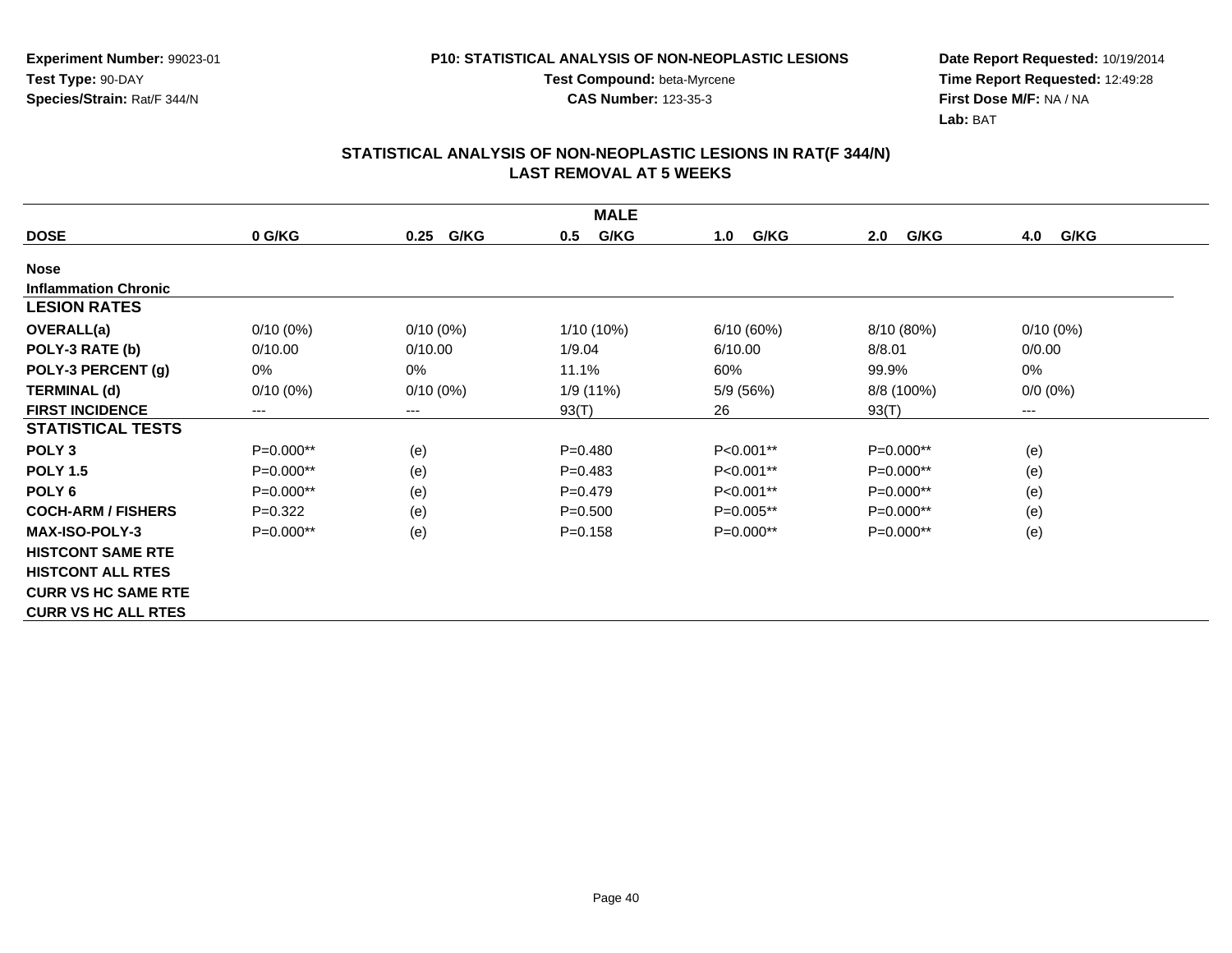**CAS Number:** 123-35-3

**Experiment Number:** 99023-01**Test Type:** 90-DAY**Species/Strain:** Rat/F 344/N

**Date Report Requested:** 10/19/2014 **Time Report Requested:** 12:49:28**First Dose M/F:** NA / NA**Lab:** BAT

|                            | <b>MALE</b> |              |             |             |                            |             |  |  |  |
|----------------------------|-------------|--------------|-------------|-------------|----------------------------|-------------|--|--|--|
| <b>DOSE</b>                | 0 G/KG      | G/KG<br>0.25 | G/KG<br>0.5 | G/KG<br>1.0 | 2.0<br>G/KG                | 4.0<br>G/KG |  |  |  |
| <b>Nose</b>                |             |              |             |             |                            |             |  |  |  |
| <b>Metaplasia</b>          |             |              |             |             |                            |             |  |  |  |
| <b>LESION RATES</b>        |             |              |             |             |                            |             |  |  |  |
| <b>OVERALL(a)</b>          | $0/10(0\%)$ | $0/10(0\%)$  | $0/10(0\%)$ | $0/10(0\%)$ | $0/10(0\%)$                | 2/10(20%)   |  |  |  |
| POLY-3 RATE (b)            | 0/10.00     | 0/10.00      | 0/9.04      | 0/9.02      | 0/8.01                     | 2/2.00      |  |  |  |
| POLY-3 PERCENT (g)         | 0%          | 0%           | 0%          | 0%          | $0\%$                      | 100%        |  |  |  |
| <b>TERMINAL (d)</b>        | $0/10(0\%)$ | $0/10(0\%)$  | $0/9(0\%)$  | $0/9(0\%)$  | 0/8(0%)                    | $0/0 (0\%)$ |  |  |  |
| <b>FIRST INCIDENCE</b>     | ---         | $\cdots$     | $---$       | $---$       | $\qquad \qquad - \qquad -$ | 3           |  |  |  |
| <b>STATISTICAL TESTS</b>   |             |              |             |             |                            |             |  |  |  |
| POLY <sub>3</sub>          | $P=0.117$   | (e)          | (e)         | (e)         | (e)                        | $P=0.040*$  |  |  |  |
| <b>POLY 1.5</b>            | $P = 0.113$ | (e)          | (e)         | (e)         | (e)                        | $P=0.041*$  |  |  |  |
| POLY <sub>6</sub>          | $P=0.117$   | (e)          | (e)         | (e)         | (e)                        | $P=0.040*$  |  |  |  |
| <b>COCH-ARM / FISHERS</b>  | $P=0.010**$ | (e)          | (e)         | (e)         | (e)                        | $P=0.237$   |  |  |  |
| <b>MAX-ISO-POLY-3</b>      | P=0.006**   | (e)          | (e)         | (e)         | (e)                        | P=0.036*    |  |  |  |
| <b>HISTCONT SAME RTE</b>   |             |              |             |             |                            |             |  |  |  |
| <b>HISTCONT ALL RTES</b>   |             |              |             |             |                            |             |  |  |  |
| <b>CURR VS HC SAME RTE</b> |             |              |             |             |                            |             |  |  |  |
| <b>CURR VS HC ALL RTES</b> |             |              |             |             |                            |             |  |  |  |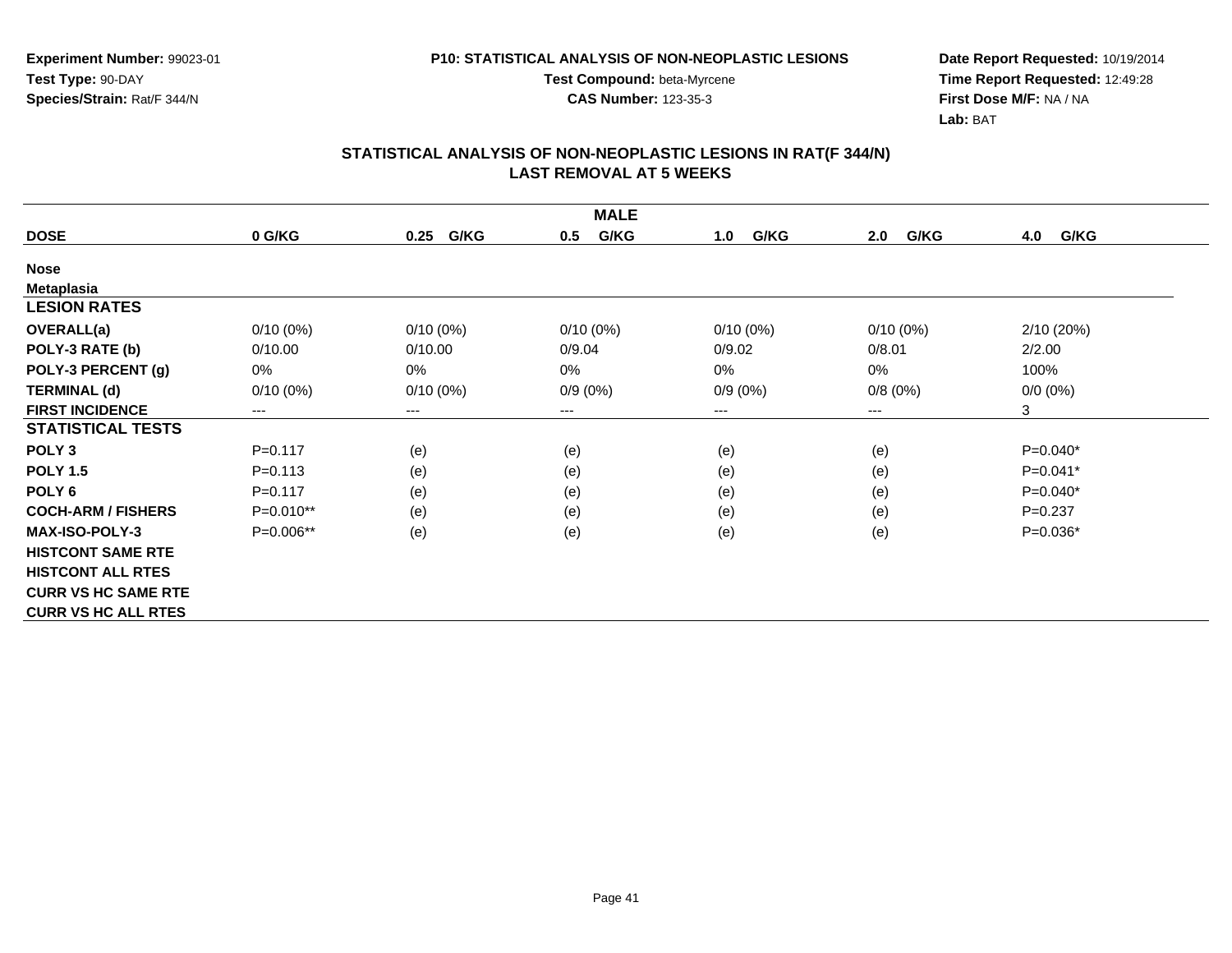**CAS Number:** 123-35-3

**Experiment Number:** 99023-01**Test Type:** 90-DAY**Species/Strain:** Rat/F 344/N

**Date Report Requested:** 10/19/2014 **Time Report Requested:** 12:49:28**First Dose M/F:** NA / NA**Lab:** BAT

| <b>MALE</b>                |             |              |             |             |             |             |  |  |
|----------------------------|-------------|--------------|-------------|-------------|-------------|-------------|--|--|
| <b>DOSE</b>                | 0 G/KG      | G/KG<br>0.25 | G/KG<br>0.5 | G/KG<br>1.0 | G/KG<br>2.0 | G/KG<br>4.0 |  |  |
| <b>Nose: Olfactory Epi</b> |             |              |             |             |             |             |  |  |
| Degeneration               |             |              |             |             |             |             |  |  |
| <b>LESION RATES</b>        |             |              |             |             |             |             |  |  |
| <b>OVERALL(a)</b>          | $0/10(0\%)$ | $0/10(0\%)$  | $0/10(0\%)$ | 2/10(20%)   | 8/10 (80%)  | 9/10(90%)   |  |  |
| POLY-3 RATE (b)            | 0/10.00     | 0/10.00      | 0/9.04      | 2/9.02      | 8/8.01      | 9/9.00      |  |  |
| POLY-3 PERCENT (g)         | 0%          | 0%           | 0%          | 22.2%       | 99.9%       | 100%        |  |  |
| <b>TERMINAL (d)</b>        | $0/10(0\%)$ | $0/10(0\%)$  | $0/9(0\%)$  | 2/9(22%)    | 8/8 (100%)  | $0/0 (0\%)$ |  |  |
| <b>FIRST INCIDENCE</b>     | $---$       | $---$        | ---         | 93(T)       | 93(T)       | 3           |  |  |
| <b>STATISTICAL TESTS</b>   |             |              |             |             |             |             |  |  |
| POLY <sub>3</sub>          | $P=0.000**$ | (e)          | (e)         | $P=0.202$   | $P=0.000**$ | P=0.000**   |  |  |
| <b>POLY 1.5</b>            | P=0.000**   | (e)          | (e)         | $P=0.205$   | P=0.000**   | P=0.000**   |  |  |
| POLY <sub>6</sub>          | P=0.000**   | (e)          | (e)         | $P=0.202$   | P=0.000**   | P=0.000**   |  |  |
| <b>COCH-ARM / FISHERS</b>  | $P=0.000**$ | (e)          | (e)         | $P=0.237$   | $P=0.000**$ | $P=0.000**$ |  |  |
| <b>MAX-ISO-POLY-3</b>      | $P=0.000**$ | (e)          | (e)         | $P = 0.065$ | $P=0.000**$ | $P=0.000**$ |  |  |
| <b>HISTCONT SAME RTE</b>   |             |              |             |             |             |             |  |  |
| <b>HISTCONT ALL RTES</b>   |             |              |             |             |             |             |  |  |
| <b>CURR VS HC SAME RTE</b> |             |              |             |             |             |             |  |  |
| <b>CURR VS HC ALL RTES</b> |             |              |             |             |             |             |  |  |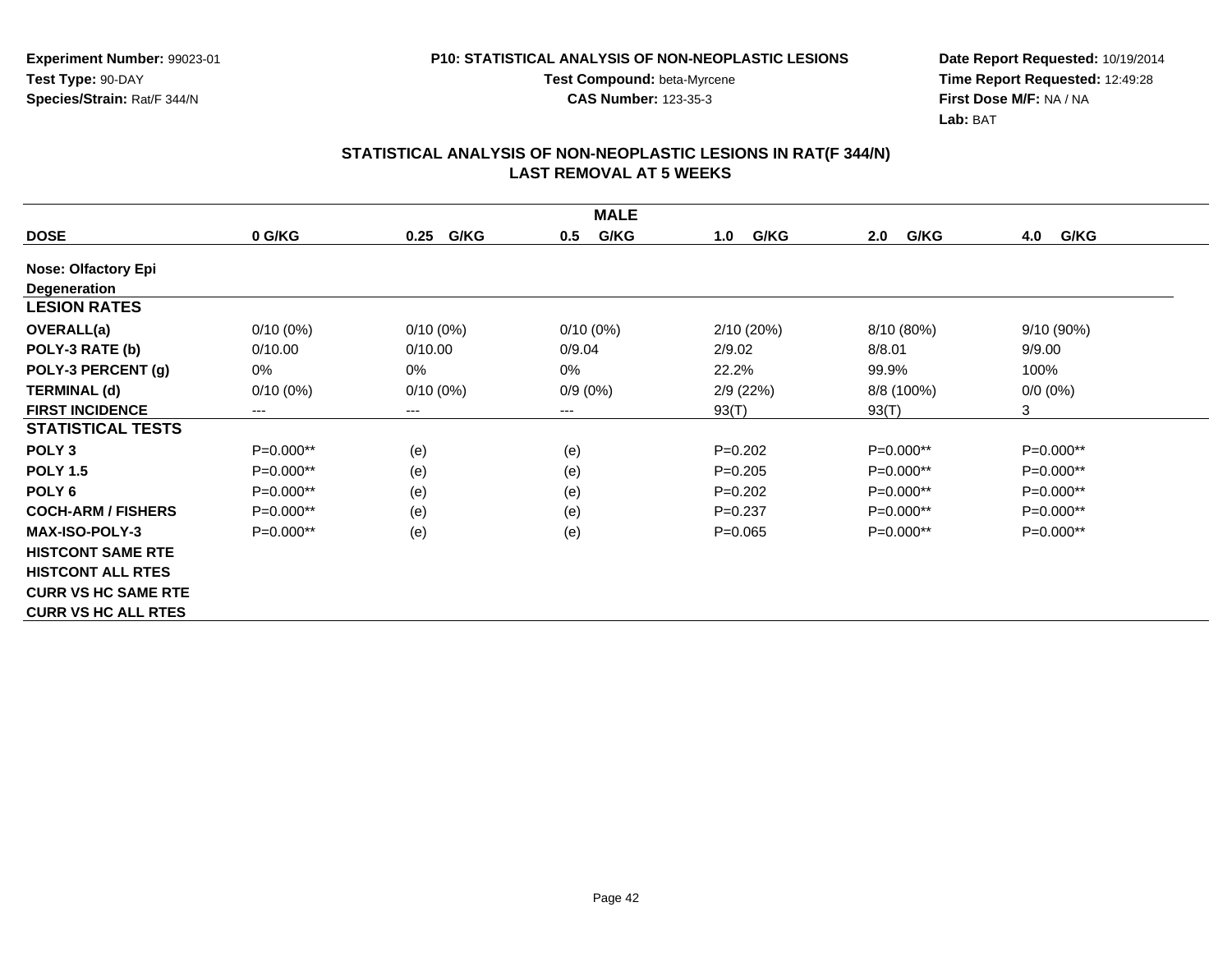**CAS Number:** 123-35-3

**Experiment Number:** 99023-01**Test Type:** 90-DAY**Species/Strain:** Rat/F 344/N

**Date Report Requested:** 10/19/2014 **Time Report Requested:** 12:49:28**First Dose M/F:** NA / NA**Lab:** BAT

| <b>MALE</b>                 |             |              |             |             |             |              |  |  |
|-----------------------------|-------------|--------------|-------------|-------------|-------------|--------------|--|--|
| <b>DOSE</b>                 | 0 G/KG      | G/KG<br>0.25 | G/KG<br>0.5 | G/KG<br>1.0 | G/KG<br>2.0 | 4.0<br>G/KG  |  |  |
| <b>Nose: Respirat Epith</b> |             |              |             |             |             |              |  |  |
| <b>Necrosis</b>             |             |              |             |             |             |              |  |  |
| <b>LESION RATES</b>         |             |              |             |             |             |              |  |  |
| OVERALL(a)                  | $0/10(0\%)$ | $0/10(0\%)$  | $0/10(0\%)$ | $0/10(0\%)$ | $0/10(0\%)$ | $9/10(90\%)$ |  |  |
| POLY-3 RATE (b)             | 0/10.00     | 0/10.00      | 0/9.04      | 0/9.02      | 0/8.01      | 9/9.00       |  |  |
| POLY-3 PERCENT (g)          | 0%          | 0%           | 0%          | 0%          | 0%          | 100%         |  |  |
| <b>TERMINAL (d)</b>         | $0/10(0\%)$ | $0/10(0\%)$  | $0/9(0\%)$  | $0/9(0\%)$  | 0/8(0%)     | $0/0 (0\%)$  |  |  |
| <b>FIRST INCIDENCE</b>      | $---$       | $---$        | ---         | $---$       | ---         | 3            |  |  |
| <b>STATISTICAL TESTS</b>    |             |              |             |             |             |              |  |  |
| POLY <sub>3</sub>           | P=0.000**   | (e)          | (e)         | (e)         | (e)         | $P=0.000**$  |  |  |
| <b>POLY 1.5</b>             | P=0.000**   | (e)          | (e)         | (e)         | (e)         | $P=0.000**$  |  |  |
| POLY <sub>6</sub>           | P=0.000**   | (e)          | (e)         | (e)         | (e)         | P=0.000**    |  |  |
| <b>COCH-ARM / FISHERS</b>   | $P=0.000**$ | (e)          | (e)         | (e)         | (e)         | $P=0.000**$  |  |  |
| <b>MAX-ISO-POLY-3</b>       | P=0.000**   | (e)          | (e)         | (e)         | (e)         | P=0.000**    |  |  |
| <b>HISTCONT SAME RTE</b>    |             |              |             |             |             |              |  |  |
| <b>HISTCONT ALL RTES</b>    |             |              |             |             |             |              |  |  |
| <b>CURR VS HC SAME RTE</b>  |             |              |             |             |             |              |  |  |
| <b>CURR VS HC ALL RTES</b>  |             |              |             |             |             |              |  |  |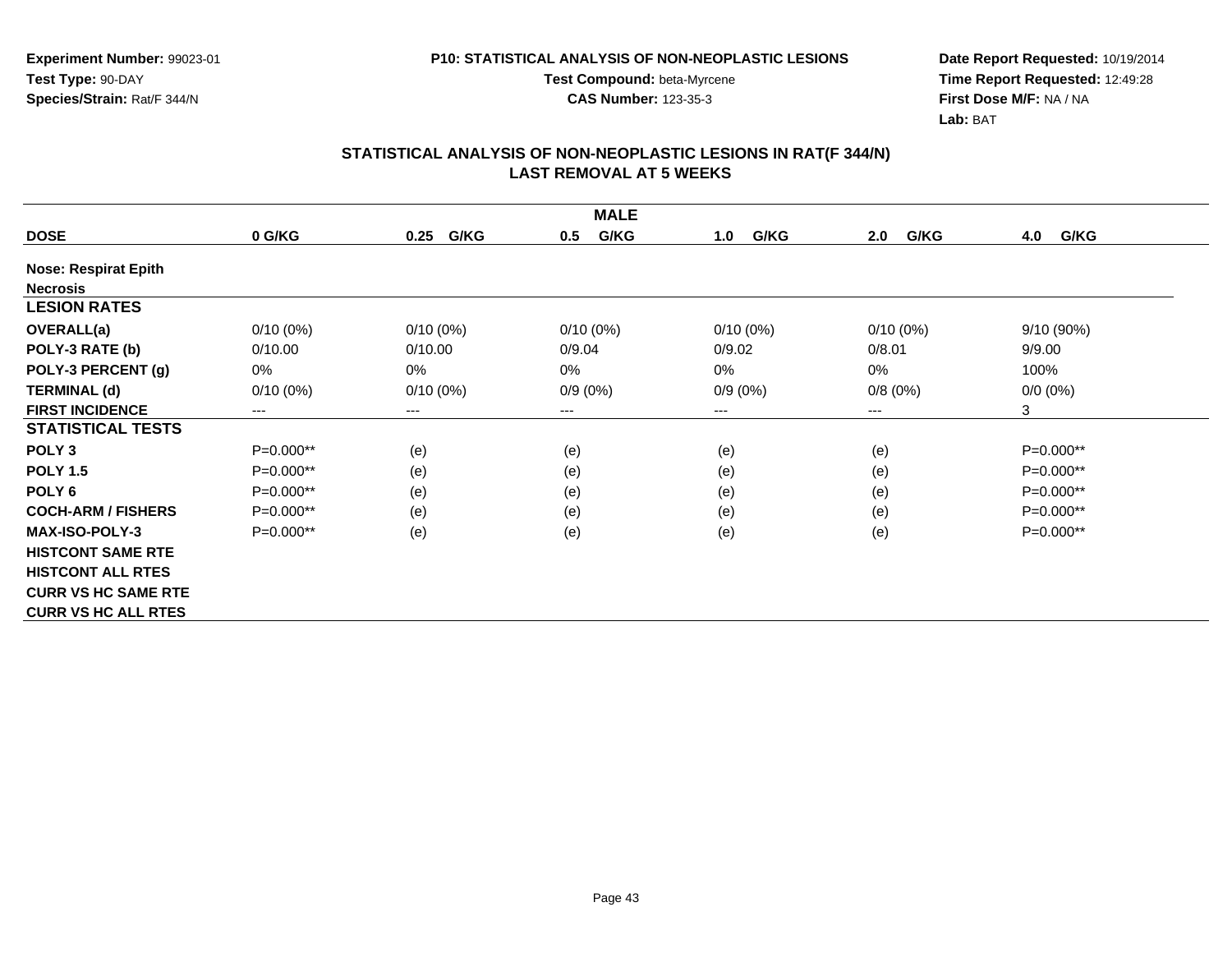**Experiment Number:** 99023-01**Test Type:** 90-DAY**Species/Strain:** Rat/F 344/N

**Test Compound:** beta-Myrcene**CAS Number:** 123-35-3

**Date Report Requested:** 10/19/2014 **Time Report Requested:** 12:49:28**First Dose M/F:** NA / NA**Lab:** BAT

|                             | <b>MALE</b>                |              |             |             |             |             |  |  |  |
|-----------------------------|----------------------------|--------------|-------------|-------------|-------------|-------------|--|--|--|
| <b>DOSE</b>                 | 0 G/KG                     | G/KG<br>0.25 | G/KG<br>0.5 | G/KG<br>1.0 | G/KG<br>2.0 | 4.0<br>G/KG |  |  |  |
| <b>Oral Mucosa</b>          |                            |              |             |             |             |             |  |  |  |
| <b>Inflammation Chronic</b> |                            |              |             |             |             |             |  |  |  |
| <b>LESION RATES</b>         |                            |              |             |             |             |             |  |  |  |
| <b>OVERALL(a)</b>           | 0/0 (0%)                   | $0/0 (0\%)$  | $0/0 (0\%)$ | $0/0 (0\%)$ | 1/2(50%)    | $0/0 (0\%)$ |  |  |  |
| POLY-3 RATE (b)             | 0/0.00                     | 0/0.00       | 0/0.00      | 0/0.00      | 1/2.00      | 0/0.00      |  |  |  |
| POLY-3 PERCENT (g)          | 0%                         | 0%           | 0%          | 0%          | 50%         | 0%          |  |  |  |
| <b>TERMINAL (d)</b>         | $0/0 (0\%)$                | $0/0 (0\%)$  | $0/0 (0\%)$ | $0/0 (0\%)$ | 1/2(50%)    | $0/0 (0\%)$ |  |  |  |
| <b>FIRST INCIDENCE</b>      | $\qquad \qquad - \qquad -$ | $---$        | ---         | $---$       | 93(T)       | $--$        |  |  |  |
| <b>STATISTICAL TESTS</b>    |                            |              |             |             |             |             |  |  |  |
| POLY <sub>3</sub>           | (e)                        | (e)          | (e)         | (e)         | (e)         | (e)         |  |  |  |
| <b>POLY 1.5</b>             | (e)                        | (e)          | (e)         | (e)         | (e)         | (e)         |  |  |  |
| POLY <sub>6</sub>           | (e)                        | (e)          | (e)         | (e)         | (e)         | (e)         |  |  |  |
| <b>COCH-ARM / FISHERS</b>   | $P = 1.000N$               | (e)          | (e)         | (e)         | (e)         | (e)         |  |  |  |
| <b>MAX-ISO-POLY-3</b>       | (e)                        | (e)          | (e)         | (e)         | (e)         | (e)         |  |  |  |
| <b>HISTCONT SAME RTE</b>    |                            |              |             |             |             |             |  |  |  |
| <b>HISTCONT ALL RTES</b>    |                            |              |             |             |             |             |  |  |  |
| <b>CURR VS HC SAME RTE</b>  |                            |              |             |             |             |             |  |  |  |
| <b>CURR VS HC ALL RTES</b>  |                            |              |             |             |             |             |  |  |  |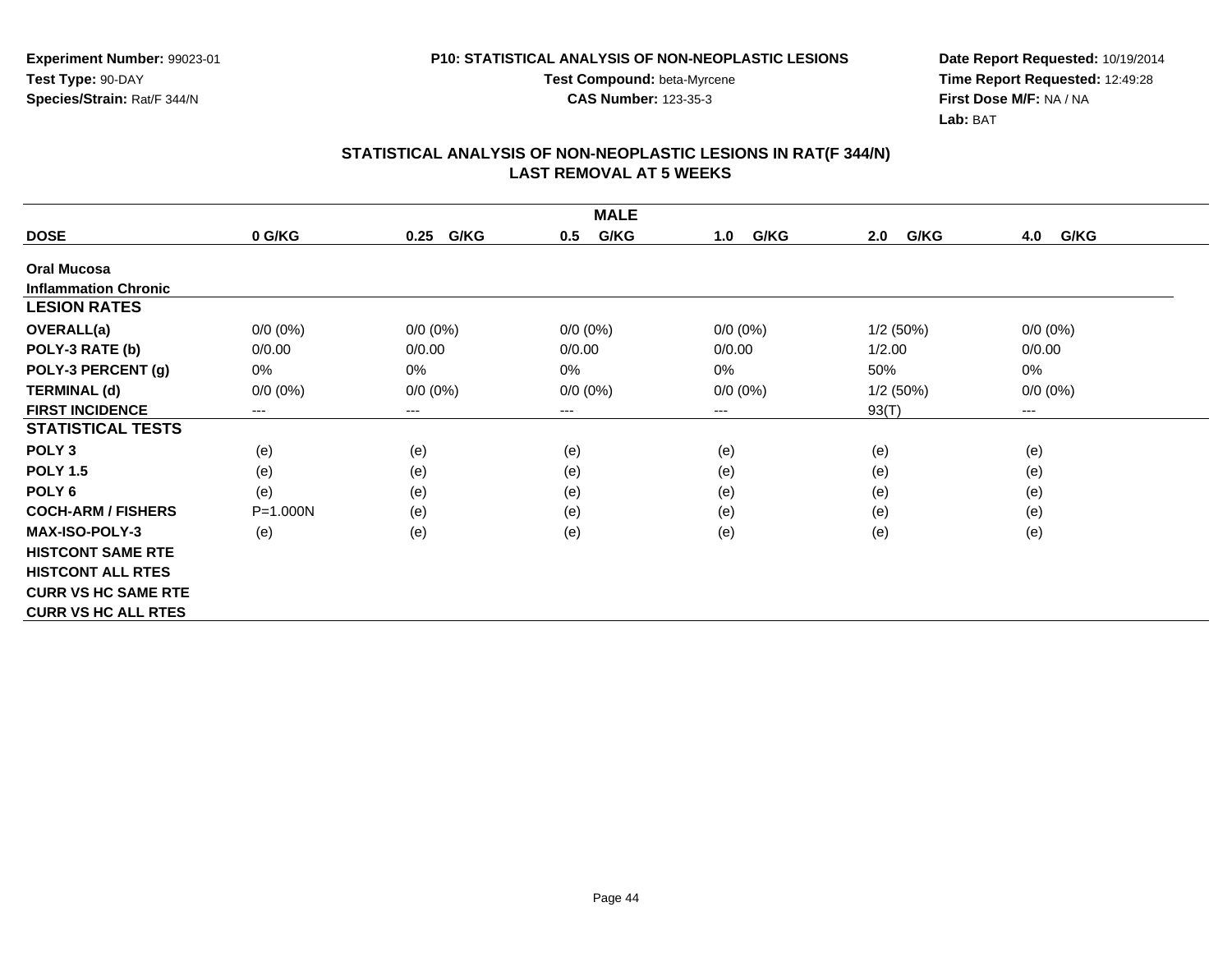**Experiment Number:** 99023-01**Test Type:** 90-DAY**Species/Strain:** Rat/F 344/N

**Test Compound:** beta-Myrcene**CAS Number:** 123-35-3

**Date Report Requested:** 10/19/2014 **Time Report Requested:** 12:49:28**First Dose M/F:** NA / NA**Lab:** BAT

| <b>MALE</b>                |              |              |              |              |              |              |  |  |
|----------------------------|--------------|--------------|--------------|--------------|--------------|--------------|--|--|
| <b>DOSE</b>                | 0 G/KG       | G/KG<br>0.25 | G/KG<br>0.5  | G/KG<br>1.0  | G/KG<br>2.0  | G/KG<br>4.0  |  |  |
| <b>Pancreas: Acinus</b>    |              |              |              |              |              |              |  |  |
| <b>Atrophy</b>             |              |              |              |              |              |              |  |  |
| <b>LESION RATES</b>        |              |              |              |              |              |              |  |  |
| <b>OVERALL(a)</b>          | $1/10(10\%)$ | $0/0 (0\%)$  | $0/1$ (0%)   | $0/1$ (0%)   | $1/10(10\%)$ | $0/10(0\%)$  |  |  |
| POLY-3 RATE (b)            | 1/10.00      | 0/0.00       | 0/0.04       | 0/0.02       | 1/8.01       | 0/0.00       |  |  |
| POLY-3 PERCENT (g)         | 10%          | 0%           | 0%           | $0\%$        | 12.5%        | 0%           |  |  |
| <b>TERMINAL (d)</b>        | $1/10(10\%)$ | $0/0 (0\%)$  | $0/0 (0\%)$  | $0/0 (0\%)$  | 1/8(12%)     | $0/0(0\%)$   |  |  |
| <b>FIRST INCIDENCE</b>     | 93(T)        | $--$         | ---          | ---          | 93(T)        | $---$        |  |  |
| <b>STATISTICAL TESTS</b>   |              |              |              |              |              |              |  |  |
| POLY <sub>3</sub>          | (e)          | (e)          | P=0.942N     | P=0.943N     | $P=0.709$    | P=0.760N     |  |  |
| <b>POLY 1.5</b>            | (e)          | (e)          | P=0.939N     | $P=0.940N$   | $P=0.712$    | $P = 0.758N$ |  |  |
| POLY <sub>6</sub>          | (e)          | (e)          | P=0.943N     | $P = 0.943N$ | $P=0.709$    | P=0.760N     |  |  |
| <b>COCH-ARM / FISHERS</b>  | $P = 0.351N$ | (e)          | $P=0.909N$   | $P = 0.909N$ | $P = 0.763N$ | $P = 0.500N$ |  |  |
| <b>MAX-ISO-POLY-3</b>      | (e)          | (e)          | $P = 0.497N$ | $P = 0.498N$ | $P=0.443$    | $P = 0.500N$ |  |  |
| <b>HISTCONT SAME RTE</b>   |              |              |              |              |              |              |  |  |
| <b>HISTCONT ALL RTES</b>   |              |              |              |              |              |              |  |  |
| <b>CURR VS HC SAME RTE</b> |              |              |              |              |              |              |  |  |
| <b>CURR VS HC ALL RTES</b> |              |              |              |              |              |              |  |  |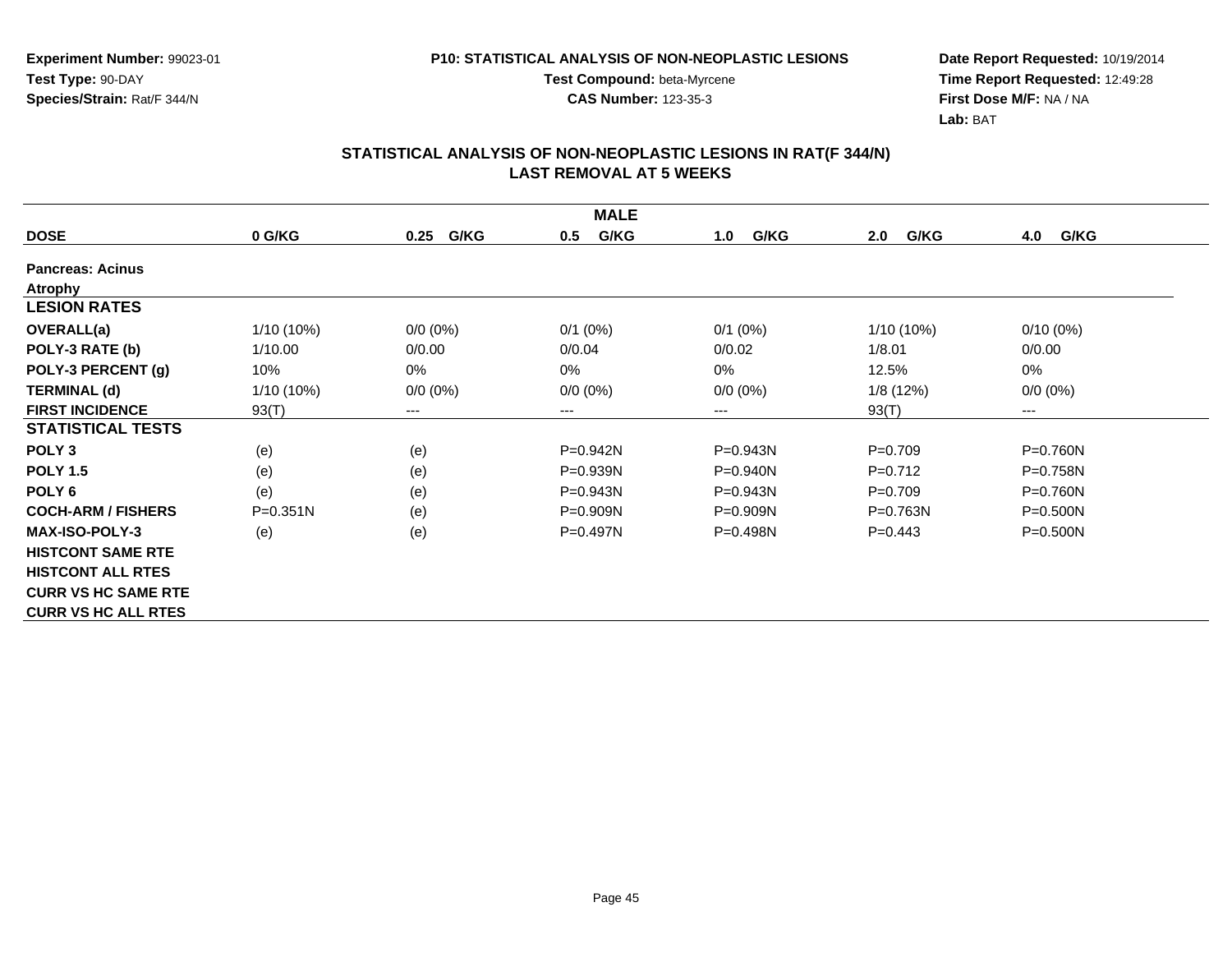**Experiment Number:** 99023-01**Test Type:** 90-DAY**Species/Strain:** Rat/F 344/N

**Test Compound:** beta-Myrcene**CAS Number:** 123-35-3

**Date Report Requested:** 10/19/2014 **Time Report Requested:** 12:49:28**First Dose M/F:** NA / NA**Lab:** BAT

| <b>MALE</b>                |             |                        |             |             |             |             |  |  |
|----------------------------|-------------|------------------------|-------------|-------------|-------------|-------------|--|--|
| <b>DOSE</b>                | 0 G/KG      | G/KG<br>0.25           | G/KG<br>0.5 | G/KG<br>1.0 | G/KG<br>2.0 | G/KG<br>4.0 |  |  |
| <b>Pancreas: Acinus</b>    |             |                        |             |             |             |             |  |  |
| <b>Atrophy Focal</b>       |             |                        |             |             |             |             |  |  |
| <b>LESION RATES</b>        |             |                        |             |             |             |             |  |  |
| OVERALL(a)                 | $0/10(0\%)$ | $0/0 (0\%)$            | $0/1$ (0%)  | $0/1$ (0%)  | $0/10(0\%)$ | $0/10(0\%)$ |  |  |
| POLY-3 RATE (b)            | 0/10.00     | 0/0.00                 | 0/0.04      | 0/0.02      | 0/8.01      | 0/0.00      |  |  |
| POLY-3 PERCENT (g)         | 0%          | 0%                     | 0%          | 0%          | 0%          | 0%          |  |  |
| <b>TERMINAL (d)</b>        | $0/10(0\%)$ | $0/0 (0\%)$            | $0/0 (0\%)$ | $0/0 (0\%)$ | 0/8(0%)     | $0/0 (0\%)$ |  |  |
| <b>FIRST INCIDENCE</b>     | $---$       | $\qquad \qquad \cdots$ | $--$        | ---         | ---         | ---         |  |  |
| <b>STATISTICAL TESTS</b>   |             |                        |             |             |             |             |  |  |
| POLY <sub>3</sub>          | (n)         | (n)                    | (n)         | (n)         | (n)         | (n)         |  |  |
| <b>POLY 1.5</b>            | (n)         | (n)                    | (n)         | (n)         | (n)         | (n)         |  |  |
| POLY <sub>6</sub>          | (n)         | (n)                    | (n)         | (n)         | (n)         | (n)         |  |  |
| <b>COCH-ARM / FISHERS</b>  | (n)         | (n)                    | (n)         | (n)         | (n)         | (n)         |  |  |
| <b>MAX-ISO-POLY-3</b>      | (n)         | (n)                    | (n)         | (n)         | (n)         | (n)         |  |  |
| <b>HISTCONT SAME RTE</b>   |             |                        |             |             |             |             |  |  |
| <b>HISTCONT ALL RTES</b>   |             |                        |             |             |             |             |  |  |
| <b>CURR VS HC SAME RTE</b> |             |                        |             |             |             |             |  |  |
| <b>CURR VS HC ALL RTES</b> |             |                        |             |             |             |             |  |  |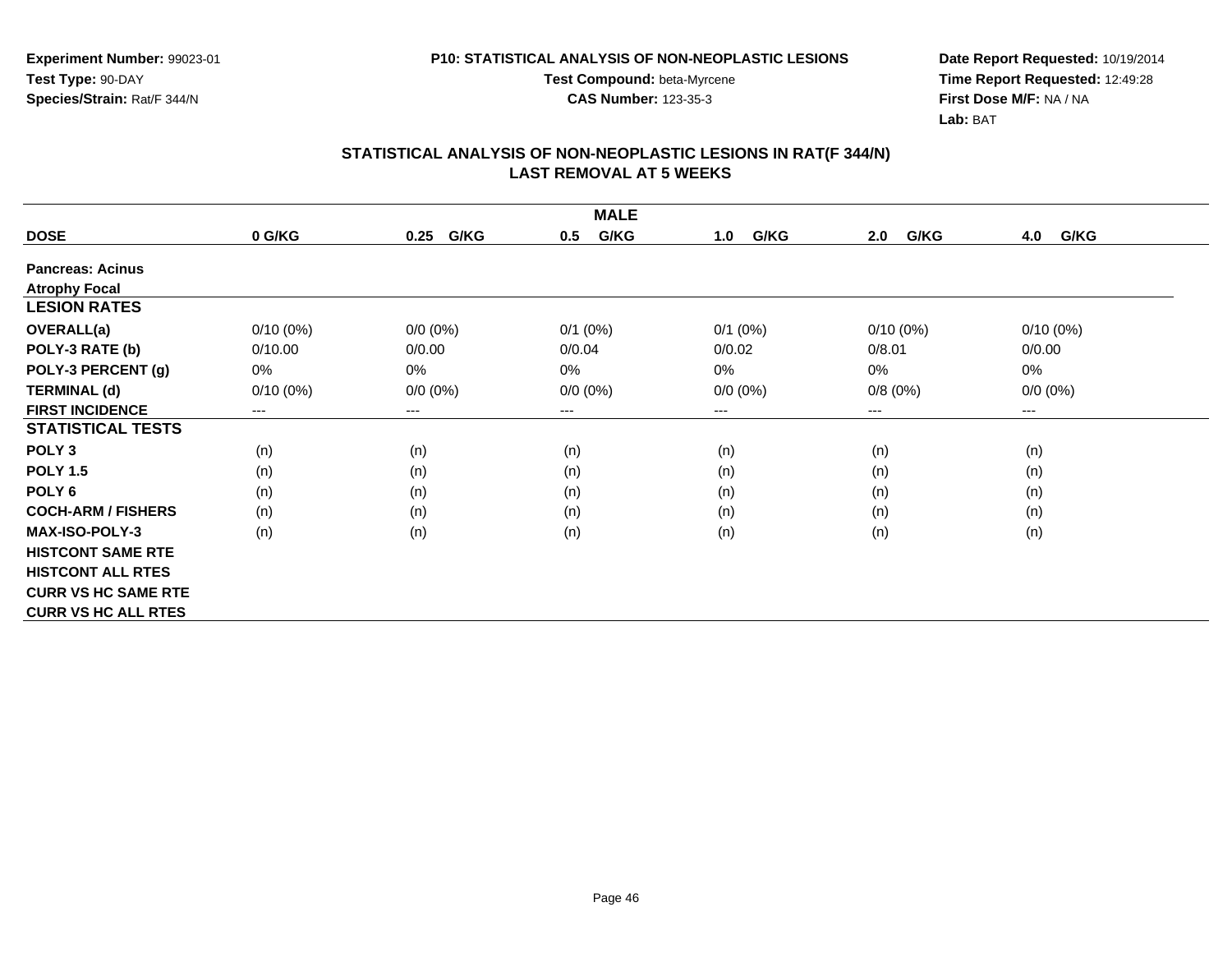**CAS Number:** 123-35-3

**Experiment Number:** 99023-01**Test Type:** 90-DAY**Species/Strain:** Rat/F 344/N

**Date Report Requested:** 10/19/2014 **Time Report Requested:** 12:49:28**First Dose M/F:** NA / NA**Lab:** BAT

| <b>MALE</b>                |             |                        |             |             |             |             |  |  |
|----------------------------|-------------|------------------------|-------------|-------------|-------------|-------------|--|--|
| <b>DOSE</b>                | 0 G/KG      | G/KG<br>0.25           | G/KG<br>0.5 | G/KG<br>1.0 | G/KG<br>2.0 | G/KG<br>4.0 |  |  |
| <b>Preputial Gland</b>     |             |                        |             |             |             |             |  |  |
| <b>Inflammation</b>        |             |                        |             |             |             |             |  |  |
| <b>LESION RATES</b>        |             |                        |             |             |             |             |  |  |
| OVERALL(a)                 | $0/10(0\%)$ | $0/0 (0\%)$            | $0/1$ (0%)  | $0/1$ (0%)  | $0/10(0\%)$ | 1/10 (10%)  |  |  |
| POLY-3 RATE (b)            | 0/10.00     | 0/0.00                 | 0/0.04      | 0/0.02      | 0/8.01      | 1/1.00      |  |  |
| POLY-3 PERCENT (g)         | 0%          | 0%                     | 0%          | 0%          | 0%          | 100%        |  |  |
| <b>TERMINAL (d)</b>        | $0/10(0\%)$ | $0/0 (0\%)$            | $0/0 (0\%)$ | $0/0 (0\%)$ | 0/8(0%)     | $0/0 (0\%)$ |  |  |
| <b>FIRST INCIDENCE</b>     | ---         | $\qquad \qquad \cdots$ | $--$        | ---         | ---         | 11          |  |  |
| <b>STATISTICAL TESTS</b>   |             |                        |             |             |             |             |  |  |
| POLY <sub>3</sub>          | (e)         | (e)                    | (e)         | (e)         | (e)         | $P = 0.243$ |  |  |
| <b>POLY 1.5</b>            | (e)         | (e)                    | (e)         | (e)         | (e)         | $P = 0.245$ |  |  |
| POLY <sub>6</sub>          | (e)         | (e)                    | (e)         | (e)         | (e)         | $P=0.243$   |  |  |
| <b>COCH-ARM / FISHERS</b>  | $P = 0.248$ | (e)                    | (e)         | (e)         | (e)         | $P = 0.500$ |  |  |
| <b>MAX-ISO-POLY-3</b>      | (e)         | (e)                    | (e)         | (e)         | (e)         | $P = 0.137$ |  |  |
| <b>HISTCONT SAME RTE</b>   |             |                        |             |             |             |             |  |  |
| <b>HISTCONT ALL RTES</b>   |             |                        |             |             |             |             |  |  |
| <b>CURR VS HC SAME RTE</b> |             |                        |             |             |             |             |  |  |
| <b>CURR VS HC ALL RTES</b> |             |                        |             |             |             |             |  |  |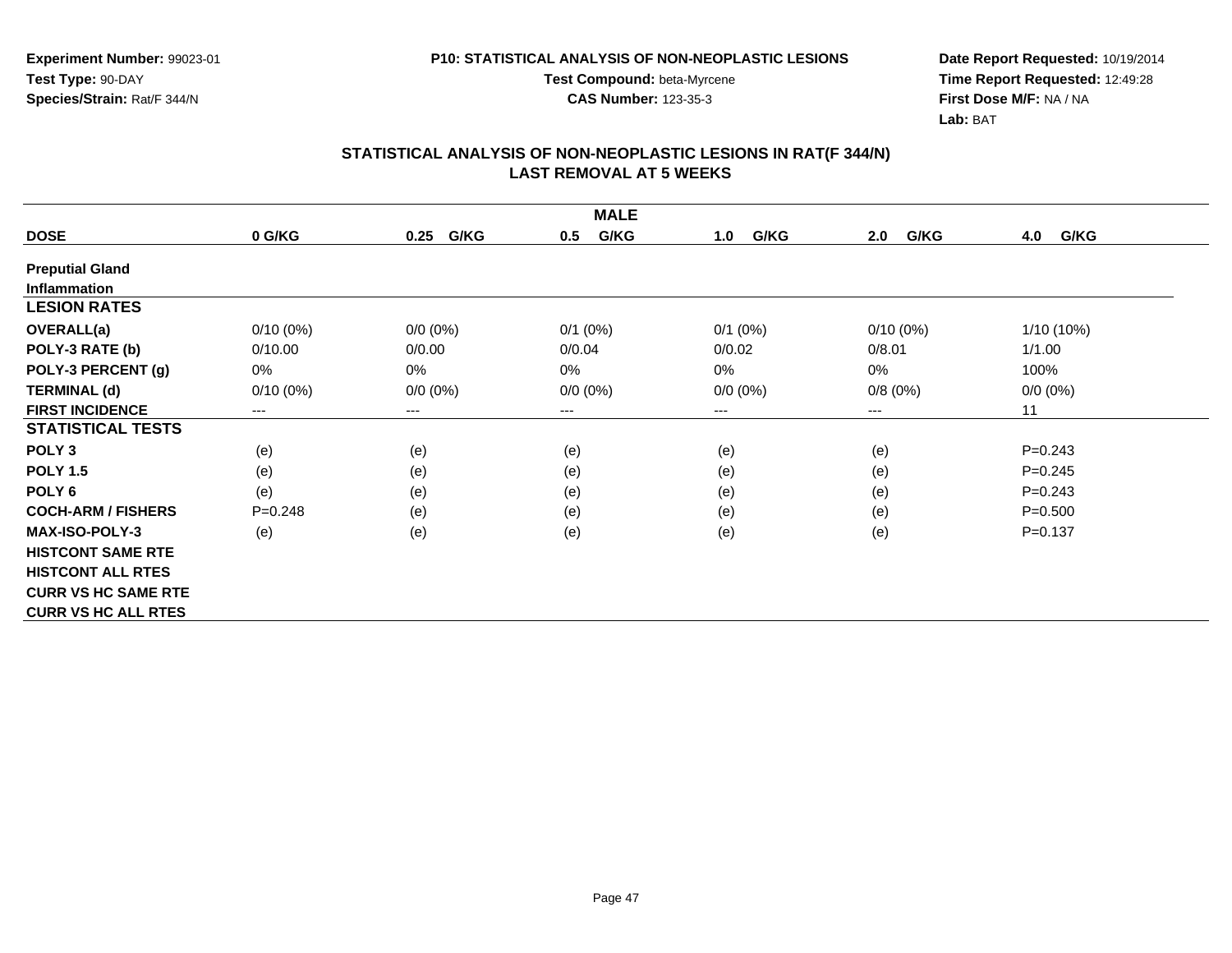**Experiment Number:** 99023-01**Test Type:** 90-DAY**Species/Strain:** Rat/F 344/N

**Test Compound:** beta-Myrcene**CAS Number:** 123-35-3

**Date Report Requested:** 10/19/2014 **Time Report Requested:** 12:49:28**First Dose M/F:** NA / NA**Lab:** BAT

| <b>MALE</b>                |             |                        |             |             |              |             |  |  |
|----------------------------|-------------|------------------------|-------------|-------------|--------------|-------------|--|--|
| <b>DOSE</b>                | 0 G/KG      | G/KG<br>0.25           | G/KG<br>0.5 | G/KG<br>1.0 | G/KG<br>2.0  | G/KG<br>4.0 |  |  |
| <b>Seminal Vesicle</b>     |             |                        |             |             |              |             |  |  |
| <b>Atrophy</b>             |             |                        |             |             |              |             |  |  |
| <b>LESION RATES</b>        |             |                        |             |             |              |             |  |  |
| OVERALL(a)                 | $0/10(0\%)$ | $0/0 (0\%)$            | $0/1$ (0%)  | $0/1$ (0%)  | $1/10(10\%)$ | $0/9(0\%)$  |  |  |
| POLY-3 RATE (b)            | 0/10.00     | 0/0.00                 | 0/0.04      | 0/0.02      | 1/9.01       | 0/0.00      |  |  |
| POLY-3 PERCENT (g)         | 0%          | 0%                     | 0%          | 0%          | 11.1%        | 0%          |  |  |
| <b>TERMINAL (d)</b>        | $0/10(0\%)$ | $0/0 (0\%)$            | $0/0 (0\%)$ | $0/0 (0\%)$ | 0/8(0%)      | $0/0 (0\%)$ |  |  |
| <b>FIRST INCIDENCE</b>     | ---         | $\qquad \qquad \cdots$ | $--$        | ---         | 4            | $--$        |  |  |
| <b>STATISTICAL TESTS</b>   |             |                        |             |             |              |             |  |  |
| POLY <sub>3</sub>          | (e)         | (e)                    | (e)         | (e)         | $P=0.479$    | (e)         |  |  |
| <b>POLY 1.5</b>            | (e)         | (e)                    | (e)         | (e)         | $P = 0.481$  | (e)         |  |  |
| POLY <sub>6</sub>          | (e)         | (e)                    | (e)         | (e)         | $P=0.479$    | (e)         |  |  |
| <b>COCH-ARM / FISHERS</b>  | $P=0.707$   | (e)                    | (e)         | (e)         | $P = 0.500$  | (e)         |  |  |
| <b>MAX-ISO-POLY-3</b>      | (e)         | (e)                    | (e)         | (e)         | $P = 0.158$  | (e)         |  |  |
| <b>HISTCONT SAME RTE</b>   |             |                        |             |             |              |             |  |  |
| <b>HISTCONT ALL RTES</b>   |             |                        |             |             |              |             |  |  |
| <b>CURR VS HC SAME RTE</b> |             |                        |             |             |              |             |  |  |
| <b>CURR VS HC ALL RTES</b> |             |                        |             |             |              |             |  |  |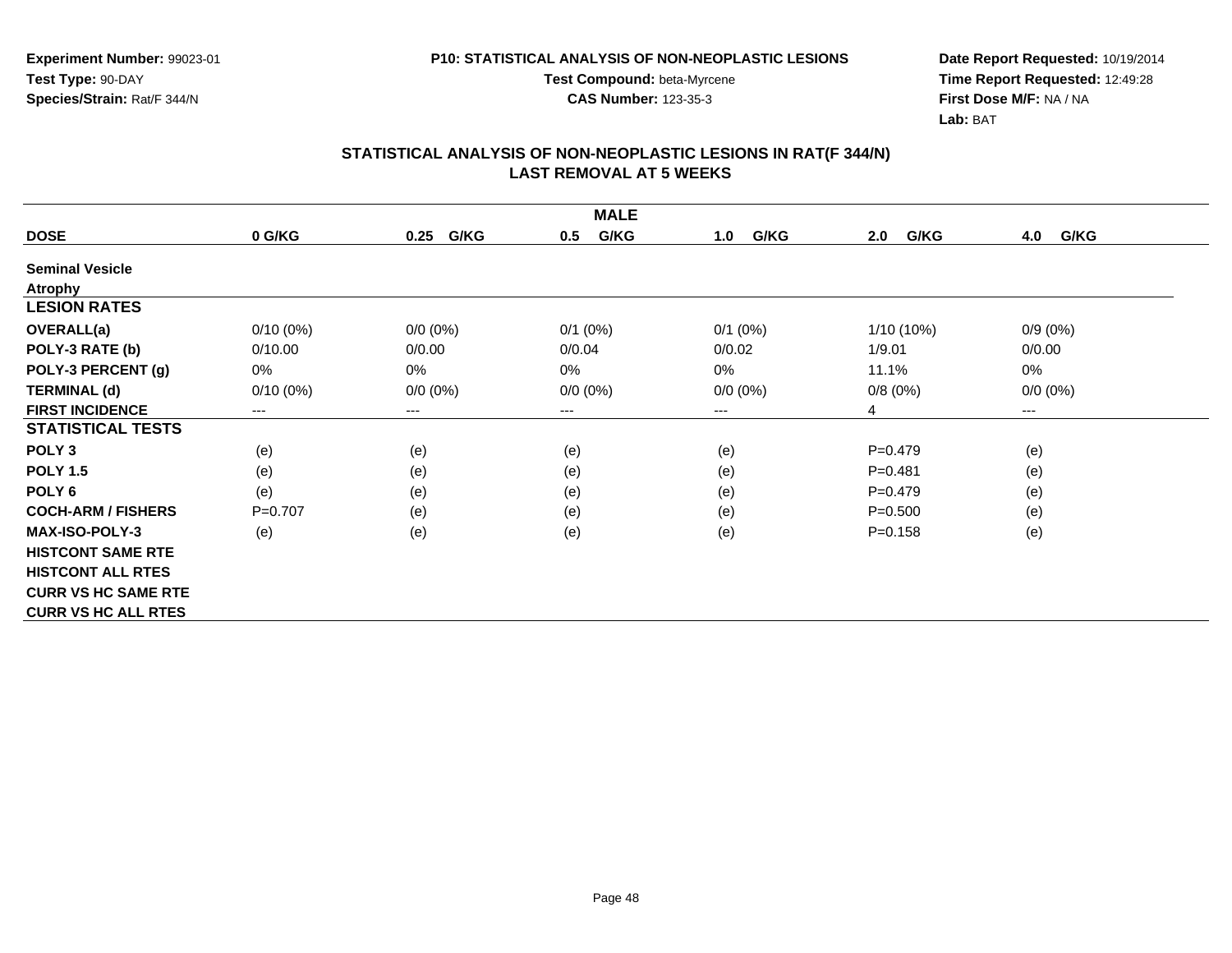**CAS Number:** 123-35-3

**Experiment Number:** 99023-01**Test Type:** 90-DAY**Species/Strain:** Rat/F 344/N

**Date Report Requested:** 10/19/2014 **Time Report Requested:** 12:49:28**First Dose M/F:** NA / NA**Lab:** BAT

| <b>MALE</b>                |                        |              |             |             |              |              |  |  |
|----------------------------|------------------------|--------------|-------------|-------------|--------------|--------------|--|--|
| <b>DOSE</b>                | 0 G/KG                 | G/KG<br>0.25 | G/KG<br>0.5 | G/KG<br>1.0 | 2.0<br>G/KG  | 4.0<br>G/KG  |  |  |
| <b>Spleen</b>              |                        |              |             |             |              |              |  |  |
| <b>Atrophy</b>             |                        |              |             |             |              |              |  |  |
| <b>LESION RATES</b>        |                        |              |             |             |              |              |  |  |
| OVERALL(a)                 | $0/10(0\%)$            | $0/10(0\%)$  | 1/10 (10%)  | $0/10(0\%)$ | 10/10 (100%) | 10/10 (100%) |  |  |
| POLY-3 RATE (b)            | 0/10.00                | 0/10.00      | 1/10.00     | 0/9.02      | 10/10.00     | 10/10.00     |  |  |
| POLY-3 PERCENT (g)         | 0%                     | 0%           | 10%         | 0%          | 100%         | 100%         |  |  |
| <b>TERMINAL (d)</b>        | $0/10(0\%)$            | $0/10(0\%)$  | $0/9(0\%)$  | $0/9(0\%)$  | 8/8 (100%)   | $0/0 (0\%)$  |  |  |
| <b>FIRST INCIDENCE</b>     | $\qquad \qquad \cdots$ | $\cdots$     | 32          | ---         | 4            | 3            |  |  |
| <b>STATISTICAL TESTS</b>   |                        |              |             |             |              |              |  |  |
| POLY <sub>3</sub>          | P=0.000**              | (e)          | $P = 0.500$ | (e)         | $P = NA$     | $P=NA$       |  |  |
| <b>POLY 1.5</b>            | P=0.000**              | (e)          | $P = 0.500$ | (e)         | $P = NA$     | $P=NA$       |  |  |
| POLY <sub>6</sub>          | P=0.000**              | (e)          | $P = 0.500$ | (e)         | $P = NA$     | $P = NA$     |  |  |
| <b>COCH-ARM / FISHERS</b>  | $P=0.000**$            | (e)          | $P = 0.500$ | (e)         | $P=0.000**$  | $P=0.000**$  |  |  |
| <b>MAX-ISO-POLY-3</b>      | $P=0.000**$            | (e)          | $P = 0.159$ | (e)         | (e)          | (e)          |  |  |
| <b>HISTCONT SAME RTE</b>   |                        |              |             |             |              |              |  |  |
| <b>HISTCONT ALL RTES</b>   |                        |              |             |             |              |              |  |  |
| <b>CURR VS HC SAME RTE</b> |                        |              |             |             |              |              |  |  |
| <b>CURR VS HC ALL RTES</b> |                        |              |             |             |              |              |  |  |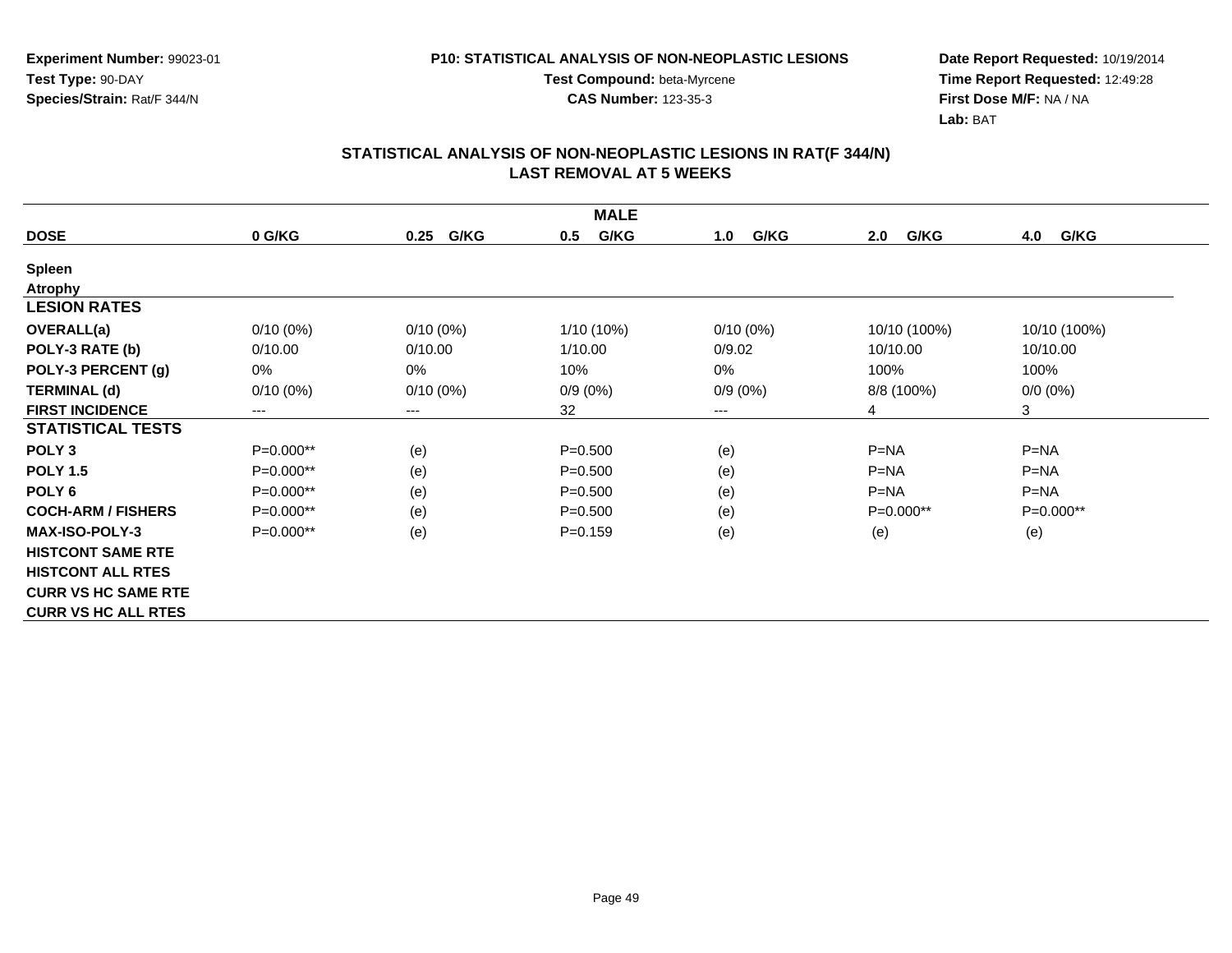**CAS Number:** 123-35-3

**Experiment Number:** 99023-01**Test Type:** 90-DAY**Species/Strain:** Rat/F 344/N

**Date Report Requested:** 10/19/2014 **Time Report Requested:** 12:49:28**First Dose M/F:** NA / NA**Lab:** BAT

|                            | <b>MALE</b> |              |              |             |                |              |  |  |  |
|----------------------------|-------------|--------------|--------------|-------------|----------------|--------------|--|--|--|
| <b>DOSE</b>                | 0 G/KG      | G/KG<br>0.25 | G/KG<br>0.5  | G/KG<br>1.0 | G/KG<br>2.0    | 4.0<br>G/KG  |  |  |  |
| Stomach, Forestomach       |             |              |              |             |                |              |  |  |  |
| <b>Inflammation Acute</b>  |             |              |              |             |                |              |  |  |  |
| <b>LESION RATES</b>        |             |              |              |             |                |              |  |  |  |
| <b>OVERALL(a)</b>          | $0/10(0\%)$ | $0/0 (0\%)$  | $0/1$ $(0%)$ | $0/10(0\%)$ | 1/10 (10%)     | $9/10(90\%)$ |  |  |  |
| POLY-3 RATE (b)            | 0/10.00     | 0/0.00       | 0/0.04       | 0/9.02      | 1/9.01         | 9/9.00       |  |  |  |
| POLY-3 PERCENT (g)         | 0%          | 0%           | 0%           | 0%          | 11.1%          | 100%         |  |  |  |
| <b>TERMINAL (d)</b>        | $0/10(0\%)$ | $0/0 (0\%)$  | $0/0 (0\%)$  | $0/9(0\%)$  | 0/8(0%)        | $0/0(0\%)$   |  |  |  |
| <b>FIRST INCIDENCE</b>     | $---$       | $---$        | ---          | ---         | $\overline{4}$ | $\mathbf{3}$ |  |  |  |
| <b>STATISTICAL TESTS</b>   |             |              |              |             |                |              |  |  |  |
| POLY <sub>3</sub>          | (e)         | (e)          | (e)          | (e)         | $P=0.479$      | P=0.000**    |  |  |  |
| <b>POLY 1.5</b>            | (e)         | (e)          | (e)          | (e)         | $P = 0.481$    | P=0.000**    |  |  |  |
| POLY <sub>6</sub>          | (e)         | (e)          | (e)          | (e)         | $P=0.479$      | P=0.000**    |  |  |  |
| <b>COCH-ARM / FISHERS</b>  | $P=0.000**$ | (e)          | (e)          | (e)         | $P = 0.500$    | $P=0.000**$  |  |  |  |
| <b>MAX-ISO-POLY-3</b>      | (e)         | (e)          | (e)          | (e)         | $P = 0.158$    | P=0.000**    |  |  |  |
| <b>HISTCONT SAME RTE</b>   |             |              |              |             |                |              |  |  |  |
| <b>HISTCONT ALL RTES</b>   |             |              |              |             |                |              |  |  |  |
| <b>CURR VS HC SAME RTE</b> |             |              |              |             |                |              |  |  |  |
| <b>CURR VS HC ALL RTES</b> |             |              |              |             |                |              |  |  |  |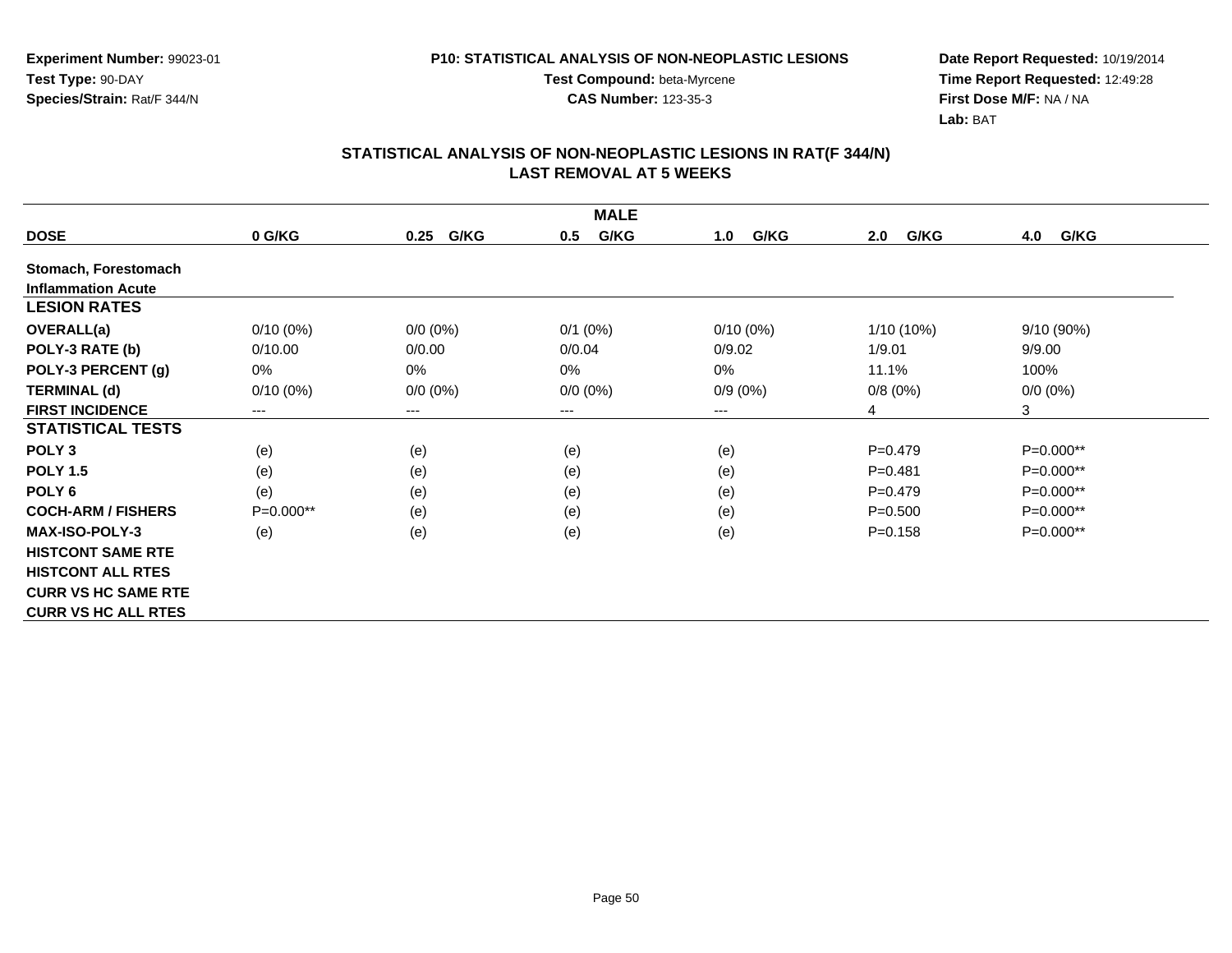**Experiment Number:** 99023-01**Test Type:** 90-DAY**Species/Strain:** Rat/F 344/N

**Test Compound:** beta-Myrcene**CAS Number:** 123-35-3

**Date Report Requested:** 10/19/2014 **Time Report Requested:** 12:49:28**First Dose M/F:** NA / NA**Lab:** BAT

|                            | <b>MALE</b> |              |              |             |             |             |  |  |  |
|----------------------------|-------------|--------------|--------------|-------------|-------------|-------------|--|--|--|
| <b>DOSE</b>                | 0 G/KG      | G/KG<br>0.25 | G/KG<br>0.5  | G/KG<br>1.0 | G/KG<br>2.0 | G/KG<br>4.0 |  |  |  |
| Stomach, Forestomach       |             |              |              |             |             |             |  |  |  |
| <b>Ulcer</b>               |             |              |              |             |             |             |  |  |  |
| <b>LESION RATES</b>        |             |              |              |             |             |             |  |  |  |
| <b>OVERALL(a)</b>          | $0/10(0\%)$ | $0/0 (0\%)$  | $0/1$ $(0%)$ | $0/10(0\%)$ | $0/10(0\%)$ | 5/10 (50%)  |  |  |  |
| POLY-3 RATE (b)            | 0/10.00     | 0/0.00       | 0/0.04       | 0/9.02      | 0/8.01      | 5/5.00      |  |  |  |
| POLY-3 PERCENT (g)         | 0%          | 0%           | 0%           | 0%          | 0%          | 100%        |  |  |  |
| <b>TERMINAL (d)</b>        | $0/10(0\%)$ | $0/0 (0\%)$  | $0/0 (0\%)$  | $0/9(0\%)$  | 0/8(0%)     | $0/0 (0\%)$ |  |  |  |
| <b>FIRST INCIDENCE</b>     | $---$       | ---          | $---$        | ---         | $---$       | 3           |  |  |  |
| <b>STATISTICAL TESTS</b>   |             |              |              |             |             |             |  |  |  |
| POLY <sub>3</sub>          | (e)         | (e)          | (e)          | (e)         | (e)         | P=0.000**   |  |  |  |
| <b>POLY 1.5</b>            | (e)         | (e)          | (e)          | (e)         | (e)         | P=0.000**   |  |  |  |
| POLY <sub>6</sub>          | (e)         | (e)          | (e)          | (e)         | (e)         | P=0.000**   |  |  |  |
| <b>COCH-ARM / FISHERS</b>  | P=0.000**   | (e)          | (e)          | (e)         | (e)         | $P=0.016*$  |  |  |  |
| <b>MAX-ISO-POLY-3</b>      | (e)         | (e)          | (e)          | (e)         | (e)         | P=0.000**   |  |  |  |
| <b>HISTCONT SAME RTE</b>   |             |              |              |             |             |             |  |  |  |
| <b>HISTCONT ALL RTES</b>   |             |              |              |             |             |             |  |  |  |
| <b>CURR VS HC SAME RTE</b> |             |              |              |             |             |             |  |  |  |
| <b>CURR VS HC ALL RTES</b> |             |              |              |             |             |             |  |  |  |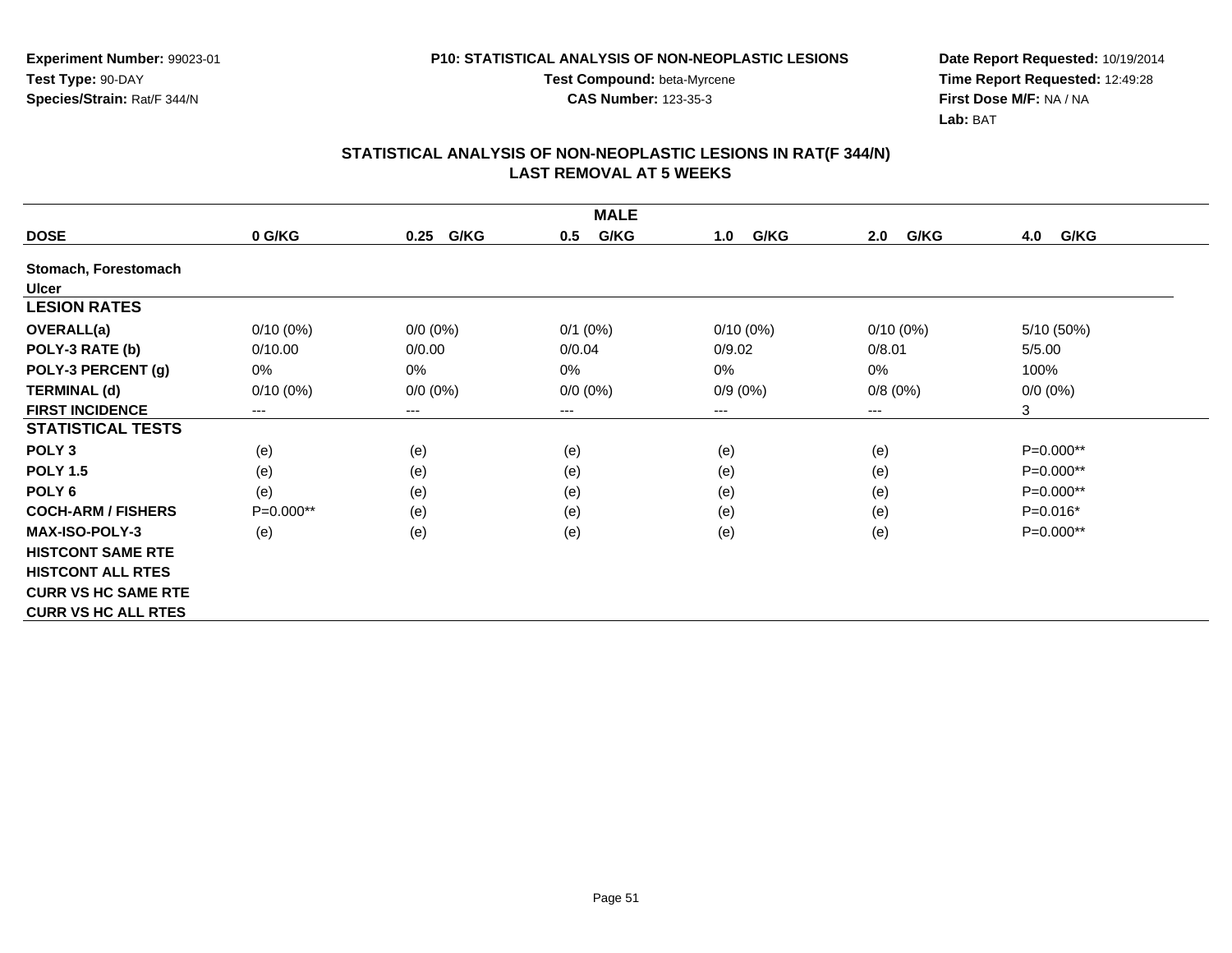**CAS Number:** 123-35-3

**Experiment Number:** 99023-01**Test Type:** 90-DAY**Species/Strain:** Rat/F 344/N

**Date Report Requested:** 10/19/2014 **Time Report Requested:** 12:49:28**First Dose M/F:** NA / NA**Lab:** BAT

| <b>MALE</b>                   |             |              |              |             |              |                        |  |  |
|-------------------------------|-------------|--------------|--------------|-------------|--------------|------------------------|--|--|
| <b>DOSE</b>                   | 0 G/KG      | G/KG<br>0.25 | G/KG<br>0.5  | G/KG<br>1.0 | G/KG<br>2.0  | G/KG<br>4.0            |  |  |
| <b>Testes: Germinal Epith</b> |             |              |              |             |              |                        |  |  |
| <b>Degeneration</b>           |             |              |              |             |              |                        |  |  |
| <b>LESION RATES</b>           |             |              |              |             |              |                        |  |  |
| <b>OVERALL(a)</b>             | $0/10(0\%)$ | $0/0 (0\%)$  | $0/1$ $(0%)$ | $0/1$ (0%)  | $1/10(10\%)$ | $0/10(0\%)$            |  |  |
| POLY-3 RATE (b)               | 0/10.00     | 0/0.00       | 0/0.04       | 0/0.02      | 1/9.01       | 0/0.00                 |  |  |
| POLY-3 PERCENT (g)            | 0%          | $0\%$        | 0%           | $0\%$       | 11.1%        | 0%                     |  |  |
| <b>TERMINAL (d)</b>           | $0/10(0\%)$ | $0/0 (0\%)$  | $0/0 (0\%)$  | $0/0 (0\%)$ | 0/8(0%)      | $0/0 (0\%)$            |  |  |
| <b>FIRST INCIDENCE</b>        | $---$       | $---$        | ---          | ---         | 4            | $\qquad \qquad \cdots$ |  |  |
| <b>STATISTICAL TESTS</b>      |             |              |              |             |              |                        |  |  |
| POLY <sub>3</sub>             | (e)         | (e)          | (e)          | (e)         | $P=0.479$    | (e)                    |  |  |
| <b>POLY 1.5</b>               | (e)         | (e)          | (e)          | (e)         | $P = 0.481$  | (e)                    |  |  |
| POLY <sub>6</sub>             | (e)         | (e)          | (e)          | (e)         | $P = 0.479$  | (e)                    |  |  |
| <b>COCH-ARM / FISHERS</b>     | $P=0.720$   | (e)          | (e)          | (e)         | $P = 0.500$  | (e)                    |  |  |
| <b>MAX-ISO-POLY-3</b>         | (e)         | (e)          | (e)          | (e)         | $P = 0.158$  | (e)                    |  |  |
| <b>HISTCONT SAME RTE</b>      |             |              |              |             |              |                        |  |  |
| <b>HISTCONT ALL RTES</b>      |             |              |              |             |              |                        |  |  |
| <b>CURR VS HC SAME RTE</b>    |             |              |              |             |              |                        |  |  |
| <b>CURR VS HC ALL RTES</b>    |             |              |              |             |              |                        |  |  |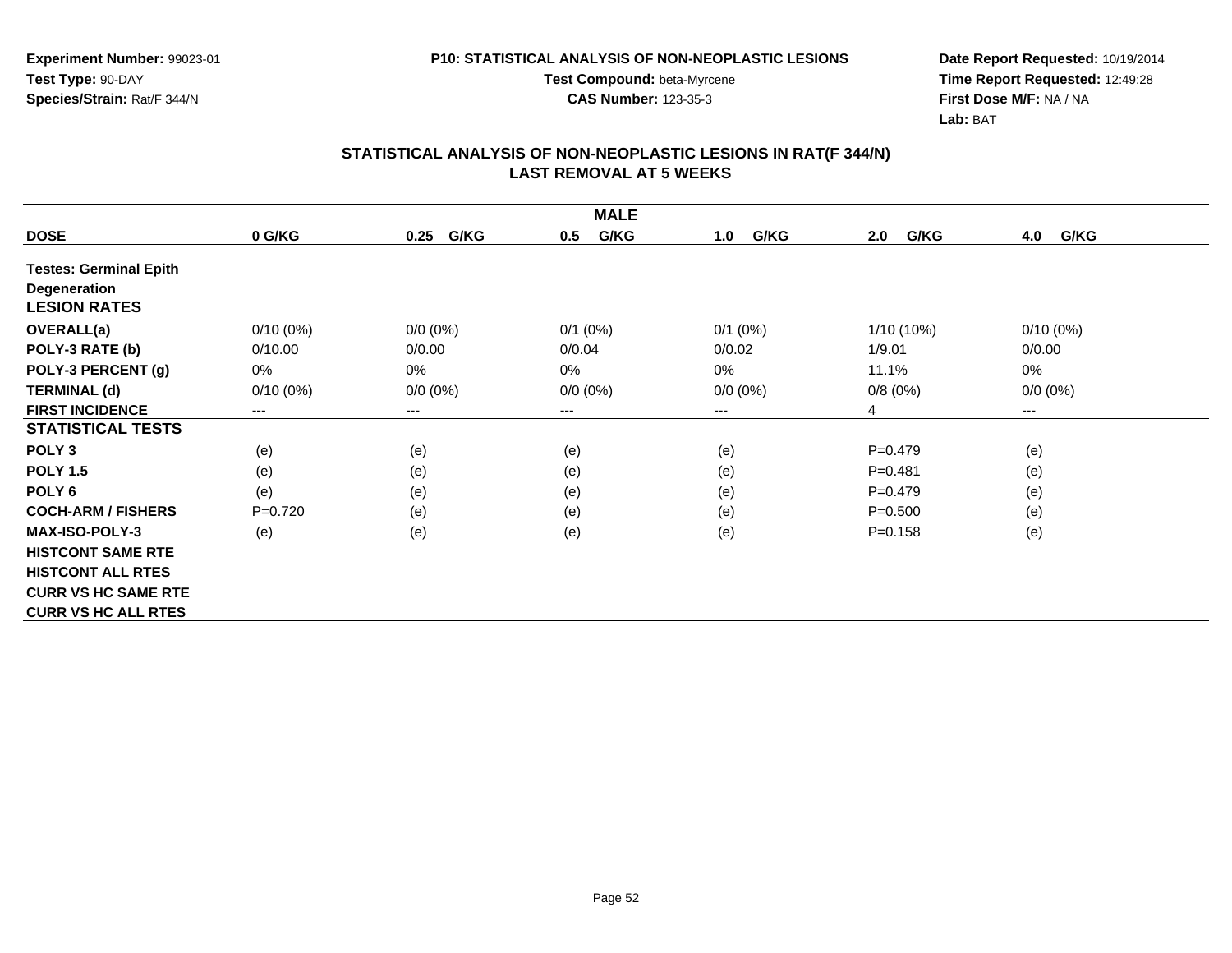**CAS Number:** 123-35-3

**Experiment Number:** 99023-01**Test Type:** 90-DAY**Species/Strain:** Rat/F 344/N

**Date Report Requested:** 10/19/2014 **Time Report Requested:** 12:49:28**First Dose M/F:** NA / NA**Lab:** BAT

| <b>MALE</b>                |             |              |              |             |             |              |  |  |
|----------------------------|-------------|--------------|--------------|-------------|-------------|--------------|--|--|
| <b>DOSE</b>                | 0 G/KG      | G/KG<br>0.25 | G/KG<br>0.5  | G/KG<br>1.0 | G/KG<br>2.0 | G/KG<br>4.0  |  |  |
| <b>Thymus</b>              |             |              |              |             |             |              |  |  |
| Atrophy                    |             |              |              |             |             |              |  |  |
| <b>LESION RATES</b>        |             |              |              |             |             |              |  |  |
| <b>OVERALL(a)</b>          | $0/10(0\%)$ | $0/0 (0\%)$  | $0/1$ $(0%)$ | $0/10(0\%)$ | $0/9(0\%)$  | $1/10(10\%)$ |  |  |
| POLY-3 RATE (b)            | 0/10.00     | 0/0.00       | 0/0.04       | 0/9.02      | 0/7.01      | 1/1.00       |  |  |
| POLY-3 PERCENT (g)         | 0%          | 0%           | 0%           | 0%          | 0%          | 100%         |  |  |
| <b>TERMINAL (d)</b>        | $0/10(0\%)$ | $0/0 (0\%)$  | $0/0 (0\%)$  | $0/9(0\%)$  | 0/7(0%)     | $0/0 (0\%)$  |  |  |
| <b>FIRST INCIDENCE</b>     | $---$       | $---$        | ---          | ---         | ---         | 4            |  |  |
| <b>STATISTICAL TESTS</b>   |             |              |              |             |             |              |  |  |
| POLY <sub>3</sub>          | (e)         | (e)          | (e)          | (e)         | (e)         | $P = 0.243$  |  |  |
| <b>POLY 1.5</b>            | (e)         | (e)          | (e)          | (e)         | (e)         | $P = 0.246$  |  |  |
| POLY <sub>6</sub>          | (e)         | (e)          | (e)          | (e)         | (e)         | $P = 0.243$  |  |  |
| <b>COCH-ARM / FISHERS</b>  | $P = 0.191$ | (e)          | (e)          | (e)         | (e)         | $P = 0.500$  |  |  |
| <b>MAX-ISO-POLY-3</b>      | (e)         | (e)          | (e)          | (e)         | (e)         | $P = 0.137$  |  |  |
| <b>HISTCONT SAME RTE</b>   |             |              |              |             |             |              |  |  |
| <b>HISTCONT ALL RTES</b>   |             |              |              |             |             |              |  |  |
| <b>CURR VS HC SAME RTE</b> |             |              |              |             |             |              |  |  |
| <b>CURR VS HC ALL RTES</b> |             |              |              |             |             |              |  |  |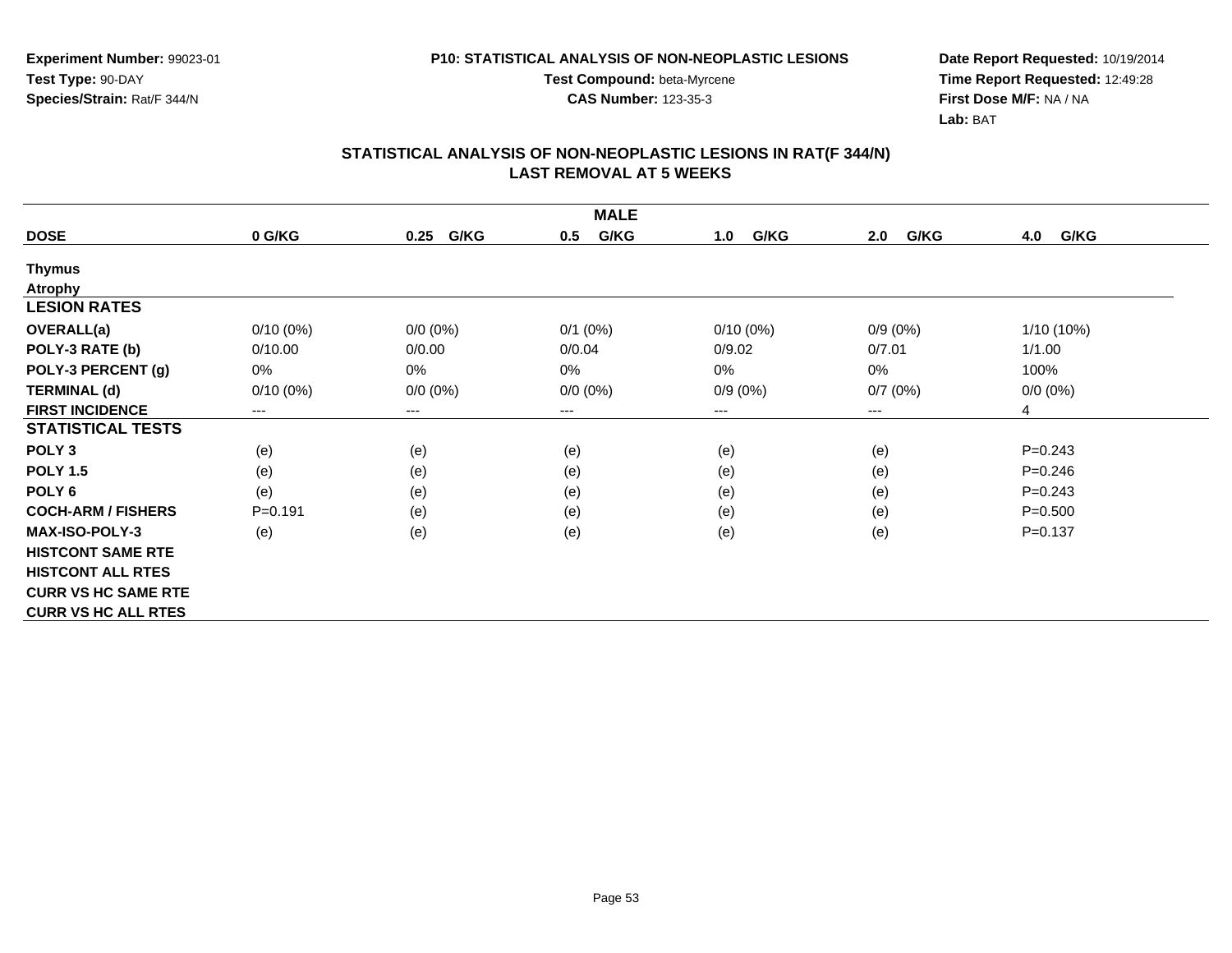**CAS Number:** 123-35-3

**Experiment Number:** 99023-01**Test Type:** 90-DAY**Species/Strain:** Rat/F 344/N

**Date Report Requested:** 10/19/2014 **Time Report Requested:** 12:49:28**First Dose M/F:** NA / NA**Lab:** BAT

| <b>MALE</b>                |             |              |             |             |             |             |  |  |
|----------------------------|-------------|--------------|-------------|-------------|-------------|-------------|--|--|
| <b>DOSE</b>                | 0 G/KG      | G/KG<br>0.25 | G/KG<br>0.5 | G/KG<br>1.0 | G/KG<br>2.0 | G/KG<br>4.0 |  |  |
| <b>Thymus</b>              |             |              |             |             |             |             |  |  |
| Hemorrhage                 |             |              |             |             |             |             |  |  |
| <b>LESION RATES</b>        |             |              |             |             |             |             |  |  |
| <b>OVERALL(a)</b>          | $0/10(0\%)$ | $0/0 (0\%)$  | $0/1$ (0%)  | $0/10(0\%)$ | $0/9(0\%)$  | $0/10(0\%)$ |  |  |
| POLY-3 RATE (b)            | 0/10.00     | 0/0.00       | 0/0.04      | 0/9.02      | 0/7.01      | 0/0.00      |  |  |
| POLY-3 PERCENT (g)         | 0%          | 0%           | 0%          | 0%          | 0%          | 0%          |  |  |
| <b>TERMINAL (d)</b>        | $0/10(0\%)$ | $0/0 (0\%)$  | $0/0 (0\%)$ | $0/9(0\%)$  | 0/7(0%)     | $0/0 (0\%)$ |  |  |
| <b>FIRST INCIDENCE</b>     | $---$       | $---$        | ---         | $---$       | ---         | ---         |  |  |
| <b>STATISTICAL TESTS</b>   |             |              |             |             |             |             |  |  |
| POLY <sub>3</sub>          | (n)         | (n)          | (n)         | (n)         | (n)         | (n)         |  |  |
| <b>POLY 1.5</b>            | (n)         | (n)          | (n)         | (n)         | (n)         | (n)         |  |  |
| POLY <sub>6</sub>          | (n)         | (n)          | (n)         | (n)         | (n)         | (n)         |  |  |
| <b>COCH-ARM / FISHERS</b>  | (n)         | (n)          | (n)         | (n)         | (n)         | (n)         |  |  |
| <b>MAX-ISO-POLY-3</b>      | (n)         | (n)          | (n)         | (n)         | (n)         | (n)         |  |  |
| <b>HISTCONT SAME RTE</b>   |             |              |             |             |             |             |  |  |
| <b>HISTCONT ALL RTES</b>   |             |              |             |             |             |             |  |  |
| <b>CURR VS HC SAME RTE</b> |             |              |             |             |             |             |  |  |
| <b>CURR VS HC ALL RTES</b> |             |              |             |             |             |             |  |  |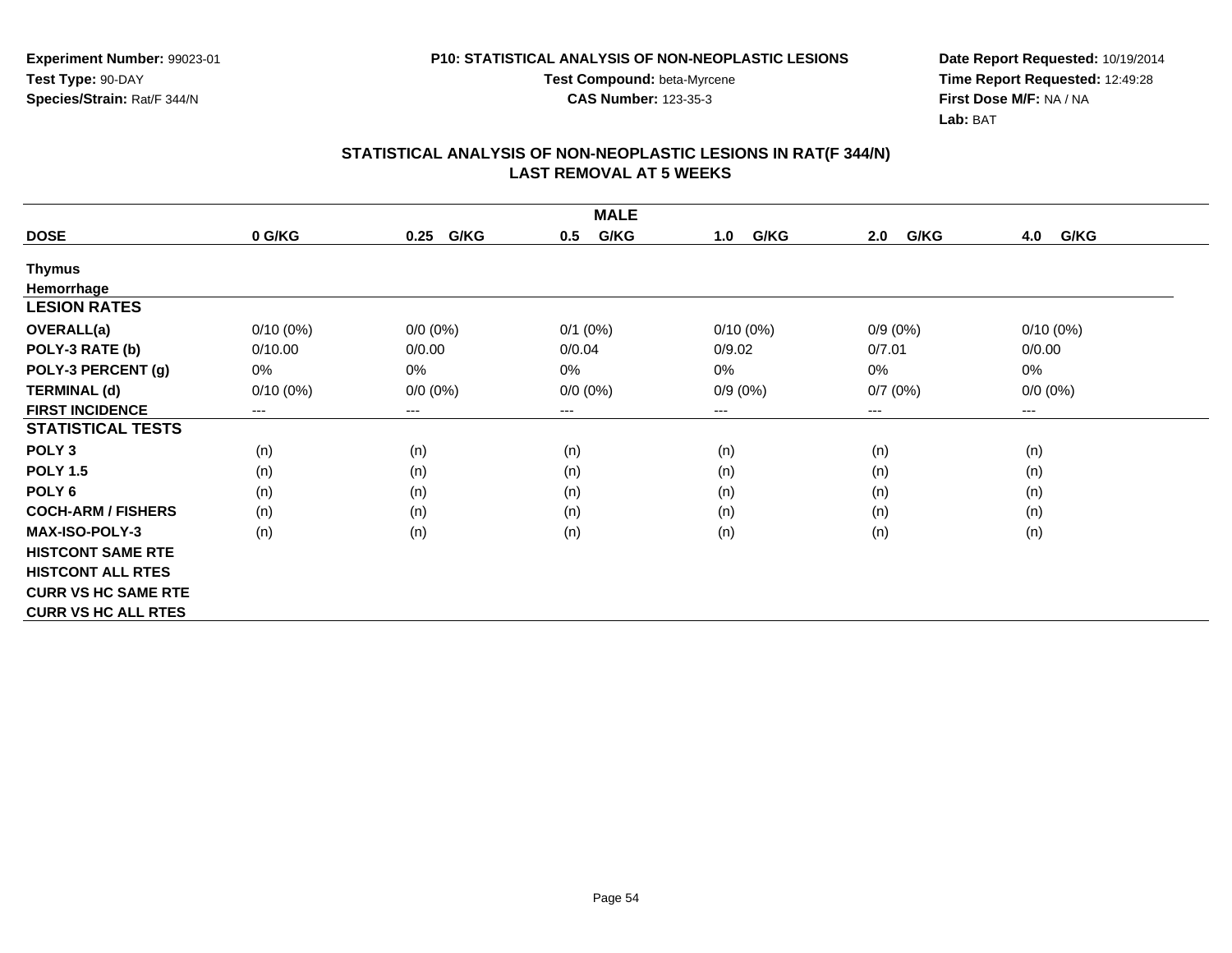**Experiment Number:** 99023-01**Test Type:** 90-DAY**Species/Strain:** Rat/F 344/N

**Test Compound:** beta-Myrcene**CAS Number:** 123-35-3

**Date Report Requested:** 10/19/2014 **Time Report Requested:** 12:49:28**First Dose M/F:** NA / NA**Lab:** BAT

| <b>MALE</b>                |             |                        |             |             |             |             |  |
|----------------------------|-------------|------------------------|-------------|-------------|-------------|-------------|--|
| <b>DOSE</b>                | 0 G/KG      | G/KG<br>0.25           | G/KG<br>0.5 | G/KG<br>1.0 | G/KG<br>2.0 | G/KG<br>4.0 |  |
| <b>Thymus</b>              |             |                        |             |             |             |             |  |
| <b>Necrosis</b>            |             |                        |             |             |             |             |  |
| <b>LESION RATES</b>        |             |                        |             |             |             |             |  |
| <b>OVERALL(a)</b>          | $0/10(0\%)$ | $0/0 (0\%)$            | $0/1$ (0%)  | $0/10(0\%)$ | 1/9(11%)    | 9/10(90%)   |  |
| POLY-3 RATE (b)            | 0/10.00     | 0/0.00                 | 0/0.04      | 0/9.02      | 1/8.01      | 9/9.00      |  |
| POLY-3 PERCENT (g)         | 0%          | 0%                     | 0%          | 0%          | 12.5%       | 100%        |  |
| <b>TERMINAL (d)</b>        | $0/10(0\%)$ | $0/0 (0\%)$            | $0/0 (0\%)$ | $0/9(0\%)$  | 0/7(0%)     | $0/0(0\%)$  |  |
| <b>FIRST INCIDENCE</b>     | $---$       | $\qquad \qquad \cdots$ | $--$        | ---         | 4           | 3           |  |
| <b>STATISTICAL TESTS</b>   |             |                        |             |             |             |             |  |
| POLY <sub>3</sub>          | (e)         | (e)                    | (e)         | (e)         | $P=0.456$   | P=0.000**   |  |
| <b>POLY 1.5</b>            | (e)         | (e)                    | (e)         | (e)         | $P=0.457$   | P=0.000**   |  |
| POLY <sub>6</sub>          | (e)         | (e)                    | (e)         | (e)         | $P=0.455$   | P=0.000**   |  |
| <b>COCH-ARM / FISHERS</b>  | P=0.000**   | (e)                    | (e)         | (e)         | $P=0.474$   | P=0.000**   |  |
| <b>MAX-ISO-POLY-3</b>      | (e)         | (e)                    | (e)         | (e)         | $P = 0.151$ | P=0.000**   |  |
| <b>HISTCONT SAME RTE</b>   |             |                        |             |             |             |             |  |
| <b>HISTCONT ALL RTES</b>   |             |                        |             |             |             |             |  |
| <b>CURR VS HC SAME RTE</b> |             |                        |             |             |             |             |  |
| <b>CURR VS HC ALL RTES</b> |             |                        |             |             |             |             |  |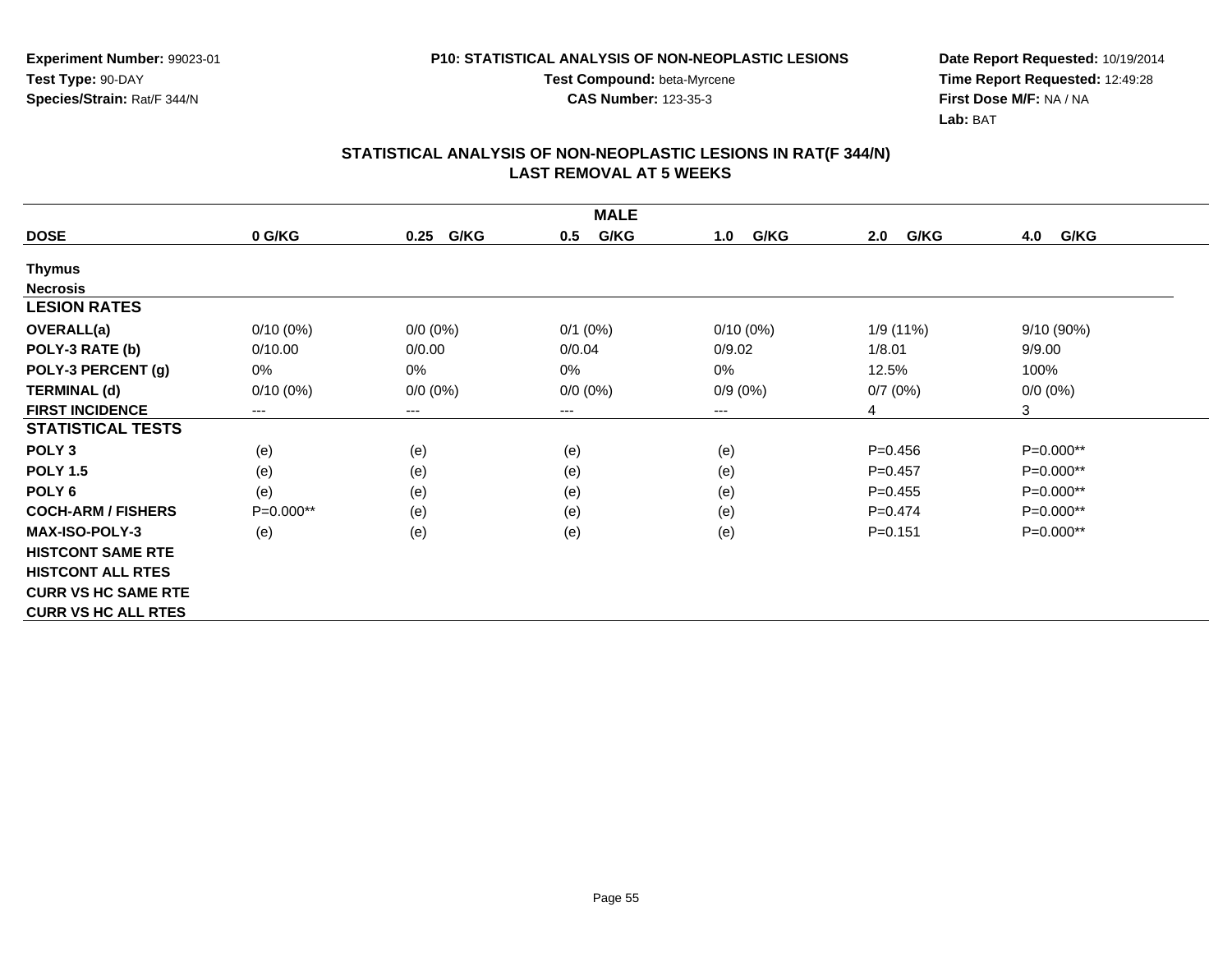**Experiment Number:** 99023-01**Test Type:** 90-DAY**Species/Strain:** Rat/F 344/N

**Test Compound:** beta-Myrcene**CAS Number:** 123-35-3

**Date Report Requested:** 10/19/2014 **Time Report Requested:** 12:49:28**First Dose M/F:** NA / NA**Lab:** BAT

| <b>MALE</b>                 |                            |              |              |             |             |             |  |  |
|-----------------------------|----------------------------|--------------|--------------|-------------|-------------|-------------|--|--|
| <b>DOSE</b>                 | 0 G/KG                     | G/KG<br>0.25 | G/KG<br>0.5  | G/KG<br>1.0 | G/KG<br>2.0 | G/KG<br>4.0 |  |  |
| <b>Trachea</b>              |                            |              |              |             |             |             |  |  |
| <b>Inflammation Chronic</b> |                            |              |              |             |             |             |  |  |
| <b>LESION RATES</b>         |                            |              |              |             |             |             |  |  |
| <b>OVERALL(a)</b>           | $0/10(0\%)$                | $0/0 (0\%)$  | $0/1$ $(0%)$ | $0/1$ (0%)  | $0/10(0\%)$ | $0/10(0\%)$ |  |  |
| POLY-3 RATE (b)             | 0/10.00                    | 0/0.00       | 0/0.04       | 0/0.02      | 0/8.01      | 0/0.00      |  |  |
| POLY-3 PERCENT (g)          | 0%                         | 0%           | 0%           | 0%          | 0%          | 0%          |  |  |
| <b>TERMINAL (d)</b>         | $0/10(0\%)$                | $0/0 (0\%)$  | $0/0 (0\%)$  | $0/0 (0\%)$ | 0/8(0%)     | $0/0 (0\%)$ |  |  |
| <b>FIRST INCIDENCE</b>      | $\qquad \qquad - \qquad -$ | $---$        | ---          | $---$       | $---$       | $--$        |  |  |
| <b>STATISTICAL TESTS</b>    |                            |              |              |             |             |             |  |  |
| POLY <sub>3</sub>           | (n)                        | (n)          | (n)          | (n)         | (n)         | (n)         |  |  |
| <b>POLY 1.5</b>             | (n)                        | (n)          | (n)          | (n)         | (n)         | (n)         |  |  |
| POLY <sub>6</sub>           | (n)                        | (n)          | (n)          | (n)         | (n)         | (n)         |  |  |
| <b>COCH-ARM / FISHERS</b>   | (n)                        | (n)          | (n)          | (n)         | (n)         | (n)         |  |  |
| <b>MAX-ISO-POLY-3</b>       | (n)                        | (n)          | (n)          | (n)         | (n)         | (n)         |  |  |
| <b>HISTCONT SAME RTE</b>    |                            |              |              |             |             |             |  |  |
| <b>HISTCONT ALL RTES</b>    |                            |              |              |             |             |             |  |  |
| <b>CURR VS HC SAME RTE</b>  |                            |              |              |             |             |             |  |  |
| <b>CURR VS HC ALL RTES</b>  |                            |              |              |             |             |             |  |  |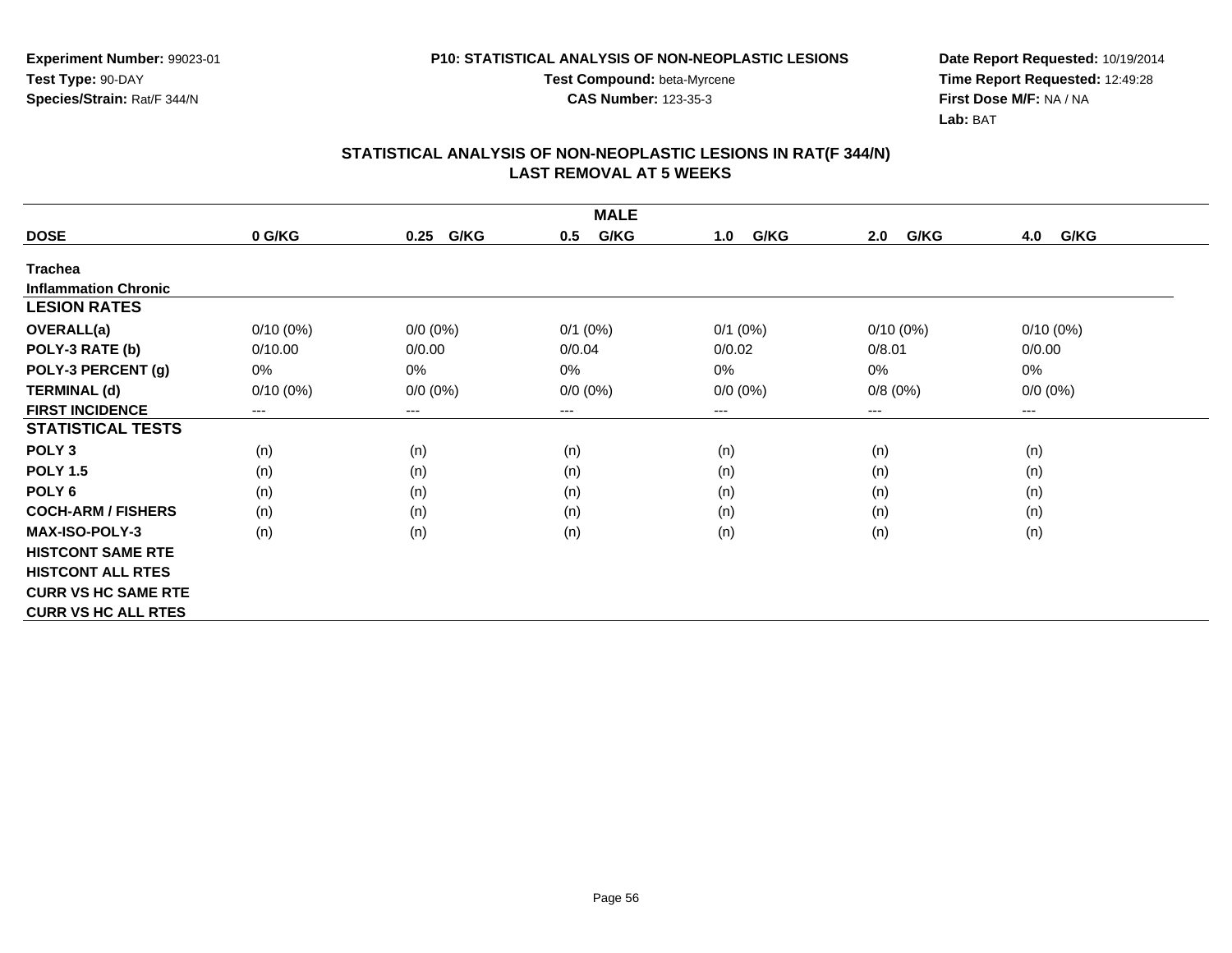**Experiment Number:** 99023-01**Test Type:** 90-DAY**Species/Strain:** Rat/F 344/N

**Test Compound:** beta-Myrcene**CAS Number:** 123-35-3

**Date Report Requested:** 10/19/2014 **Time Report Requested:** 12:49:28**First Dose M/F:** NA / NA**Lab:** BAT

| <b>FEMALE</b>              |             |                        |             |             |             |             |  |  |
|----------------------------|-------------|------------------------|-------------|-------------|-------------|-------------|--|--|
| <b>DOSE</b>                | 0 G/KG      | G/KG<br>0.25           | G/KG<br>0.5 | G/KG<br>1.0 | G/KG<br>2.0 | G/KG<br>4.0 |  |  |
| <b>Adrenal Cortex</b>      |             |                        |             |             |             |             |  |  |
| Hemorrhage                 |             |                        |             |             |             |             |  |  |
| <b>LESION RATES</b>        |             |                        |             |             |             |             |  |  |
| <b>OVERALL(a)</b>          | $0/10(0\%)$ | $0/0 (0\%)$            | $0/0 (0\%)$ | $0/1$ (0%)  | $0/10(0\%)$ | $0/10(0\%)$ |  |  |
| POLY-3 RATE (b)            | 0/10.00     | 0/0.00                 | 0/0.00      | 0/0.33      | 0/6.82      | 0/0.00      |  |  |
| POLY-3 PERCENT (g)         | 0%          | 0%                     | 0%          | 0%          | 0%          | 0%          |  |  |
| <b>TERMINAL (d)</b>        | $0/10(0\%)$ | $0/0 (0\%)$            | $0/0 (0\%)$ | $0/0 (0\%)$ | 0/6(0%)     | $0/0 (0\%)$ |  |  |
| <b>FIRST INCIDENCE</b>     | ---         | $\qquad \qquad \cdots$ | $--$        | ---         | ---         | ---         |  |  |
| <b>STATISTICAL TESTS</b>   |             |                        |             |             |             |             |  |  |
| POLY <sub>3</sub>          | (n)         | (n)                    | (n)         | (n)         | (n)         | (n)         |  |  |
| <b>POLY 1.5</b>            | (n)         | (n)                    | (n)         | (n)         | (n)         | (n)         |  |  |
| POLY <sub>6</sub>          | (n)         | (n)                    | (n)         | (n)         | (n)         | (n)         |  |  |
| <b>COCH-ARM / FISHERS</b>  | (n)         | (n)                    | (n)         | (n)         | (n)         | (n)         |  |  |
| <b>MAX-ISO-POLY-3</b>      | (n)         | (n)                    | (n)         | (n)         | (n)         | (n)         |  |  |
| <b>HISTCONT SAME RTE</b>   |             |                        |             |             |             |             |  |  |
| <b>HISTCONT ALL RTES</b>   |             |                        |             |             |             |             |  |  |
| <b>CURR VS HC SAME RTE</b> |             |                        |             |             |             |             |  |  |
| <b>CURR VS HC ALL RTES</b> |             |                        |             |             |             |             |  |  |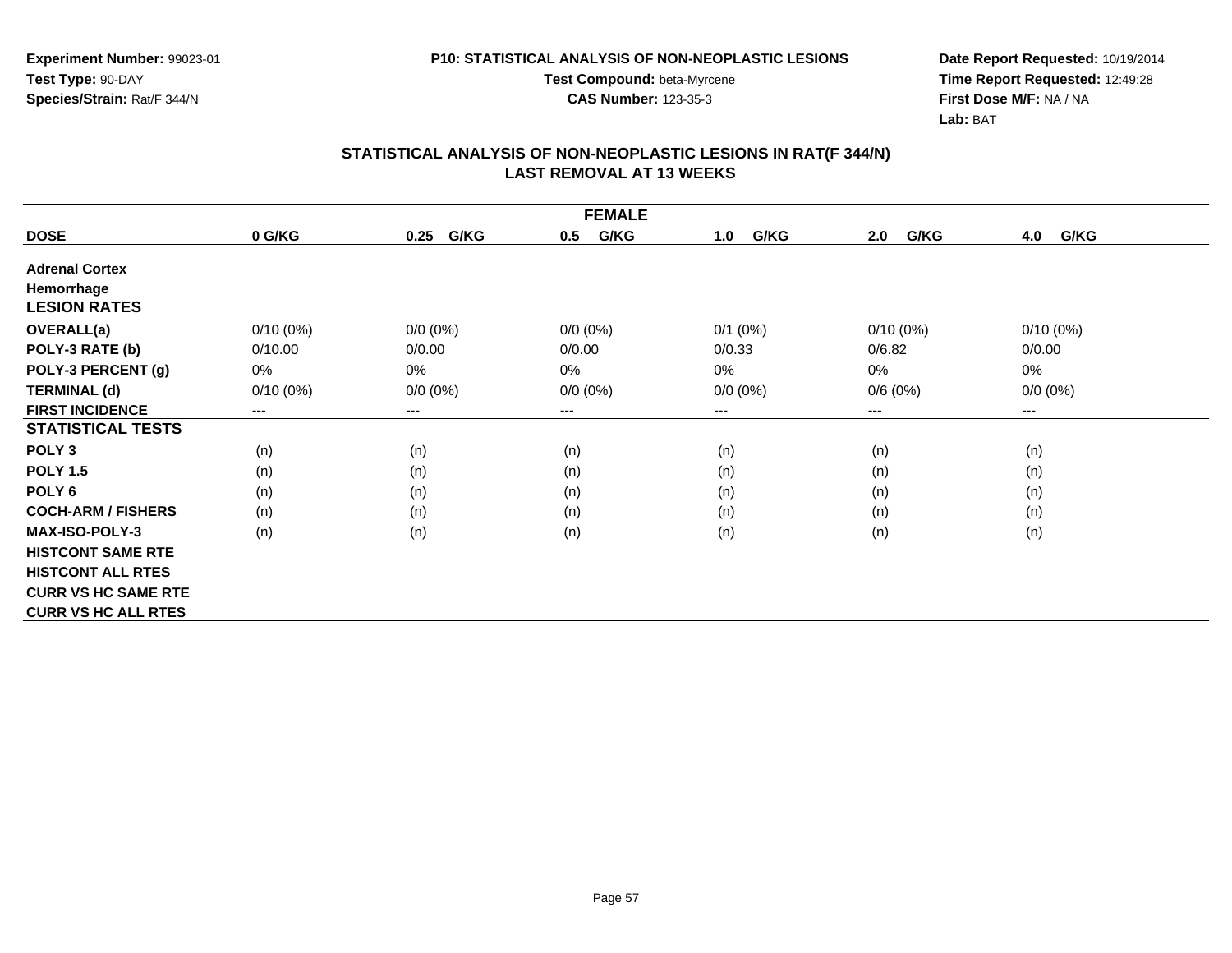**Experiment Number:** 99023-01**Test Type:** 90-DAY**Species/Strain:** Rat/F 344/N

**Test Compound:** beta-Myrcene**CAS Number:** 123-35-3

**Date Report Requested:** 10/19/2014 **Time Report Requested:** 12:49:28**First Dose M/F:** NA / NA**Lab:** BAT

| <b>FEMALE</b>              |             |                        |             |             |             |             |  |  |
|----------------------------|-------------|------------------------|-------------|-------------|-------------|-------------|--|--|
| <b>DOSE</b>                | 0 G/KG      | G/KG<br>0.25           | G/KG<br>0.5 | G/KG<br>1.0 | G/KG<br>2.0 | G/KG<br>4.0 |  |  |
| <b>Adrenal Cortex</b>      |             |                        |             |             |             |             |  |  |
| <b>Hyperplasia Focal</b>   |             |                        |             |             |             |             |  |  |
| <b>LESION RATES</b>        |             |                        |             |             |             |             |  |  |
| <b>OVERALL(a)</b>          | $0/10(0\%)$ | $0/0 (0\%)$            | $0/0 (0\%)$ | $0/1$ (0%)  | $0/10(0\%)$ | $0/10(0\%)$ |  |  |
| POLY-3 RATE (b)            | 0/10.00     | 0/0.00                 | 0/0.00      | 0/0.33      | 0/6.82      | 0/0.00      |  |  |
| POLY-3 PERCENT (g)         | 0%          | 0%                     | 0%          | 0%          | 0%          | 0%          |  |  |
| <b>TERMINAL (d)</b>        | $0/10(0\%)$ | $0/0 (0\%)$            | $0/0 (0\%)$ | $0/0 (0\%)$ | 0/6(0%)     | $0/0 (0\%)$ |  |  |
| <b>FIRST INCIDENCE</b>     | ---         | $\qquad \qquad \cdots$ | $--$        | ---         | ---         | ---         |  |  |
| <b>STATISTICAL TESTS</b>   |             |                        |             |             |             |             |  |  |
| POLY <sub>3</sub>          | (n)         | (n)                    | (n)         | (n)         | (n)         | (n)         |  |  |
| <b>POLY 1.5</b>            | (n)         | (n)                    | (n)         | (n)         | (n)         | (n)         |  |  |
| POLY <sub>6</sub>          | (n)         | (n)                    | (n)         | (n)         | (n)         | (n)         |  |  |
| <b>COCH-ARM / FISHERS</b>  | (n)         | (n)                    | (n)         | (n)         | (n)         | (n)         |  |  |
| <b>MAX-ISO-POLY-3</b>      | (n)         | (n)                    | (n)         | (n)         | (n)         | (n)         |  |  |
| <b>HISTCONT SAME RTE</b>   |             |                        |             |             |             |             |  |  |
| <b>HISTCONT ALL RTES</b>   |             |                        |             |             |             |             |  |  |
| <b>CURR VS HC SAME RTE</b> |             |                        |             |             |             |             |  |  |
| <b>CURR VS HC ALL RTES</b> |             |                        |             |             |             |             |  |  |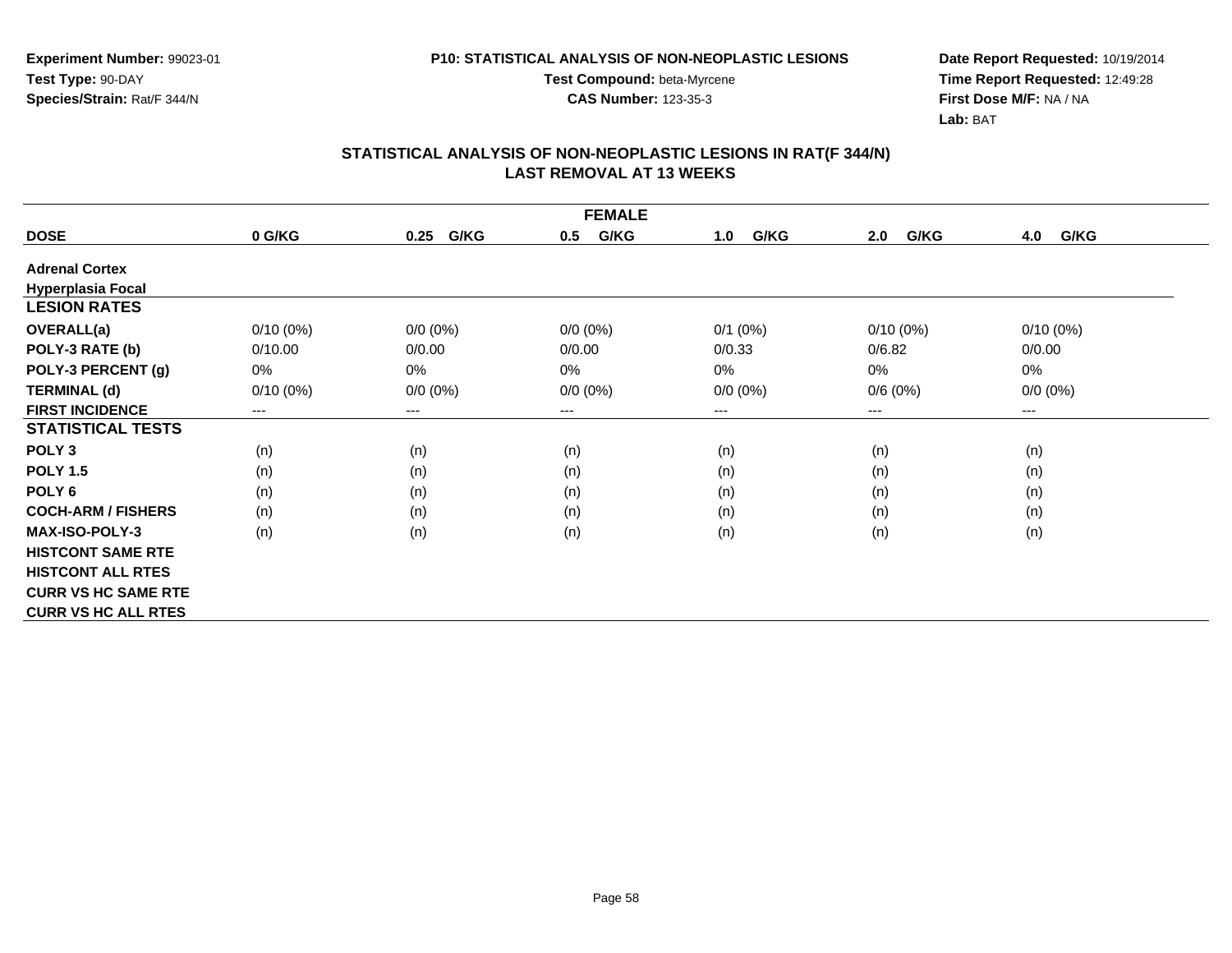**Experiment Number:** 99023-01**Test Type:** 90-DAY**Species/Strain:** Rat/F 344/N

**Test Compound:** beta-Myrcene**CAS Number:** 123-35-3

**Date Report Requested:** 10/19/2014 **Time Report Requested:** 12:49:28**First Dose M/F:** NA / NA**Lab:** BAT

| <b>FEMALE</b>              |             |                        |             |             |             |             |  |  |
|----------------------------|-------------|------------------------|-------------|-------------|-------------|-------------|--|--|
| <b>DOSE</b>                | 0 G/KG      | G/KG<br>0.25           | G/KG<br>0.5 | G/KG<br>1.0 | G/KG<br>2.0 | G/KG<br>4.0 |  |  |
| <b>Esophagus</b>           |             |                        |             |             |             |             |  |  |
| <b>Perforation</b>         |             |                        |             |             |             |             |  |  |
| <b>LESION RATES</b>        |             |                        |             |             |             |             |  |  |
| <b>OVERALL(a)</b>          | $0/10(0\%)$ | $0/0 (0\%)$            | $0/0 (0\%)$ | $0/1$ (0%)  | $0/10(0\%)$ | $0/10(0\%)$ |  |  |
| POLY-3 RATE (b)            | 0/10.00     | 0/0.00                 | 0/0.00      | 0/0.33      | 0/6.82      | 0/0.00      |  |  |
| POLY-3 PERCENT (g)         | 0%          | 0%                     | $0\%$       | 0%          | 0%          | 0%          |  |  |
| <b>TERMINAL (d)</b>        | $0/10(0\%)$ | $0/0 (0\%)$            | $0/0 (0\%)$ | $0/0 (0\%)$ | 0/6(0%)     | $0/0 (0\%)$ |  |  |
| <b>FIRST INCIDENCE</b>     | ---         | $\qquad \qquad \cdots$ | ---         | ---         | ---         | ---         |  |  |
| <b>STATISTICAL TESTS</b>   |             |                        |             |             |             |             |  |  |
| POLY <sub>3</sub>          | (n)         | (n)                    | (n)         | (n)         | (n)         | (n)         |  |  |
| <b>POLY 1.5</b>            | (n)         | (n)                    | (n)         | (n)         | (n)         | (n)         |  |  |
| POLY <sub>6</sub>          | (n)         | (n)                    | (n)         | (n)         | (n)         | (n)         |  |  |
| <b>COCH-ARM / FISHERS</b>  | (n)         | (n)                    | (n)         | (n)         | (n)         | (n)         |  |  |
| <b>MAX-ISO-POLY-3</b>      | (n)         | (n)                    | (n)         | (n)         | (n)         | (n)         |  |  |
| <b>HISTCONT SAME RTE</b>   |             |                        |             |             |             |             |  |  |
| <b>HISTCONT ALL RTES</b>   |             |                        |             |             |             |             |  |  |
| <b>CURR VS HC SAME RTE</b> |             |                        |             |             |             |             |  |  |
| <b>CURR VS HC ALL RTES</b> |             |                        |             |             |             |             |  |  |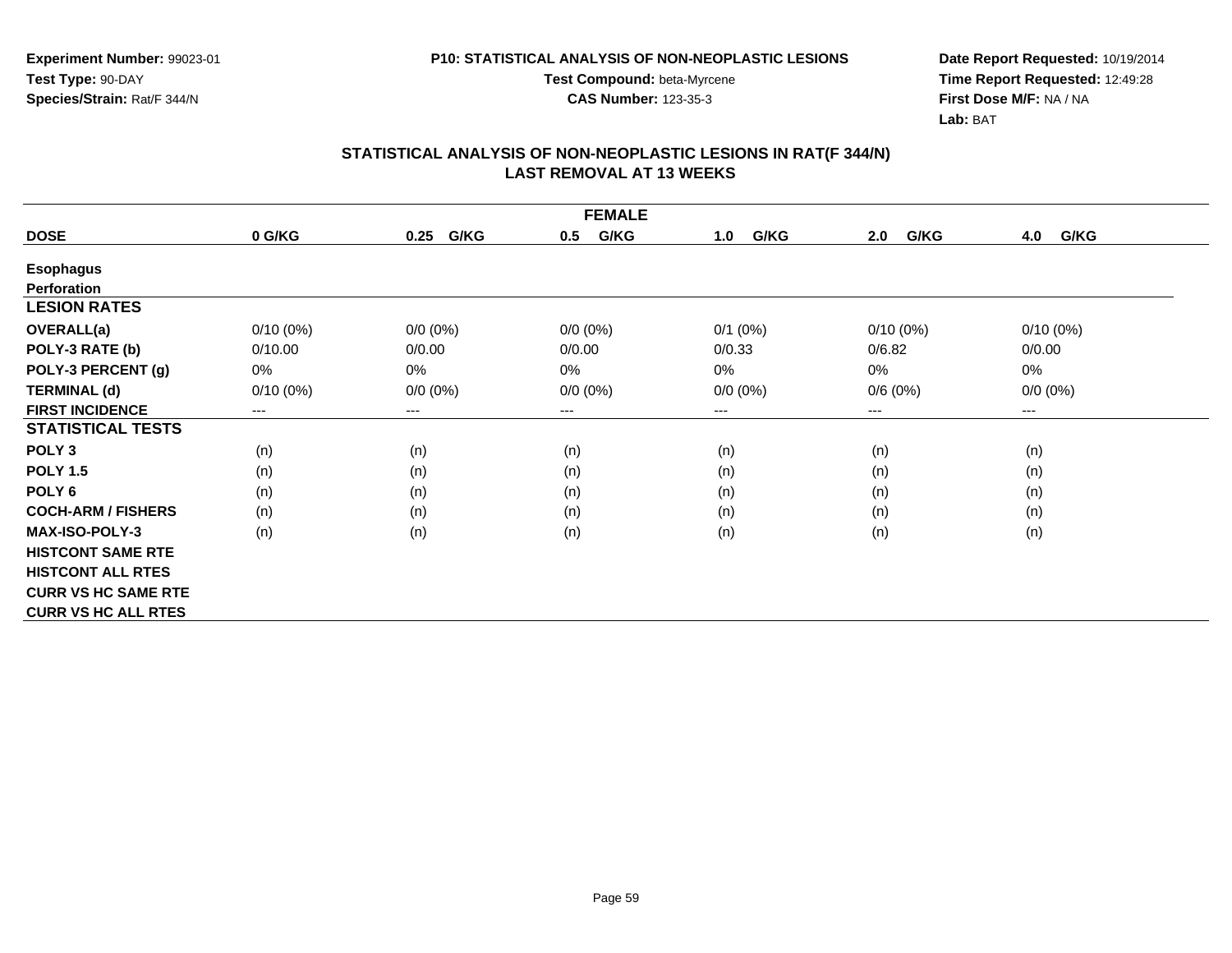**Experiment Number:** 99023-01**Test Type:** 90-DAY**Species/Strain:** Rat/F 344/N

**Test Compound:** beta-Myrcene**CAS Number:** 123-35-3

**Date Report Requested:** 10/19/2014 **Time Report Requested:** 12:49:28**First Dose M/F:** NA / NA**Lab:** BAT

| <b>FEMALE</b>              |             |              |             |             |              |                        |  |  |
|----------------------------|-------------|--------------|-------------|-------------|--------------|------------------------|--|--|
| <b>DOSE</b>                | 0 G/KG      | G/KG<br>0.25 | G/KG<br>0.5 | G/KG<br>1.0 | G/KG<br>2.0  | 4.0<br>G/KG            |  |  |
| Eye                        |             |              |             |             |              |                        |  |  |
| <b>Cataract</b>            |             |              |             |             |              |                        |  |  |
| <b>LESION RATES</b>        |             |              |             |             |              |                        |  |  |
| <b>OVERALL(a)</b>          | $0/10(0\%)$ | $0/0 (0\%)$  | $0/0 (0\%)$ | $0/1$ (0%)  | $1/10(10\%)$ | $0/10(0\%)$            |  |  |
| POLY-3 RATE (b)            | 0/10.00     | 0/0.00       | 0/0.00      | 0/0.33      | 1/6.82       | 0/0.00                 |  |  |
| POLY-3 PERCENT (g)         | 0%          | $0\%$        | 0%          | 0%          | 14.7%        | 0%                     |  |  |
| <b>TERMINAL (d)</b>        | $0/10(0\%)$ | $0/0 (0\%)$  | $0/0 (0\%)$ | $0/0 (0\%)$ | 1/6(17%)     | $0/0 (0\%)$            |  |  |
| <b>FIRST INCIDENCE</b>     | $---$       | $---$        | ---         | ---         | 93(T)        | $\qquad \qquad \cdots$ |  |  |
| <b>STATISTICAL TESTS</b>   |             |              |             |             |              |                        |  |  |
| POLY <sub>3</sub>          | (e)         | (e)          | (e)         | (e)         | $P=0.425$    | (e)                    |  |  |
| <b>POLY 1.5</b>            | (e)         | (e)          | (e)         | (e)         | $P=0.428$    | (e)                    |  |  |
| POLY <sub>6</sub>          | (e)         | (e)          | (e)         | (e)         | $P = 0.421$  | (e)                    |  |  |
| <b>COCH-ARM / FISHERS</b>  | $P=0.729$   | (e)          | (e)         | (e)         | $P = 0.500$  | (e)                    |  |  |
| <b>MAX-ISO-POLY-3</b>      | (e)         | (e)          | (e)         | (e)         | $P = 0.155$  | (e)                    |  |  |
| <b>HISTCONT SAME RTE</b>   |             |              |             |             |              |                        |  |  |
| <b>HISTCONT ALL RTES</b>   |             |              |             |             |              |                        |  |  |
| <b>CURR VS HC SAME RTE</b> |             |              |             |             |              |                        |  |  |
| <b>CURR VS HC ALL RTES</b> |             |              |             |             |              |                        |  |  |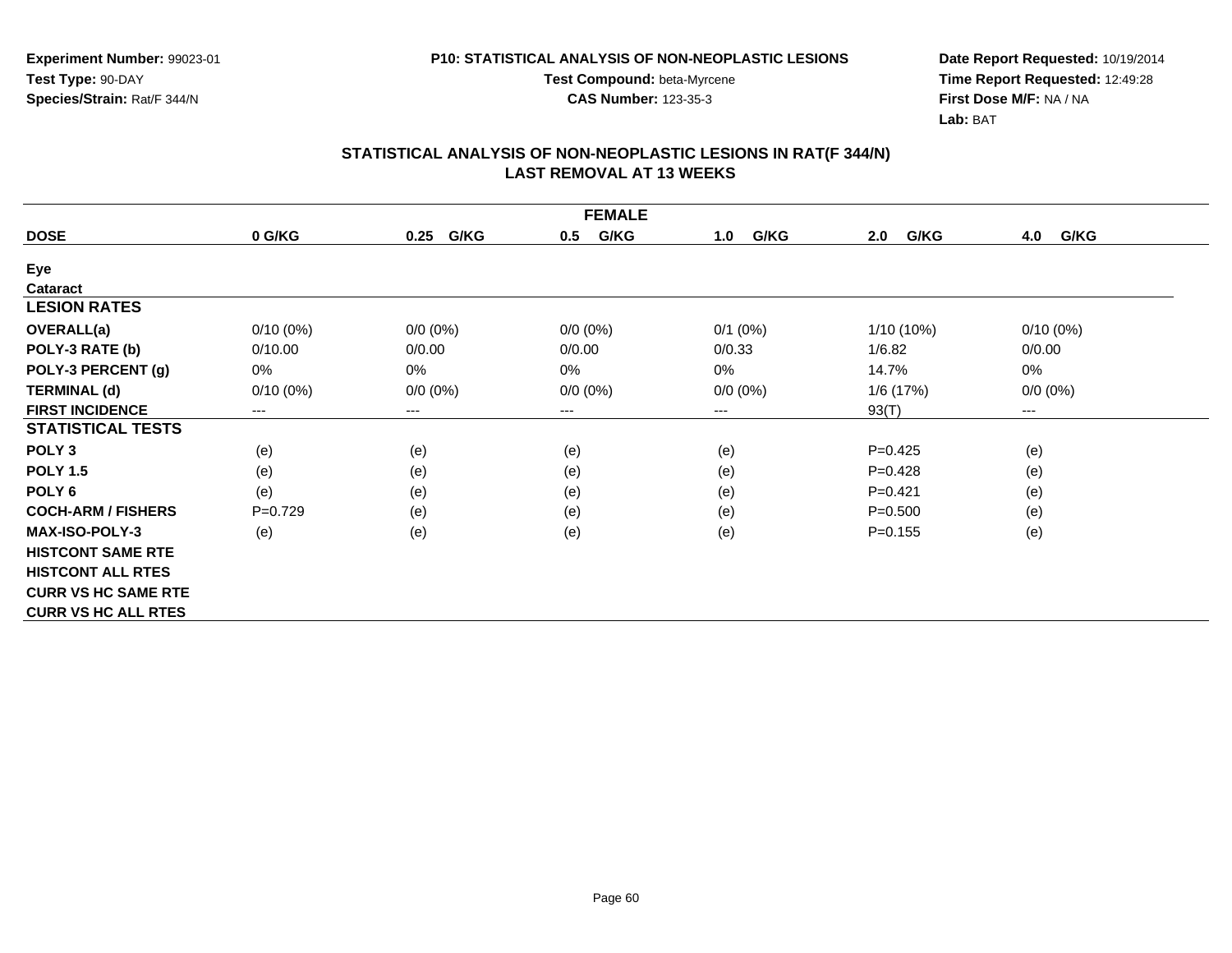**Test Compound:** beta-Myrcene**CAS Number:** 123-35-3

**Date Report Requested:** 10/19/2014 **Time Report Requested:** 12:49:28**First Dose M/F:** NA / NA**Lab:** BAT

| <b>FEMALE</b>              |             |              |             |             |             |             |  |  |  |
|----------------------------|-------------|--------------|-------------|-------------|-------------|-------------|--|--|--|
| <b>DOSE</b>                | 0 G/KG      | G/KG<br>0.25 | G/KG<br>0.5 | G/KG<br>1.0 | G/KG<br>2.0 | G/KG<br>4.0 |  |  |  |
| Eye: Antr Chamber, Cornea  |             |              |             |             |             |             |  |  |  |
| <b>Inflammation</b>        |             |              |             |             |             |             |  |  |  |
| <b>LESION RATES</b>        |             |              |             |             |             |             |  |  |  |
| <b>OVERALL(a)</b>          | $0/10(0\%)$ | $0/0 (0\%)$  | $0/0 (0\%)$ | $0/1$ (0%)  | $0/10(0\%)$ | $0/10(0\%)$ |  |  |  |
| POLY-3 RATE (b)            | 0/10.00     | 0/0.00       | 0/0.00      | 0/0.33      | 0/6.82      | 0/0.00      |  |  |  |
| POLY-3 PERCENT (g)         | 0%          | 0%           | 0%          | $0\%$       | 0%          | 0%          |  |  |  |
| <b>TERMINAL (d)</b>        | $0/10(0\%)$ | $0/0 (0\%)$  | $0/0 (0\%)$ | $0/0 (0\%)$ | 0/6(0%)     | $0/0 (0\%)$ |  |  |  |
| <b>FIRST INCIDENCE</b>     | $---$       | $---$        | ---         | ---         | ---         | $---$       |  |  |  |
| <b>STATISTICAL TESTS</b>   |             |              |             |             |             |             |  |  |  |
| POLY <sub>3</sub>          | (n)         | (n)          | (n)         | (n)         | (n)         | (n)         |  |  |  |
| <b>POLY 1.5</b>            | (n)         | (n)          | (n)         | (n)         | (n)         | (n)         |  |  |  |
| POLY <sub>6</sub>          | (n)         | (n)          | (n)         | (n)         | (n)         | (n)         |  |  |  |
| <b>COCH-ARM / FISHERS</b>  | (n)         | (n)          | (n)         | (n)         | (n)         | (n)         |  |  |  |
| <b>MAX-ISO-POLY-3</b>      | (n)         | (n)          | (n)         | (n)         | (n)         | (n)         |  |  |  |
| <b>HISTCONT SAME RTE</b>   |             |              |             |             |             |             |  |  |  |
| <b>HISTCONT ALL RTES</b>   |             |              |             |             |             |             |  |  |  |
| <b>CURR VS HC SAME RTE</b> |             |              |             |             |             |             |  |  |  |
| <b>CURR VS HC ALL RTES</b> |             |              |             |             |             |             |  |  |  |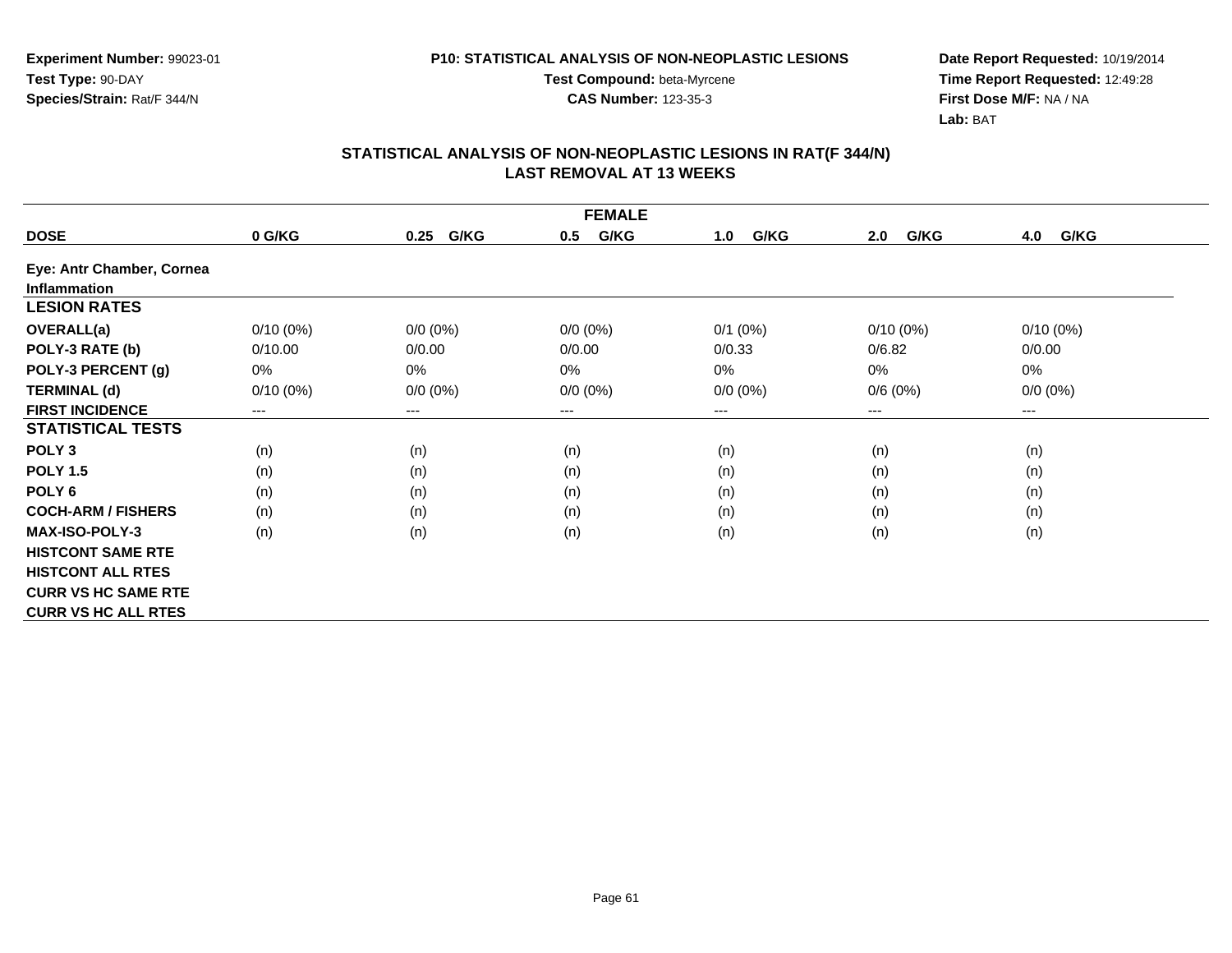**Experiment Number:** 99023-01**Test Type:** 90-DAY**Species/Strain:** Rat/F 344/N

**Test Compound:** beta-Myrcene**CAS Number:** 123-35-3

**Date Report Requested:** 10/19/2014 **Time Report Requested:** 12:49:28**First Dose M/F:** NA / NA**Lab:** BAT

| <b>FEMALE</b>              |             |              |             |              |              |             |  |  |  |
|----------------------------|-------------|--------------|-------------|--------------|--------------|-------------|--|--|--|
| <b>DOSE</b>                | 0 G/KG      | G/KG<br>0.25 | G/KG<br>0.5 | G/KG<br>1.0  | G/KG<br>2.0  | 4.0<br>G/KG |  |  |  |
| <b>Eye: Postr Chamber</b>  |             |              |             |              |              |             |  |  |  |
| Exudate                    |             |              |             |              |              |             |  |  |  |
| <b>LESION RATES</b>        |             |              |             |              |              |             |  |  |  |
| <b>OVERALL(a)</b>          | $0/10(0\%)$ | $0/0 (0\%)$  | $0/0 (0\%)$ | $0/1$ $(0%)$ | $1/10(10\%)$ | $0/10(0\%)$ |  |  |  |
| POLY-3 RATE (b)            | 0/10.00     | 0/0.00       | 0/0.00      | 0/0.33       | 1/6.82       | 0/0.00      |  |  |  |
| POLY-3 PERCENT (g)         | 0%          | 0%           | 0%          | 0%           | 14.7%        | 0%          |  |  |  |
| <b>TERMINAL (d)</b>        | $0/10(0\%)$ | $0/0 (0\%)$  | $0/0 (0\%)$ | $0/0 (0\%)$  | 1/6 (17%)    | $0/0 (0\%)$ |  |  |  |
| <b>FIRST INCIDENCE</b>     | ---         | $---$        | $---$       | ---          | 93(T)        | ---         |  |  |  |
| <b>STATISTICAL TESTS</b>   |             |              |             |              |              |             |  |  |  |
| POLY <sub>3</sub>          | (e)         | (e)          | (e)         | (e)          | $P=0.425$    | (e)         |  |  |  |
| <b>POLY 1.5</b>            | (e)         | (e)          | (e)         | (e)          | $P=0.428$    | (e)         |  |  |  |
| POLY <sub>6</sub>          | (e)         | (e)          | (e)         | (e)          | $P=0.421$    | (e)         |  |  |  |
| <b>COCH-ARM / FISHERS</b>  | $P=0.729$   | (e)          | (e)         | (e)          | $P = 0.500$  | (e)         |  |  |  |
| <b>MAX-ISO-POLY-3</b>      | (e)         | (e)          | (e)         | (e)          | $P = 0.155$  | (e)         |  |  |  |
| <b>HISTCONT SAME RTE</b>   |             |              |             |              |              |             |  |  |  |
| <b>HISTCONT ALL RTES</b>   |             |              |             |              |              |             |  |  |  |
| <b>CURR VS HC SAME RTE</b> |             |              |             |              |              |             |  |  |  |
| <b>CURR VS HC ALL RTES</b> |             |              |             |              |              |             |  |  |  |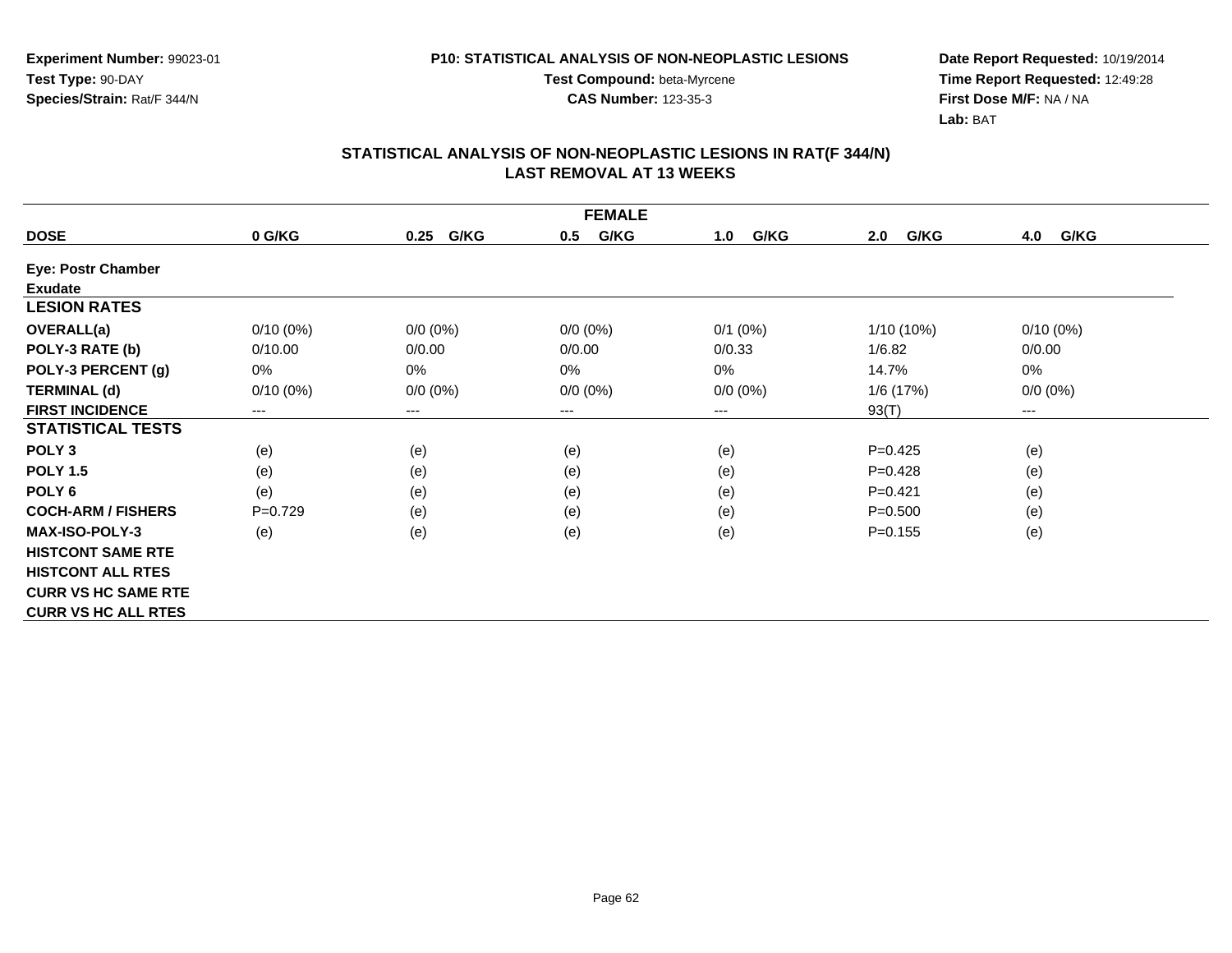**Experiment Number:** 99023-01**Test Type:** 90-DAY**Species/Strain:** Rat/F 344/N

**Test Compound:** beta-Myrcene**CAS Number:** 123-35-3

**Date Report Requested:** 10/19/2014 **Time Report Requested:** 12:49:28**First Dose M/F:** NA / NA**Lab:** BAT

| <b>FEMALE</b>              |             |              |             |             |              |             |  |  |
|----------------------------|-------------|--------------|-------------|-------------|--------------|-------------|--|--|
| <b>DOSE</b>                | 0 G/KG      | G/KG<br>0.25 | G/KG<br>0.5 | G/KG<br>1.0 | G/KG<br>2.0  | 4.0<br>G/KG |  |  |
| Eye: Retina                |             |              |             |             |              |             |  |  |
| <b>Atrophy</b>             |             |              |             |             |              |             |  |  |
| <b>LESION RATES</b>        |             |              |             |             |              |             |  |  |
| <b>OVERALL(a)</b>          | $0/10(0\%)$ | $0/0 (0\%)$  | $0/0 (0\%)$ | $0/1$ (0%)  | $1/10(10\%)$ | $0/10(0\%)$ |  |  |
| POLY-3 RATE (b)            | 0/10.00     | 0/0.00       | 0/0.00      | 0/0.33      | 1/6.82       | 0/0.00      |  |  |
| POLY-3 PERCENT (g)         | 0%          | 0%           | 0%          | 0%          | 14.7%        | 0%          |  |  |
| <b>TERMINAL (d)</b>        | $0/10(0\%)$ | $0/0 (0\%)$  | $0/0 (0\%)$ | $0/0 (0\%)$ | 1/6 (17%)    | $0/0 (0\%)$ |  |  |
| <b>FIRST INCIDENCE</b>     | ---         | $\cdots$     | $---$       | ---         | 93(T)        | ---         |  |  |
| <b>STATISTICAL TESTS</b>   |             |              |             |             |              |             |  |  |
| POLY <sub>3</sub>          | (e)         | (e)          | (e)         | (e)         | $P=0.425$    | (e)         |  |  |
| <b>POLY 1.5</b>            | (e)         | (e)          | (e)         | (e)         | $P=0.428$    | (e)         |  |  |
| POLY <sub>6</sub>          | (e)         | (e)          | (e)         | (e)         | $P=0.421$    | (e)         |  |  |
| <b>COCH-ARM / FISHERS</b>  | $P=0.729$   | (e)          | (e)         | (e)         | $P = 0.500$  | (e)         |  |  |
| <b>MAX-ISO-POLY-3</b>      | (e)         | (e)          | (e)         | (e)         | $P=0.155$    | (e)         |  |  |
| <b>HISTCONT SAME RTE</b>   |             |              |             |             |              |             |  |  |
| <b>HISTCONT ALL RTES</b>   |             |              |             |             |              |             |  |  |
| <b>CURR VS HC SAME RTE</b> |             |              |             |             |              |             |  |  |
| <b>CURR VS HC ALL RTES</b> |             |              |             |             |              |             |  |  |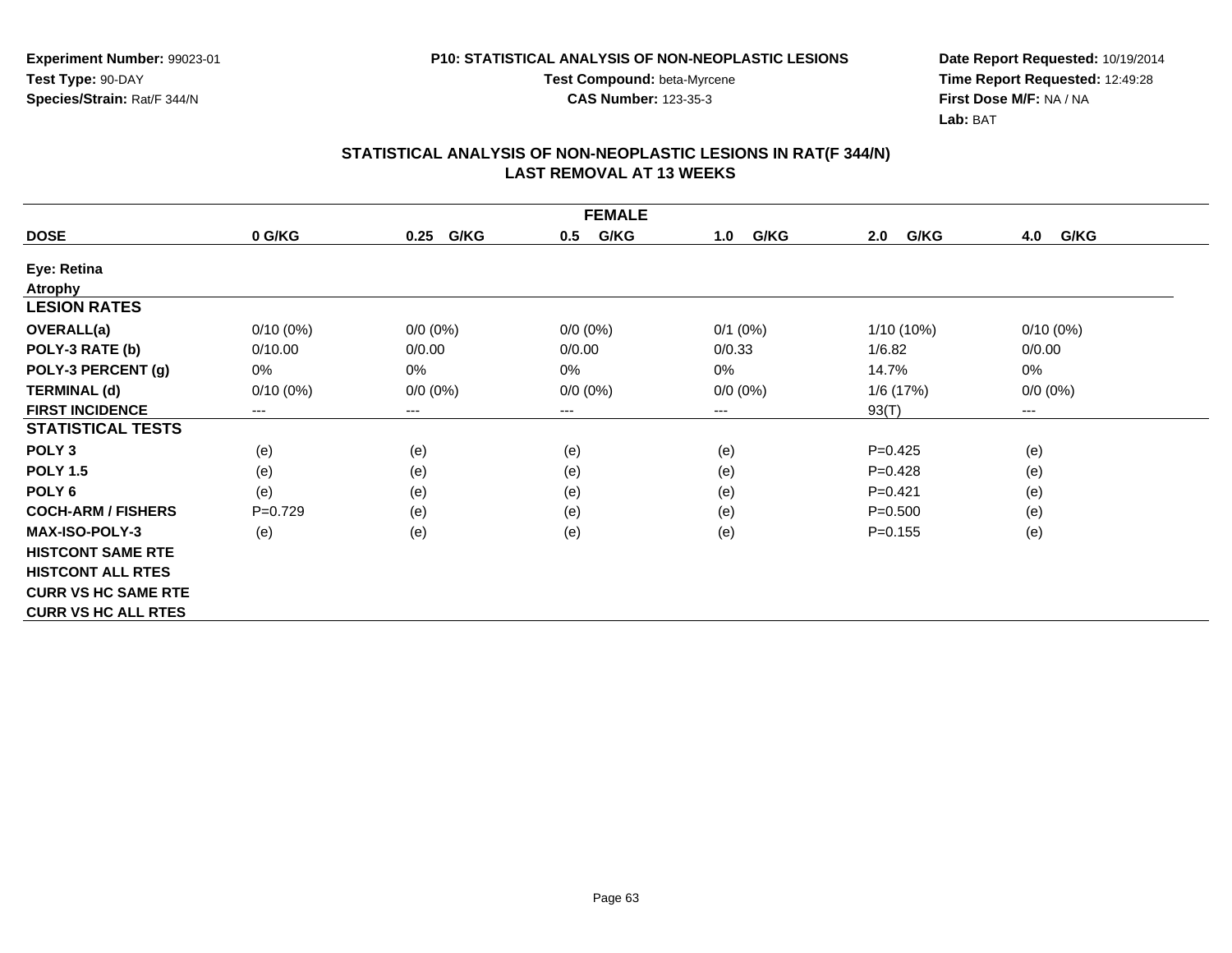**Test Compound:** beta-Myrcene**CAS Number:** 123-35-3

**Date Report Requested:** 10/19/2014 **Time Report Requested:** 12:49:28**First Dose M/F:** NA / NA**Lab:** BAT

| <b>FEMALE</b>                 |              |              |              |             |             |                |  |  |  |
|-------------------------------|--------------|--------------|--------------|-------------|-------------|----------------|--|--|--|
| <b>DOSE</b>                   | 0 G/KG       | G/KG<br>0.25 | G/KG<br>0.5  | G/KG<br>1.0 | 2.0<br>G/KG | 4.0<br>G/KG    |  |  |  |
| <b>Harderian Gland</b>        |              |              |              |             |             |                |  |  |  |
| <b>Pigmentation Porphyrin</b> |              |              |              |             |             |                |  |  |  |
| <b>LESION RATES</b>           |              |              |              |             |             |                |  |  |  |
| <b>OVERALL(a)</b>             | $3/10(30\%)$ | 4/10 (40%)   | 2/10(20%)    | 4/10 (40%)  | 5/10 (50%)  | 10/10 (100%)   |  |  |  |
| POLY-3 RATE (b)               | 3/10.00      | 4/10.00      | 2/10.00      | 4/9.33      | 5/9.82      | 10/10.00       |  |  |  |
| POLY-3 PERCENT (g)            | 30%          | 40%          | 20%          | 42.9%       | 50.9%       | 100%           |  |  |  |
| <b>TERMINAL (d)</b>           | $3/10(30\%)$ | 4/10 (40%)   | 2/10 (20%)   | 4/9 (44%)   | $2/6$ (33%) | $0/0 (0\%)$    |  |  |  |
| <b>FIRST INCIDENCE</b>        | 93(T)        | 93(T)        | 93(T)        | 93(T)       | 2           | $\overline{2}$ |  |  |  |
| <b>STATISTICAL TESTS</b>      |              |              |              |             |             |                |  |  |  |
| POLY <sub>3</sub>             | $P=0.000**$  | $P = 0.500$  | $P = 0.500N$ | $P=0.456$   | $P = 0.316$ | $P=0.000**$    |  |  |  |
| <b>POLY 1.5</b>               | P=0.000**    | $P = 0.500$  | $P = 0.500N$ | $P=0.472$   | $P=0.322$   | P=0.000**      |  |  |  |
| POLY <sub>6</sub>             | $P=0.000**$  | $P = 0.500$  | $P = 0.500N$ | $P=0.441$   | $P = 0.306$ | $P=0.000**$    |  |  |  |
| <b>COCH-ARM / FISHERS</b>     | $P=0.000**$  | $P = 0.500$  | $P = 0.500N$ | $P = 0.500$ | $P=0.325$   | $P=0.002**$    |  |  |  |
| <b>MAX-ISO-POLY-3</b>         | $P=0.000**$  | $P=0.327$    | $P = 0.311N$ | $P=0.292$   | $P = 0.181$ | $P=0.000**$    |  |  |  |
| <b>HISTCONT SAME RTE</b>      |              |              |              |             |             |                |  |  |  |
| <b>HISTCONT ALL RTES</b>      |              |              |              |             |             |                |  |  |  |
| <b>CURR VS HC SAME RTE</b>    |              |              |              |             |             |                |  |  |  |
| <b>CURR VS HC ALL RTES</b>    |              |              |              |             |             |                |  |  |  |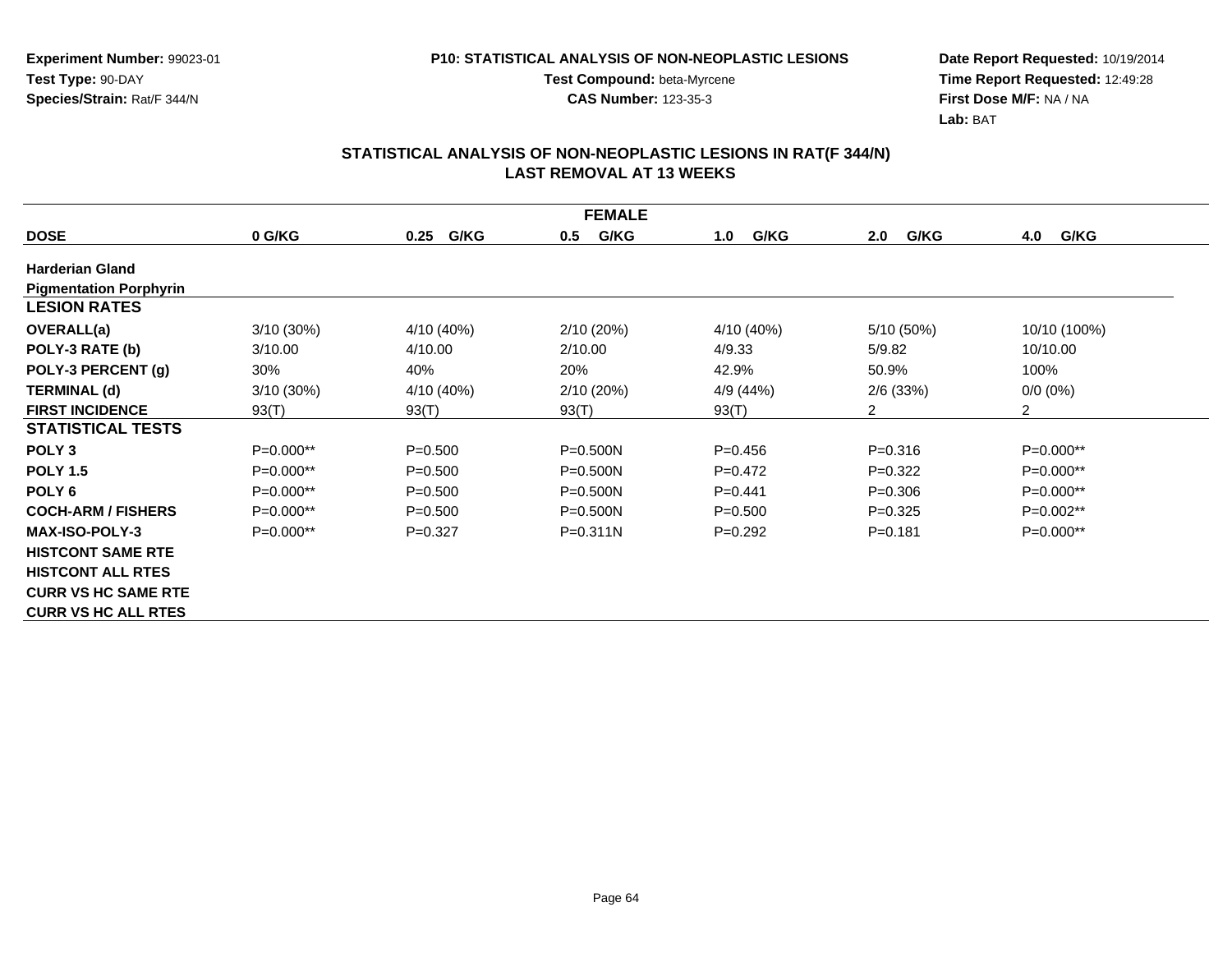**Experiment Number:** 99023-01**Test Type:** 90-DAY**Species/Strain:** Rat/F 344/N

**Test Compound:** beta-Myrcene**CAS Number:** 123-35-3

**Date Report Requested:** 10/19/2014 **Time Report Requested:** 12:49:28**First Dose M/F:** NA / NA**Lab:** BAT

| <b>FEMALE</b>               |              |              |             |              |              |              |  |  |  |
|-----------------------------|--------------|--------------|-------------|--------------|--------------|--------------|--|--|--|
| <b>DOSE</b>                 | 0 G/KG       | G/KG<br>0.25 | G/KG<br>0.5 | G/KG<br>1.0  | G/KG<br>2.0  | G/KG<br>4.0  |  |  |  |
| Heart                       |              |              |             |              |              |              |  |  |  |
| <b>Inflammation Chronic</b> |              |              |             |              |              |              |  |  |  |
| <b>LESION RATES</b>         |              |              |             |              |              |              |  |  |  |
| OVERALL(a)                  | $1/10(10\%)$ | $0/0 (0\%)$  | $0/0 (0\%)$ | $0/1$ (0%)   | $0/10(0\%)$  | $0/10(0\%)$  |  |  |  |
| POLY-3 RATE (b)             | 1/10.00      | 0/0.00       | 0/0.00      | 0/0.33       | 0/6.82       | 0/0.00       |  |  |  |
| POLY-3 PERCENT (g)          | 10%          | 0%           | $0\%$       | 0%           | 0%           | 0%           |  |  |  |
| <b>TERMINAL (d)</b>         | $1/10(10\%)$ | $0/0 (0\%)$  | $0/0 (0\%)$ | $0/0 (0\%)$  | 0/6(0%)      | $0/0 (0\%)$  |  |  |  |
| <b>FIRST INCIDENCE</b>      | 93(T)        | $---$        | ---         | ---          | ---          | $--$         |  |  |  |
| <b>STATISTICAL TESTS</b>    |              |              |             |              |              |              |  |  |  |
| POLY <sub>3</sub>           | (e)          | (e)          | (e)         | $P = 0.936N$ | P=0.573N     | P=0.760N     |  |  |  |
| <b>POLY 1.5</b>             | (e)          | (e)          | (e)         | $P=0.929N$   | $P = 0.571N$ | P=0.759N     |  |  |  |
| POLY <sub>6</sub>           | (e)          | (e)          | (e)         | P=0.941N     | $P = 0.577N$ | P=0.760N     |  |  |  |
| <b>COCH-ARM / FISHERS</b>   | $P = 0.271N$ | (e)          | (e)         | $P = 0.909N$ | $P = 0.500N$ | $P = 0.500N$ |  |  |  |
| <b>MAX-ISO-POLY-3</b>       | (e)          | (e)          | (e)         | $P = 0.471N$ | $P = 0.249N$ | $P = 0.500N$ |  |  |  |
| <b>HISTCONT SAME RTE</b>    |              |              |             |              |              |              |  |  |  |
| <b>HISTCONT ALL RTES</b>    |              |              |             |              |              |              |  |  |  |
| <b>CURR VS HC SAME RTE</b>  |              |              |             |              |              |              |  |  |  |
| <b>CURR VS HC ALL RTES</b>  |              |              |             |              |              |              |  |  |  |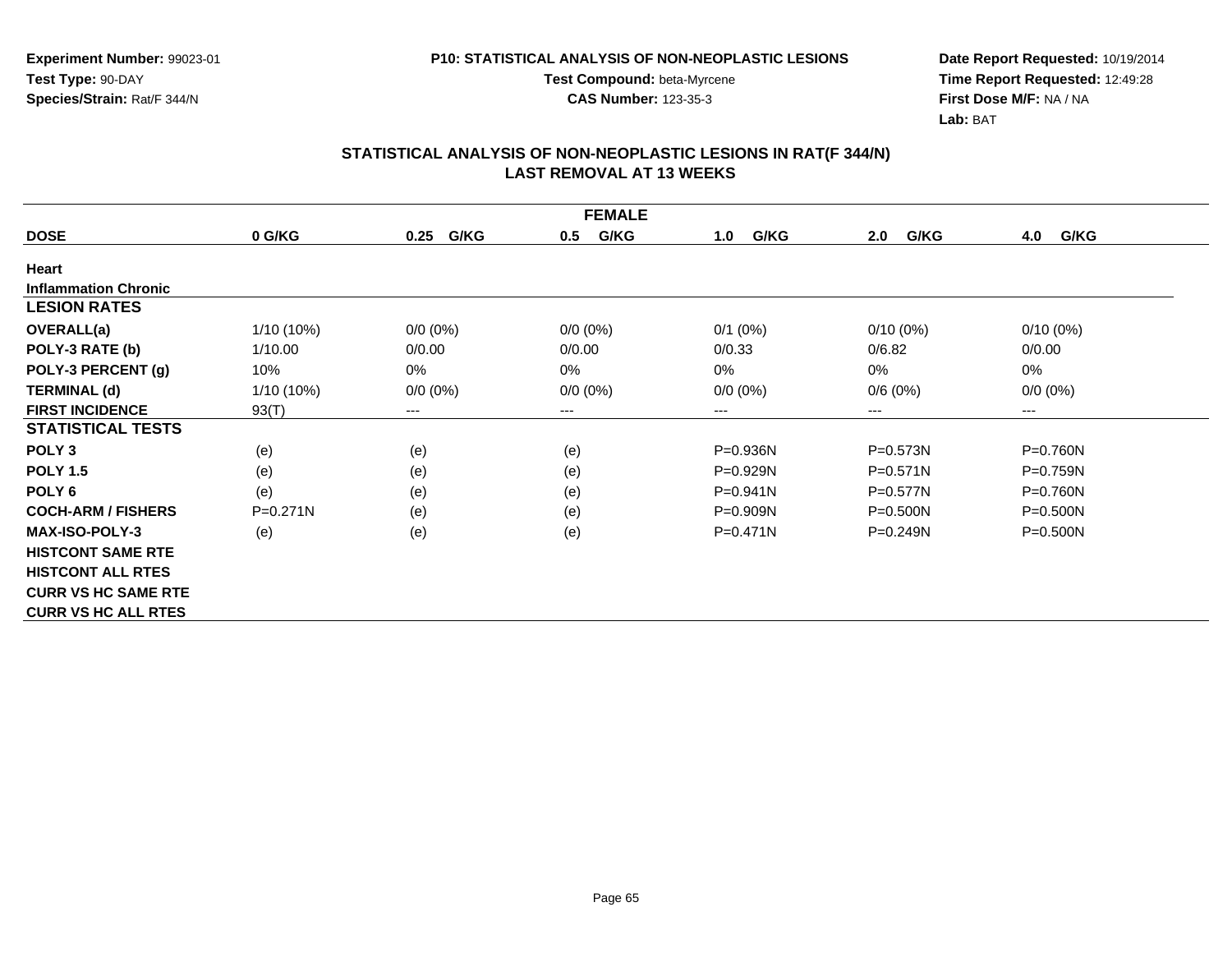**Experiment Number:** 99023-01**Test Type:** 90-DAY**Species/Strain:** Rat/F 344/N

# **P10: STATISTICAL ANALYSIS OF NON-NEOPLASTIC LESIONS**

**Test Compound:** beta-Myrcene

**CAS Number:** 123-35-3

**Date Report Requested:** 10/19/2014 **Time Report Requested:** 12:49:28**First Dose M/F:** NA / NA**Lab:** BAT

| <b>FEMALE</b>                 |                                          |              |             |             |              |                      |  |  |  |
|-------------------------------|------------------------------------------|--------------|-------------|-------------|--------------|----------------------|--|--|--|
| <b>DOSE</b>                   | 0 G/KG                                   | G/KG<br>0.25 | G/KG<br>0.5 | G/KG<br>1.0 | G/KG<br>2.0  | 4.0<br>G/KG          |  |  |  |
| <b>Intestine Small, Ileum</b> |                                          |              |             |             |              |                      |  |  |  |
| <b>Atrophy</b>                |                                          |              |             |             |              |                      |  |  |  |
| <b>LESION RATES</b>           |                                          |              |             |             |              |                      |  |  |  |
| <b>OVERALL(a)</b>             | $0/10(0\%)$                              | $0/0 (0\%)$  | $0/0 (0\%)$ | $0/1$ (0%)  | $1/10(10\%)$ | $0/10(0\%)$          |  |  |  |
| POLY-3 RATE (b)               | 0/10.00                                  | 0/0.00       | 0/0.00      | 0/0.33      | 1/7.82       | 0/0.00               |  |  |  |
| POLY-3 PERCENT (g)            | 0%                                       | 0%           | 0%          | 0%          | 12.8%        | 0%                   |  |  |  |
| <b>TERMINAL (d)</b>           | $0/10(0\%)$                              | $0/0 (0\%)$  | $0/0 (0\%)$ | $0/0 (0\%)$ | 0/6(0%)      | $0/0 (0\%)$          |  |  |  |
| <b>FIRST INCIDENCE</b>        | $\hspace{0.05cm} \ldots \hspace{0.05cm}$ | $\cdots$     | ---         | ---         | 4            | $\scriptstyle\cdots$ |  |  |  |
| <b>STATISTICAL TESTS</b>      |                                          |              |             |             |              |                      |  |  |  |
| POLY <sub>3</sub>             | (e)                                      | (e)          | (e)         | (e)         | $P = 0.451$  | (e)                  |  |  |  |
| <b>POLY 1.5</b>               | (e)                                      | (e)          | (e)         | (e)         | $P=0.453$    | (e)                  |  |  |  |
| POLY <sub>6</sub>             | (e)                                      | (e)          | (e)         | (e)         | $P=0.447$    | (e)                  |  |  |  |
| <b>COCH-ARM / FISHERS</b>     | $P=0.729$                                | (e)          | (e)         | (e)         | $P = 0.500$  | (e)                  |  |  |  |
| <b>MAX-ISO-POLY-3</b>         | (e)                                      | (e)          | (e)         | (e)         | $P=0.157$    | (e)                  |  |  |  |
| <b>HISTCONT SAME RTE</b>      |                                          |              |             |             |              |                      |  |  |  |
| <b>HISTCONT ALL RTES</b>      |                                          |              |             |             |              |                      |  |  |  |
| <b>CURR VS HC SAME RTE</b>    |                                          |              |             |             |              |                      |  |  |  |
| <b>CURR VS HC ALL RTES</b>    |                                          |              |             |             |              |                      |  |  |  |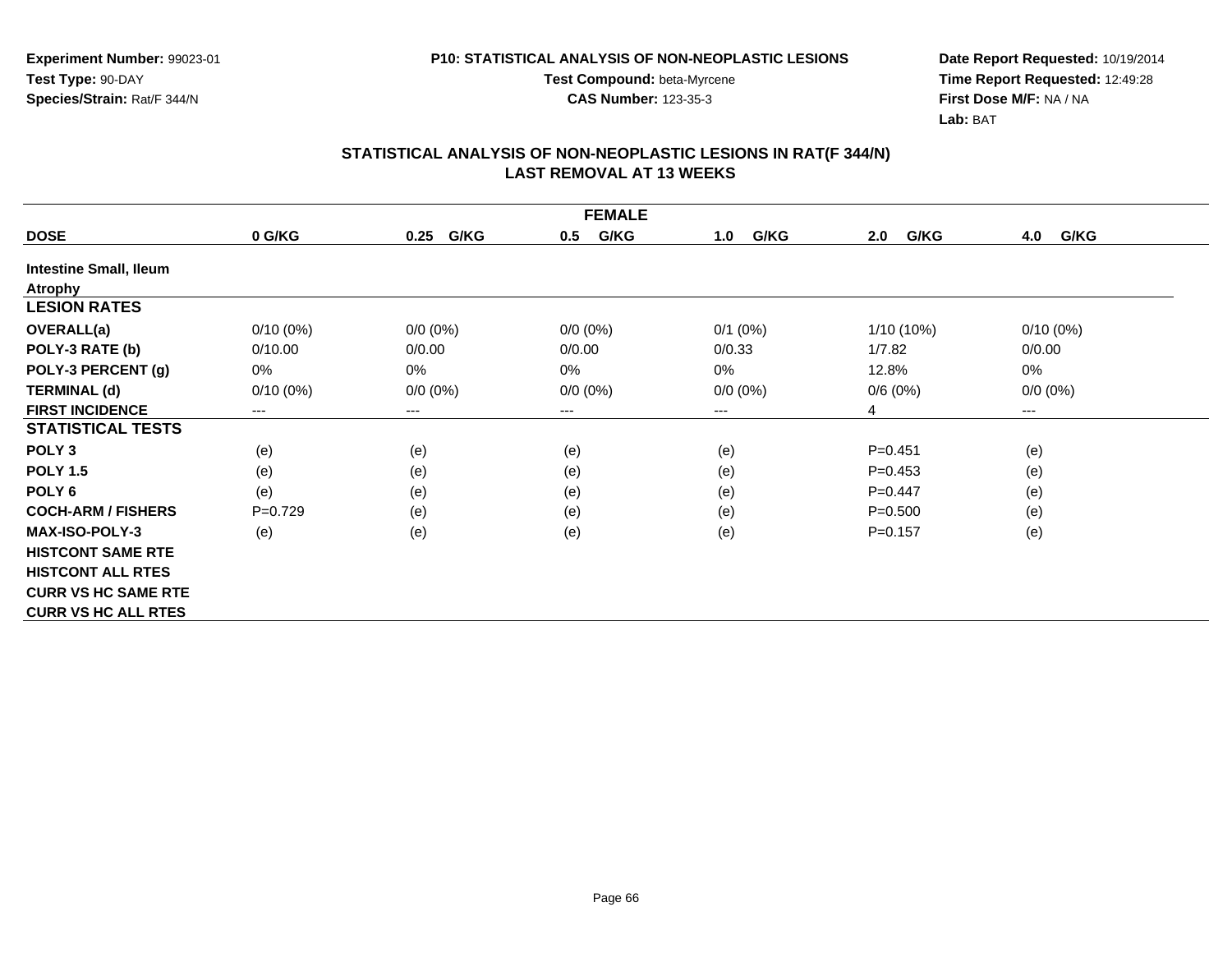**Test Compound:** beta-Myrcene**CAS Number:** 123-35-3

**Date Report Requested:** 10/19/2014 **Time Report Requested:** 12:49:28**First Dose M/F:** NA / NA**Lab:** BAT

| <b>FEMALE</b>                   |             |              |             |             |              |             |  |  |  |
|---------------------------------|-------------|--------------|-------------|-------------|--------------|-------------|--|--|--|
| <b>DOSE</b>                     | 0 G/KG      | G/KG<br>0.25 | G/KG<br>0.5 | G/KG<br>1.0 | G/KG<br>2.0  | 4.0<br>G/KG |  |  |  |
| <b>Intestine Small, Jejunum</b> |             |              |             |             |              |             |  |  |  |
| <b>Atrophy</b>                  |             |              |             |             |              |             |  |  |  |
| <b>LESION RATES</b>             |             |              |             |             |              |             |  |  |  |
| <b>OVERALL(a)</b>               | $0/10(0\%)$ | $0/0 (0\%)$  | $0/0 (0\%)$ | $0/1$ (0%)  | $1/10(10\%)$ | $0/10(0\%)$ |  |  |  |
| POLY-3 RATE (b)                 | 0/10.00     | 0/0.00       | 0/0.00      | 0/0.33      | 1/7.82       | 0/0.00      |  |  |  |
| POLY-3 PERCENT (g)              | 0%          | 0%           | $0\%$       | $0\%$       | 12.8%        | 0%          |  |  |  |
| <b>TERMINAL (d)</b>             | $0/10(0\%)$ | $0/0 (0\%)$  | $0/0 (0\%)$ | $0/0 (0\%)$ | 0/6(0%)      | $0/0 (0\%)$ |  |  |  |
| <b>FIRST INCIDENCE</b>          | $--$        | ---          | ---         | $---$       | 4            | $---$       |  |  |  |
| <b>STATISTICAL TESTS</b>        |             |              |             |             |              |             |  |  |  |
| POLY <sub>3</sub>               | (e)         | (e)          | (e)         | (e)         | $P = 0.451$  | (e)         |  |  |  |
| <b>POLY 1.5</b>                 | (e)         | (e)          | (e)         | (e)         | $P = 0.453$  | (e)         |  |  |  |
| POLY <sub>6</sub>               | (e)         | (e)          | (e)         | (e)         | $P=0.447$    | (e)         |  |  |  |
| <b>COCH-ARM / FISHERS</b>       | $P=0.729$   | (e)          | (e)         | (e)         | $P = 0.500$  | (e)         |  |  |  |
| <b>MAX-ISO-POLY-3</b>           | (e)         | (e)          | (e)         | (e)         | $P = 0.157$  | (e)         |  |  |  |
| <b>HISTCONT SAME RTE</b>        |             |              |             |             |              |             |  |  |  |
| <b>HISTCONT ALL RTES</b>        |             |              |             |             |              |             |  |  |  |
| <b>CURR VS HC SAME RTE</b>      |             |              |             |             |              |             |  |  |  |
| <b>CURR VS HC ALL RTES</b>      |             |              |             |             |              |             |  |  |  |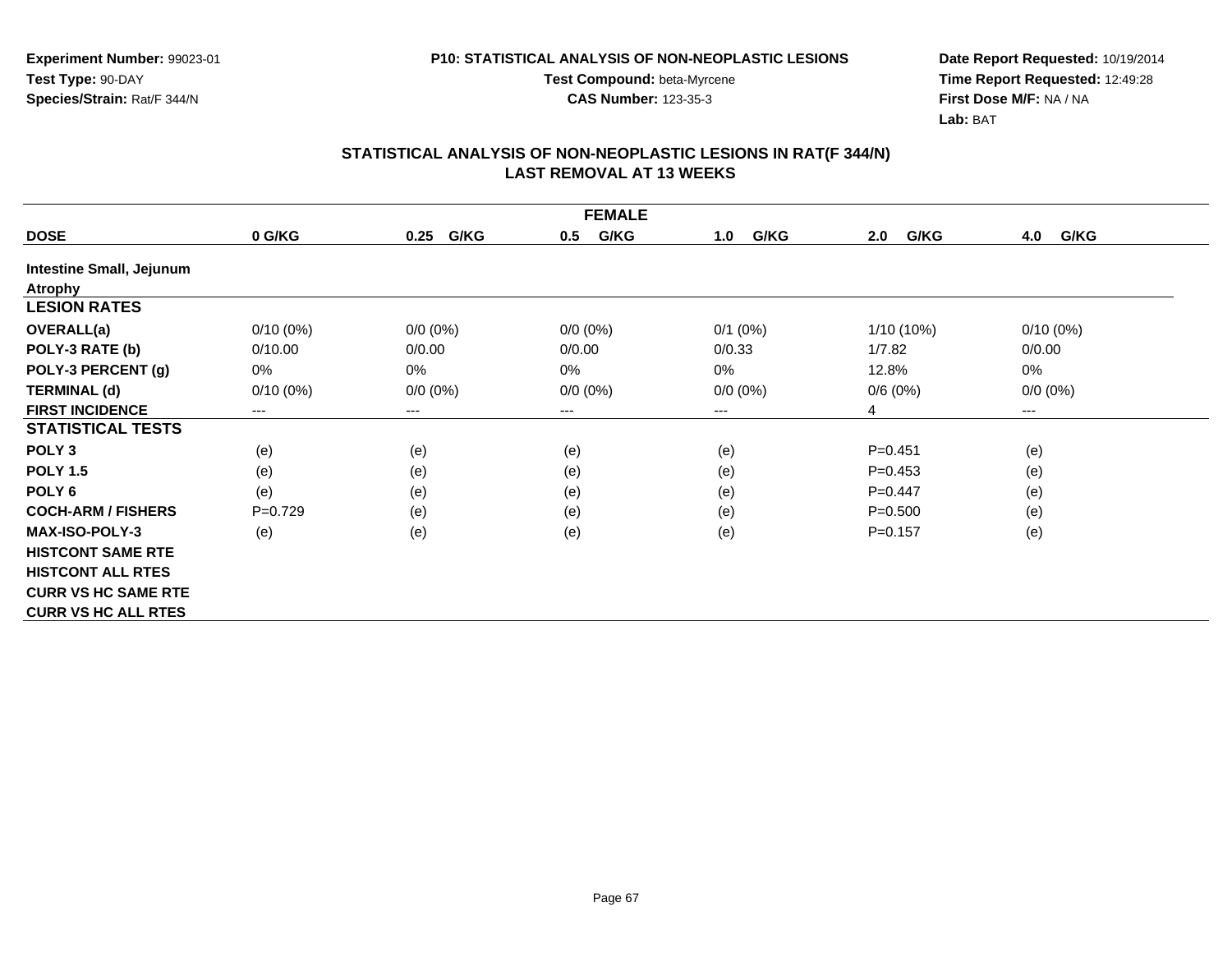**CAS Number:** 123-35-3

**Experiment Number:** 99023-01**Test Type:** 90-DAY**Species/Strain:** Rat/F 344/N

**Date Report Requested:** 10/19/2014 **Time Report Requested:** 12:49:28**First Dose M/F:** NA / NA**Lab:** BAT

| <b>FEMALE</b>              |             |              |             |             |             |             |  |  |  |
|----------------------------|-------------|--------------|-------------|-------------|-------------|-------------|--|--|--|
| <b>DOSE</b>                | 0 G/KG      | G/KG<br>0.25 | G/KG<br>0.5 | G/KG<br>1.0 | G/KG<br>2.0 | G/KG<br>4.0 |  |  |  |
| <b>Kidney</b>              |             |              |             |             |             |             |  |  |  |
| <b>Atrophy</b>             |             |              |             |             |             |             |  |  |  |
| <b>LESION RATES</b>        |             |              |             |             |             |             |  |  |  |
| <b>OVERALL(a)</b>          | $0/10(0\%)$ | $0/10(0\%)$  | $0/10(0\%)$ | $0/10(0\%)$ | $0/10(0\%)$ | 1/10 (10%)  |  |  |  |
| POLY-3 RATE (b)            | 0/10.00     | 0/10.00      | 0/10.00     | 0/9.33      | 0/6.82      | 1/1.00      |  |  |  |
| POLY-3 PERCENT (g)         | 0%          | 0%           | 0%          | 0%          | 0%          | 100%        |  |  |  |
| <b>TERMINAL (d)</b>        | $0/10(0\%)$ | $0/10(0\%)$  | $0/10(0\%)$ | $0/9(0\%)$  | 0/6(0%)     | $0/0(0\%)$  |  |  |  |
| <b>FIRST INCIDENCE</b>     | ---         | $--$         | ---         | ---         | $---$       | 3           |  |  |  |
| <b>STATISTICAL TESTS</b>   |             |              |             |             |             |             |  |  |  |
| POLY <sub>3</sub>          | $P = 0.461$ | (e)          | (e)         | (e)         | (e)         | $P = 0.243$ |  |  |  |
| <b>POLY 1.5</b>            | $P=0.453$   | (e)          | (e)         | (e)         | (e)         | $P = 0.245$ |  |  |  |
| POLY <sub>6</sub>          | $P=0.454$   | (e)          | (e)         | (e)         | (e)         | $P=0.243$   |  |  |  |
| <b>COCH-ARM / FISHERS</b>  | $P = 0.105$ | (e)          | (e)         | (e)         | (e)         | $P = 0.500$ |  |  |  |
| <b>MAX-ISO-POLY-3</b>      | $P = 0.069$ | (e)          | (e)         | (e)         | (e)         | $P = 0.137$ |  |  |  |
| <b>HISTCONT SAME RTE</b>   |             |              |             |             |             |             |  |  |  |
| <b>HISTCONT ALL RTES</b>   |             |              |             |             |             |             |  |  |  |
| <b>CURR VS HC SAME RTE</b> |             |              |             |             |             |             |  |  |  |
| <b>CURR VS HC ALL RTES</b> |             |              |             |             |             |             |  |  |  |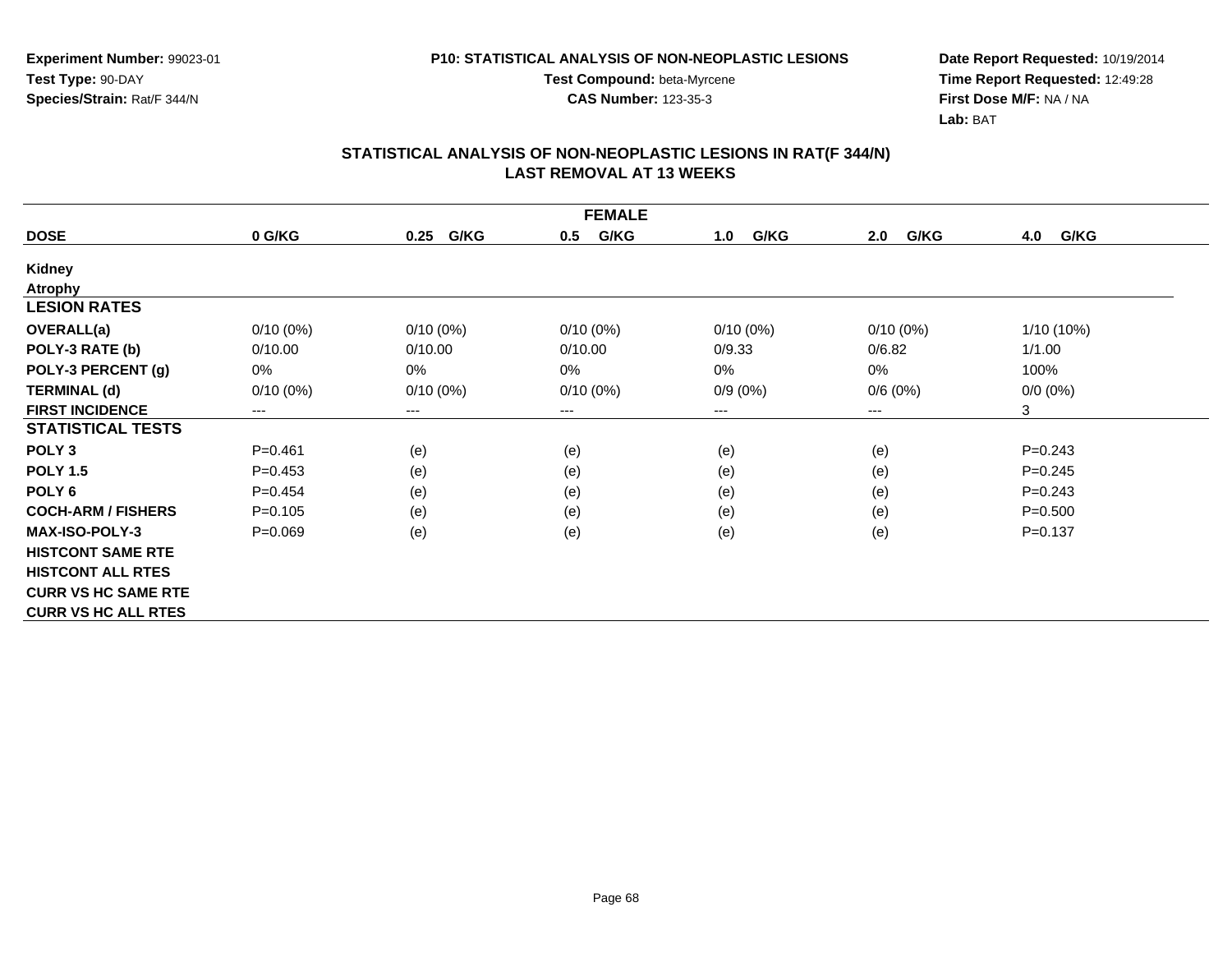**CAS Number:** 123-35-3

**Date Report Requested:** 10/19/2014 **Time Report Requested:** 12:49:28**First Dose M/F:** NA / NA**Lab:** BAT

| <b>FEMALE</b>              |              |              |              |             |              |              |  |  |  |
|----------------------------|--------------|--------------|--------------|-------------|--------------|--------------|--|--|--|
| <b>DOSE</b>                | 0 G/KG       | G/KG<br>0.25 | G/KG<br>0.5  | G/KG<br>1.0 | G/KG<br>2.0  | 4.0<br>G/KG  |  |  |  |
| Kidney                     |              |              |              |             |              |              |  |  |  |
| <b>Nephropathy</b>         |              |              |              |             |              |              |  |  |  |
| <b>LESION RATES</b>        |              |              |              |             |              |              |  |  |  |
| <b>OVERALL(a)</b>          | 1/10 (10%)   | 2/10(20%)    | $3/10(30\%)$ | 4/10 (40%)  | 1/10 (10%)   | $0/10(0\%)$  |  |  |  |
| POLY-3 RATE (b)            | 1/10.00      | 2/10.00      | 3/10.00      | 4/9.33      | 1/6.82       | 0/0.00       |  |  |  |
| POLY-3 PERCENT (g)         | 10%          | 20%          | 30%          | 42.9%       | 14.7%        | 0%           |  |  |  |
| <b>TERMINAL (d)</b>        | $1/10(10\%)$ | 2/10 (20%)   | 3/10 (30%)   | 4/9 (44%)   | 1/6 (17%)    | $0/0 (0\%)$  |  |  |  |
| <b>FIRST INCIDENCE</b>     | 93(T)        | 93(T)        | 93(T)        | 93(T)       | 93(T)        | $--$         |  |  |  |
| <b>STATISTICAL TESTS</b>   |              |              |              |             |              |              |  |  |  |
| POLY <sub>3</sub>          | $P = 0.324$  | $P = 0.500$  | $P=0.292$    | $P=0.124$   | $P = 0.669$  | $P = 0.760N$ |  |  |  |
| <b>POLY 1.5</b>            | $P = 0.336$  | $P = 0.500$  | $P=0.292$    | $P = 0.133$ | $P = 0.673$  | $P=0.759N$   |  |  |  |
| POLY <sub>6</sub>          | $P=0.307$    | $P = 0.500$  | $P=0.292$    | $P=0.117$   | $P=0.664$    | P=0.760N     |  |  |  |
| <b>COCH-ARM / FISHERS</b>  | P=0.103N     | $P = 0.500$  | $P = 0.291$  | $P=0.152$   | $P = 0.763N$ | $P = 0.500N$ |  |  |  |
| <b>MAX-ISO-POLY-3</b>      | $P = 0.585N$ | $P=0.274$    | $P = 0.138$  | $P=0.052$   | $P = 0.410$  | $P = 0.500N$ |  |  |  |
| <b>HISTCONT SAME RTE</b>   |              |              |              |             |              |              |  |  |  |
| <b>HISTCONT ALL RTES</b>   |              |              |              |             |              |              |  |  |  |
| <b>CURR VS HC SAME RTE</b> |              |              |              |             |              |              |  |  |  |
| <b>CURR VS HC ALL RTES</b> |              |              |              |             |              |              |  |  |  |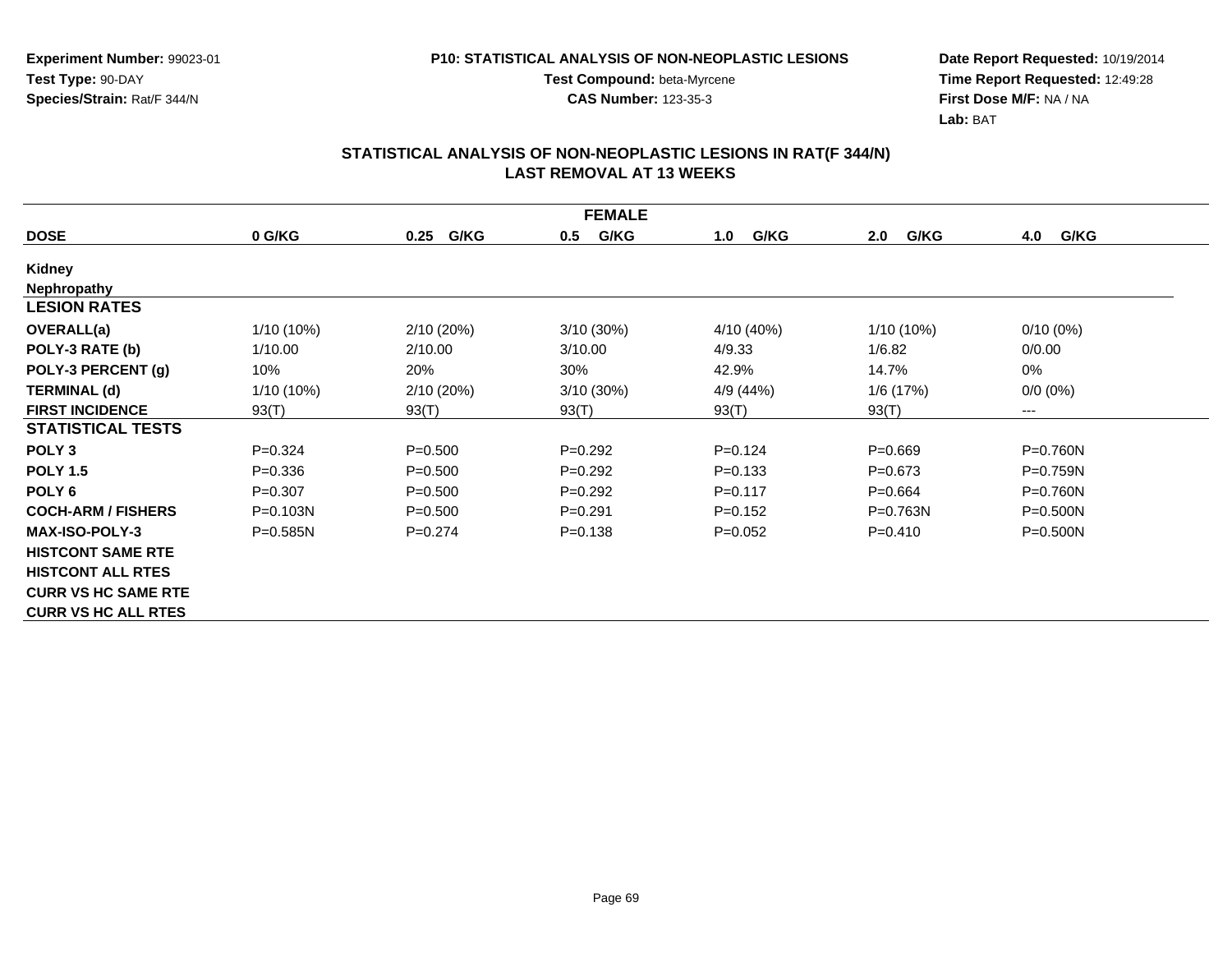**CAS Number:** 123-35-3

**Date Report Requested:** 10/19/2014 **Time Report Requested:** 12:49:28**First Dose M/F:** NA / NA**Lab:** BAT

| <b>FEMALE</b>              |             |              |             |              |             |             |  |  |  |
|----------------------------|-------------|--------------|-------------|--------------|-------------|-------------|--|--|--|
| <b>DOSE</b>                | 0 G/KG      | G/KG<br>0.25 | G/KG<br>0.5 | G/KG<br>1.0  | G/KG<br>2.0 | 4.0<br>G/KG |  |  |  |
| Kidney                     |             |              |             |              |             |             |  |  |  |
| <b>Nephrosis</b>           |             |              |             |              |             |             |  |  |  |
| <b>LESION RATES</b>        |             |              |             |              |             |             |  |  |  |
| <b>OVERALL(a)</b>          | $0/10(0\%)$ | $0/10(0\%)$  | $0/10(0\%)$ | 10/10 (100%) | 7/10 (70%)  | $0/10(0\%)$ |  |  |  |
| POLY-3 RATE (b)            | 0/10.00     | 0/10.00      | 0/10.00     | 10/10.00     | 7/7.00      | 0/0.00      |  |  |  |
| POLY-3 PERCENT (g)         | 0%          | 0%           | 0%          | 100%         | 100%        | 0%          |  |  |  |
| <b>TERMINAL (d)</b>        | $0/10(0\%)$ | $0/10(0\%)$  | $0/10(0\%)$ | 9/9 (100%)   | 6/6 (100%)  | $0/0 (0\%)$ |  |  |  |
| <b>FIRST INCIDENCE</b>     | ---         | $\cdots$     | $---$       | 64           | 87          | ---         |  |  |  |
| <b>STATISTICAL TESTS</b>   |             |              |             |              |             |             |  |  |  |
| POLY <sub>3</sub>          | P=0.000**   | (e)          | (e)         | $P = NA$     | P=0.000**   | (e)         |  |  |  |
| <b>POLY 1.5</b>            | P=0.000**   | (e)          | (e)         | $P=NA$       | P=0.000**   | (e)         |  |  |  |
| POLY <sub>6</sub>          | P=0.000**   | (e)          | (e)         | $P = NA$     | P=0.000**   | (e)         |  |  |  |
| <b>COCH-ARM / FISHERS</b>  | $P=0.414$   | (e)          | (e)         | $P=0.000**$  | $P=0.002**$ | (e)         |  |  |  |
| <b>MAX-ISO-POLY-3</b>      | $P=0.000**$ | (e)          | (e)         | (e)          | $P=0.000**$ | (e)         |  |  |  |
| <b>HISTCONT SAME RTE</b>   |             |              |             |              |             |             |  |  |  |
| <b>HISTCONT ALL RTES</b>   |             |              |             |              |             |             |  |  |  |
| <b>CURR VS HC SAME RTE</b> |             |              |             |              |             |             |  |  |  |
| <b>CURR VS HC ALL RTES</b> |             |              |             |              |             |             |  |  |  |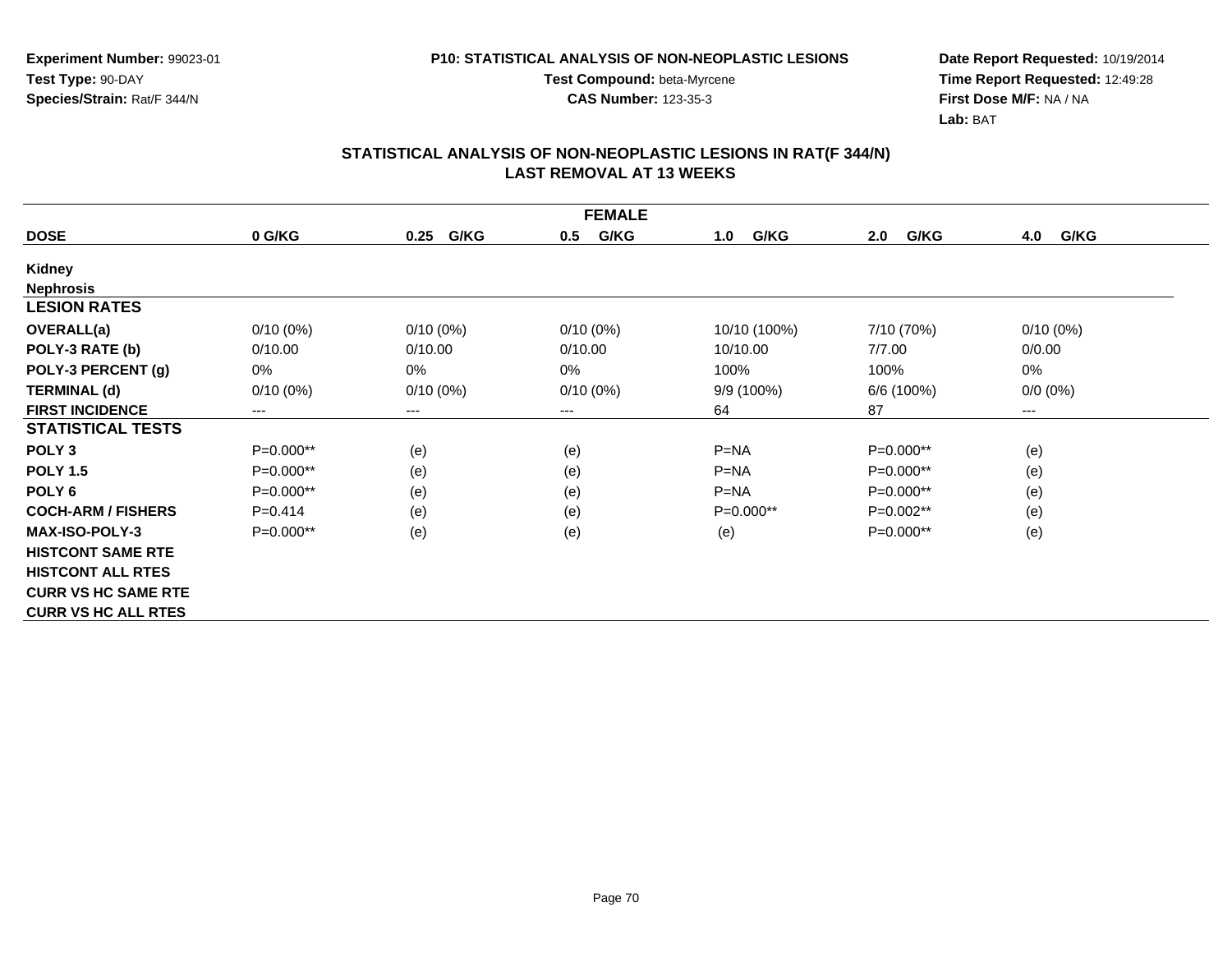**Test Compound:** beta-Myrcene**CAS Number:** 123-35-3

**Date Report Requested:** 10/19/2014 **Time Report Requested:** 12:49:28**First Dose M/F:** NA / NA**Lab:** BAT

| <b>FEMALE</b>                       |             |              |             |             |                        |             |  |  |  |
|-------------------------------------|-------------|--------------|-------------|-------------|------------------------|-------------|--|--|--|
| <b>DOSE</b>                         | 0 G/KG      | G/KG<br>0.25 | G/KG<br>0.5 | G/KG<br>1.0 | G/KG<br>2.0            | G/KG<br>4.0 |  |  |  |
| Kidney: Renal Tubule                |             |              |             |             |                        |             |  |  |  |
| <b>Accumulation Hyaline Droplet</b> |             |              |             |             |                        |             |  |  |  |
| <b>LESION RATES</b>                 |             |              |             |             |                        |             |  |  |  |
| <b>OVERALL(a)</b>                   | $0/10(0\%)$ | $0/10(0\%)$  | $0/10(0\%)$ | $0/10(0\%)$ | $0/10(0\%)$            | $0/10(0\%)$ |  |  |  |
| POLY-3 RATE (b)                     | 0/10.00     | 0/10.00      | 0/10.00     | 0/9.33      | 0/6.82                 | 0/0.00      |  |  |  |
| POLY-3 PERCENT (g)                  | 0%          | 0%           | 0%          | 0%          | $0\%$                  | 0%          |  |  |  |
| <b>TERMINAL (d)</b>                 | $0/10(0\%)$ | $0/10(0\%)$  | $0/10(0\%)$ | $0/9(0\%)$  | 0/6(0%)                | $0/0 (0\%)$ |  |  |  |
| <b>FIRST INCIDENCE</b>              | $---$       | $--$         | ---         | ---         | $\qquad \qquad \cdots$ | ---         |  |  |  |
| <b>STATISTICAL TESTS</b>            |             |              |             |             |                        |             |  |  |  |
| POLY <sub>3</sub>                   | (n)         | (n)          | (n)         | (n)         | (n)                    | (n)         |  |  |  |
| <b>POLY 1.5</b>                     | (n)         | (n)          | (n)         | (n)         | (n)                    | (n)         |  |  |  |
| POLY <sub>6</sub>                   | (n)         | (n)          | (n)         | (n)         | (n)                    | (n)         |  |  |  |
| <b>COCH-ARM / FISHERS</b>           | (n)         | (n)          | (n)         | (n)         | (n)                    | (n)         |  |  |  |
| <b>MAX-ISO-POLY-3</b>               | (n)         | (n)          | (n)         | (n)         | (n)                    | (n)         |  |  |  |
| <b>HISTCONT SAME RTE</b>            |             |              |             |             |                        |             |  |  |  |
| <b>HISTCONT ALL RTES</b>            |             |              |             |             |                        |             |  |  |  |
| <b>CURR VS HC SAME RTE</b>          |             |              |             |             |                        |             |  |  |  |
| <b>CURR VS HC ALL RTES</b>          |             |              |             |             |                        |             |  |  |  |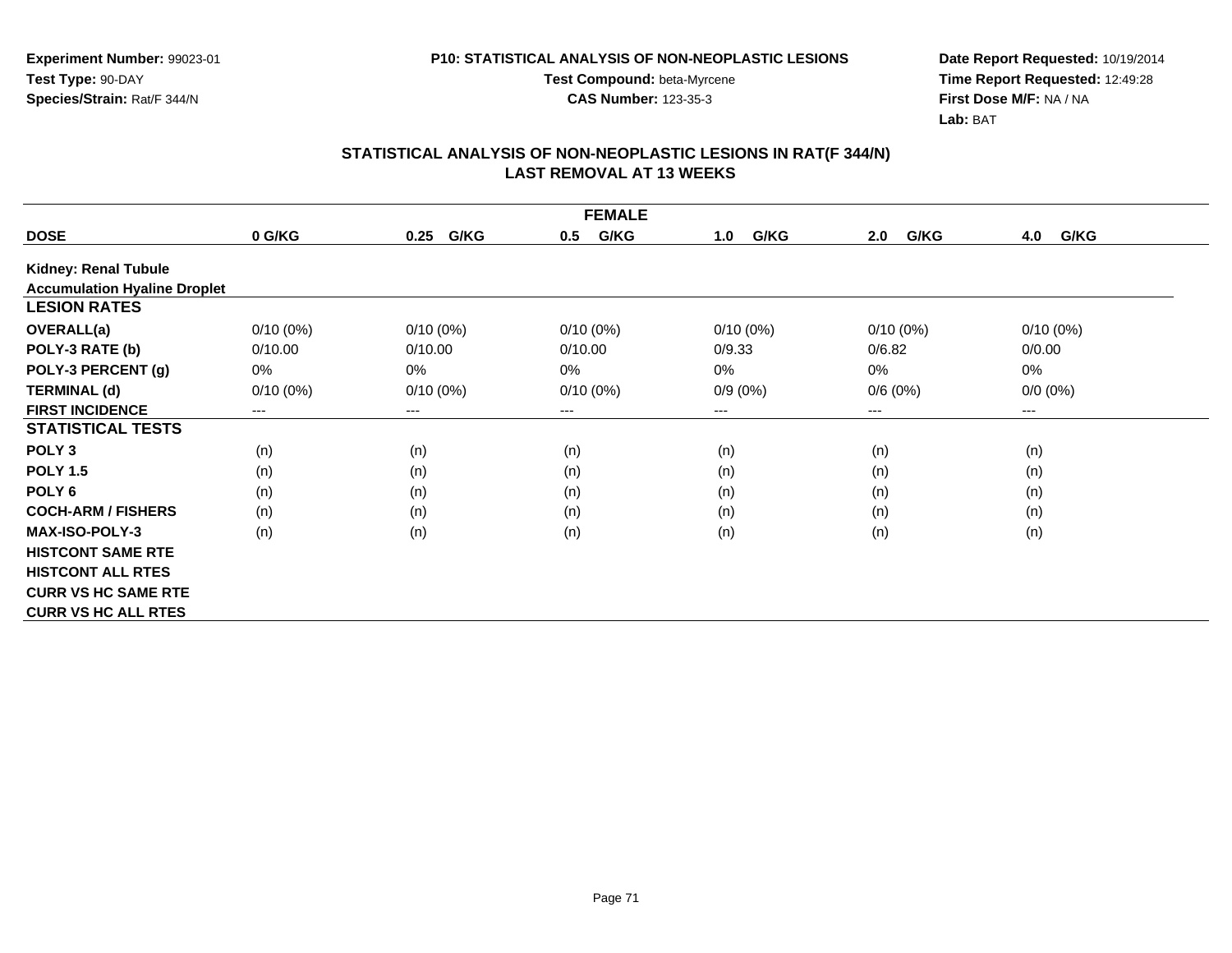**Test Compound:** beta-Myrcene**CAS Number:** 123-35-3

**Date Report Requested:** 10/19/2014 **Time Report Requested:** 12:49:28**First Dose M/F:** NA / NA**Lab:** BAT

| <b>FEMALE</b>              |              |              |              |             |             |             |  |  |  |
|----------------------------|--------------|--------------|--------------|-------------|-------------|-------------|--|--|--|
| <b>DOSE</b>                | 0 G/KG       | G/KG<br>0.25 | G/KG<br>0.5  | G/KG<br>1.0 | G/KG<br>2.0 | G/KG<br>4.0 |  |  |  |
| Kidney: Renal Tubule       |              |              |              |             |             |             |  |  |  |
| Degeneration               |              |              |              |             |             |             |  |  |  |
| <b>LESION RATES</b>        |              |              |              |             |             |             |  |  |  |
| <b>OVERALL(a)</b>          | $0/10(0\%)$  | 10/10 (100%) | 10/10 (100%) | $0/10(0\%)$ | $0/10(0\%)$ | $0/10(0\%)$ |  |  |  |
| POLY-3 RATE (b)            | 0/10.00      | 10/10.00     | 10/10.00     | 0/9.33      | 0/6.82      | 0/0.00      |  |  |  |
| POLY-3 PERCENT (g)         | 0%           | 100%         | 100%         | 0%          | $0\%$       | 0%          |  |  |  |
| <b>TERMINAL (d)</b>        | $0/10(0\%)$  | 10/10 (100%) | 10/10 (100%) | $0/9(0\%)$  | 0/6(0%)     | $0/0 (0\%)$ |  |  |  |
| <b>FIRST INCIDENCE</b>     | $---$        | 93(T)        | 93(T)        | ---         | $---$       | ---         |  |  |  |
| <b>STATISTICAL TESTS</b>   |              |              |              |             |             |             |  |  |  |
| POLY <sub>3</sub>          | P=0.000N**   | $P=NA$       | $P=NA$       | (e)         | (e)         | (e)         |  |  |  |
| <b>POLY 1.5</b>            | P=0.000N**   | $P=NA$       | $P=NA$       | (e)         | (e)         | (e)         |  |  |  |
| POLY <sub>6</sub>          | P=0.000N**   | $P=NA$       | $P=NA$       | (e)         | (e)         | (e)         |  |  |  |
| <b>COCH-ARM / FISHERS</b>  | P=0.000N**   | $P=0.000**$  | P=0.000**    | (e)         | (e)         | (e)         |  |  |  |
| <b>MAX-ISO-POLY-3</b>      | $P=0.000N**$ | (e)          | (e)          | (e)         | (e)         | (e)         |  |  |  |
| <b>HISTCONT SAME RTE</b>   |              |              |              |             |             |             |  |  |  |
| <b>HISTCONT ALL RTES</b>   |              |              |              |             |             |             |  |  |  |
| <b>CURR VS HC SAME RTE</b> |              |              |              |             |             |             |  |  |  |
| <b>CURR VS HC ALL RTES</b> |              |              |              |             |             |             |  |  |  |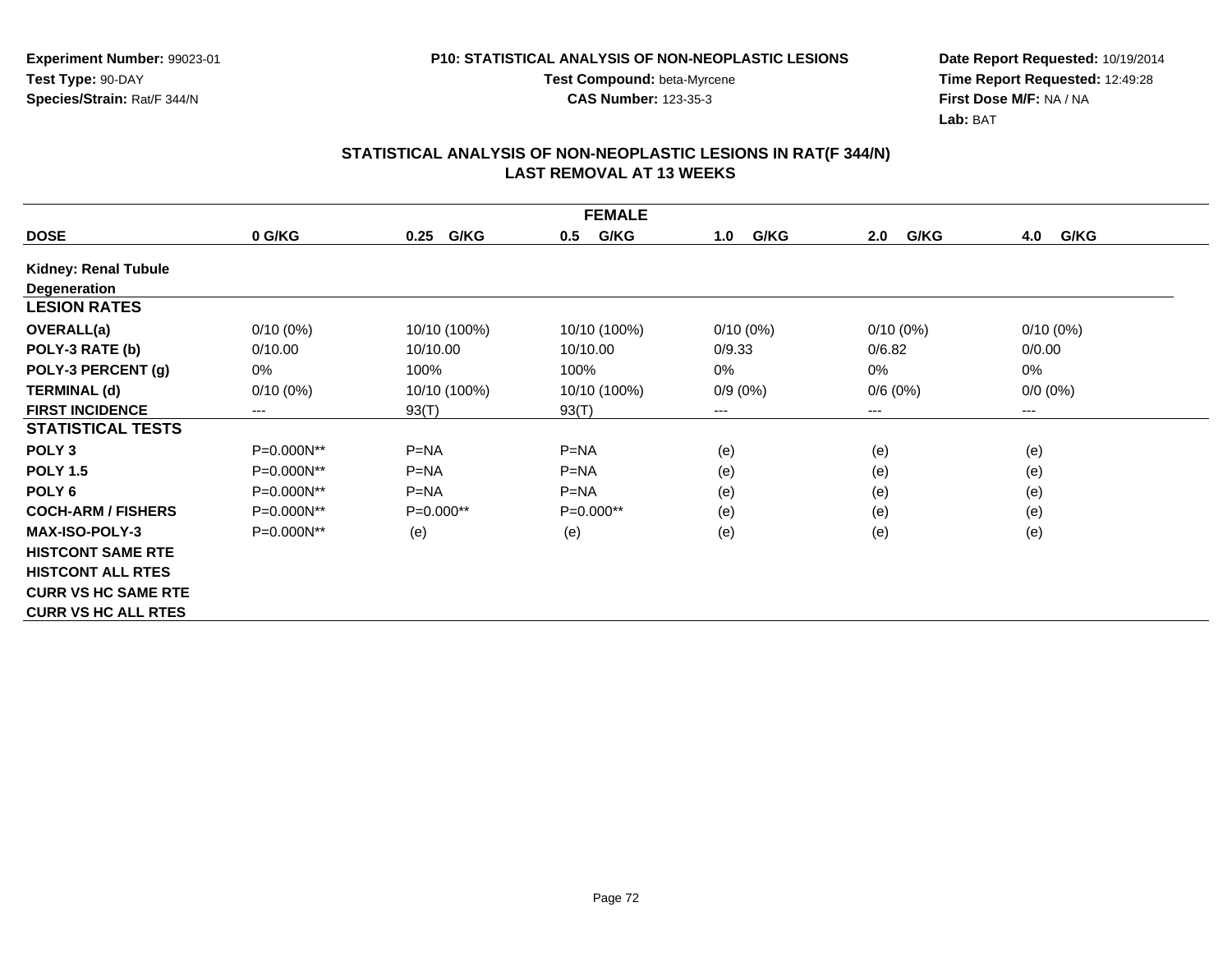**Test Compound:** beta-Myrcene**CAS Number:** 123-35-3

**Date Report Requested:** 10/19/2014 **Time Report Requested:** 12:49:28**First Dose M/F:** NA / NA**Lab:** BAT

| <b>FEMALE</b>               |             |              |             |              |              |             |  |  |
|-----------------------------|-------------|--------------|-------------|--------------|--------------|-------------|--|--|
| <b>DOSE</b>                 | 0 G/KG      | G/KG<br>0.25 | G/KG<br>0.5 | G/KG<br>1.0  | G/KG<br>2.0  | G/KG<br>4.0 |  |  |
| <b>Kidney: Renal Tubule</b> |             |              |             |              |              |             |  |  |
| <b>Mineralization</b>       |             |              |             |              |              |             |  |  |
| <b>LESION RATES</b>         |             |              |             |              |              |             |  |  |
| <b>OVERALL(a)</b>           | $0/10(0\%)$ | 2/10(20%)    | 1/10 (10%)  | $1/10(10\%)$ | $1/10(10\%)$ | 1/10 (10%)  |  |  |
| POLY-3 RATE (b)             | 0/10.00     | 2/10.00      | 1/10.00     | 1/9.33       | 1/6.82       | 1/1.00      |  |  |
| POLY-3 PERCENT (g)          | 0%          | 20%          | 10%         | 10.7%        | 14.7%        | 100%        |  |  |
| <b>TERMINAL (d)</b>         | $0/10(0\%)$ | 2/10(20%)    | 1/10 (10%)  | 1/9 (11%)    | 1/6(17%)     | $0/0(0\%)$  |  |  |
| <b>FIRST INCIDENCE</b>      | $---$       | 93(T)        | 93(T)       | 93(T)        | 93(T)        | 3           |  |  |
| <b>STATISTICAL TESTS</b>    |             |              |             |              |              |             |  |  |
| POLY <sub>3</sub>           | $P = 0.314$ | $P=0.227$    | $P = 0.500$ | $P=0.486$    | $P=0.425$    | $P=0.243$   |  |  |
| <b>POLY 1.5</b>             | $P = 0.319$ | $P=0.227$    | $P = 0.500$ | $P = 0.491$  | $P=0.428$    | $P=0.245$   |  |  |
| POLY <sub>6</sub>           | $P = 0.304$ | $P=0.227$    | $P = 0.500$ | $P=0.481$    | $P=0.421$    | $P = 0.243$ |  |  |
| <b>COCH-ARM / FISHERS</b>   | $P = 0.593$ | $P = 0.237$  | $P = 0.500$ | $P = 0.500$  | $P = 0.500$  | $P = 0.500$ |  |  |
| <b>MAX-ISO-POLY-3</b>       | $P = 0.421$ | $P=0.067$    | $P = 0.159$ | $P = 0.158$  | $P=0.155$    | $P = 0.137$ |  |  |
| <b>HISTCONT SAME RTE</b>    |             |              |             |              |              |             |  |  |
| <b>HISTCONT ALL RTES</b>    |             |              |             |              |              |             |  |  |
| <b>CURR VS HC SAME RTE</b>  |             |              |             |              |              |             |  |  |
| <b>CURR VS HC ALL RTES</b>  |             |              |             |              |              |             |  |  |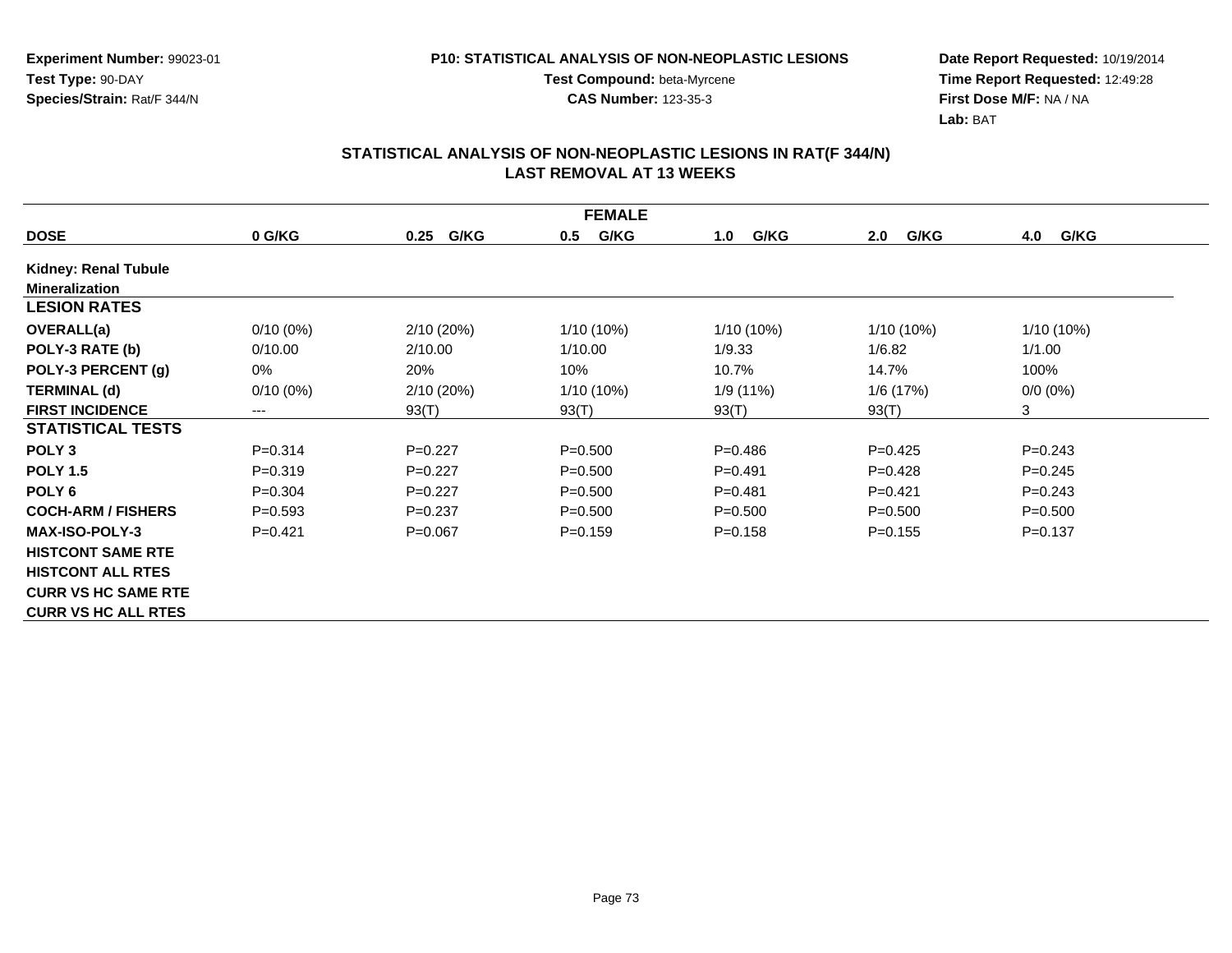**Test Compound:** beta-Myrcene**CAS Number:** 123-35-3

**Date Report Requested:** 10/19/2014 **Time Report Requested:** 12:49:28**First Dose M/F:** NA / NA**Lab:** BAT

| <b>FEMALE</b>              |             |              |             |             |             |             |  |  |
|----------------------------|-------------|--------------|-------------|-------------|-------------|-------------|--|--|
| <b>DOSE</b>                | 0 G/KG      | G/KG<br>0.25 | G/KG<br>0.5 | G/KG<br>1.0 | G/KG<br>2.0 | 4.0<br>G/KG |  |  |
| Kidney: Renal Tubule       |             |              |             |             |             |             |  |  |
| <b>Necrosis</b>            |             |              |             |             |             |             |  |  |
| <b>LESION RATES</b>        |             |              |             |             |             |             |  |  |
| <b>OVERALL(a)</b>          | $0/10(0\%)$ | $0/10(0\%)$  | $0/10(0\%)$ | $0/10(0\%)$ | 2/10(20%)   | 2/10 (20%)  |  |  |
| POLY-3 RATE (b)            | 0/10.00     | 0/10.00      | 0/10.00     | 0/9.33      | 2/8.82      | 2/2.00      |  |  |
| POLY-3 PERCENT (g)         | 0%          | 0%           | 0%          | $0\%$       | 22.7%       | 100%        |  |  |
| <b>TERMINAL (d)</b>        | $0/10(0\%)$ | $0/10(0\%)$  | $0/10(0\%)$ | $0/9(0\%)$  | 0/6(0%)     | $0/0 (0\%)$ |  |  |
| <b>FIRST INCIDENCE</b>     | $---$       | $---$        | ---         | ---         | 3           | 3           |  |  |
| <b>STATISTICAL TESTS</b>   |             |              |             |             |             |             |  |  |
| POLY <sub>3</sub>          | P=0.004**   | (e)          | (e)         | (e)         | $P = 0.197$ | $P=0.040*$  |  |  |
| <b>POLY 1.5</b>            | P=0.004**   | (e)          | (e)         | (e)         | $P = 0.199$ | $P=0.041*$  |  |  |
| POLY <sub>6</sub>          | $P=0.004**$ | (e)          | (e)         | (e)         | $P = 0.193$ | $P=0.040*$  |  |  |
| <b>COCH-ARM / FISHERS</b>  | $P=0.014*$  | (e)          | (e)         | (e)         | $P=0.237$   | $P=0.237$   |  |  |
| <b>MAX-ISO-POLY-3</b>      | P=0.006**   | (e)          | (e)         | (e)         | $P=0.064$   | $P=0.036*$  |  |  |
| <b>HISTCONT SAME RTE</b>   |             |              |             |             |             |             |  |  |
| <b>HISTCONT ALL RTES</b>   |             |              |             |             |             |             |  |  |
| <b>CURR VS HC SAME RTE</b> |             |              |             |             |             |             |  |  |
| <b>CURR VS HC ALL RTES</b> |             |              |             |             |             |             |  |  |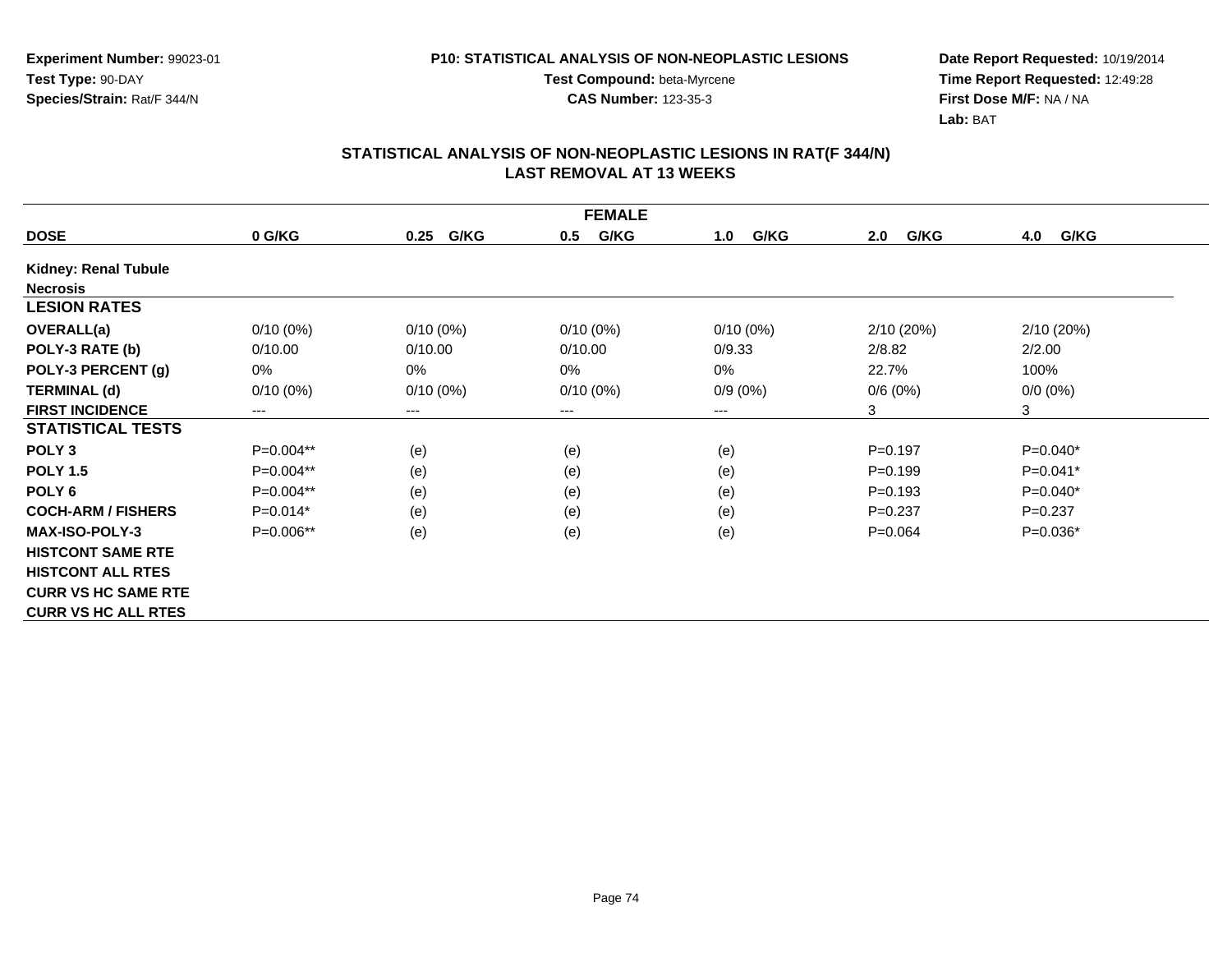**Test Compound:** beta-Myrcene**CAS Number:** 123-35-3

**Date Report Requested:** 10/19/2014 **Time Report Requested:** 12:49:28**First Dose M/F:** NA / NA**Lab:** BAT

| <b>FEMALE</b>                     |             |              |             |             |                            |             |  |  |  |
|-----------------------------------|-------------|--------------|-------------|-------------|----------------------------|-------------|--|--|--|
| <b>DOSE</b>                       | 0 G/KG      | G/KG<br>0.25 | G/KG<br>0.5 | G/KG<br>1.0 | G/KG<br>2.0                | 4.0<br>G/KG |  |  |  |
| <b>Lacrimal Gland: Epithelium</b> |             |              |             |             |                            |             |  |  |  |
| Degeneration                      |             |              |             |             |                            |             |  |  |  |
| <b>LESION RATES</b>               |             |              |             |             |                            |             |  |  |  |
| <b>OVERALL(a)</b>                 | $0/0 (0\%)$ | $0/0 (0\%)$  | $0/0 (0\%)$ | $0/0 (0\%)$ | $0/0 (0\%)$                | 1/1 (100%)  |  |  |  |
| POLY-3 RATE (b)                   | 0/0.00      | 0/0.00       | 0/0.00      | 0/0.00      | 0/0.00                     | 1/1.00      |  |  |  |
| POLY-3 PERCENT (g)                | 0%          | 0%           | 0%          | $0\%$       | 0%                         | 100%        |  |  |  |
| <b>TERMINAL (d)</b>               | $0/0 (0\%)$ | $0/0 (0\%)$  | $0/0 (0\%)$ | $0/0 (0\%)$ | $0/0 (0\%)$                | 1/1 (100%)  |  |  |  |
| <b>FIRST INCIDENCE</b>            | $--$        | ---          | ---         | ---         | $\qquad \qquad - \qquad -$ | 3(T)        |  |  |  |
| <b>STATISTICAL TESTS</b>          |             |              |             |             |                            |             |  |  |  |
| POLY <sub>3</sub>                 | (e)         | (e)          | (e)         | (e)         | (e)                        | (e)         |  |  |  |
| <b>POLY 1.5</b>                   | (e)         | (e)          | (e)         | (e)         | (e)                        | (e)         |  |  |  |
| POLY <sub>6</sub>                 | (e)         | (e)          | (e)         | (e)         | (e)                        | (e)         |  |  |  |
| <b>COCH-ARM / FISHERS</b>         | (e)         | (e)          | (e)         | (e)         | (e)                        | (e)         |  |  |  |
| <b>MAX-ISO-POLY-3</b>             | (e)         | (e)          | (e)         | (e)         | (e)                        | (e)         |  |  |  |
| <b>HISTCONT SAME RTE</b>          |             |              |             |             |                            |             |  |  |  |
| <b>HISTCONT ALL RTES</b>          |             |              |             |             |                            |             |  |  |  |
| <b>CURR VS HC SAME RTE</b>        |             |              |             |             |                            |             |  |  |  |
| <b>CURR VS HC ALL RTES</b>        |             |              |             |             |                            |             |  |  |  |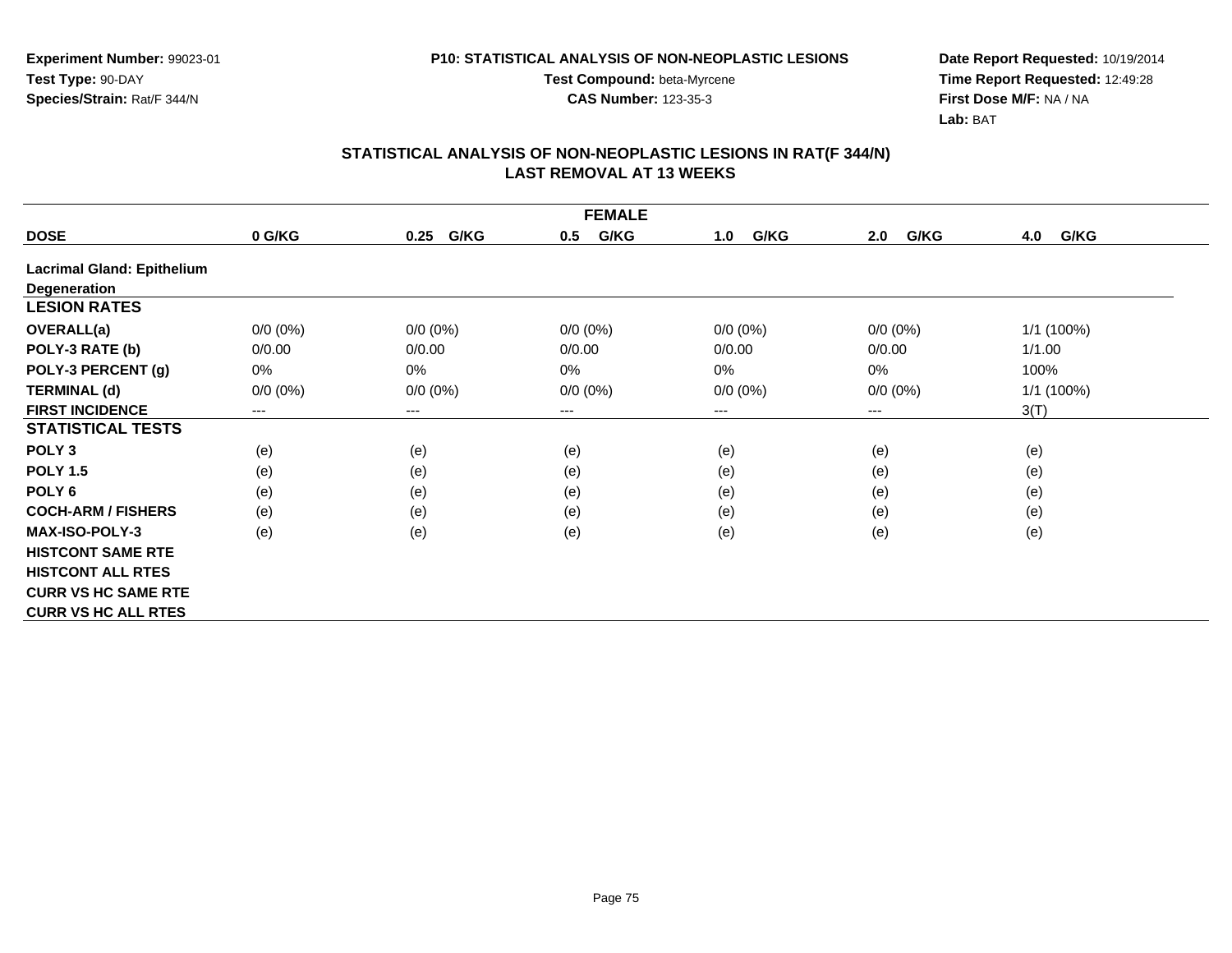**Experiment Number:** 99023-01**Test Type:** 90-DAY**Species/Strain:** Rat/F 344/N

**Test Compound:** beta-Myrcene**CAS Number:** 123-35-3

**Date Report Requested:** 10/19/2014 **Time Report Requested:** 12:49:28**First Dose M/F:** NA / NA**Lab:** BAT

| <b>FEMALE</b>              |                        |                        |              |             |                        |             |  |  |
|----------------------------|------------------------|------------------------|--------------|-------------|------------------------|-------------|--|--|
| <b>DOSE</b>                | 0 G/KG                 | G/KG<br>0.25           | G/KG<br>0.5  | G/KG<br>1.0 | G/KG<br>2.0            | 4.0<br>G/KG |  |  |
| Liver                      |                        |                        |              |             |                        |             |  |  |
| <b>Fibrosis Focal</b>      |                        |                        |              |             |                        |             |  |  |
| <b>LESION RATES</b>        |                        |                        |              |             |                        |             |  |  |
| <b>OVERALL(a)</b>          | $0/10(0\%)$            | $0/1$ (0%)             | $0/1$ (0%)   | 1/2(50%)    | $0/10(0\%)$            | $0/10(0\%)$ |  |  |
| POLY-3 RATE (b)            | 0/10.00                | 0/1.00                 | 0/1.00       | 1/1.33      | 0/6.82                 | 0/0.00      |  |  |
| POLY-3 PERCENT (g)         | 0%                     | $0\%$                  | 0%           | 75.2%       | 0%                     | 0%          |  |  |
| <b>TERMINAL (d)</b>        | $0/10(0\%)$            | $0/1$ (0%)             | $0/1$ $(0%)$ | 1/1 (100%)  | 0/6(0%)                | $0/0 (0\%)$ |  |  |
| <b>FIRST INCIDENCE</b>     | $\qquad \qquad \cdots$ | $\qquad \qquad \cdots$ | ---          | 93(T)       | $\qquad \qquad \cdots$ | $--$        |  |  |
| <b>STATISTICAL TESTS</b>   |                        |                        |              |             |                        |             |  |  |
| POLY <sub>3</sub>          | $P = 0.580$            | (e)                    | (e)          | $P = 0.081$ | (e)                    | (e)         |  |  |
| <b>POLY 1.5</b>            | $P = 0.540$            | (e)                    | (e)          | $P = 0.096$ | (e)                    | (e)         |  |  |
| POLY <sub>6</sub>          | $P = 0.617$            | (e)                    | (e)          | $P = 0.069$ | (e)                    | (e)         |  |  |
| <b>COCH-ARM / FISHERS</b>  | $P = 0.539N$           | (e)                    | (e)          | $P = 0.167$ | (e)                    | (e)         |  |  |
| <b>MAX-ISO-POLY-3</b>      | $P = 0.832$            | (e)                    | (e)          | P=0.009**   | (e)                    | (e)         |  |  |
| <b>HISTCONT SAME RTE</b>   |                        |                        |              |             |                        |             |  |  |
| <b>HISTCONT ALL RTES</b>   |                        |                        |              |             |                        |             |  |  |
| <b>CURR VS HC SAME RTE</b> |                        |                        |              |             |                        |             |  |  |
| <b>CURR VS HC ALL RTES</b> |                        |                        |              |             |                        |             |  |  |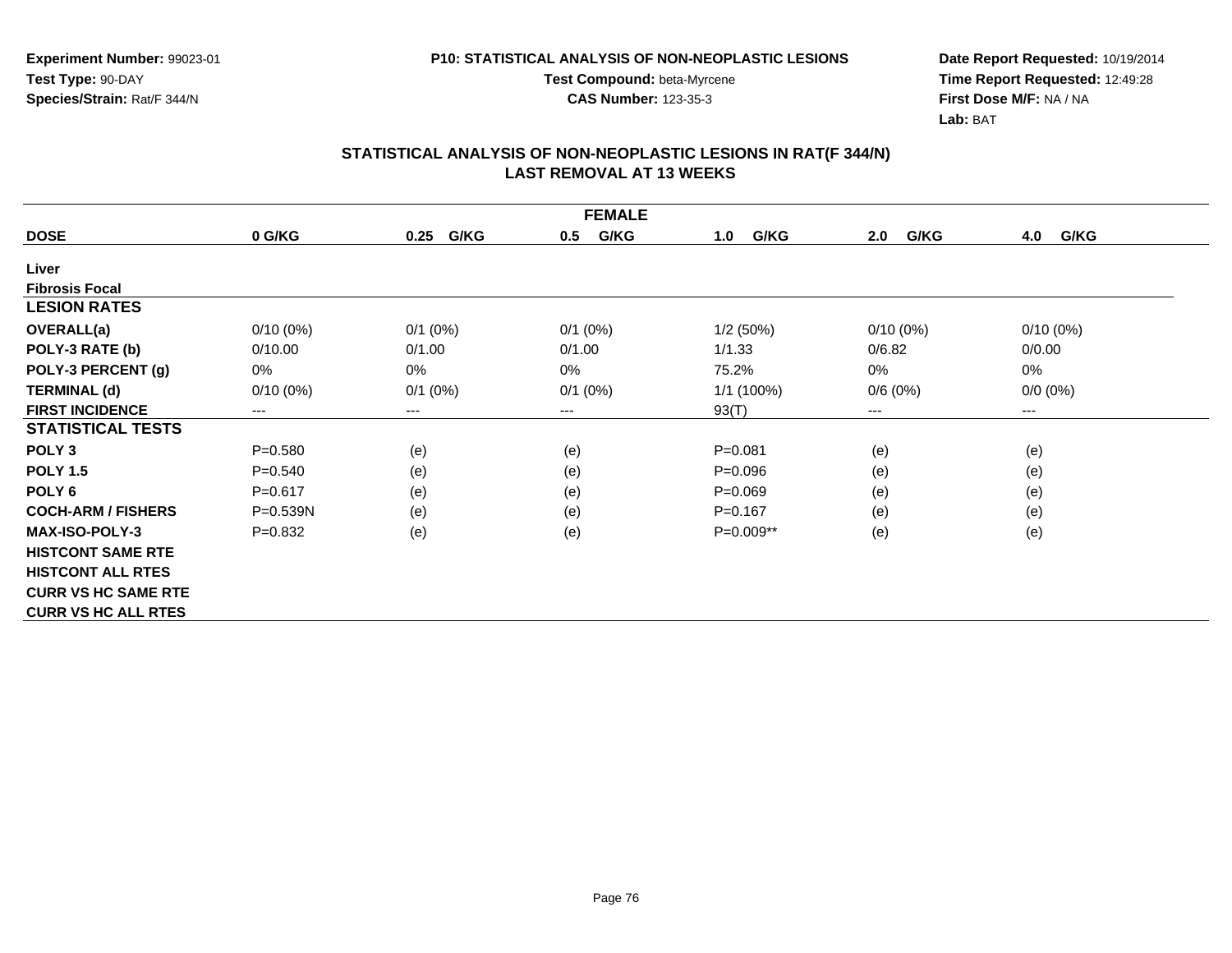**Test Compound:** beta-Myrcene**CAS Number:** 123-35-3

**Date Report Requested:** 10/19/2014 **Time Report Requested:** 12:49:28**First Dose M/F:** NA / NA**Lab:** BAT

| <b>FEMALE</b>              |              |              |             |             |             |             |  |  |
|----------------------------|--------------|--------------|-------------|-------------|-------------|-------------|--|--|
| <b>DOSE</b>                | 0 G/KG       | G/KG<br>0.25 | G/KG<br>0.5 | G/KG<br>1.0 | 2.0<br>G/KG | 4.0<br>G/KG |  |  |
| Liver                      |              |              |             |             |             |             |  |  |
| Hepatodiaphragmatic Nodule |              |              |             |             |             |             |  |  |
| <b>LESION RATES</b>        |              |              |             |             |             |             |  |  |
| OVERALL(a)                 | $0/10(0\%)$  | $1/1$ (100%) | 1/1(100%)   | 1/2(50%)    | 1/10 (10%)  | $0/10(0\%)$ |  |  |
| POLY-3 RATE (b)            | 0/10.00      | 1/1.00       | 1/1.00      | 1/2.00      | 1/6.82      | 0/0.00      |  |  |
| POLY-3 PERCENT (g)         | 0%           | 100%         | 100%        | 50%         | 14.7%       | 0%          |  |  |
| <b>TERMINAL (d)</b>        | $0/10(0\%)$  | 1/1 (100%)   | 1/1 (100%)  | $0/1$ (0%)  | 1/6 (17%)   | $0/0 (0\%)$ |  |  |
| <b>FIRST INCIDENCE</b>     | ---          | 93(T)        | 93(T)       | 64          | 93(T)       | $\cdots$    |  |  |
| <b>STATISTICAL TESTS</b>   |              |              |             |             |             |             |  |  |
| POLY <sub>3</sub>          | $P = 0.286$  | $P = 0.091$  | $P = 0.091$ | $P=0.124$   | $P=0.425$   | (e)         |  |  |
| <b>POLY 1.5</b>            | $P = 0.302$  | $P = 0.091$  | $P = 0.091$ | $P=0.124$   | $P=0.428$   | (e)         |  |  |
| POLY 6                     | $P = 0.263$  | $P = 0.091$  | $P = 0.091$ | $P=0.124$   | $P=0.421$   | (e)         |  |  |
| <b>COCH-ARM / FISHERS</b>  | $P = 0.190N$ | $P = 0.091$  | $P = 0.091$ | $P = 0.167$ | $P = 0.500$ | (e)         |  |  |
| MAX-ISO-POLY-3             | $P = 0.521$  | $P=0.000**$  | $P=0.000**$ | $P=0.013*$  | $P = 0.155$ | (e)         |  |  |
| <b>HISTCONT SAME RTE</b>   |              |              |             |             |             |             |  |  |
| <b>HISTCONT ALL RTES</b>   |              |              |             |             |             |             |  |  |
| <b>CURR VS HC SAME RTE</b> |              |              |             |             |             |             |  |  |
| <b>CURR VS HC ALL RTES</b> |              |              |             |             |             |             |  |  |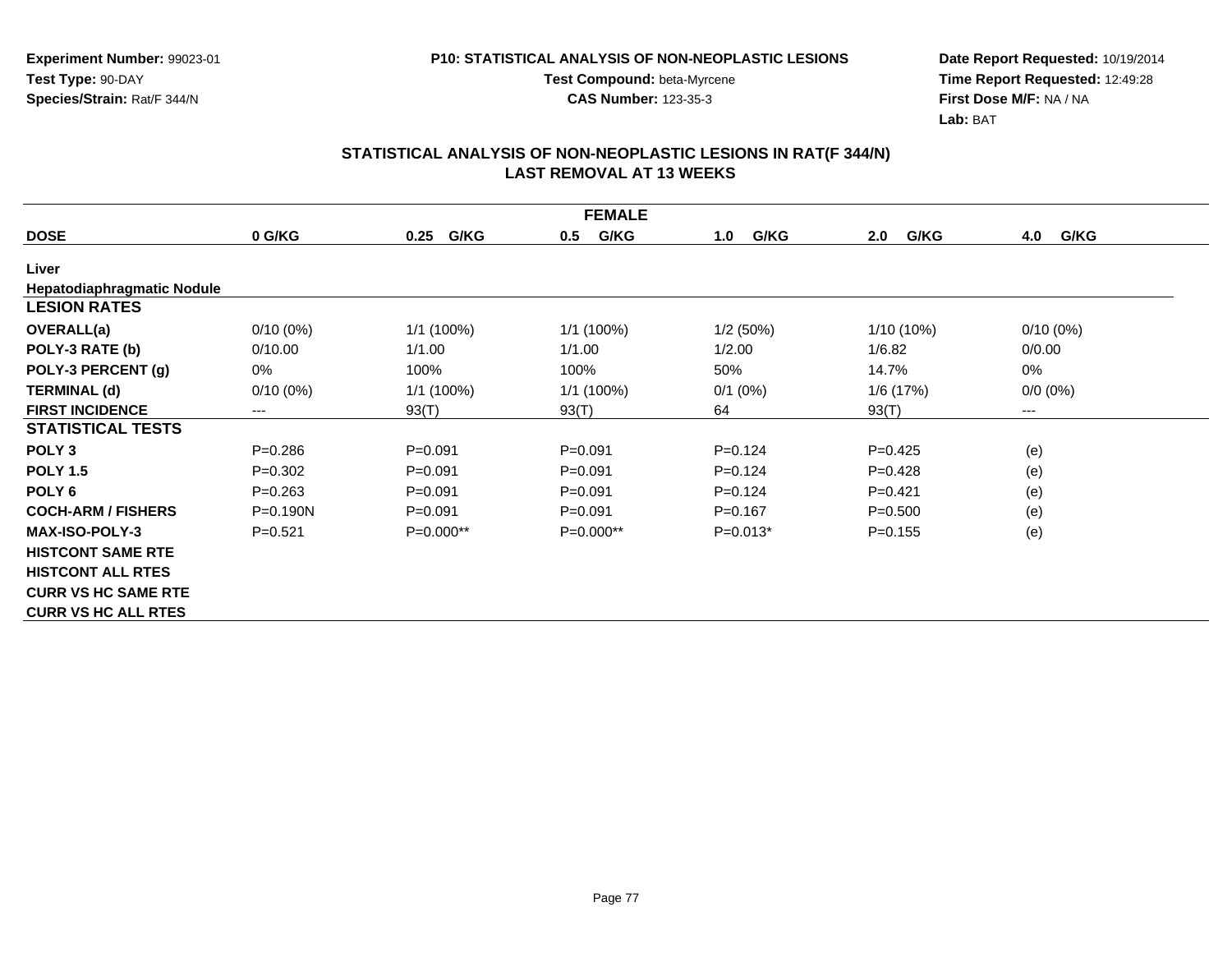**Test Compound:** beta-Myrcene**CAS Number:** 123-35-3

**Experiment Number:** 99023-01**Test Type:** 90-DAY**Species/Strain:** Rat/F 344/N

**Date Report Requested:** 10/19/2014 **Time Report Requested:** 12:49:28**First Dose M/F:** NA / NA**Lab:** BAT

| <b>FEMALE</b>               |              |              |              |             |              |              |  |  |
|-----------------------------|--------------|--------------|--------------|-------------|--------------|--------------|--|--|
| <b>DOSE</b>                 | 0 G/KG       | G/KG<br>0.25 | G/KG<br>0.5  | G/KG<br>1.0 | G/KG<br>2.0  | 4.0<br>G/KG  |  |  |
| Liver                       |              |              |              |             |              |              |  |  |
| <b>Inflammation Chronic</b> |              |              |              |             |              |              |  |  |
| <b>LESION RATES</b>         |              |              |              |             |              |              |  |  |
| <b>OVERALL(a)</b>           | $1/10(10\%)$ | $0/1$ (0%)   | $0/1$ (0%)   | 1/2(50%)    | $0/10(0\%)$  | $0/10(0\%)$  |  |  |
| POLY-3 RATE (b)             | 1/10.00      | 0/1.00       | 0/1.00       | 1/1.33      | 0/6.82       | 0/0.00       |  |  |
| POLY-3 PERCENT (g)          | 10%          | 0%           | 0%           | 75.2%       | 0%           | 0%           |  |  |
| <b>TERMINAL (d)</b>         | $1/10(10\%)$ | $0/1$ (0%)   | $0/1$ $(0%)$ | 1/1 (100%)  | 0/6(0%)      | $0/0 (0\%)$  |  |  |
| <b>FIRST INCIDENCE</b>      | 93(T)        | $---$        | ---          | 93(T)       | $---$        | $--$         |  |  |
| <b>STATISTICAL TESTS</b>    |              |              |              |             |              |              |  |  |
| POLY <sub>3</sub>           | $P=0.485N$   | $P = 0.913N$ | P=0.913N     | $P=0.285$   | $P = 0.573N$ | P=0.760N     |  |  |
| <b>POLY 1.5</b>             | $P = 0.485N$ | $P = 0.913N$ | $P = 0.913N$ | $P=0.314$   | $P = 0.571N$ | $P = 0.759N$ |  |  |
| POLY <sub>6</sub>           | $P = 0.487N$ | $P = 0.913N$ | P=0.913N     | $P = 0.258$ | P=0.577N     | P=0.760N     |  |  |
| <b>COCH-ARM / FISHERS</b>   | $P=0.220N$   | $P=0.909N$   | $P = 0.909N$ | $P = 0.318$ | $P = 0.500N$ | $P = 0.500N$ |  |  |
| <b>MAX-ISO-POLY-3</b>       | $P = 0.815N$ | $P = 0.411N$ | $P = 0.411N$ | $P=0.114$   | $P = 0.249N$ | $P = 0.500N$ |  |  |
| <b>HISTCONT SAME RTE</b>    |              |              |              |             |              |              |  |  |
| <b>HISTCONT ALL RTES</b>    |              |              |              |             |              |              |  |  |
| <b>CURR VS HC SAME RTE</b>  |              |              |              |             |              |              |  |  |
| <b>CURR VS HC ALL RTES</b>  |              |              |              |             |              |              |  |  |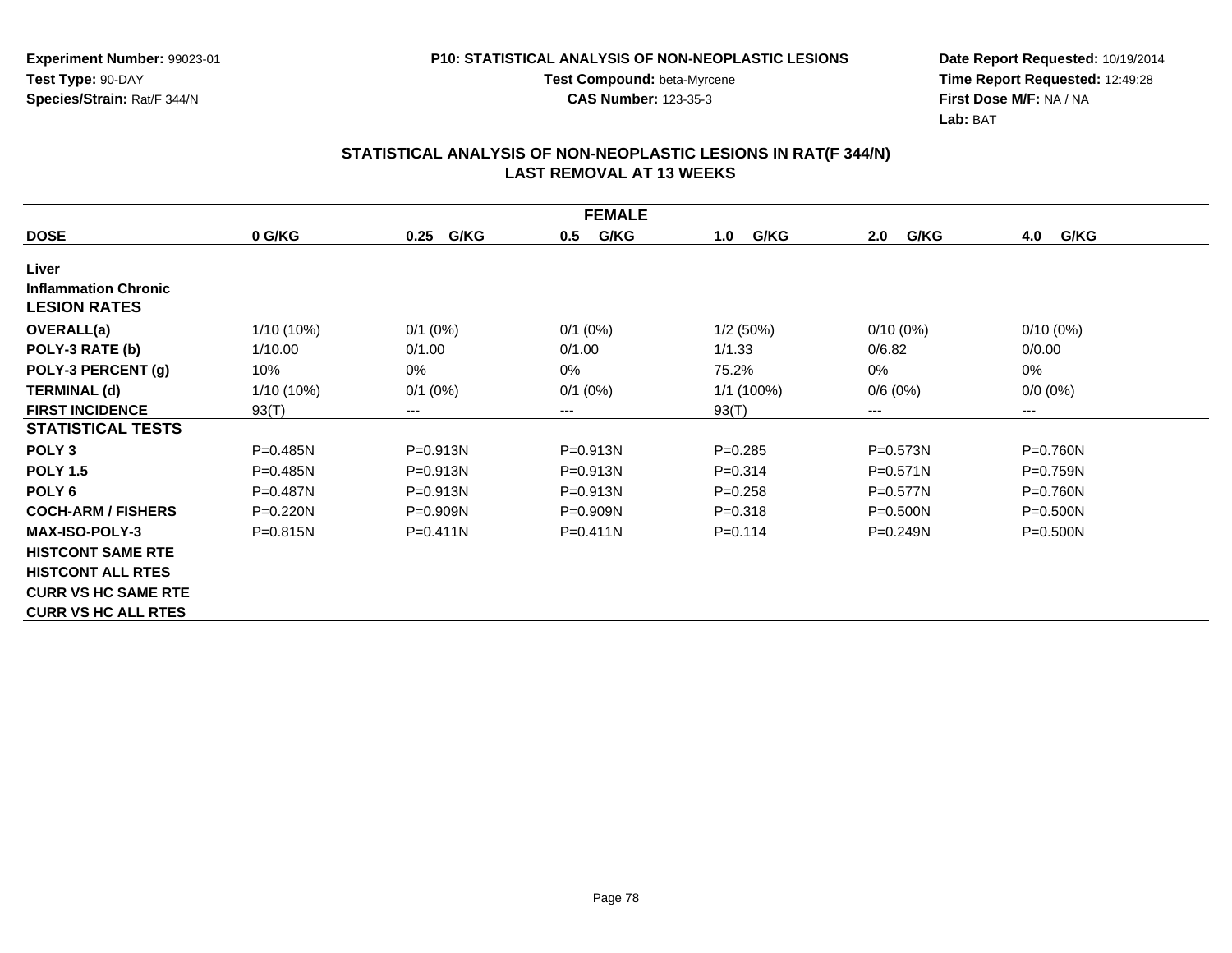**Date Report Requested:** 10/19/2014 **Time Report Requested:** 12:49:28**First Dose M/F:** NA / NA**Lab:** BAT

| <b>FEMALE</b>              |             |                        |              |             |              |             |  |  |
|----------------------------|-------------|------------------------|--------------|-------------|--------------|-------------|--|--|
| <b>DOSE</b>                | 0 G/KG      | G/KG<br>0.25           | G/KG<br>0.5  | G/KG<br>1.0 | G/KG<br>2.0  | G/KG<br>4.0 |  |  |
| <b>Liver: Bile Duct</b>    |             |                        |              |             |              |             |  |  |
| Hyperplasia                |             |                        |              |             |              |             |  |  |
| <b>LESION RATES</b>        |             |                        |              |             |              |             |  |  |
| <b>OVERALL(a)</b>          | $0/10(0\%)$ | $0/1$ (0%)             | $0/1$ (0%)   | 0/2(0%)     | $1/10(10\%)$ | $0/10(0\%)$ |  |  |
| POLY-3 RATE (b)            | 0/10.00     | 0/1.00                 | 0/1.00       | 0/1.33      | 1/7.82       | 0/0.00      |  |  |
| POLY-3 PERCENT (g)         | 0%          | 0%                     | 0%           | 0%          | 12.8%        | 0%          |  |  |
| <b>TERMINAL (d)</b>        | $0/10(0\%)$ | $0/1$ (0%)             | $0/1$ $(0%)$ | $0/1$ (0%)  | 0/6(0%)      | $0/0 (0\%)$ |  |  |
| <b>FIRST INCIDENCE</b>     | ---         | $\qquad \qquad \cdots$ | $--$         | ---         | 2            | $---$       |  |  |
| <b>STATISTICAL TESTS</b>   |             |                        |              |             |              |             |  |  |
| POLY <sub>3</sub>          | $P = 0.201$ | (e)                    | (e)          | (e)         | $P = 0.451$  | (e)         |  |  |
| <b>POLY 1.5</b>            | $P = 0.199$ | (e)                    | (e)          | (e)         | $P=0.454$    | (e)         |  |  |
| POLY <sub>6</sub>          | $P=0.203$   | (e)                    | (e)          | (e)         | $P=0.447$    | (e)         |  |  |
| <b>COCH-ARM / FISHERS</b>  | $P = 0.705$ | (e)                    | (e)          | (e)         | $P = 0.500$  | (e)         |  |  |
| <b>MAX-ISO-POLY-3</b>      | $P = 0.370$ | (e)                    | (e)          | (e)         | $P=0.157$    | (e)         |  |  |
| <b>HISTCONT SAME RTE</b>   |             |                        |              |             |              |             |  |  |
| <b>HISTCONT ALL RTES</b>   |             |                        |              |             |              |             |  |  |
| <b>CURR VS HC SAME RTE</b> |             |                        |              |             |              |             |  |  |
| <b>CURR VS HC ALL RTES</b> |             |                        |              |             |              |             |  |  |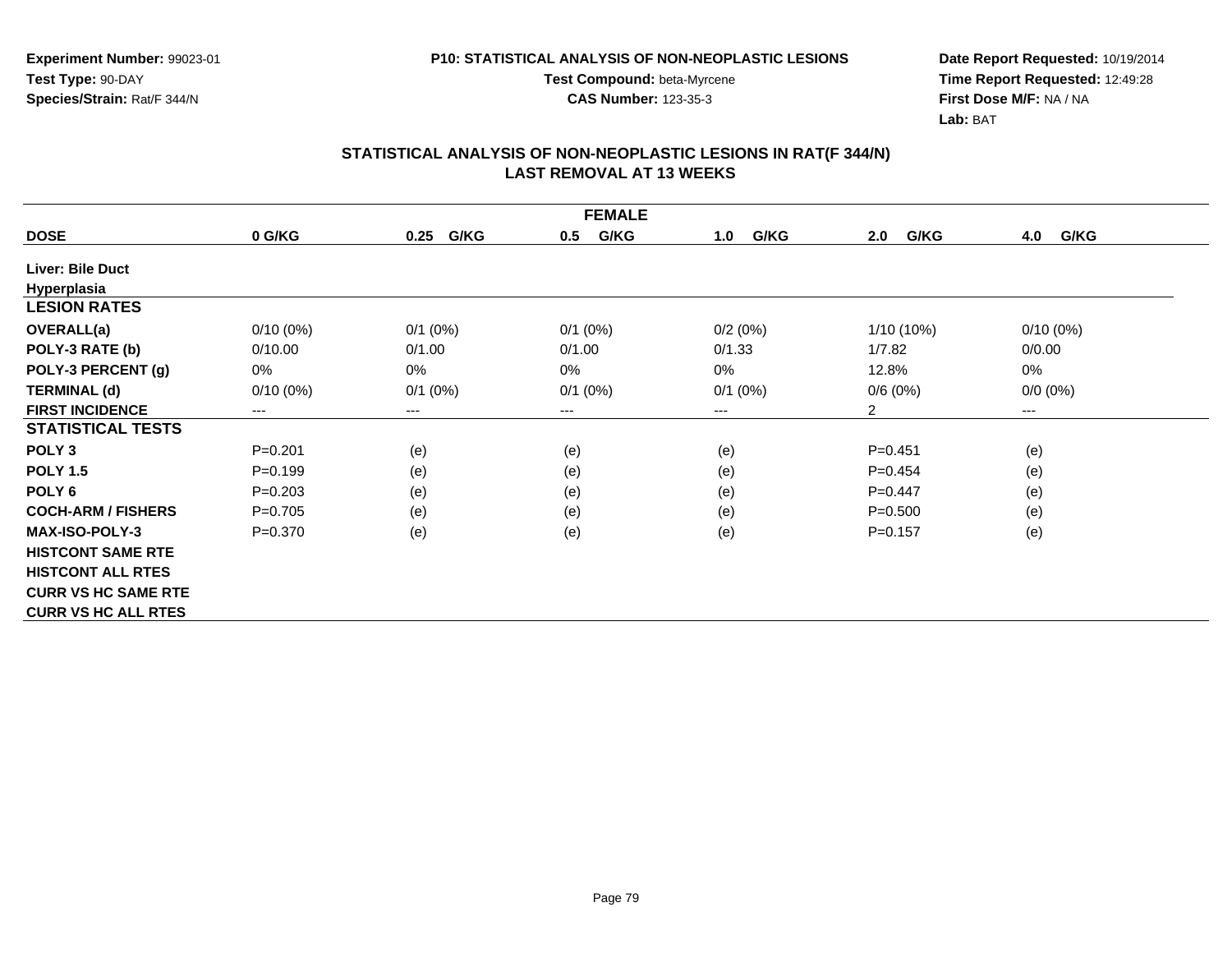**Experiment Number:** 99023-01**Test Type:** 90-DAY**Species/Strain:** Rat/F 344/N

**Test Compound:** beta-Myrcene**CAS Number:** 123-35-3

**Date Report Requested:** 10/19/2014 **Time Report Requested:** 12:49:28**First Dose M/F:** NA / NA**Lab:** BAT

| <b>FEMALE</b>              |                        |              |             |             |             |             |  |  |
|----------------------------|------------------------|--------------|-------------|-------------|-------------|-------------|--|--|
| <b>DOSE</b>                | 0 G/KG                 | G/KG<br>0.25 | G/KG<br>0.5 | G/KG<br>1.0 | G/KG<br>2.0 | G/KG<br>4.0 |  |  |
| Lung                       |                        |              |             |             |             |             |  |  |
| <b>Congestion</b>          |                        |              |             |             |             |             |  |  |
| <b>LESION RATES</b>        |                        |              |             |             |             |             |  |  |
| <b>OVERALL(a)</b>          | $0/10(0\%)$            | $0/0 (0\%)$  | $0/0 (0\%)$ | $0/1$ (0%)  | $0/10(0\%)$ | $0/10(0\%)$ |  |  |
| POLY-3 RATE (b)            | 0/10.00                | 0/0.00       | 0/0.00      | 0/0.33      | 0/6.82      | 0/0.00      |  |  |
| POLY-3 PERCENT (g)         | 0%                     | 0%           | 0%          | 0%          | 0%          | 0%          |  |  |
| <b>TERMINAL (d)</b>        | $0/10(0\%)$            | $0/0 (0\%)$  | $0/0 (0\%)$ | $0/0 (0\%)$ | 0/6(0%)     | $0/0 (0\%)$ |  |  |
| <b>FIRST INCIDENCE</b>     | $\qquad \qquad \cdots$ | $---$        | ---         | ---         | $---$       | $--$        |  |  |
| <b>STATISTICAL TESTS</b>   |                        |              |             |             |             |             |  |  |
| POLY <sub>3</sub>          | (n)                    | (n)          | (n)         | (n)         | (n)         | (n)         |  |  |
| <b>POLY 1.5</b>            | (n)                    | (n)          | (n)         | (n)         | (n)         | (n)         |  |  |
| POLY <sub>6</sub>          | (n)                    | (n)          | (n)         | (n)         | (n)         | (n)         |  |  |
| <b>COCH-ARM / FISHERS</b>  | (n)                    | (n)          | (n)         | (n)         | (n)         | (n)         |  |  |
| <b>MAX-ISO-POLY-3</b>      | (n)                    | (n)          | (n)         | (n)         | (n)         | (n)         |  |  |
| <b>HISTCONT SAME RTE</b>   |                        |              |             |             |             |             |  |  |
| <b>HISTCONT ALL RTES</b>   |                        |              |             |             |             |             |  |  |
| <b>CURR VS HC SAME RTE</b> |                        |              |             |             |             |             |  |  |
| <b>CURR VS HC ALL RTES</b> |                        |              |             |             |             |             |  |  |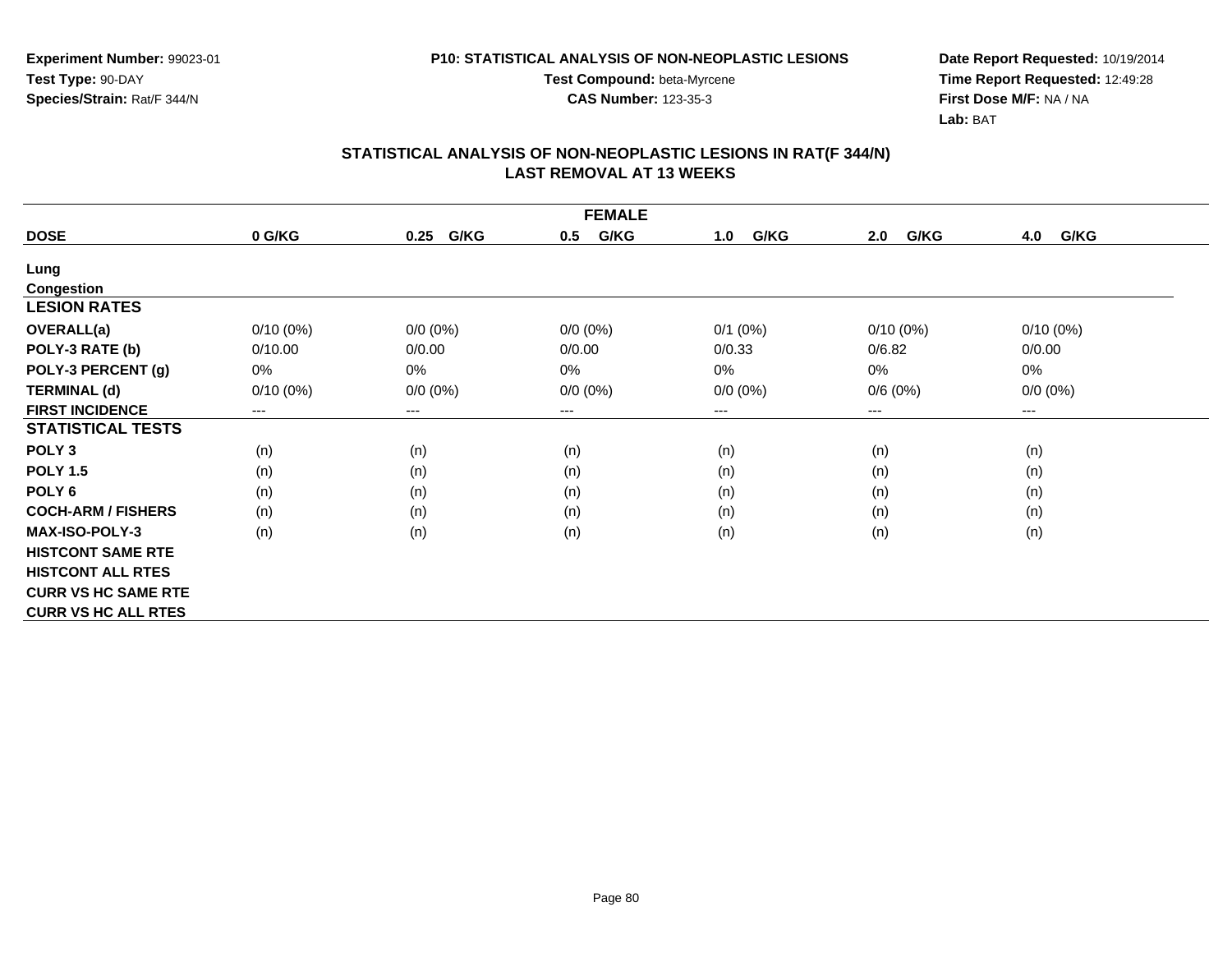**Experiment Number:** 99023-01**Test Type:** 90-DAY**Species/Strain:** Rat/F 344/N

**Test Compound:** beta-Myrcene**CAS Number:** 123-35-3

**Date Report Requested:** 10/19/2014 **Time Report Requested:** 12:49:28**First Dose M/F:** NA / NA**Lab:** BAT

| <b>FEMALE</b>              |             |                        |             |             |             |             |  |  |
|----------------------------|-------------|------------------------|-------------|-------------|-------------|-------------|--|--|
| <b>DOSE</b>                | 0 G/KG      | G/KG<br>0.25           | G/KG<br>0.5 | G/KG<br>1.0 | G/KG<br>2.0 | G/KG<br>4.0 |  |  |
| Lung                       |             |                        |             |             |             |             |  |  |
| <b>Inflammation</b>        |             |                        |             |             |             |             |  |  |
| <b>LESION RATES</b>        |             |                        |             |             |             |             |  |  |
| <b>OVERALL(a)</b>          | $0/10(0\%)$ | $0/0 (0\%)$            | $0/0 (0\%)$ | $0/1$ (0%)  | $0/10(0\%)$ | $0/10(0\%)$ |  |  |
| POLY-3 RATE (b)            | 0/10.00     | 0/0.00                 | 0/0.00      | 0/0.33      | 0/6.82      | 0/0.00      |  |  |
| POLY-3 PERCENT (g)         | 0%          | 0%                     | 0%          | 0%          | 0%          | 0%          |  |  |
| <b>TERMINAL (d)</b>        | $0/10(0\%)$ | $0/0 (0\%)$            | $0/0 (0\%)$ | $0/0 (0\%)$ | 0/6(0%)     | $0/0 (0\%)$ |  |  |
| <b>FIRST INCIDENCE</b>     | ---         | $\qquad \qquad \cdots$ | $--$        | ---         | ---         | $--$        |  |  |
| <b>STATISTICAL TESTS</b>   |             |                        |             |             |             |             |  |  |
| POLY <sub>3</sub>          | (n)         | (n)                    | (n)         | (n)         | (n)         | (n)         |  |  |
| <b>POLY 1.5</b>            | (n)         | (n)                    | (n)         | (n)         | (n)         | (n)         |  |  |
| POLY <sub>6</sub>          | (n)         | (n)                    | (n)         | (n)         | (n)         | (n)         |  |  |
| <b>COCH-ARM / FISHERS</b>  | (n)         | (n)                    | (n)         | (n)         | (n)         | (n)         |  |  |
| <b>MAX-ISO-POLY-3</b>      | (n)         | (n)                    | (n)         | (n)         | (n)         | (n)         |  |  |
| <b>HISTCONT SAME RTE</b>   |             |                        |             |             |             |             |  |  |
| <b>HISTCONT ALL RTES</b>   |             |                        |             |             |             |             |  |  |
| <b>CURR VS HC SAME RTE</b> |             |                        |             |             |             |             |  |  |
| <b>CURR VS HC ALL RTES</b> |             |                        |             |             |             |             |  |  |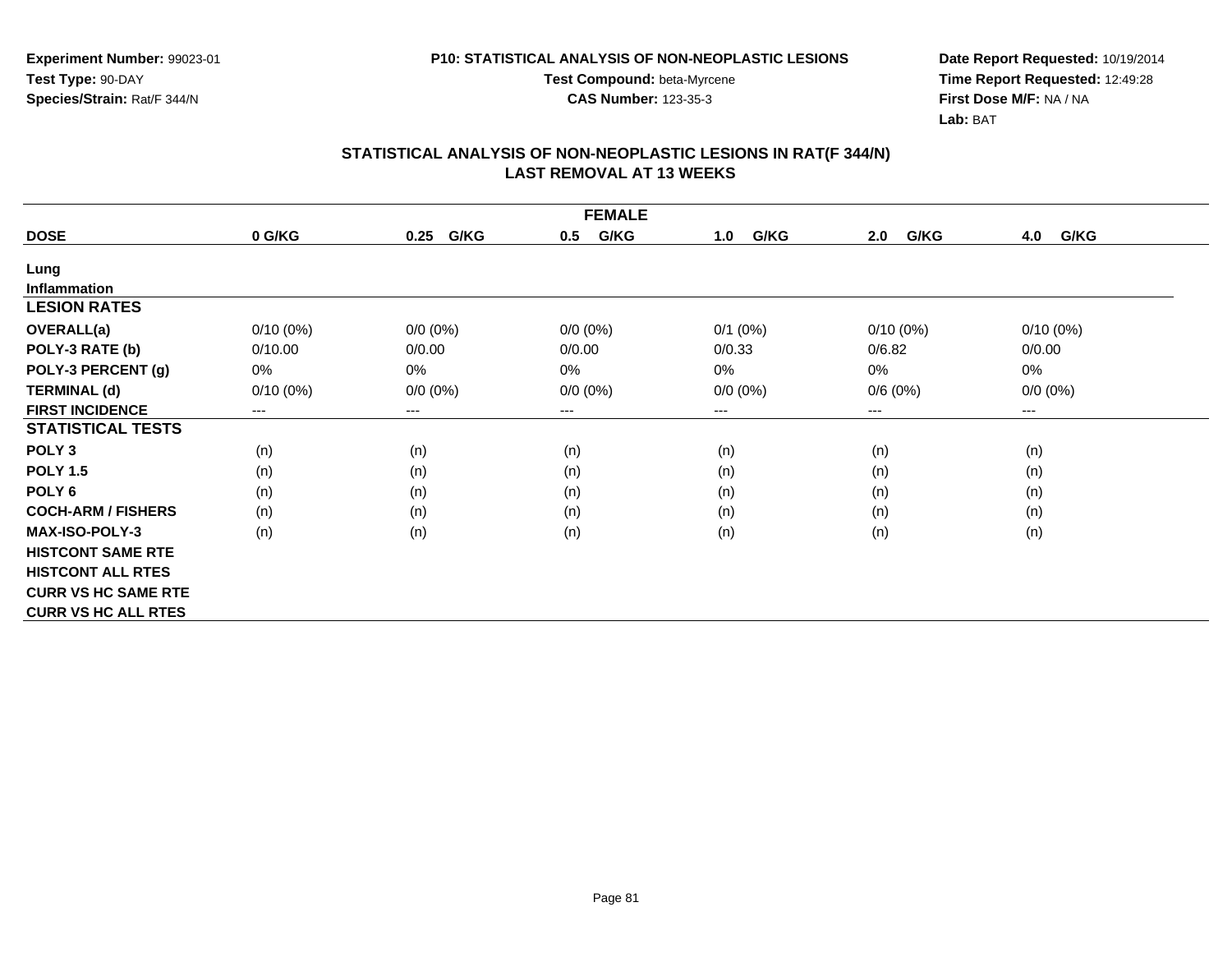**Test Compound:** beta-Myrcene**CAS Number:** 123-35-3

**Date Report Requested:** 10/19/2014 **Time Report Requested:** 12:49:28**First Dose M/F:** NA / NA**Lab:** BAT

| <b>FEMALE</b>               |              |              |             |              |             |              |  |  |
|-----------------------------|--------------|--------------|-------------|--------------|-------------|--------------|--|--|
| <b>DOSE</b>                 | 0 G/KG       | G/KG<br>0.25 | G/KG<br>0.5 | G/KG<br>1.0  | G/KG<br>2.0 | G/KG<br>4.0  |  |  |
| Lung                        |              |              |             |              |             |              |  |  |
| <b>Inflammation Chronic</b> |              |              |             |              |             |              |  |  |
| <b>LESION RATES</b>         |              |              |             |              |             |              |  |  |
| OVERALL(a)                  | 4/10 (40%)   | $0/0 (0\%)$  | $0/0 (0\%)$ | $0/1$ (0%)   | 4/10 (40%)  | $0/10(0\%)$  |  |  |
| POLY-3 RATE (b)             | 4/10.00      | 0/0.00       | 0/0.00      | 0/0.33       | 4/6.82      | 0/0.00       |  |  |
| POLY-3 PERCENT (g)          | 40%          | 0%           | 0%          | $0\%$        | 58.7%       | 0%           |  |  |
| <b>TERMINAL (d)</b>         | 4/10 (40%)   | $0/0 (0\%)$  | $0/0 (0\%)$ | $0/0 (0\%)$  | 4/6 (67%)   | $0/0 (0\%)$  |  |  |
| <b>FIRST INCIDENCE</b>      | 93(T)        | $--$         | ---         | ---          | 93(T)       | $---$        |  |  |
| <b>STATISTICAL TESTS</b>    |              |              |             |              |             |              |  |  |
| POLY <sub>3</sub>           | (e)          | (e)          | (e)         | $P = 0.771N$ | $P=0.406$   | P=0.667N     |  |  |
| <b>POLY 1.5</b>             | (e)          | (e)          | (e)         | P=0.716N     | $P=0.417$   | P=0.661N     |  |  |
| POLY <sub>6</sub>           | (e)          | (e)          | (e)         | P=0.815N     | $P = 0.390$ | P=0.667N     |  |  |
| <b>COCH-ARM / FISHERS</b>   | $P=0.043N^*$ | (e)          | (e)         | $P = 0.636N$ | P=0.675N    | P=0.043N*    |  |  |
| <b>MAX-ISO-POLY-3</b>       | (e)          | (e)          | (e)         | P=0.429N     | $P=0.274$   | $P = 0.500N$ |  |  |
| <b>HISTCONT SAME RTE</b>    |              |              |             |              |             |              |  |  |
| <b>HISTCONT ALL RTES</b>    |              |              |             |              |             |              |  |  |
| <b>CURR VS HC SAME RTE</b>  |              |              |             |              |             |              |  |  |
| <b>CURR VS HC ALL RTES</b>  |              |              |             |              |             |              |  |  |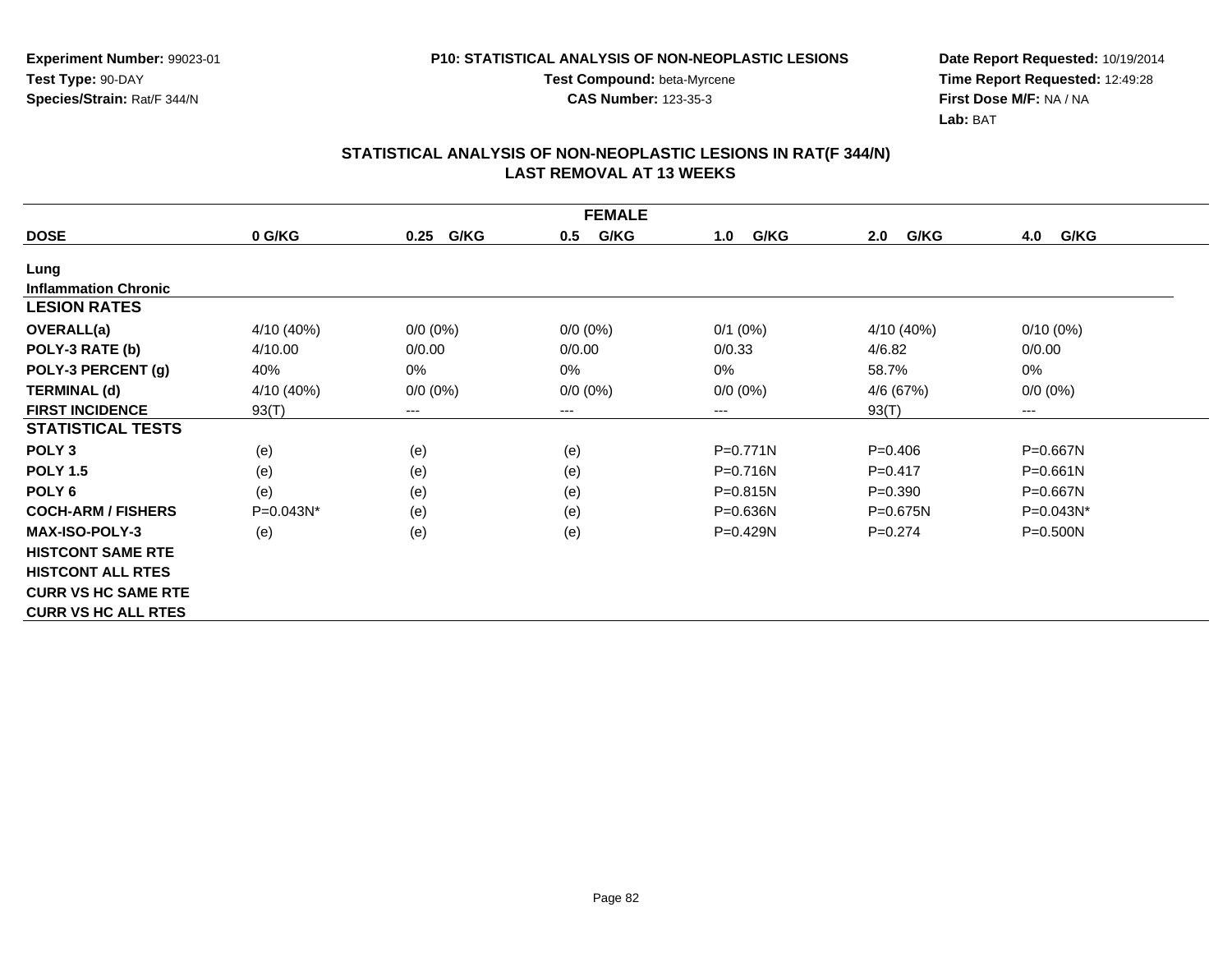**Experiment Number:** 99023-01**Test Type:** 90-DAY**Species/Strain:** Rat/F 344/N

**Test Compound:** beta-Myrcene**CAS Number:** 123-35-3

**Date Report Requested:** 10/19/2014 **Time Report Requested:** 12:49:29**First Dose M/F:** NA / NA**Lab:** BAT

| <b>FEMALE</b>              |             |              |             |              |              |              |  |  |
|----------------------------|-------------|--------------|-------------|--------------|--------------|--------------|--|--|
| <b>DOSE</b>                | 0 G/KG      | G/KG<br>0.25 | G/KG<br>0.5 | G/KG<br>1.0  | G/KG<br>2.0  | G/KG<br>4.0  |  |  |
| Lung                       |             |              |             |              |              |              |  |  |
| <b>Metaplasia Osseous</b>  |             |              |             |              |              |              |  |  |
| <b>LESION RATES</b>        |             |              |             |              |              |              |  |  |
| OVERALL(a)                 | 1/10 (10%)  | $0/0 (0\%)$  | $0/0 (0\%)$ | $0/1$ (0%)   | $1/10(10\%)$ | 1/10 (10%)   |  |  |
| POLY-3 RATE (b)            | 1/10.00     | 0/0.00       | 0/0.00      | 0/0.33       | 1/6.82       | 1/1.00       |  |  |
| POLY-3 PERCENT (g)         | 10%         | 0%           | 0%          | $0\%$        | 14.7%        | 100%         |  |  |
| <b>TERMINAL (d)</b>        | 1/10 (10%)  | $0/0 (0\%)$  | $0/0 (0\%)$ | $0/0 (0\%)$  | 1/6 (17%)    | $0/0 (0\%)$  |  |  |
| <b>FIRST INCIDENCE</b>     | 93(T)       | $--$         | ---         | ---          | 93(T)        | 3            |  |  |
| <b>STATISTICAL TESTS</b>   |             |              |             |              |              |              |  |  |
| POLY <sub>3</sub>          | (e)         | (e)          | (e)         | P=0.936N     | $P = 0.669$  | $P = 0.352$  |  |  |
| <b>POLY 1.5</b>            | (e)         | (e)          | (e)         | P=0.929N     | $P = 0.673$  | $P = 0.355$  |  |  |
| POLY <sub>6</sub>          | (e)         | (e)          | (e)         | $P = 0.941N$ | $P=0.664$    | $P=0.352$    |  |  |
| <b>COCH-ARM / FISHERS</b>  | $P = 0.633$ | (e)          | (e)         | P=0.909N     | $P = 0.763N$ | $P = 0.763N$ |  |  |
| <b>MAX-ISO-POLY-3</b>      | (e)         | (e)          | (e)         | $P = 0.471N$ | $P=0.410$    | $P = 0.243$  |  |  |
| <b>HISTCONT SAME RTE</b>   |             |              |             |              |              |              |  |  |
| <b>HISTCONT ALL RTES</b>   |             |              |             |              |              |              |  |  |
| <b>CURR VS HC SAME RTE</b> |             |              |             |              |              |              |  |  |
| <b>CURR VS HC ALL RTES</b> |             |              |             |              |              |              |  |  |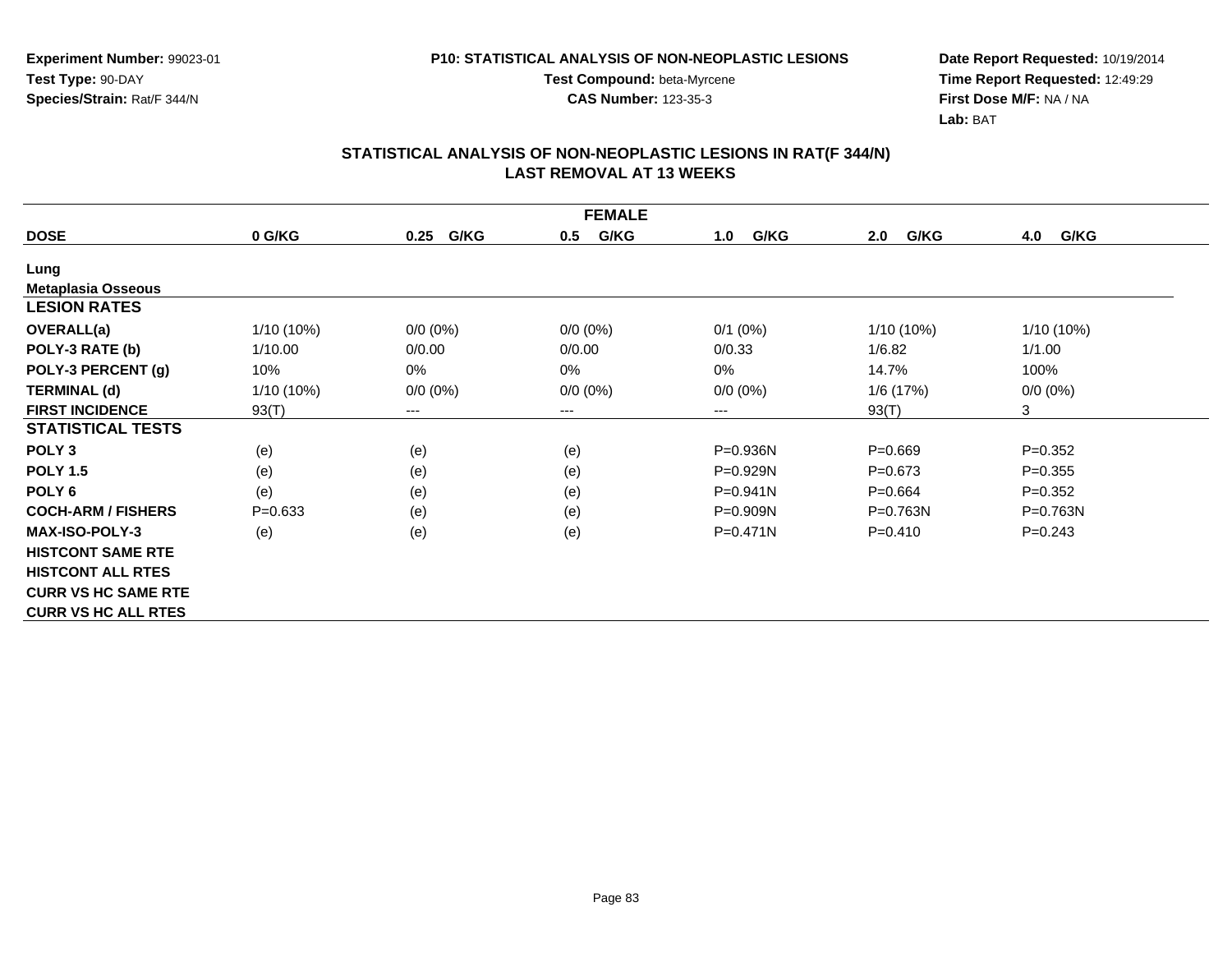**Experiment Number:** 99023-01**Test Type:** 90-DAY**Species/Strain:** Rat/F 344/N

**Test Compound:** beta-Myrcene**CAS Number:** 123-35-3

**Date Report Requested:** 10/19/2014 **Time Report Requested:** 12:49:29**First Dose M/F:** NA / NA**Lab:** BAT

| <b>FEMALE</b>              |             |                        |             |             |             |                |  |  |
|----------------------------|-------------|------------------------|-------------|-------------|-------------|----------------|--|--|
| <b>DOSE</b>                | 0 G/KG      | G/KG<br>0.25           | G/KG<br>0.5 | G/KG<br>1.0 | G/KG<br>2.0 | G/KG<br>4.0    |  |  |
| <b>Lung: Alveolus</b>      |             |                        |             |             |             |                |  |  |
| <b>Necrosis Acute</b>      |             |                        |             |             |             |                |  |  |
| <b>LESION RATES</b>        |             |                        |             |             |             |                |  |  |
| <b>OVERALL(a)</b>          | $0/10(0\%)$ | $0/0 (0\%)$            | $0/0 (0\%)$ | $0/1$ (0%)  | $0/10(0\%)$ | 1/10 (10%)     |  |  |
| POLY-3 RATE (b)            | 0/10.00     | 0/0.00                 | 0/0.00      | 0/0.33      | 0/6.82      | 1/1.00         |  |  |
| POLY-3 PERCENT (g)         | 0%          | 0%                     | 0%          | 0%          | 0%          | 100%           |  |  |
| <b>TERMINAL (d)</b>        | $0/10(0\%)$ | $0/0 (0\%)$            | $0/0 (0\%)$ | $0/0 (0\%)$ | 0/6(0%)     | $0/0 (0\%)$    |  |  |
| <b>FIRST INCIDENCE</b>     | ---         | $\qquad \qquad \cdots$ | $--$        | ---         | ---         | $\overline{2}$ |  |  |
| <b>STATISTICAL TESTS</b>   |             |                        |             |             |             |                |  |  |
| POLY <sub>3</sub>          | (e)         | (e)                    | (e)         | (e)         | (e)         | $P=0.243$      |  |  |
| <b>POLY 1.5</b>            | (e)         | (e)                    | (e)         | (e)         | (e)         | $P=0.245$      |  |  |
| POLY <sub>6</sub>          | (e)         | (e)                    | (e)         | (e)         | (e)         | $P = 0.243$    |  |  |
| <b>COCH-ARM / FISHERS</b>  | $P = 0.258$ | (e)                    | (e)         | (e)         | (e)         | $P = 0.500$    |  |  |
| <b>MAX-ISO-POLY-3</b>      | (e)         | (e)                    | (e)         | (e)         | (e)         | $P = 0.137$    |  |  |
| <b>HISTCONT SAME RTE</b>   |             |                        |             |             |             |                |  |  |
| <b>HISTCONT ALL RTES</b>   |             |                        |             |             |             |                |  |  |
| <b>CURR VS HC SAME RTE</b> |             |                        |             |             |             |                |  |  |
| <b>CURR VS HC ALL RTES</b> |             |                        |             |             |             |                |  |  |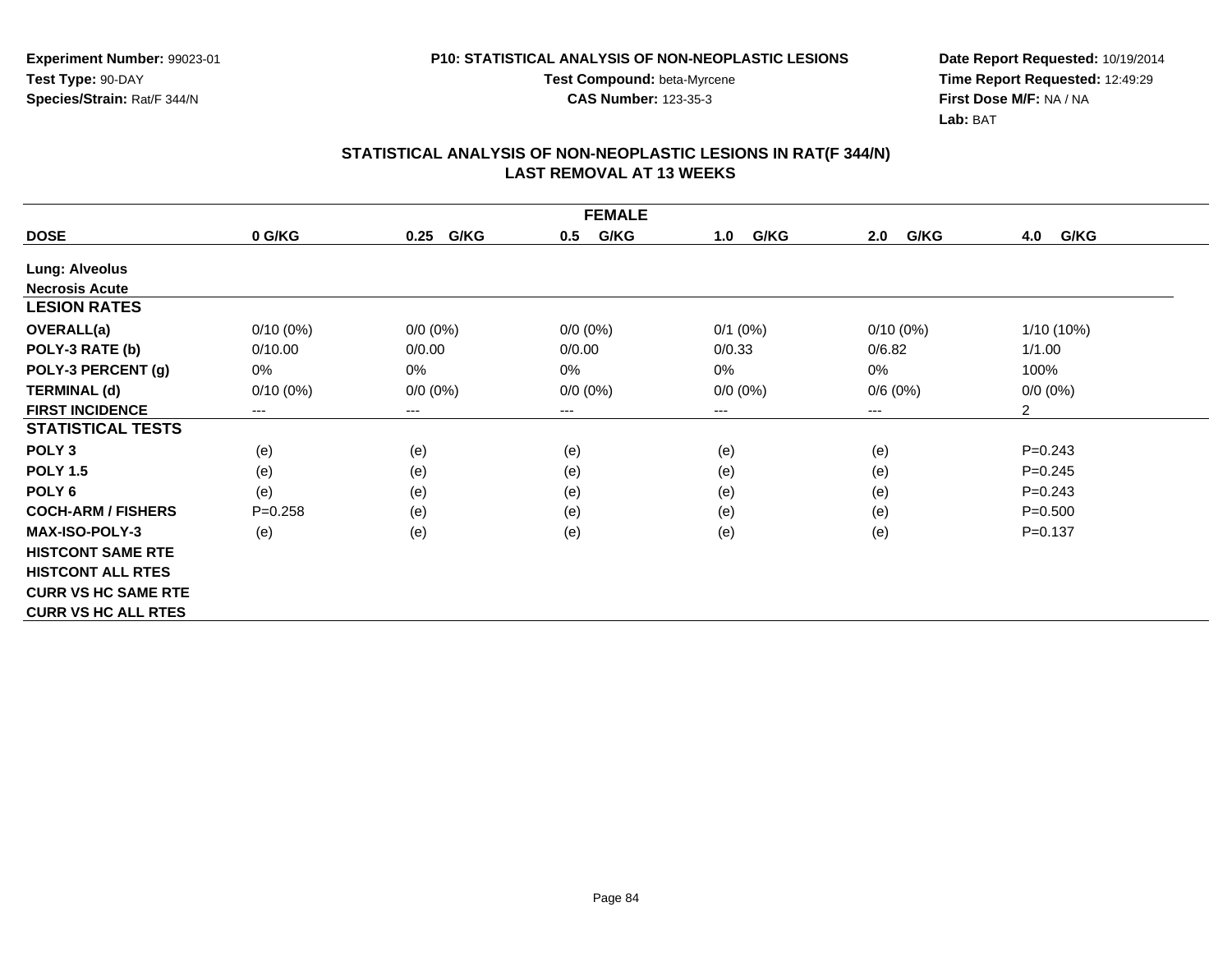**Test Compound:** beta-Myrcene**CAS Number:** 123-35-3

**Date Report Requested:** 10/19/2014 **Time Report Requested:** 12:49:29**First Dose M/F:** NA / NA**Lab:** BAT

| <b>FEMALE</b>                               |             |                        |             |             |             |             |  |  |
|---------------------------------------------|-------------|------------------------|-------------|-------------|-------------|-------------|--|--|
| <b>DOSE</b>                                 | 0 G/KG      | G/KG<br>0.25           | G/KG<br>0.5 | G/KG<br>1.0 | G/KG<br>2.0 | G/KG<br>4.0 |  |  |
| <b>Lung: Bronchus</b>                       |             |                        |             |             |             |             |  |  |
| <b>Infiltration Cellular Polymorphnuclr</b> |             |                        |             |             |             |             |  |  |
| <b>LESION RATES</b>                         |             |                        |             |             |             |             |  |  |
| <b>OVERALL(a)</b>                           | $0/10(0\%)$ | $0/0 (0\%)$            | $0/0 (0\%)$ | $0/1$ (0%)  | $0/10(0\%)$ | $0/10(0\%)$ |  |  |
| POLY-3 RATE (b)                             | 0/10.00     | 0/0.00                 | 0/0.00      | 0/0.33      | 0/6.82      | 0/0.00      |  |  |
| POLY-3 PERCENT (g)                          | 0%          | $0\%$                  | $0\%$       | 0%          | 0%          | 0%          |  |  |
| <b>TERMINAL (d)</b>                         | $0/10(0\%)$ | $0/0 (0\%)$            | $0/0 (0\%)$ | $0/0 (0\%)$ | 0/6(0%)     | $0/0 (0\%)$ |  |  |
| <b>FIRST INCIDENCE</b>                      | $--$        | $\qquad \qquad \cdots$ | ---         | ---         | $---$       | ---         |  |  |
| <b>STATISTICAL TESTS</b>                    |             |                        |             |             |             |             |  |  |
| POLY <sub>3</sub>                           | (n)         | (n)                    | (n)         | (n)         | (n)         | (n)         |  |  |
| <b>POLY 1.5</b>                             | (n)         | (n)                    | (n)         | (n)         | (n)         | (n)         |  |  |
| POLY <sub>6</sub>                           | (n)         | (n)                    | (n)         | (n)         | (n)         | (n)         |  |  |
| <b>COCH-ARM / FISHERS</b>                   | (n)         | (n)                    | (n)         | (n)         | (n)         | (n)         |  |  |
| <b>MAX-ISO-POLY-3</b>                       | (n)         | (n)                    | (n)         | (n)         | (n)         | (n)         |  |  |
| <b>HISTCONT SAME RTE</b>                    |             |                        |             |             |             |             |  |  |
| <b>HISTCONT ALL RTES</b>                    |             |                        |             |             |             |             |  |  |
| <b>CURR VS HC SAME RTE</b>                  |             |                        |             |             |             |             |  |  |
| <b>CURR VS HC ALL RTES</b>                  |             |                        |             |             |             |             |  |  |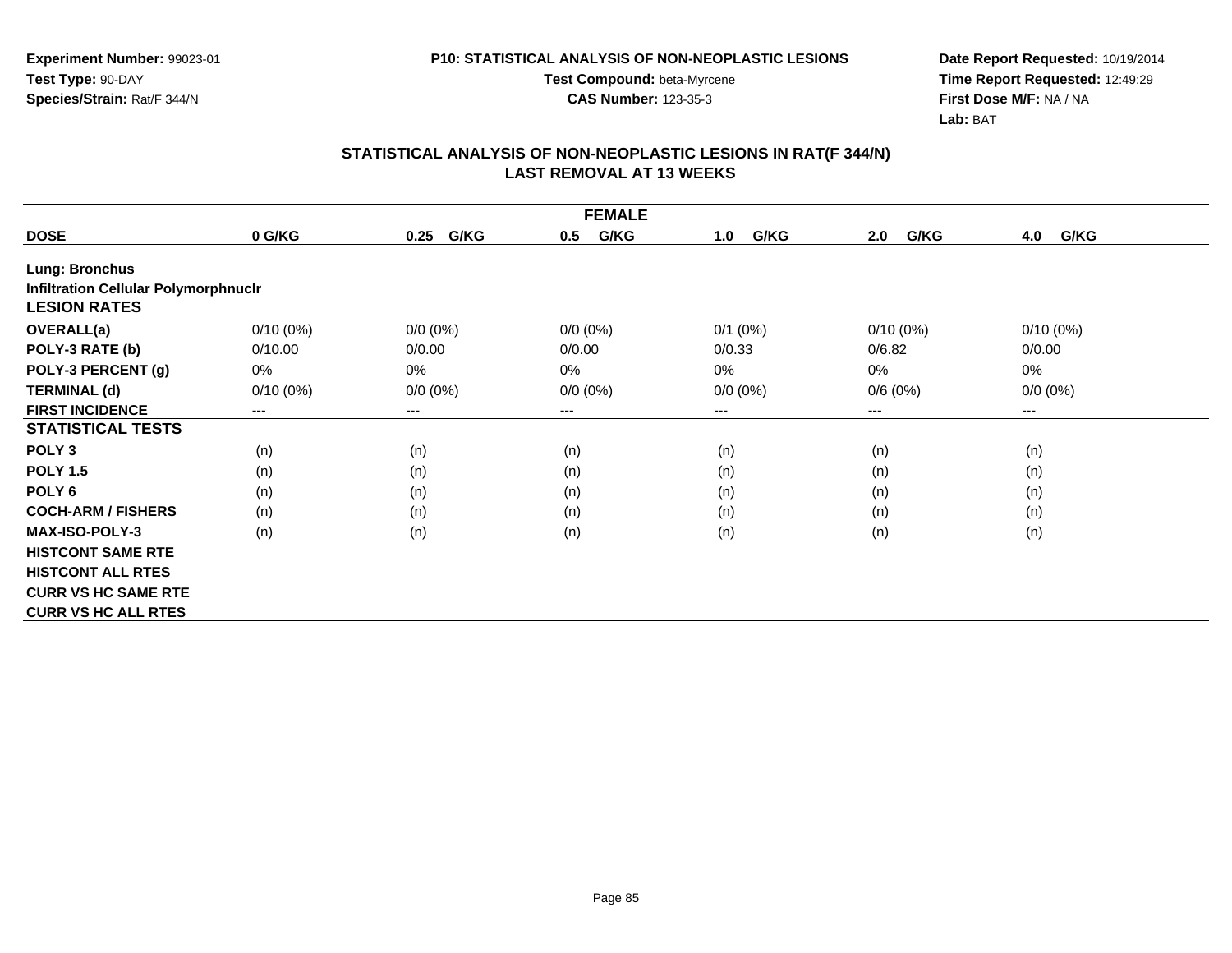**Experiment Number:** 99023-01**Test Type:** 90-DAY**Species/Strain:** Rat/F 344/N

**Test Compound:** beta-Myrcene**CAS Number:** 123-35-3

**Date Report Requested:** 10/19/2014 **Time Report Requested:** 12:49:29**First Dose M/F:** NA / NA**Lab:** BAT

| <b>FEMALE</b>              |             |              |             |             |             |             |  |
|----------------------------|-------------|--------------|-------------|-------------|-------------|-------------|--|
| <b>DOSE</b>                | 0 G/KG      | G/KG<br>0.25 | G/KG<br>0.5 | G/KG<br>1.0 | G/KG<br>2.0 | 4.0<br>G/KG |  |
| Lung: Vein                 |             |              |             |             |             |             |  |
| <b>Thrombosis</b>          |             |              |             |             |             |             |  |
| <b>LESION RATES</b>        |             |              |             |             |             |             |  |
| <b>OVERALL(a)</b>          | $0/10(0\%)$ | $0/0 (0\%)$  | $0/0 (0\%)$ | 1/1 (100%)  | $0/10(0\%)$ | $0/10(0\%)$ |  |
| POLY-3 RATE (b)            | 0/10.00     | 0/0.00       | 0/0.00      | 1/1.00      | 0/6.82      | 0/0.00      |  |
| POLY-3 PERCENT (g)         | 0%          | 0%           | 0%          | 100%        | 0%          | 0%          |  |
| <b>TERMINAL (d)</b>        | $0/10(0\%)$ | $0/0 (0\%)$  | $0/0 (0\%)$ | $0/0 (0\%)$ | 0/6(0%)     | $0/0 (0\%)$ |  |
| <b>FIRST INCIDENCE</b>     | ---         | $\cdots$     | $---$       | 64          | ---         | ---         |  |
| <b>STATISTICAL TESTS</b>   |             |              |             |             |             |             |  |
| POLY <sub>3</sub>          | (e)         | (e)          | (e)         | $P = 0.091$ | (e)         | (e)         |  |
| <b>POLY 1.5</b>            | (e)         | (e)          | (e)         | $P = 0.091$ | (e)         | (e)         |  |
| POLY <sub>6</sub>          | (e)         | (e)          | (e)         | $P = 0.091$ | (e)         | (e)         |  |
| <b>COCH-ARM / FISHERS</b>  | P=0.508N    | (e)          | (e)         | $P = 0.091$ | (e)         | (e)         |  |
| <b>MAX-ISO-POLY-3</b>      | (e)         | (e)          | (e)         | $P=0.000**$ | (e)         | (e)         |  |
| <b>HISTCONT SAME RTE</b>   |             |              |             |             |             |             |  |
| <b>HISTCONT ALL RTES</b>   |             |              |             |             |             |             |  |
| <b>CURR VS HC SAME RTE</b> |             |              |             |             |             |             |  |
| <b>CURR VS HC ALL RTES</b> |             |              |             |             |             |             |  |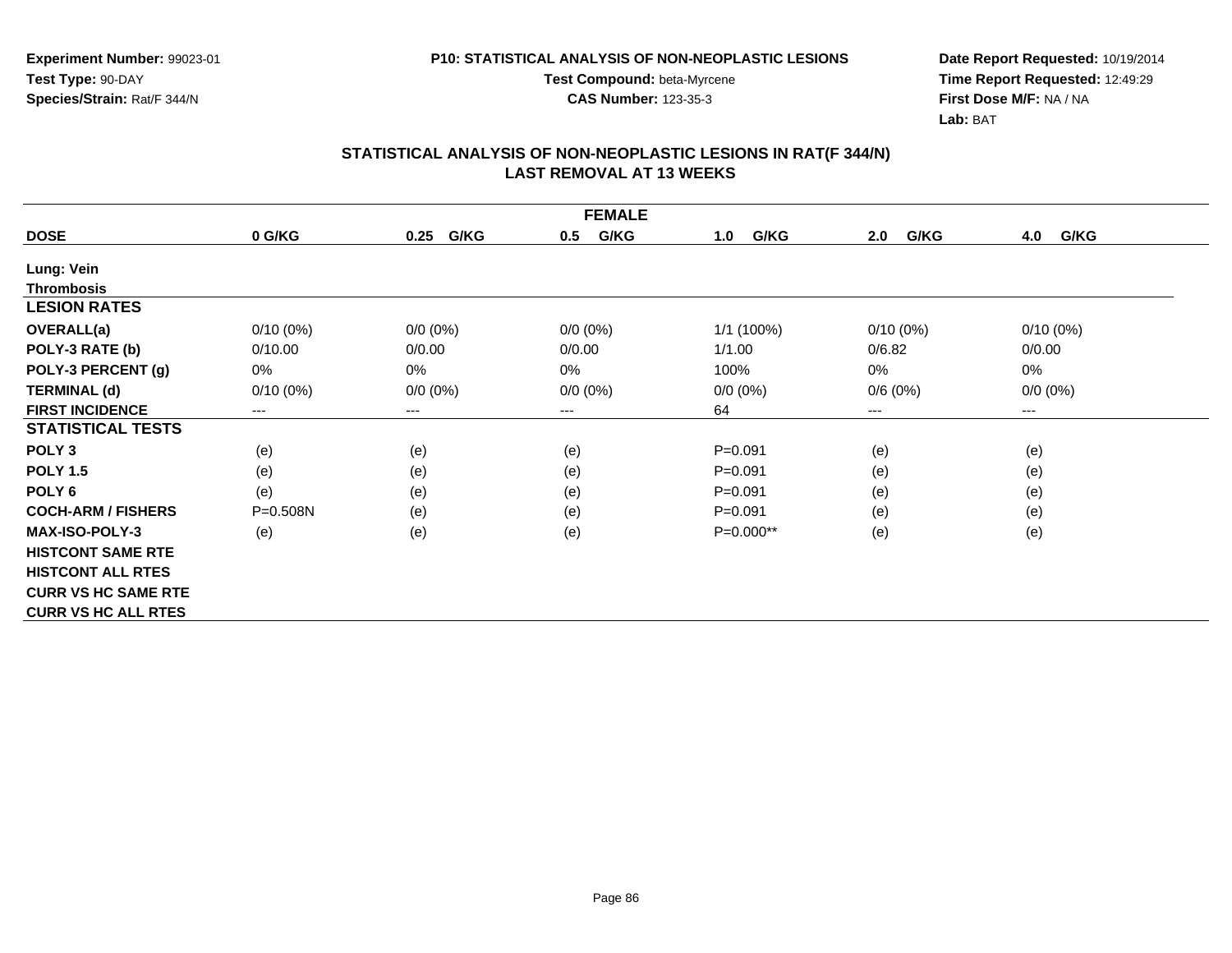**Test Compound:** beta-Myrcene**CAS Number:** 123-35-3

**Date Report Requested:** 10/19/2014 **Time Report Requested:** 12:49:29**First Dose M/F:** NA / NA**Lab:** BAT

|                            | <b>FEMALE</b>          |              |             |             |             |                        |  |  |  |
|----------------------------|------------------------|--------------|-------------|-------------|-------------|------------------------|--|--|--|
| <b>DOSE</b>                | 0 G/KG                 | G/KG<br>0.25 | G/KG<br>0.5 | G/KG<br>1.0 | G/KG<br>2.0 | 4.0<br>G/KG            |  |  |  |
| Lymph Node, Mesenteric     |                        |              |             |             |             |                        |  |  |  |
| <b>Atrophy</b>             |                        |              |             |             |             |                        |  |  |  |
| <b>LESION RATES</b>        |                        |              |             |             |             |                        |  |  |  |
| <b>OVERALL(a)</b>          | $0/10(0\%)$            | $0/0 (0\%)$  | $0/0 (0\%)$ | 2/3(67%)    | 4/10 (40%)  | $0/10(0\%)$            |  |  |  |
| POLY-3 RATE (b)            | 0/10.00                | 0/0.00       | 0/0.00      | 2/2.33      | 4/7.82      | 0/0.00                 |  |  |  |
| POLY-3 PERCENT (g)         | 0%                     | 0%           | 0%          | 85.8%       | 51.2%       | 0%                     |  |  |  |
| <b>TERMINAL (d)</b>        | $0/10(0\%)$            | $0/0 (0\%)$  | $0/0 (0\%)$ | 2/2 (100%)  | 3/6(50%)    | $0/0 (0\%)$            |  |  |  |
| <b>FIRST INCIDENCE</b>     | $\qquad \qquad \cdots$ | ---          | ---         | 93(T)       | 4           | $\qquad \qquad \cdots$ |  |  |  |
| <b>STATISTICAL TESTS</b>   |                        |              |             |             |             |                        |  |  |  |
| POLY <sub>3</sub>          | (e)                    | (e)          | (e)         | $P=0.000**$ | $P=0.011*$  | (e)                    |  |  |  |
| <b>POLY 1.5</b>            | (e)                    | (e)          | (e)         | $P<0.001**$ | $P=0.012*$  | (e)                    |  |  |  |
| POLY <sub>6</sub>          | (e)                    | (e)          | (e)         | P=0.000**   | P=0.010**   | (e)                    |  |  |  |
| <b>COCH-ARM / FISHERS</b>  | $P=0.448N$             | (e)          | (e)         | $P=0.038*$  | $P=0.043*$  | (e)                    |  |  |  |
| <b>MAX-ISO-POLY-3</b>      | (e)                    | (e)          | (e)         | $P=0.000**$ | $P=0.004**$ | (e)                    |  |  |  |
| <b>HISTCONT SAME RTE</b>   |                        |              |             |             |             |                        |  |  |  |
| <b>HISTCONT ALL RTES</b>   |                        |              |             |             |             |                        |  |  |  |
| <b>CURR VS HC SAME RTE</b> |                        |              |             |             |             |                        |  |  |  |
| <b>CURR VS HC ALL RTES</b> |                        |              |             |             |             |                        |  |  |  |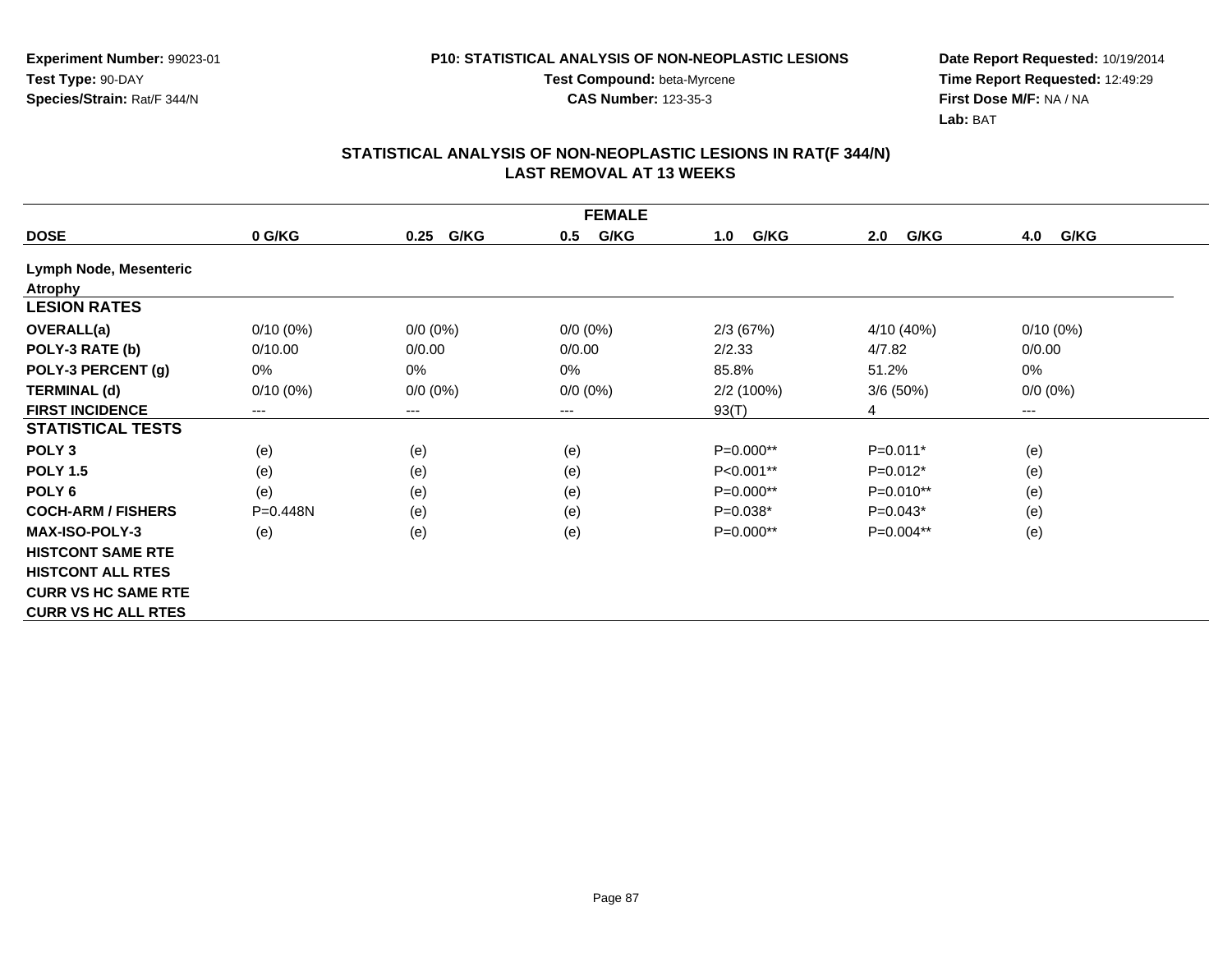**Test Compound:** beta-Myrcene**CAS Number:** 123-35-3

**Date Report Requested:** 10/19/2014 **Time Report Requested:** 12:49:29**First Dose M/F:** NA / NA**Lab:** BAT

|                            | <b>FEMALE</b> |              |             |              |              |             |  |  |  |
|----------------------------|---------------|--------------|-------------|--------------|--------------|-------------|--|--|--|
| <b>DOSE</b>                | 0 G/KG        | G/KG<br>0.25 | G/KG<br>0.5 | G/KG<br>1.0  | G/KG<br>2.0  | G/KG<br>4.0 |  |  |  |
| Lymph Node: Deep Cervical  |               |              |             |              |              |             |  |  |  |
| Ectasia                    |               |              |             |              |              |             |  |  |  |
| <b>LESION RATES</b>        |               |              |             |              |              |             |  |  |  |
| <b>OVERALL(a)</b>          | 1/1 (100%)    | 3/3 (100%)   | 4/5 (80%)   | $0/1$ (0%)   | 1/1 (100%)   | $0/0 (0\%)$ |  |  |  |
| POLY-3 RATE (b)            | 1/1.00        | 3/3.00       | 4/5.00      | 0/1.00       | 1/1.00       | 0/0.00      |  |  |  |
| POLY-3 PERCENT (g)         | 100%          | 100%         | 80%         | 0%           | 100%         | 0%          |  |  |  |
| <b>TERMINAL (d)</b>        | 1/1 (100%)    | 3/3 (100%)   | 4/5 (80%)   | $0/1$ (0%)   | $1/1(100\%)$ | $0/0 (0\%)$ |  |  |  |
| <b>FIRST INCIDENCE</b>     | 93(T)         | 93(T)        | 93(T)       | ---          | 93(T)        | $---$       |  |  |  |
| <b>STATISTICAL TESTS</b>   |               |              |             |              |              |             |  |  |  |
| POLY <sub>3</sub>          | (e)           | (e)          | P=0.793N    | (e)          | (e)          | (e)         |  |  |  |
| <b>POLY 1.5</b>            | (e)           | (e)          | $P=0.793N$  | (e)          | (e)          | (e)         |  |  |  |
| POLY <sub>6</sub>          | (e)           | (e)          | P=0.793N    | (e)          | (e)          | (e)         |  |  |  |
| <b>COCH-ARM / FISHERS</b>  | P=0.834N      | (e)          | P=0.833N    | $P = 0.500N$ | (e)          | (e)         |  |  |  |
| <b>MAX-ISO-POLY-3</b>      | (e)           | (e)          | P=0.376N    | (e)          | (e)          | (e)         |  |  |  |
| <b>HISTCONT SAME RTE</b>   |               |              |             |              |              |             |  |  |  |
| <b>HISTCONT ALL RTES</b>   |               |              |             |              |              |             |  |  |  |
| <b>CURR VS HC SAME RTE</b> |               |              |             |              |              |             |  |  |  |
| <b>CURR VS HC ALL RTES</b> |               |              |             |              |              |             |  |  |  |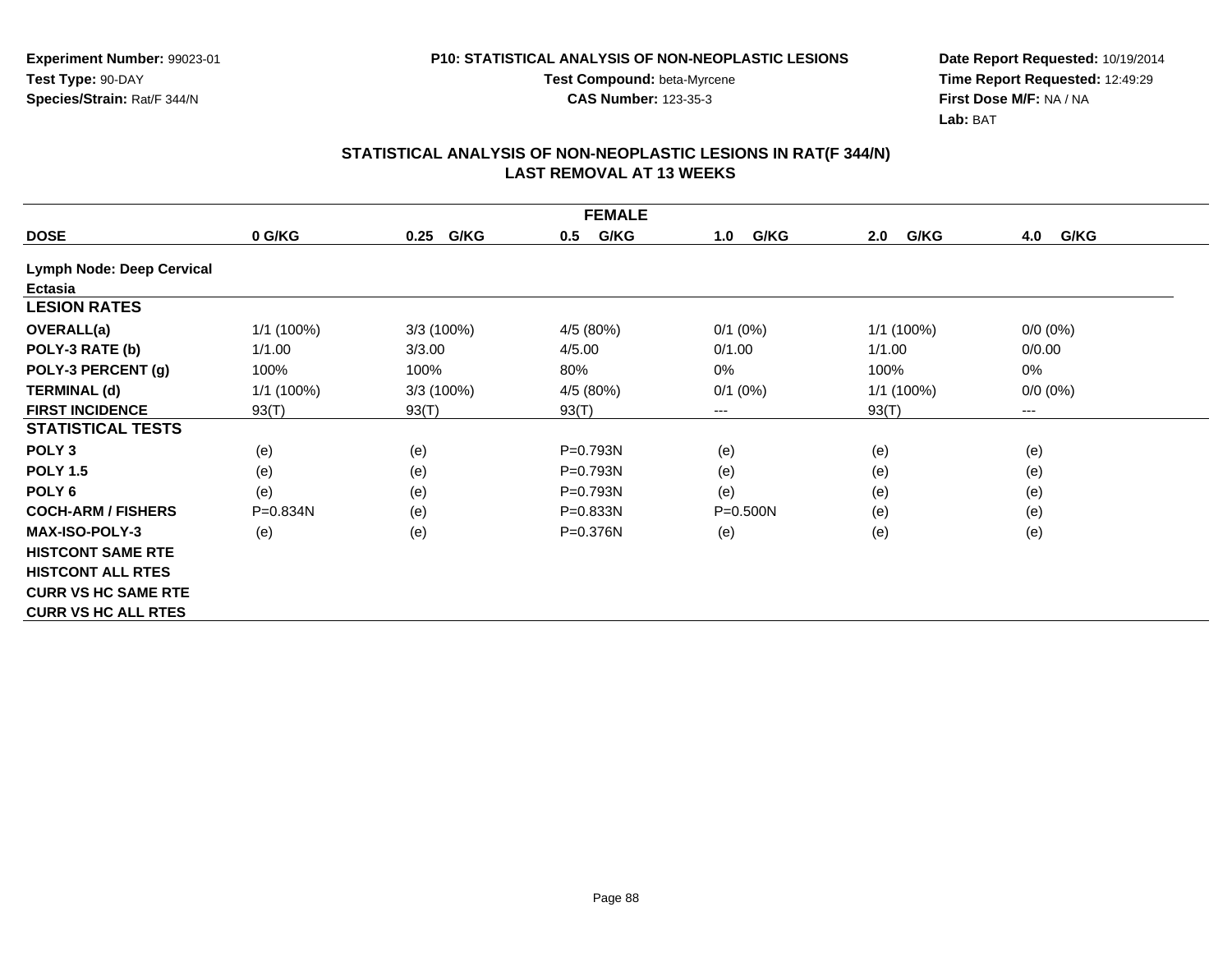**Test Compound:** beta-Myrcene**CAS Number:** 123-35-3

**Date Report Requested:** 10/19/2014 **Time Report Requested:** 12:49:29**First Dose M/F:** NA / NA**Lab:** BAT

| <b>FEMALE</b>              |            |              |             |              |             |             |  |  |
|----------------------------|------------|--------------|-------------|--------------|-------------|-------------|--|--|
| <b>DOSE</b>                | 0 G/KG     | G/KG<br>0.25 | G/KG<br>0.5 | G/KG<br>1.0  | G/KG<br>2.0 | 4.0<br>G/KG |  |  |
| Lymph Node: Deep Cervical  |            |              |             |              |             |             |  |  |
| Hyperplasia Lymphoid       |            |              |             |              |             |             |  |  |
| <b>LESION RATES</b>        |            |              |             |              |             |             |  |  |
| <b>OVERALL(a)</b>          | 1/1 (100%) | 3/3(100%)    | 5/5 (100%)  | 1/1 (100%)   | 1/1 (100%)  | $0/0 (0\%)$ |  |  |
| POLY-3 RATE (b)            | 1/1.00     | 3/3.00       | 5/5.00      | 1/1.00       | 1/1.00      | 0/0.00      |  |  |
| POLY-3 PERCENT (g)         | 100%       | 100%         | 100%        | 100%         | 100%        | 0%          |  |  |
| <b>TERMINAL (d)</b>        | 1/1 (100%) | 3/3(100%)    | 5/5 (100%)  | $1/1$ (100%) | 1/1(100%)   | $0/0 (0\%)$ |  |  |
| <b>FIRST INCIDENCE</b>     | 93(T)      | 93(T)        | 93(T)       | 93(T)        | 93(T)       | $---$       |  |  |
| <b>STATISTICAL TESTS</b>   |            |              |             |              |             |             |  |  |
| POLY <sub>3</sub>          | (e)        | (e)          | (e)         | (e)          | (e)         | (e)         |  |  |
| <b>POLY 1.5</b>            | (e)        | (e)          | (e)         | (e)          | (e)         | (e)         |  |  |
| POLY <sub>6</sub>          | (e)        | (e)          | (e)         | (e)          | (e)         | (e)         |  |  |
| <b>COCH-ARM / FISHERS</b>  | (e)        | (e)          | (e)         | (e)          | (e)         | (e)         |  |  |
| <b>MAX-ISO-POLY-3</b>      | (e)        | (e)          | (e)         | (e)          | (e)         | (e)         |  |  |
| <b>HISTCONT SAME RTE</b>   |            |              |             |              |             |             |  |  |
| <b>HISTCONT ALL RTES</b>   |            |              |             |              |             |             |  |  |
| <b>CURR VS HC SAME RTE</b> |            |              |             |              |             |             |  |  |
| <b>CURR VS HC ALL RTES</b> |            |              |             |              |             |             |  |  |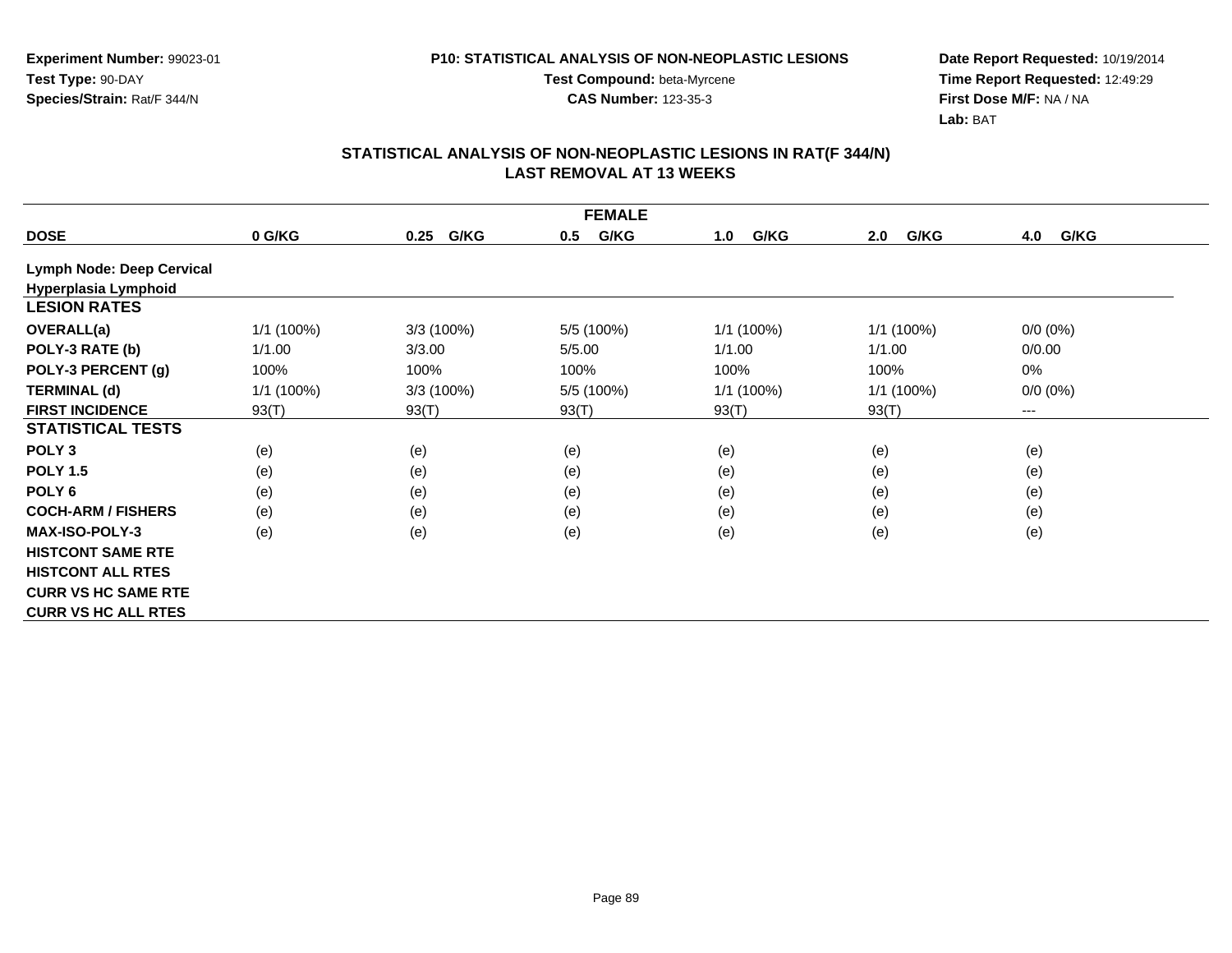**Experiment Number:** 99023-01**Test Type:** 90-DAY**Species/Strain:** Rat/F 344/N

**Test Compound:** beta-Myrcene**CAS Number:** 123-35-3

**Date Report Requested:** 10/19/2014 **Time Report Requested:** 12:49:29**First Dose M/F:** NA / NA**Lab:** BAT

| <b>FEMALE</b>              |             |              |             |             |             |             |  |  |
|----------------------------|-------------|--------------|-------------|-------------|-------------|-------------|--|--|
| <b>DOSE</b>                | 0 G/KG      | G/KG<br>0.25 | G/KG<br>0.5 | G/KG<br>1.0 | G/KG<br>2.0 | G/KG<br>4.0 |  |  |
| <b>Mesentery: Fat</b>      |             |              |             |             |             |             |  |  |
| <b>Necrosis</b>            |             |              |             |             |             |             |  |  |
| <b>LESION RATES</b>        |             |              |             |             |             |             |  |  |
| <b>OVERALL(a)</b>          | $0/0 (0\%)$ | $1/1(100\%)$ | $0/0 (0\%)$ | $0/0 (0\%)$ | $0/0 (0\%)$ | $0/0 (0\%)$ |  |  |
| POLY-3 RATE (b)            | 0/0.00      | 1/1.00       | 0/0.00      | 0/0.00      | 0/0.00      | 0/0.00      |  |  |
| POLY-3 PERCENT (g)         | 0%          | 100%         | 0%          | 0%          | 0%          | 0%          |  |  |
| <b>TERMINAL (d)</b>        | $0/0 (0\%)$ | 1/1(100%)    | $0/0 (0\%)$ | $0/0 (0\%)$ | $0/0 (0\%)$ | $0/0 (0\%)$ |  |  |
| <b>FIRST INCIDENCE</b>     | ---         | 93(T)        | $--$        | ---         | ---         | ---         |  |  |
| <b>STATISTICAL TESTS</b>   |             |              |             |             |             |             |  |  |
| POLY <sub>3</sub>          | (e)         | (e)          | (e)         | (e)         | (e)         | (e)         |  |  |
| <b>POLY 1.5</b>            | (e)         | (e)          | (e)         | (e)         | (e)         | (e)         |  |  |
| POLY <sub>6</sub>          | (e)         | (e)          | (e)         | (e)         | (e)         | (e)         |  |  |
| <b>COCH-ARM / FISHERS</b>  | (e)         | (e)          | (e)         | (e)         | (e)         | (e)         |  |  |
| <b>MAX-ISO-POLY-3</b>      | (e)         | (e)          | (e)         | (e)         | (e)         | (e)         |  |  |
| <b>HISTCONT SAME RTE</b>   |             |              |             |             |             |             |  |  |
| <b>HISTCONT ALL RTES</b>   |             |              |             |             |             |             |  |  |
| <b>CURR VS HC SAME RTE</b> |             |              |             |             |             |             |  |  |
| <b>CURR VS HC ALL RTES</b> |             |              |             |             |             |             |  |  |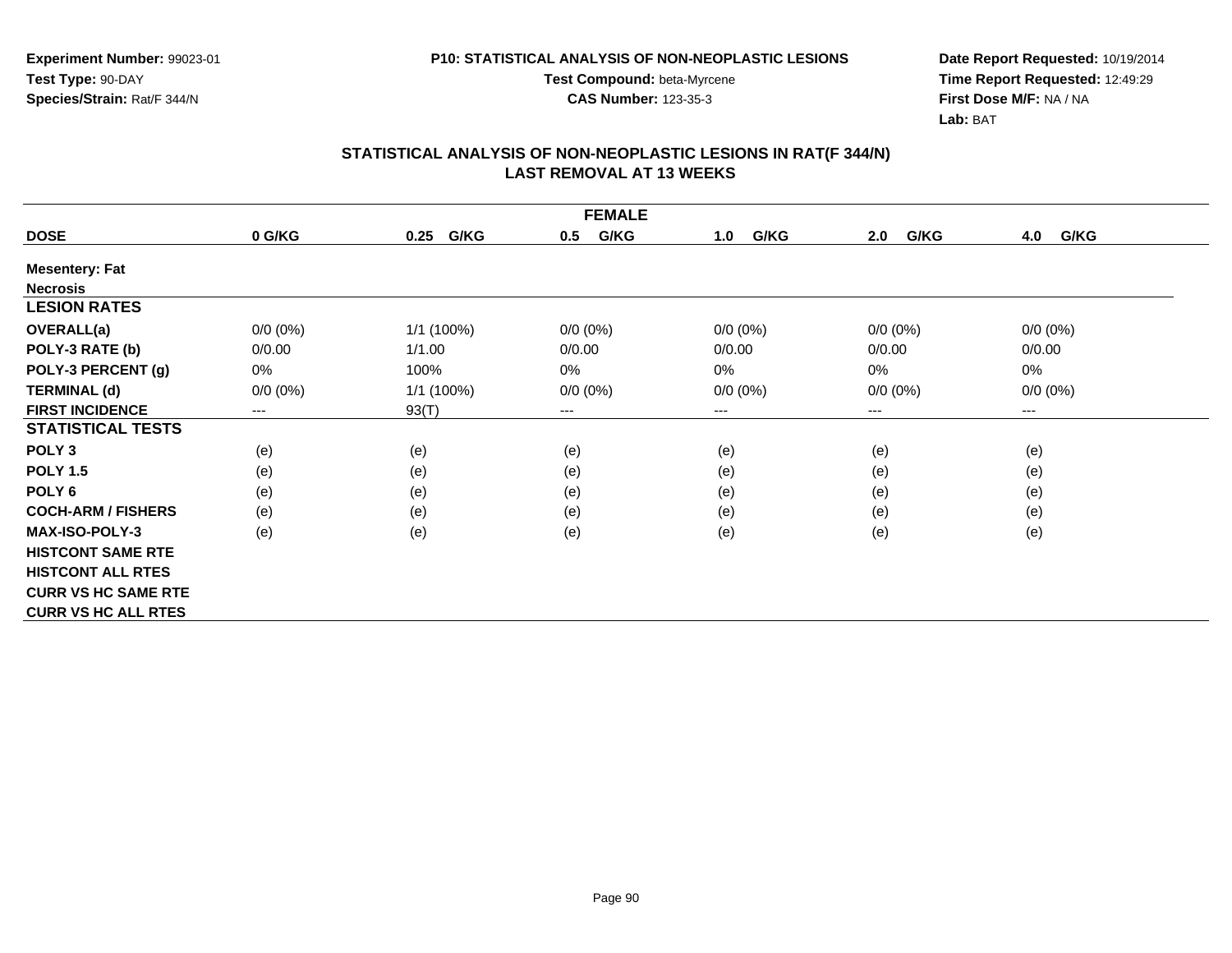**Date Report Requested:** 10/19/2014 **Time Report Requested:** 12:49:29**First Dose M/F:** NA / NA**Lab:** BAT

|                            | <b>FEMALE</b> |                        |             |             |             |                |  |  |
|----------------------------|---------------|------------------------|-------------|-------------|-------------|----------------|--|--|
| <b>DOSE</b>                | 0 G/KG        | G/KG<br>0.25           | G/KG<br>0.5 | G/KG<br>1.0 | G/KG<br>2.0 | G/KG<br>4.0    |  |  |
| <b>Nose</b>                |               |                        |             |             |             |                |  |  |
| <b>Inflammation</b>        |               |                        |             |             |             |                |  |  |
| <b>LESION RATES</b>        |               |                        |             |             |             |                |  |  |
| OVERALL(a)                 | $0/10(0\%)$   | $0/0 (0\%)$            | $0/10(0\%)$ | 1/10 (10%)  | 6/10(60%)   | $9/10(90\%)$   |  |  |
| POLY-3 RATE (b)            | 0/10.00       | 0/0.00                 | 0/10.00     | 1/9.33      | 6/7.82      | 9/9.00         |  |  |
| POLY-3 PERCENT (g)         | 0%            | 0%                     | 0%          | 10.7%       | 76.7%       | 100%           |  |  |
| <b>TERMINAL (d)</b>        | $0/10(0\%)$   | $0/0 (0\%)$            | $0/10(0\%)$ | 1/9 (11%)   | 5/6 (83%)   | $0/0 (0\%)$    |  |  |
| <b>FIRST INCIDENCE</b>     | ---           | $\qquad \qquad \cdots$ | $--$        | 93(T)       | 4           | $\overline{2}$ |  |  |
| <b>STATISTICAL TESTS</b>   |               |                        |             |             |             |                |  |  |
| POLY <sub>3</sub>          | (e)           | (e)                    | (e)         | $P = 0.486$ | $P=0.000**$ | P=0.000**      |  |  |
| <b>POLY 1.5</b>            | (e)           | (e)                    | (e)         | $P = 0.491$ | P=0.000**   | P=0.000**      |  |  |
| POLY <sub>6</sub>          | (e)           | (e)                    | (e)         | $P = 0.481$ | P=0.000**   | P=0.000**      |  |  |
| <b>COCH-ARM / FISHERS</b>  | $P=0.000**$   | (e)                    | (e)         | $P = 0.500$ | $P=0.005**$ | P=0.000**      |  |  |
| <b>MAX-ISO-POLY-3</b>      | (e)           | (e)                    | (e)         | $P = 0.158$ | $P=0.000**$ | $P=0.000**$    |  |  |
| <b>HISTCONT SAME RTE</b>   |               |                        |             |             |             |                |  |  |
| <b>HISTCONT ALL RTES</b>   |               |                        |             |             |             |                |  |  |
| <b>CURR VS HC SAME RTE</b> |               |                        |             |             |             |                |  |  |
| <b>CURR VS HC ALL RTES</b> |               |                        |             |             |             |                |  |  |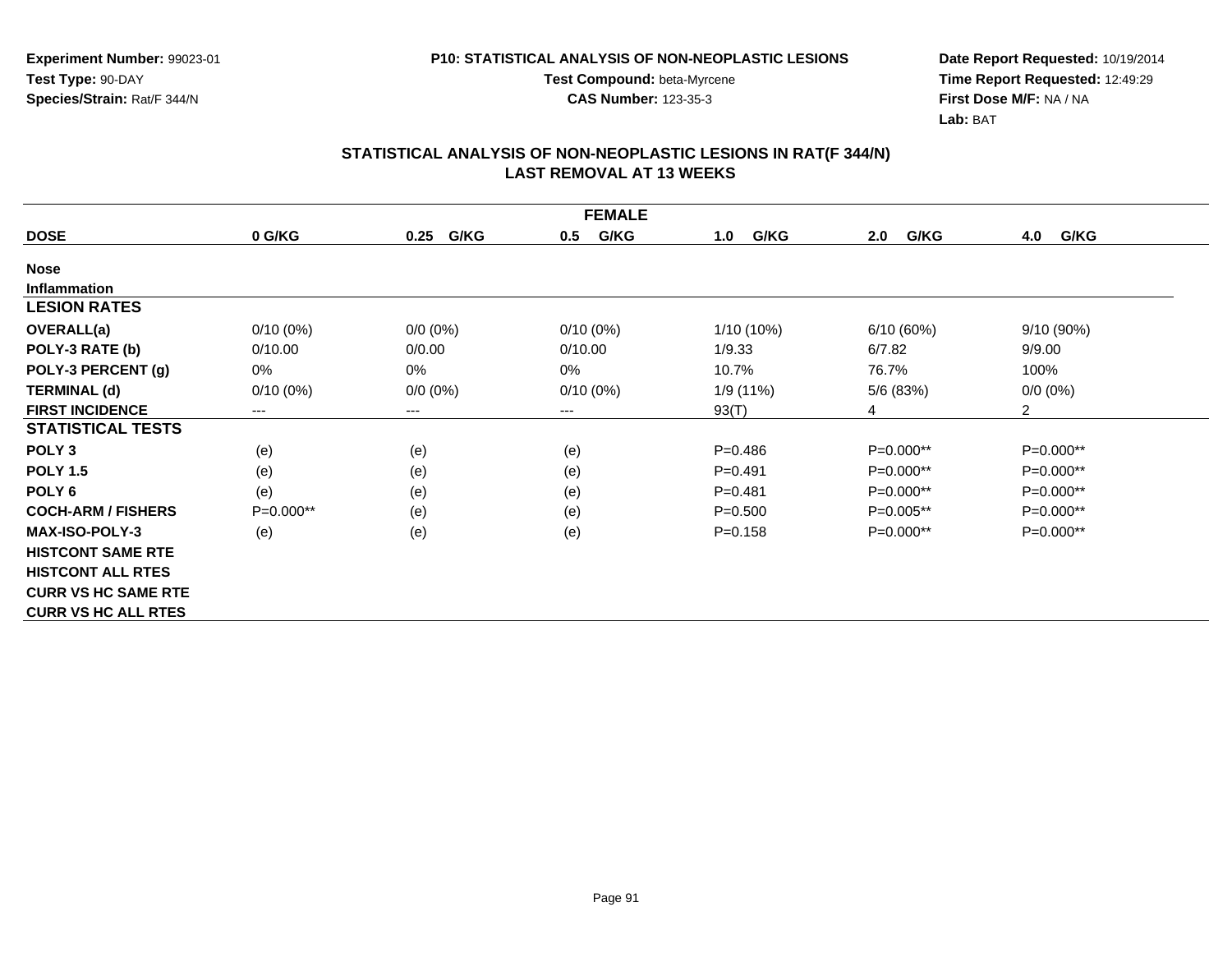**Test Compound:** beta-Myrcene**CAS Number:** 123-35-3

**Date Report Requested:** 10/19/2014 **Time Report Requested:** 12:49:29**First Dose M/F:** NA / NA**Lab:** BAT

|                             | <b>FEMALE</b>          |              |             |             |             |             |  |  |
|-----------------------------|------------------------|--------------|-------------|-------------|-------------|-------------|--|--|
| <b>DOSE</b>                 | 0 G/KG                 | G/KG<br>0.25 | G/KG<br>0.5 | G/KG<br>1.0 | G/KG<br>2.0 | G/KG<br>4.0 |  |  |
| <b>Nose</b>                 |                        |              |             |             |             |             |  |  |
| <b>Inflammation Chronic</b> |                        |              |             |             |             |             |  |  |
| <b>LESION RATES</b>         |                        |              |             |             |             |             |  |  |
| <b>OVERALL(a)</b>           | $0/10(0\%)$            | $0/0 (0\%)$  | $0/10(0\%)$ | 9/10 (90%)  | 4/10 (40%)  | $0/10(0\%)$ |  |  |
| POLY-3 RATE (b)             | 0/10.00                | 0/0.00       | 0/10.00     | 9/10.00     | 4/6.82      | 0/0.00      |  |  |
| POLY-3 PERCENT (g)          | 0%                     | 0%           | 0%          | 90%         | 58.7%       | 0%          |  |  |
| <b>TERMINAL (d)</b>         | $0/10(0\%)$            | $0/0 (0\%)$  | $0/10(0\%)$ | 8/9 (89%)   | 4/6 (67%)   | $0/0 (0\%)$ |  |  |
| <b>FIRST INCIDENCE</b>      | $\qquad \qquad \cdots$ | $--$         | ---         | 64          | 93(T)       | $--$        |  |  |
| <b>STATISTICAL TESTS</b>    |                        |              |             |             |             |             |  |  |
| POLY <sub>3</sub>           | (e)                    | (e)          | (e)         | $P=0.000**$ | $P=0.006**$ | (e)         |  |  |
| <b>POLY 1.5</b>             | (e)                    | (e)          | (e)         | $P=0.000**$ | P=0.006**   | (e)         |  |  |
| POLY <sub>6</sub>           | (e)                    | (e)          | (e)         | P=0.000**   | P=0.005**   | (e)         |  |  |
| <b>COCH-ARM / FISHERS</b>   | $P = 0.366N$           | (e)          | (e)         | $P=0.000**$ | $P=0.043*$  | (e)         |  |  |
| <b>MAX-ISO-POLY-3</b>       | (e)                    | (e)          | (e)         | $P=0.000**$ | $P=0.003**$ | (e)         |  |  |
| <b>HISTCONT SAME RTE</b>    |                        |              |             |             |             |             |  |  |
| <b>HISTCONT ALL RTES</b>    |                        |              |             |             |             |             |  |  |
| <b>CURR VS HC SAME RTE</b>  |                        |              |             |             |             |             |  |  |
| <b>CURR VS HC ALL RTES</b>  |                        |              |             |             |             |             |  |  |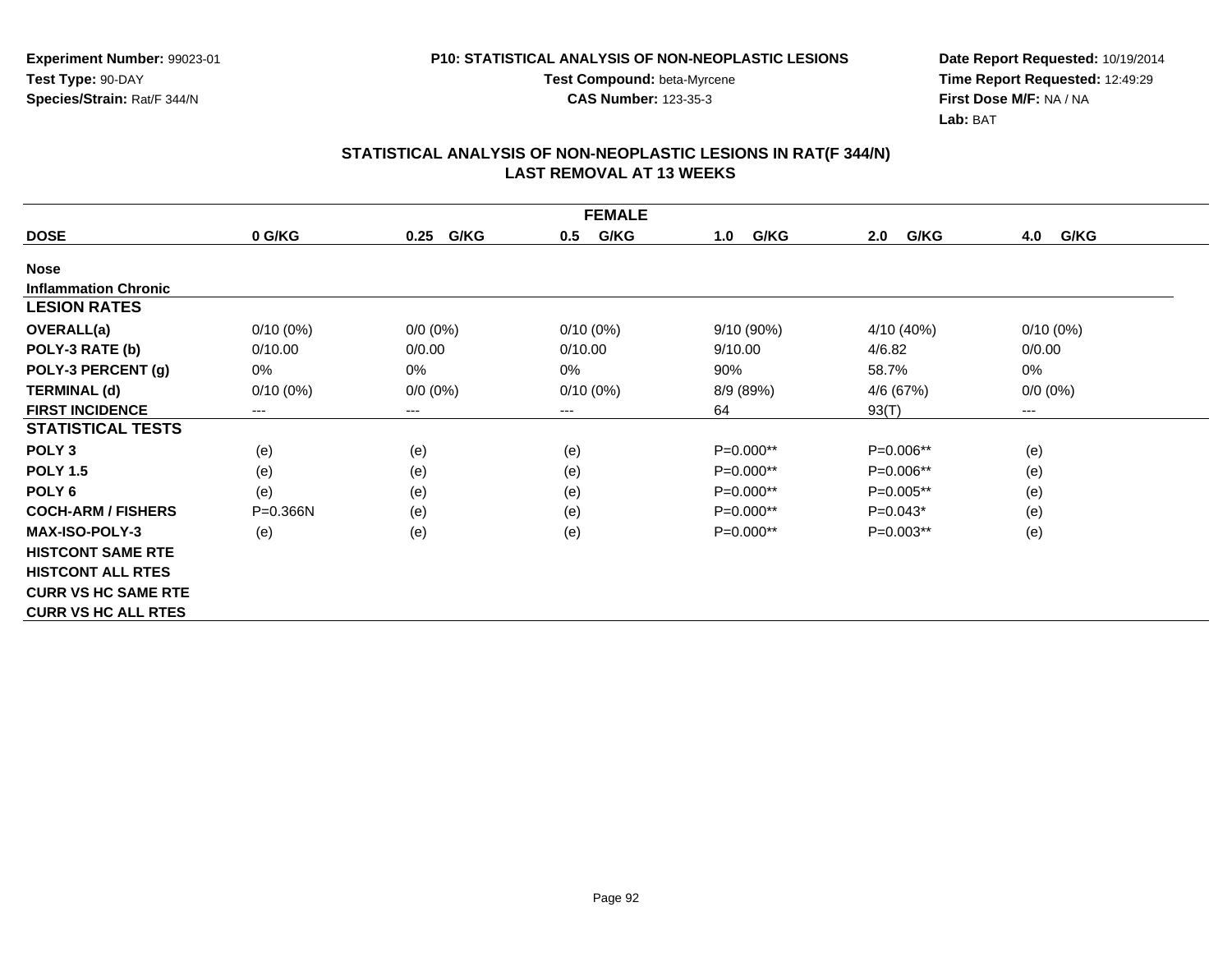**Experiment Number:** 99023-01**Test Type:** 90-DAY**Species/Strain:** Rat/F 344/N

**Test Compound:** beta-Myrcene**CAS Number:** 123-35-3

**Date Report Requested:** 10/19/2014 **Time Report Requested:** 12:49:29**First Dose M/F:** NA / NA**Lab:** BAT

| <b>FEMALE</b>              |             |                        |             |             |             |             |  |
|----------------------------|-------------|------------------------|-------------|-------------|-------------|-------------|--|
| <b>DOSE</b>                | 0 G/KG      | G/KG<br>0.25           | G/KG<br>0.5 | G/KG<br>1.0 | G/KG<br>2.0 | G/KG<br>4.0 |  |
| <b>Nose</b>                |             |                        |             |             |             |             |  |
| <b>Metaplasia</b>          |             |                        |             |             |             |             |  |
| <b>LESION RATES</b>        |             |                        |             |             |             |             |  |
| <b>OVERALL(a)</b>          | $0/10(0\%)$ | $0/0 (0\%)$            | $0/10(0\%)$ | $0/10(0\%)$ | $0/10(0\%)$ | $0/10(0\%)$ |  |
| POLY-3 RATE (b)            | 0/10.00     | 0/0.00                 | 0/10.00     | 0/9.33      | 0/6.82      | 0/0.00      |  |
| POLY-3 PERCENT (g)         | 0%          | 0%                     | 0%          | 0%          | 0%          | 0%          |  |
| <b>TERMINAL (d)</b>        | $0/10(0\%)$ | $0/0 (0\%)$            | $0/10(0\%)$ | $0/9(0\%)$  | 0/6(0%)     | $0/0 (0\%)$ |  |
| <b>FIRST INCIDENCE</b>     | ---         | $\qquad \qquad \cdots$ | $--$        | ---         | ---         | $--$        |  |
| <b>STATISTICAL TESTS</b>   |             |                        |             |             |             |             |  |
| POLY <sub>3</sub>          | (n)         | (n)                    | (n)         | (n)         | (n)         | (n)         |  |
| <b>POLY 1.5</b>            | (n)         | (n)                    | (n)         | (n)         | (n)         | (n)         |  |
| POLY <sub>6</sub>          | (n)         | (n)                    | (n)         | (n)         | (n)         | (n)         |  |
| <b>COCH-ARM / FISHERS</b>  | (n)         | (n)                    | (n)         | (n)         | (n)         | (n)         |  |
| <b>MAX-ISO-POLY-3</b>      | (n)         | (n)                    | (n)         | (n)         | (n)         | (n)         |  |
| <b>HISTCONT SAME RTE</b>   |             |                        |             |             |             |             |  |
| <b>HISTCONT ALL RTES</b>   |             |                        |             |             |             |             |  |
| <b>CURR VS HC SAME RTE</b> |             |                        |             |             |             |             |  |
| <b>CURR VS HC ALL RTES</b> |             |                        |             |             |             |             |  |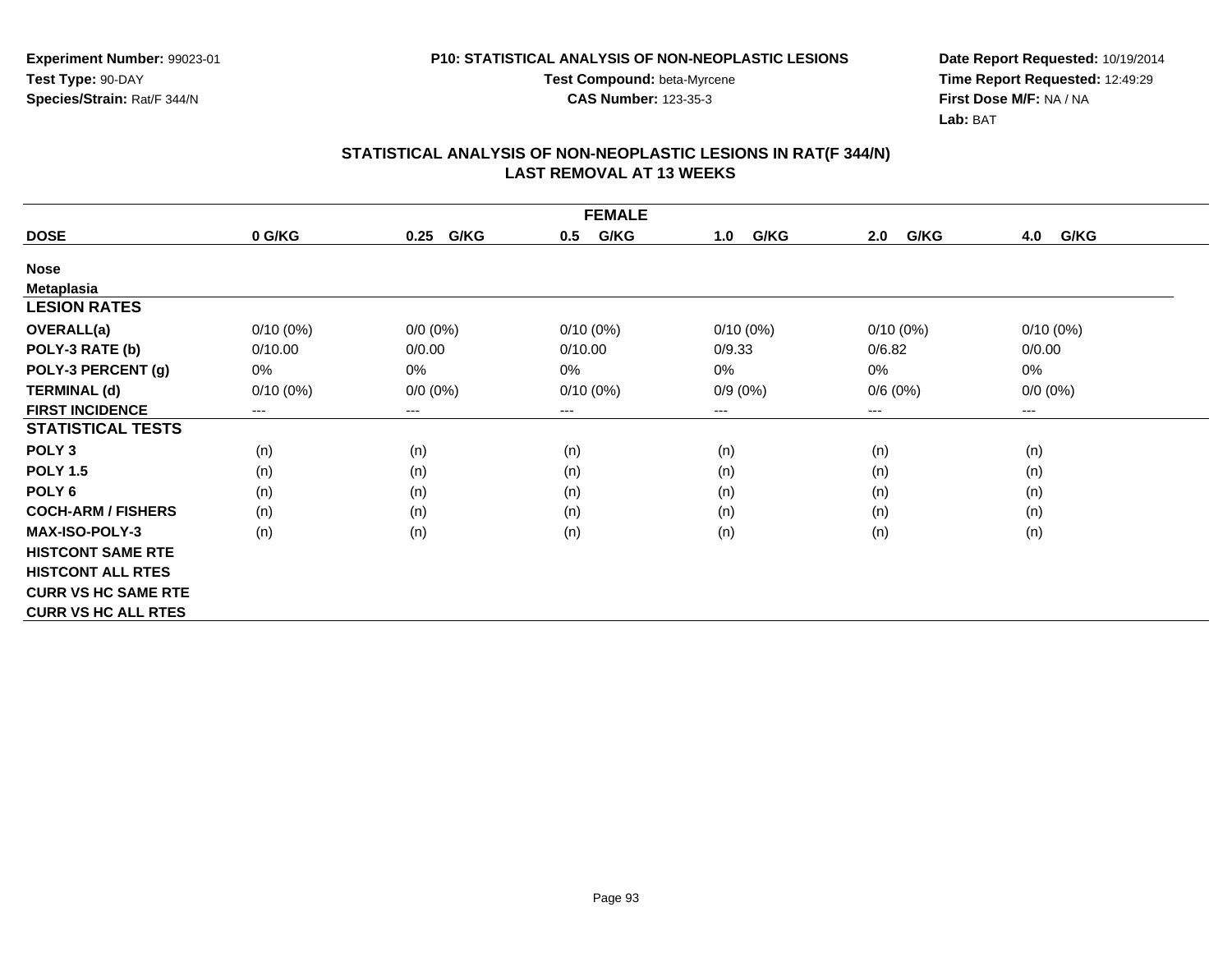**Test Compound:** beta-Myrcene**CAS Number:** 123-35-3

**Date Report Requested:** 10/19/2014 **Time Report Requested:** 12:49:29**First Dose M/F:** NA / NA**Lab:** BAT

| <b>FEMALE</b>              |             |              |             |             |             |                |  |  |
|----------------------------|-------------|--------------|-------------|-------------|-------------|----------------|--|--|
| <b>DOSE</b>                | 0 G/KG      | G/KG<br>0.25 | G/KG<br>0.5 | G/KG<br>1.0 | G/KG<br>2.0 | G/KG<br>4.0    |  |  |
| <b>Nose: Olfactory Epi</b> |             |              |             |             |             |                |  |  |
| Degeneration               |             |              |             |             |             |                |  |  |
| <b>LESION RATES</b>        |             |              |             |             |             |                |  |  |
| <b>OVERALL(a)</b>          | $0/10(0\%)$ | $0/0 (0\%)$  | $0/10(0\%)$ | 2/10(20%)   | 7/10 (70%)  | 10/10 (100%)   |  |  |
| POLY-3 RATE (b)            | 0/10.00     | 0/0.00       | 0/10.00     | 2/9.33      | 7/7.82      | 10/10.00       |  |  |
| POLY-3 PERCENT (g)         | 0%          | 0%           | 0%          | 21.4%       | 89.5%       | 100%           |  |  |
| <b>TERMINAL (d)</b>        | $0/10(0\%)$ | $0/0 (0\%)$  | $0/10(0\%)$ | 2/9(22%)    | 6/6 (100%)  | $0/0 (0\%)$    |  |  |
| <b>FIRST INCIDENCE</b>     | $---$       | $---$        | ---         | 93(T)       | 4           | $\overline{2}$ |  |  |
| <b>STATISTICAL TESTS</b>   |             |              |             |             |             |                |  |  |
| POLY <sub>3</sub>          | (e)         | (e)          | (e)         | $P = 0.210$ | $P=0.000**$ | $P = NA$       |  |  |
| <b>POLY 1.5</b>            | (e)         | (e)          | (e)         | $P=0.216$   | P=0.000**   | $P=NA$         |  |  |
| POLY <sub>6</sub>          | (e)         | (e)          | (e)         | $P=0.204$   | P=0.000**   | $P = NA$       |  |  |
| <b>COCH-ARM / FISHERS</b>  | $P=0.000**$ | (e)          | (e)         | $P=0.237$   | P=0.002**   | $P=0.000**$    |  |  |
| <b>MAX-ISO-POLY-3</b>      | (e)         | (e)          | (e)         | $P=0.065$   | $P=0.000**$ | (e)            |  |  |
| <b>HISTCONT SAME RTE</b>   |             |              |             |             |             |                |  |  |
| <b>HISTCONT ALL RTES</b>   |             |              |             |             |             |                |  |  |
| <b>CURR VS HC SAME RTE</b> |             |              |             |             |             |                |  |  |
| <b>CURR VS HC ALL RTES</b> |             |              |             |             |             |                |  |  |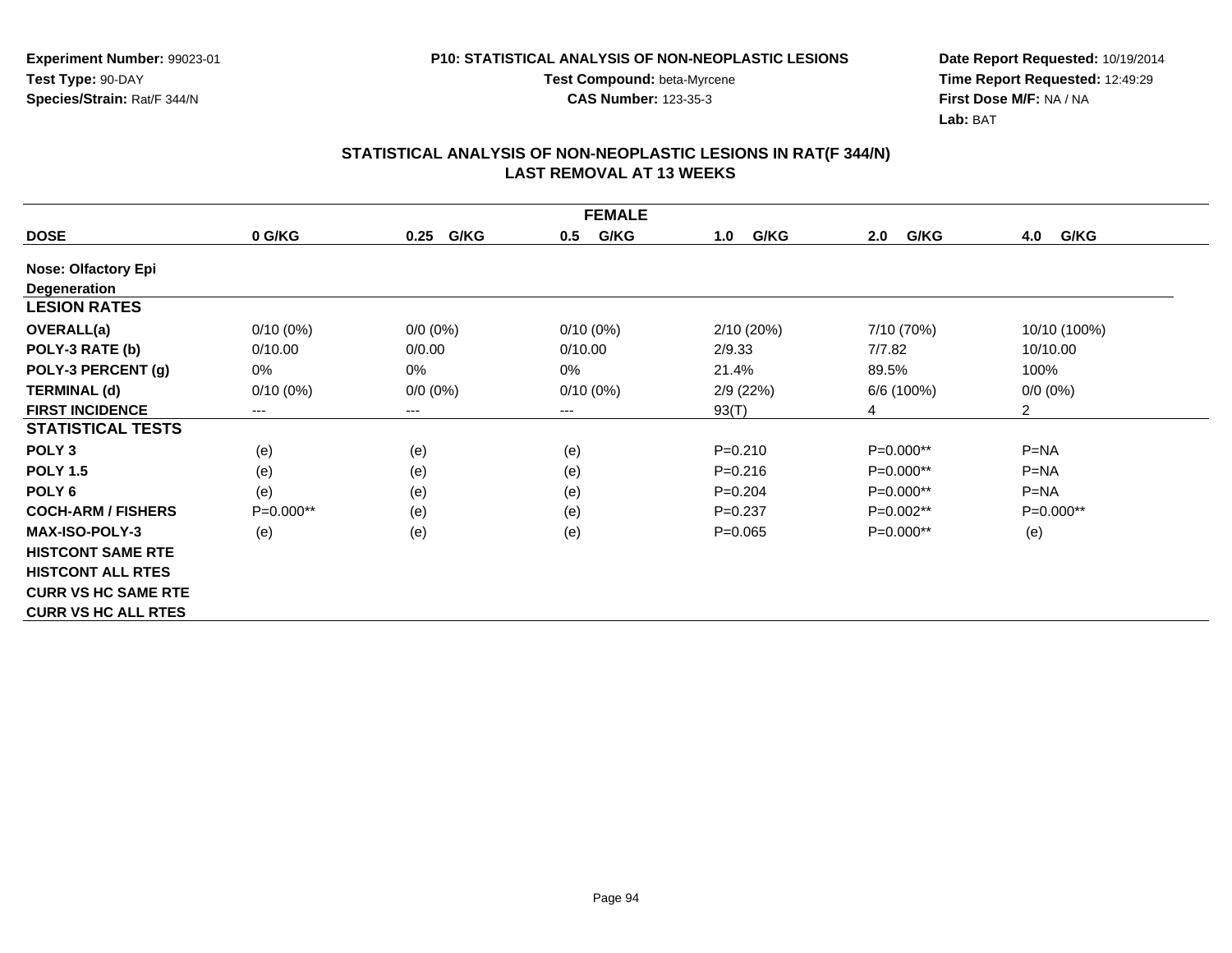**Date Report Requested:** 10/19/2014 **Time Report Requested:** 12:49:29**First Dose M/F:** NA / NA**Lab:** BAT

### **STATISTICAL ANALYSIS OF NON-NEOPLASTIC LESIONS IN RAT(F 344/N) LAST REMOVAL AT 13 WEEKS**

**Test Compound:** beta-Myrcene**CAS Number:** 123-35-3

|                             | <b>FEMALE</b> |              |             |             |             |                |  |  |  |
|-----------------------------|---------------|--------------|-------------|-------------|-------------|----------------|--|--|--|
| <b>DOSE</b>                 | 0 G/KG        | G/KG<br>0.25 | 0.5<br>G/KG | G/KG<br>1.0 | G/KG<br>2.0 | G/KG<br>4.0    |  |  |  |
| <b>Nose: Respirat Epith</b> |               |              |             |             |             |                |  |  |  |
| <b>Necrosis</b>             |               |              |             |             |             |                |  |  |  |
| <b>LESION RATES</b>         |               |              |             |             |             |                |  |  |  |
| OVERALL(a)                  | $0/10(0\%)$   | $0/0 (0\%)$  | $0/10(0\%)$ | 1/10 (10%)  | 2/10 (20%)  | 10/10 (100%)   |  |  |  |
| POLY-3 RATE (b)             | 0/10.00       | 0/0.00       | 0/10.00     | 1/9.33      | 2/6.82      | 10/10.00       |  |  |  |
| POLY-3 PERCENT (g)          | 0%            | $0\%$        | 0%          | 10.7%       | 29.3%       | 100%           |  |  |  |
| <b>TERMINAL (d)</b>         | $0/10(0\%)$   | $0/0 (0\%)$  | $0/10(0\%)$ | 1/9 (11%)   | $2/6$ (33%) | $0/0 (0\%)$    |  |  |  |
| <b>FIRST INCIDENCE</b>      | $---$         | $---$        | ---         | 93(T)       | 93(T)       | $\overline{2}$ |  |  |  |
| <b>STATISTICAL TESTS</b>    |               |              |             |             |             |                |  |  |  |
| POLY <sub>3</sub>           | (e)           | (e)          | (e)         | $P = 0.486$ | $P = 0.145$ | $P = NA$       |  |  |  |
| <b>POLY 1.5</b>             | (e)           | (e)          | (e)         | $P = 0.491$ | $P = 0.148$ | $P = NA$       |  |  |  |
| POLY <sub>6</sub>           | (e)           | (e)          | (e)         | $P = 0.481$ | $P = 0.141$ | $P = NA$       |  |  |  |
| <b>COCH-ARM / FISHERS</b>   | $P=0.000**$   | (e)          | (e)         | $P = 0.500$ | $P=0.237$   | $P=0.000**$    |  |  |  |
| <b>MAX-ISO-POLY-3</b>       | (e)           | (e)          | (e)         | $P = 0.158$ | $P = 0.059$ | (e)            |  |  |  |
| <b>HISTCONT SAME RTE</b>    |               |              |             |             |             |                |  |  |  |
| <b>HISTCONT ALL RTES</b>    |               |              |             |             |             |                |  |  |  |
| <b>CURR VS HC SAME RTE</b>  |               |              |             |             |             |                |  |  |  |
| <b>CURR VS HC ALL RTES</b>  |               |              |             |             |             |                |  |  |  |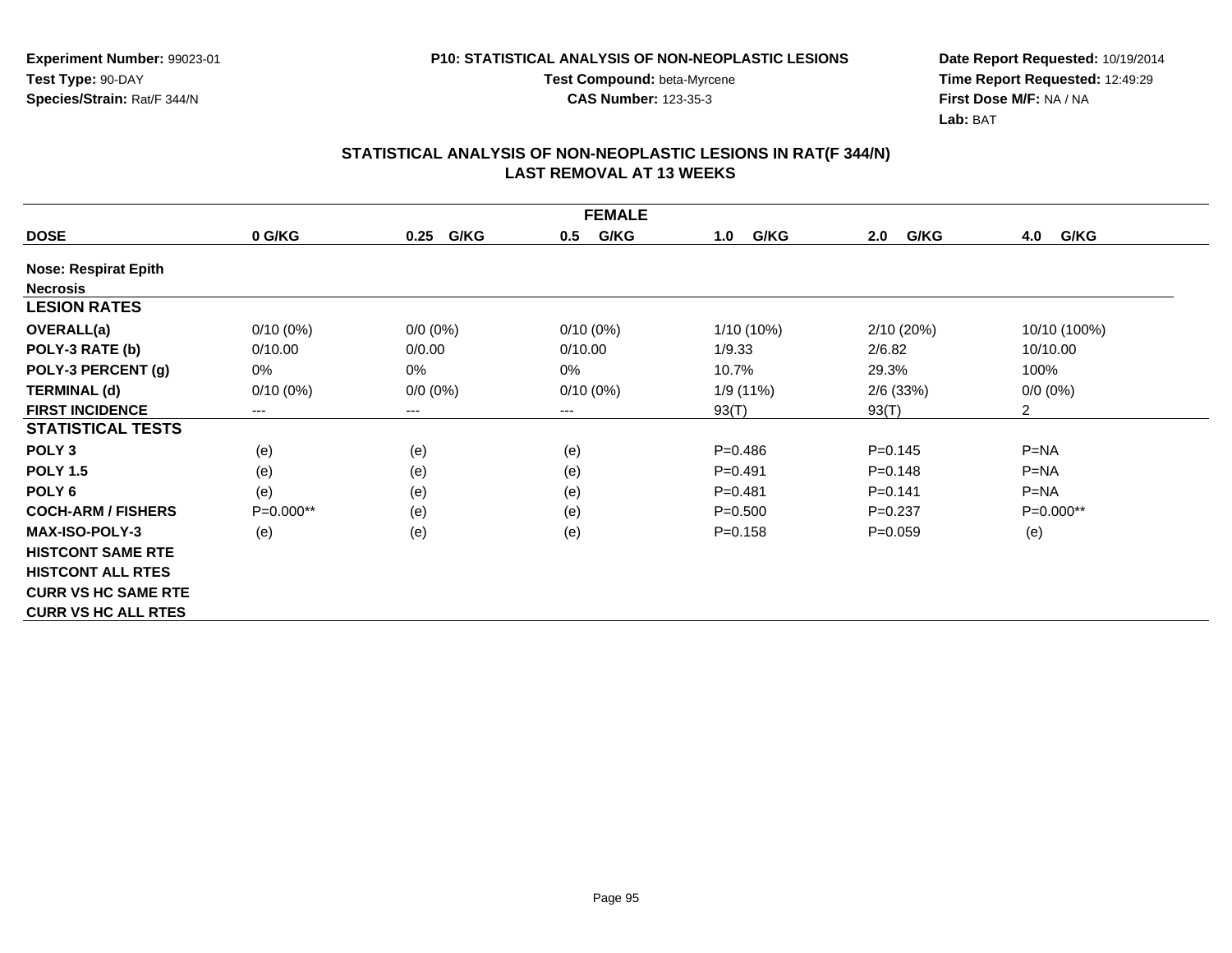**Test Compound:** beta-Myrcene**CAS Number:** 123-35-3

**Date Report Requested:** 10/19/2014 **Time Report Requested:** 12:49:29**First Dose M/F:** NA / NA**Lab:** BAT

| <b>FEMALE</b>               |                            |              |             |             |             |             |  |  |
|-----------------------------|----------------------------|--------------|-------------|-------------|-------------|-------------|--|--|
| <b>DOSE</b>                 | 0 G/KG                     | G/KG<br>0.25 | G/KG<br>0.5 | G/KG<br>1.0 | G/KG<br>2.0 | 4.0<br>G/KG |  |  |
| <b>Oral Mucosa</b>          |                            |              |             |             |             |             |  |  |
| <b>Inflammation Chronic</b> |                            |              |             |             |             |             |  |  |
| <b>LESION RATES</b>         |                            |              |             |             |             |             |  |  |
| <b>OVERALL(a)</b>           | $0/0 (0\%)$                | $0/0 (0\%)$  | $0/0 (0\%)$ | $0/0 (0\%)$ | $0/0 (0\%)$ | $0/0 (0\%)$ |  |  |
| POLY-3 RATE (b)             | 0/0.00                     | 0/0.00       | 0/0.00      | 0/0.00      | 0/0.00      | 0/0.00      |  |  |
| POLY-3 PERCENT (g)          | 0%                         | 0%           | 0%          | 0%          | 0%          | 0%          |  |  |
| <b>TERMINAL (d)</b>         | $0/0 (0\%)$                | $0/0 (0\%)$  | $0/0 (0\%)$ | $0/0 (0\%)$ | $0/0 (0\%)$ | $0/0 (0\%)$ |  |  |
| <b>FIRST INCIDENCE</b>      | $\qquad \qquad - \qquad -$ | $---$        | ---         | $---$       | $---$       | $--$        |  |  |
| <b>STATISTICAL TESTS</b>    |                            |              |             |             |             |             |  |  |
| POLY <sub>3</sub>           | (n)                        | (n)          | (n)         | (n)         | (n)         | (n)         |  |  |
| <b>POLY 1.5</b>             | (n)                        | (n)          | (n)         | (n)         | (n)         | (n)         |  |  |
| POLY <sub>6</sub>           | (n)                        | (n)          | (n)         | (n)         | (n)         | (n)         |  |  |
| <b>COCH-ARM / FISHERS</b>   | (n)                        | (n)          | (n)         | (n)         | (n)         | (n)         |  |  |
| <b>MAX-ISO-POLY-3</b>       | (n)                        | (n)          | (n)         | (n)         | (n)         | (n)         |  |  |
| <b>HISTCONT SAME RTE</b>    |                            |              |             |             |             |             |  |  |
| <b>HISTCONT ALL RTES</b>    |                            |              |             |             |             |             |  |  |
| <b>CURR VS HC SAME RTE</b>  |                            |              |             |             |             |             |  |  |
| <b>CURR VS HC ALL RTES</b>  |                            |              |             |             |             |             |  |  |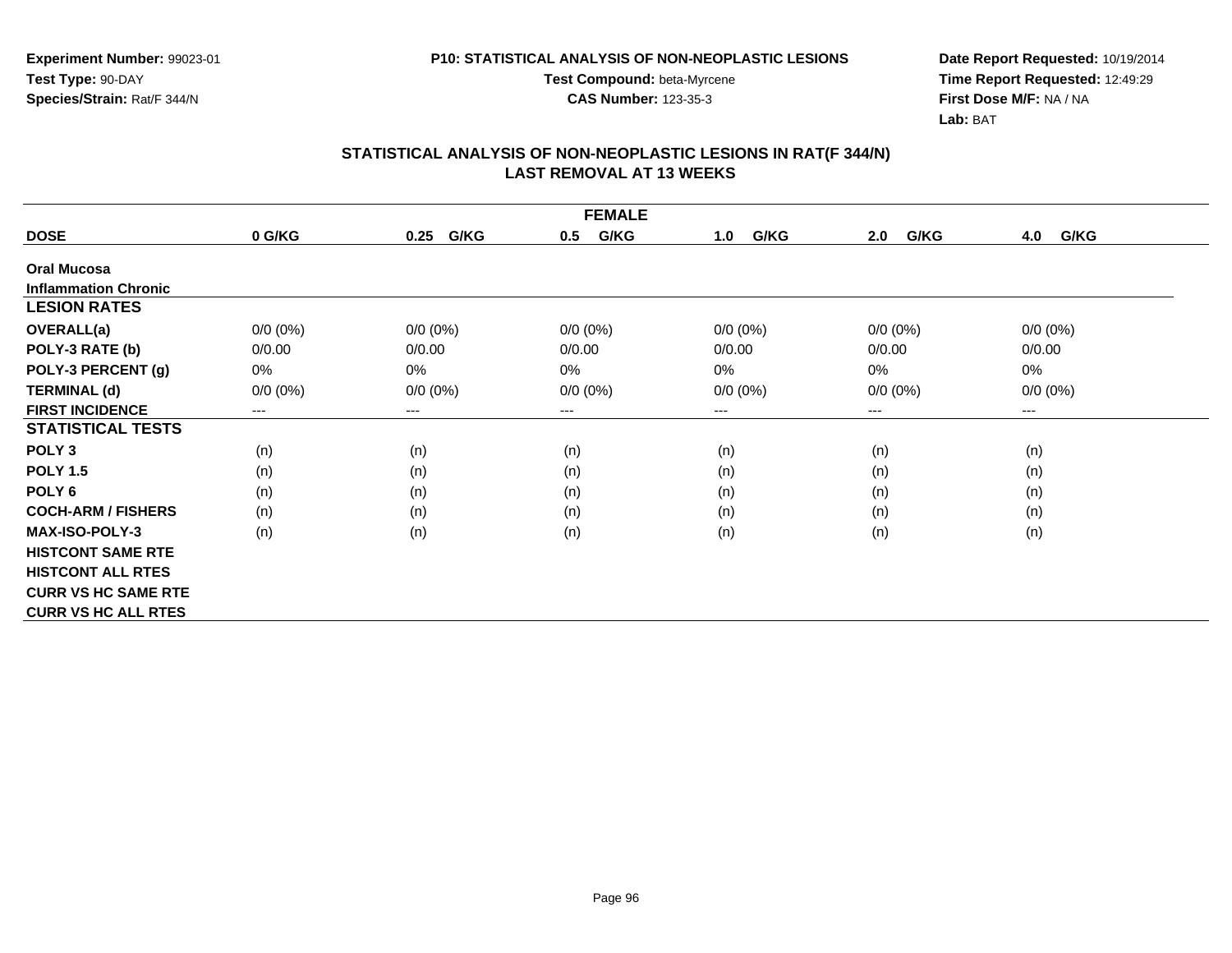**Test Compound:** beta-Myrcene**CAS Number:** 123-35-3

**Date Report Requested:** 10/19/2014 **Time Report Requested:** 12:49:29**First Dose M/F:** NA / NA**Lab:** BAT

|                            | <b>FEMALE</b>              |              |             |             |             |             |  |
|----------------------------|----------------------------|--------------|-------------|-------------|-------------|-------------|--|
| <b>DOSE</b>                | 0 G/KG                     | G/KG<br>0.25 | G/KG<br>0.5 | G/KG<br>1.0 | G/KG<br>2.0 | G/KG<br>4.0 |  |
| <b>Pancreas: Acinus</b>    |                            |              |             |             |             |             |  |
| <b>Atrophy</b>             |                            |              |             |             |             |             |  |
| <b>LESION RATES</b>        |                            |              |             |             |             |             |  |
| <b>OVERALL(a)</b>          | $0/10(0\%)$                | $0/0 (0\%)$  | $0/0 (0\%)$ | $0/1$ (0%)  | $0/10(0\%)$ | $0/10(0\%)$ |  |
| POLY-3 RATE (b)            | 0/10.00                    | 0/0.00       | 0/0.00      | 0/0.33      | 0/6.82      | 0/0.00      |  |
| POLY-3 PERCENT (g)         | 0%                         | 0%           | $0\%$       | 0%          | 0%          | 0%          |  |
| <b>TERMINAL (d)</b>        | $0/10(0\%)$                | $0/0 (0\%)$  | $0/0 (0\%)$ | $0/0 (0\%)$ | 0/6(0%)     | $0/0 (0\%)$ |  |
| <b>FIRST INCIDENCE</b>     | $\qquad \qquad - \qquad -$ | $--$         | ---         | ---         | $---$       | $--$        |  |
| <b>STATISTICAL TESTS</b>   |                            |              |             |             |             |             |  |
| POLY <sub>3</sub>          | (n)                        | (n)          | (n)         | (n)         | (n)         | (n)         |  |
| <b>POLY 1.5</b>            | (n)                        | (n)          | (n)         | (n)         | (n)         | (n)         |  |
| POLY <sub>6</sub>          | (n)                        | (n)          | (n)         | (n)         | (n)         | (n)         |  |
| <b>COCH-ARM / FISHERS</b>  | (n)                        | (n)          | (n)         | (n)         | (n)         | (n)         |  |
| <b>MAX-ISO-POLY-3</b>      | (n)                        | (n)          | (n)         | (n)         | (n)         | (n)         |  |
| <b>HISTCONT SAME RTE</b>   |                            |              |             |             |             |             |  |
| <b>HISTCONT ALL RTES</b>   |                            |              |             |             |             |             |  |
| <b>CURR VS HC SAME RTE</b> |                            |              |             |             |             |             |  |
| <b>CURR VS HC ALL RTES</b> |                            |              |             |             |             |             |  |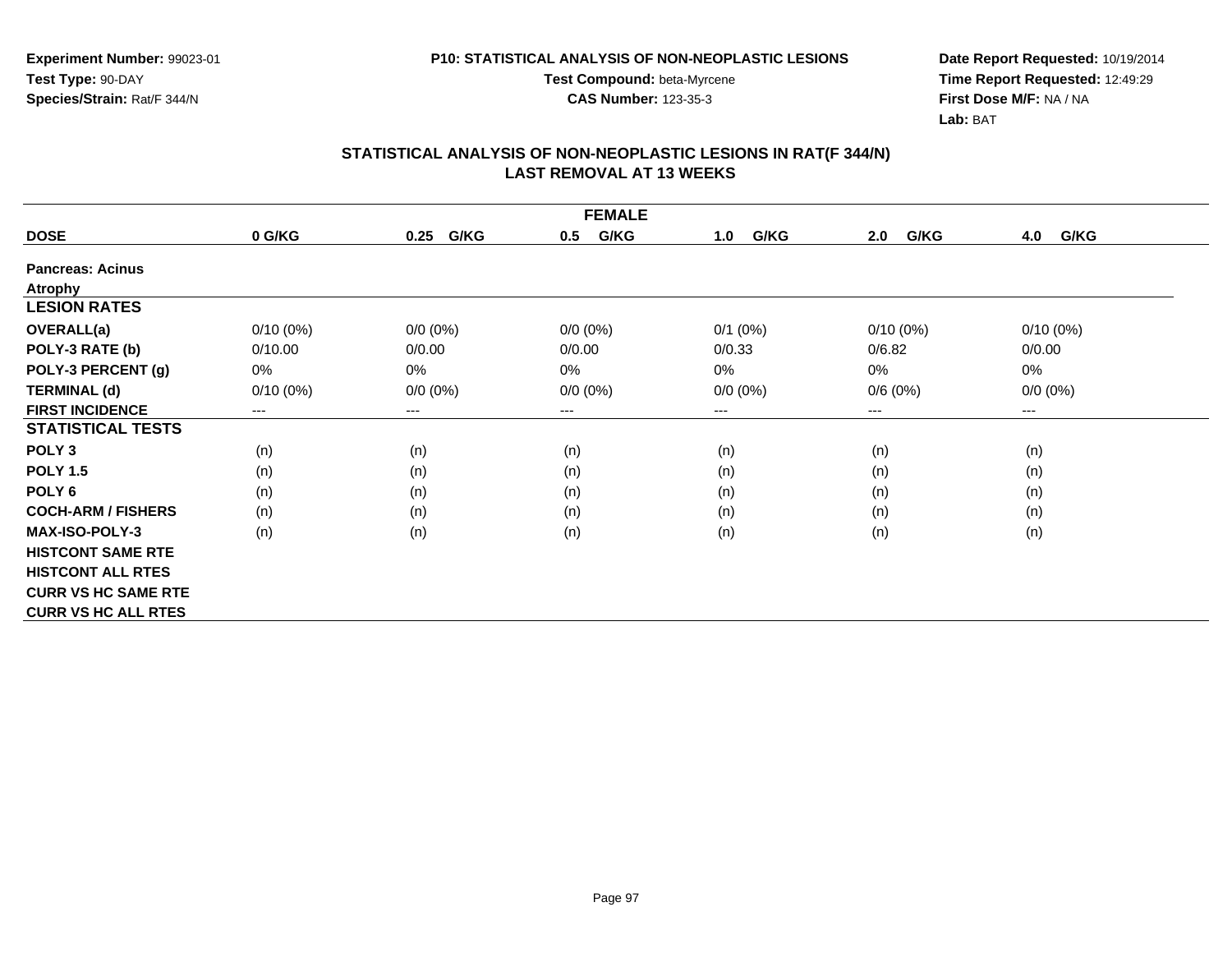**Date Report Requested:** 10/19/2014 **Time Report Requested:** 12:49:29**First Dose M/F:** NA / NA**Lab:** BAT

| <b>FEMALE</b>              |              |              |             |              |              |              |
|----------------------------|--------------|--------------|-------------|--------------|--------------|--------------|
| <b>DOSE</b>                | 0 G/KG       | G/KG<br>0.25 | G/KG<br>0.5 | G/KG<br>1.0  | G/KG<br>2.0  | G/KG<br>4.0  |
| <b>Pancreas: Acinus</b>    |              |              |             |              |              |              |
| <b>Atrophy Focal</b>       |              |              |             |              |              |              |
| <b>LESION RATES</b>        |              |              |             |              |              |              |
| <b>OVERALL(a)</b>          | $1/10(10\%)$ | $0/0 (0\%)$  | $0/0 (0\%)$ | $0/1$ (0%)   | $0/10(0\%)$  | $0/10(0\%)$  |
| POLY-3 RATE (b)            | 1/10.00      | 0/0.00       | 0/0.00      | 0/0.33       | 0/6.82       | 0/0.00       |
| POLY-3 PERCENT (g)         | 10%          | 0%           | $0\%$       | $0\%$        | 0%           | 0%           |
| <b>TERMINAL (d)</b>        | $1/10(10\%)$ | $0/0 (0\%)$  | $0/0 (0\%)$ | $0/0 (0\%)$  | 0/6(0%)      | $0/0 (0\%)$  |
| <b>FIRST INCIDENCE</b>     | 93(T)        | $--$         | ---         | ---          | ---          | $---$        |
| <b>STATISTICAL TESTS</b>   |              |              |             |              |              |              |
| POLY <sub>3</sub>          | (e)          | (e)          | (e)         | $P = 0.936N$ | $P = 0.573N$ | P=0.760N     |
| <b>POLY 1.5</b>            | (e)          | (e)          | (e)         | $P=0.929N$   | $P=0.571N$   | $P = 0.759N$ |
| POLY <sub>6</sub>          | (e)          | (e)          | (e)         | $P = 0.941N$ | $P = 0.577N$ | P=0.760N     |
| <b>COCH-ARM / FISHERS</b>  | $P = 0.271N$ | (e)          | (e)         | $P = 0.909N$ | $P = 0.500N$ | $P = 0.500N$ |
| <b>MAX-ISO-POLY-3</b>      | (e)          | (e)          | (e)         | $P = 0.471N$ | P=0.249N     | $P = 0.500N$ |
| <b>HISTCONT SAME RTE</b>   |              |              |             |              |              |              |
| <b>HISTCONT ALL RTES</b>   |              |              |             |              |              |              |
| <b>CURR VS HC SAME RTE</b> |              |              |             |              |              |              |
| <b>CURR VS HC ALL RTES</b> |              |              |             |              |              |              |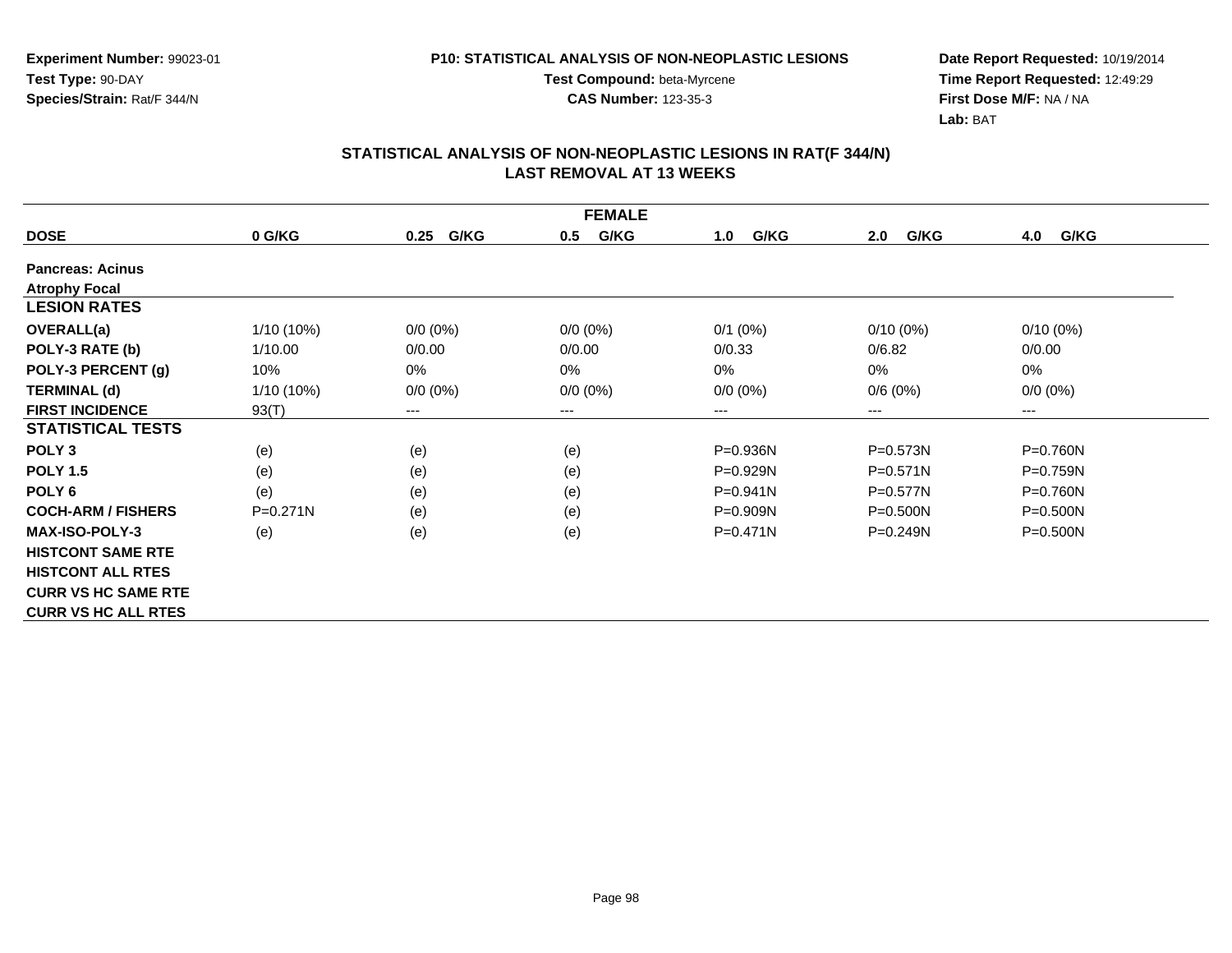**Date Report Requested:** 10/19/2014 **Time Report Requested:** 12:49:29**First Dose M/F:** NA / NA**Lab:** BAT

|                            | <b>FEMALE</b>          |                        |             |             |                |                |  |
|----------------------------|------------------------|------------------------|-------------|-------------|----------------|----------------|--|
| <b>DOSE</b>                | 0 G/KG                 | G/KG<br>0.25           | G/KG<br>0.5 | G/KG<br>1.0 | G/KG<br>2.0    | G/KG<br>4.0    |  |
| <b>Spleen</b>              |                        |                        |             |             |                |                |  |
| <b>Atrophy</b>             |                        |                        |             |             |                |                |  |
| <b>LESION RATES</b>        |                        |                        |             |             |                |                |  |
| <b>OVERALL(a)</b>          | $0/10(0\%)$            | $0/0 (0\%)$            | $0/10(0\%)$ | 1/10 (10%)  | 10/10 (100%)   | 10/10 (100%)   |  |
| POLY-3 RATE (b)            | 0/10.00                | 0/0.00                 | 0/10.00     | 1/10.00     | 10/10.00       | 10/10.00       |  |
| POLY-3 PERCENT (g)         | 0%                     | $0\%$                  | 0%          | 10%         | 100%           | 100%           |  |
| <b>TERMINAL (d)</b>        | $0/10(0\%)$            | $0/0 (0\%)$            | $0/10(0\%)$ | $0/9(0\%)$  | 6/6 (100%)     | $0/0 (0\%)$    |  |
| <b>FIRST INCIDENCE</b>     | $\qquad \qquad \cdots$ | $\qquad \qquad \cdots$ | ---         | 64          | $\overline{2}$ | $\overline{2}$ |  |
| <b>STATISTICAL TESTS</b>   |                        |                        |             |             |                |                |  |
| POLY <sub>3</sub>          | (e)                    | (e)                    | (e)         | $P = 0.500$ | $P = NA$       | $P = NA$       |  |
| <b>POLY 1.5</b>            | (e)                    | (e)                    | (e)         | $P = 0.500$ | $P = NA$       | $P=NA$         |  |
| POLY <sub>6</sub>          | (e)                    | (e)                    | (e)         | $P = 0.500$ | $P=NA$         | $P = NA$       |  |
| <b>COCH-ARM / FISHERS</b>  | P=0.000**              | (e)                    | (e)         | $P = 0.500$ | P=0.000**      | P=0.000**      |  |
| <b>MAX-ISO-POLY-3</b>      | (e)                    | (e)                    | (e)         | $P=0.159$   | (e)            | (e)            |  |
| <b>HISTCONT SAME RTE</b>   |                        |                        |             |             |                |                |  |
| <b>HISTCONT ALL RTES</b>   |                        |                        |             |             |                |                |  |
| <b>CURR VS HC SAME RTE</b> |                        |                        |             |             |                |                |  |
| <b>CURR VS HC ALL RTES</b> |                        |                        |             |             |                |                |  |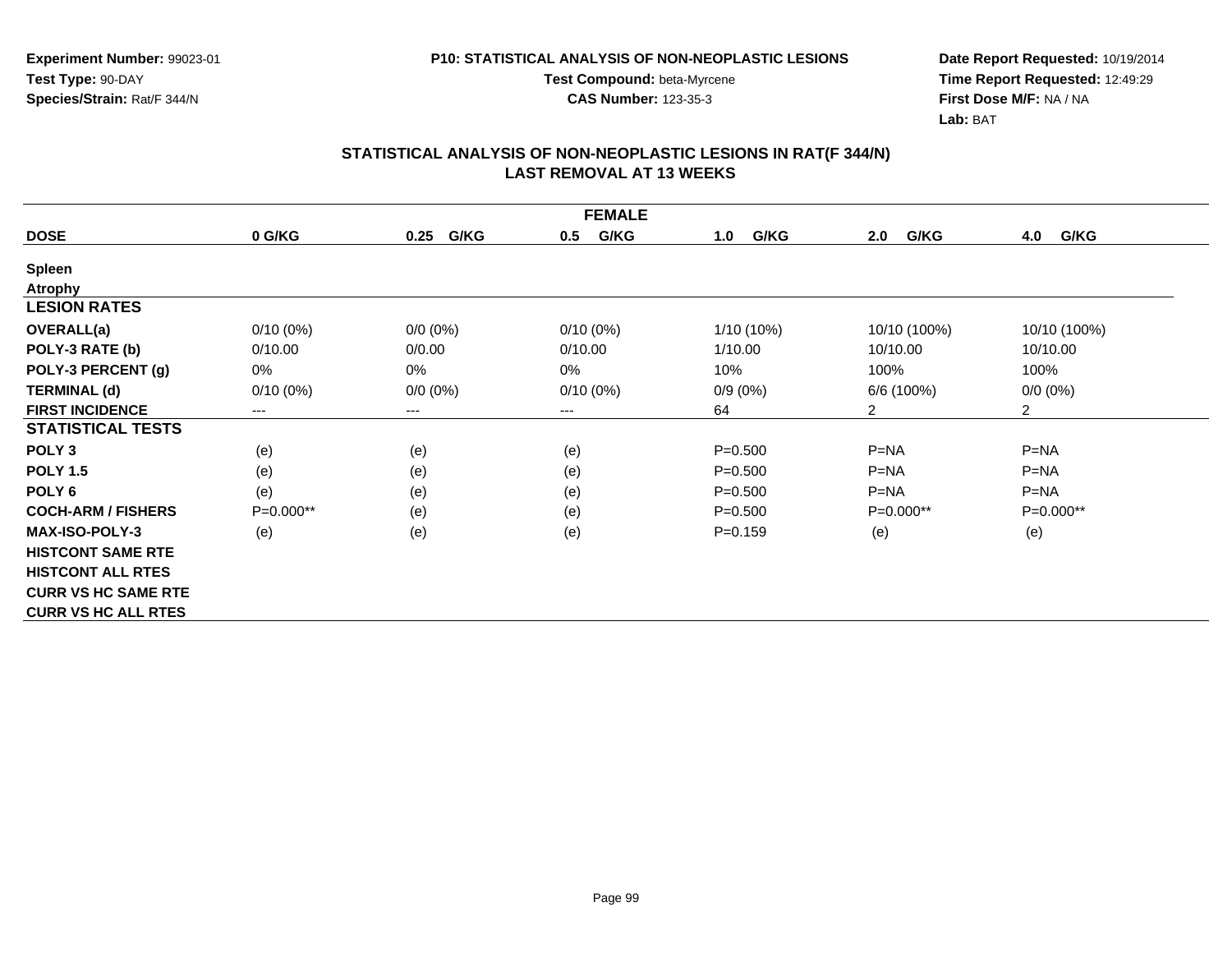**Date Report Requested:** 10/19/2014 **Time Report Requested:** 12:49:29**First Dose M/F:** NA / NA**Lab:** BAT

## **STATISTICAL ANALYSIS OF NON-NEOPLASTIC LESIONS IN RAT(F 344/N) LAST REMOVAL AT 13 WEEKS**

**Test Compound:** beta-Myrcene**CAS Number:** 123-35-3

|                            |             |              | <b>FEMALE</b> |             |             |                |
|----------------------------|-------------|--------------|---------------|-------------|-------------|----------------|
| <b>DOSE</b>                | 0 G/KG      | G/KG<br>0.25 | G/KG<br>0.5   | G/KG<br>1.0 | G/KG<br>2.0 | G/KG<br>4.0    |
| Stomach, Forestomach       |             |              |               |             |             |                |
| <b>Inflammation Acute</b>  |             |              |               |             |             |                |
| <b>LESION RATES</b>        |             |              |               |             |             |                |
| OVERALL(a)                 | $0/10(0\%)$ | $0/0 (0\%)$  | $0/0 (0\%)$   | $0/10(0\%)$ | 4/10 (40%)  | 10/10 (100%)   |
| POLY-3 RATE (b)            | 0/10.00     | 0/0.00       | 0/0.00        | 0/9.33      | 4/9.82      | 10/10.00       |
| POLY-3 PERCENT (g)         | 0%          | 0%           | 0%            | $0\%$       | 40.7%       | 100%           |
| <b>TERMINAL (d)</b>        | $0/10(0\%)$ | $0/0 (0\%)$  | $0/0 (0\%)$   | $0/9(0\%)$  | 1/6 (17%)   | $0/0 (0\%)$    |
| <b>FIRST INCIDENCE</b>     | $---$       | $---$        | ---           | ---         | 2           | $\overline{2}$ |
| <b>STATISTICAL TESTS</b>   |             |              |               |             |             |                |
| POLY <sub>3</sub>          | (e)         | (e)          | (e)           | (e)         | $P=0.031*$  | $P = NA$       |
| <b>POLY 1.5</b>            | (e)         | (e)          | (e)           | (e)         | $P=0.032*$  | $P = NA$       |
| POLY <sub>6</sub>          | (e)         | (e)          | (e)           | (e)         | $P=0.029*$  | $P = NA$       |
| <b>COCH-ARM / FISHERS</b>  | $P=0.000**$ | (e)          | (e)           | (e)         | $P=0.043*$  | $P=0.000**$    |
| <b>MAX-ISO-POLY-3</b>      | (e)         | (e)          | (e)           | (e)         | $P=0.007**$ | (e)            |
| <b>HISTCONT SAME RTE</b>   |             |              |               |             |             |                |
| <b>HISTCONT ALL RTES</b>   |             |              |               |             |             |                |
| <b>CURR VS HC SAME RTE</b> |             |              |               |             |             |                |
| <b>CURR VS HC ALL RTES</b> |             |              |               |             |             |                |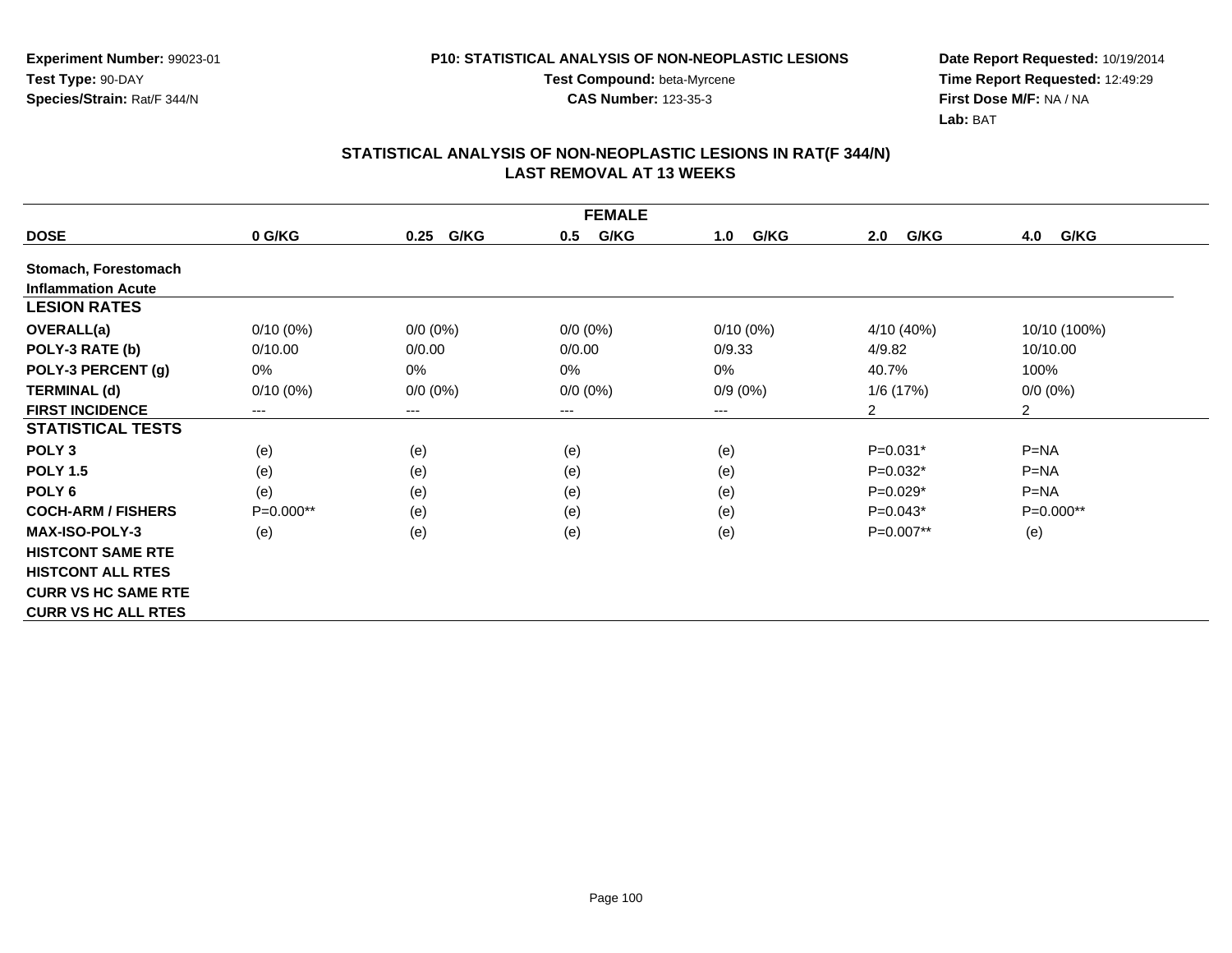**Test Compound:** beta-Myrcene**CAS Number:** 123-35-3

**Date Report Requested:** 10/19/2014 **Time Report Requested:** 12:49:29**First Dose M/F:** NA / NA**Lab:** BAT

|                            |             |              | <b>FEMALE</b> |             |             |              |
|----------------------------|-------------|--------------|---------------|-------------|-------------|--------------|
| <b>DOSE</b>                | 0 G/KG      | G/KG<br>0.25 | G/KG<br>0.5   | G/KG<br>1.0 | G/KG<br>2.0 | 4.0<br>G/KG  |
| Stomach, Forestomach       |             |              |               |             |             |              |
| <b>Ulcer</b>               |             |              |               |             |             |              |
| <b>LESION RATES</b>        |             |              |               |             |             |              |
| <b>OVERALL(a)</b>          | $0/10(0\%)$ | $0/0 (0\%)$  | $0/0 (0\%)$   | $0/10(0\%)$ | 2/10(20%)   | $3/10(30\%)$ |
| POLY-3 RATE (b)            | 0/10.00     | 0/0.00       | 0/0.00        | 0/9.33      | 2/8.82      | 3/3.00       |
| POLY-3 PERCENT (g)         | 0%          | 0%           | 0%            | 0%          | 22.7%       | 100%         |
| <b>TERMINAL (d)</b>        | $0/10(0\%)$ | $0/0 (0\%)$  | $0/0 (0\%)$   | $0/9(0\%)$  | 0/6(0%)     | $0/0 (0\%)$  |
| <b>FIRST INCIDENCE</b>     | $---$       | ---          | ---           | ---         | 3           | 3            |
| <b>STATISTICAL TESTS</b>   |             |              |               |             |             |              |
| POLY <sub>3</sub>          | (e)         | (e)          | (e)           | (e)         | $P = 0.197$ | P=0.003**    |
| <b>POLY 1.5</b>            | (e)         | (e)          | (e)           | (e)         | $P = 0.199$ | P=0.003**    |
| POLY <sub>6</sub>          | (e)         | (e)          | (e)           | (e)         | $P = 0.193$ | P=0.003**    |
| <b>COCH-ARM / FISHERS</b>  | $P=0.022*$  | (e)          | (e)           | (e)         | $P=0.237$   | $P = 0.105$  |
| <b>MAX-ISO-POLY-3</b>      | (e)         | (e)          | (e)           | (e)         | $P = 0.064$ | P=0.006**    |
| <b>HISTCONT SAME RTE</b>   |             |              |               |             |             |              |
| <b>HISTCONT ALL RTES</b>   |             |              |               |             |             |              |
| <b>CURR VS HC SAME RTE</b> |             |              |               |             |             |              |
| <b>CURR VS HC ALL RTES</b> |             |              |               |             |             |              |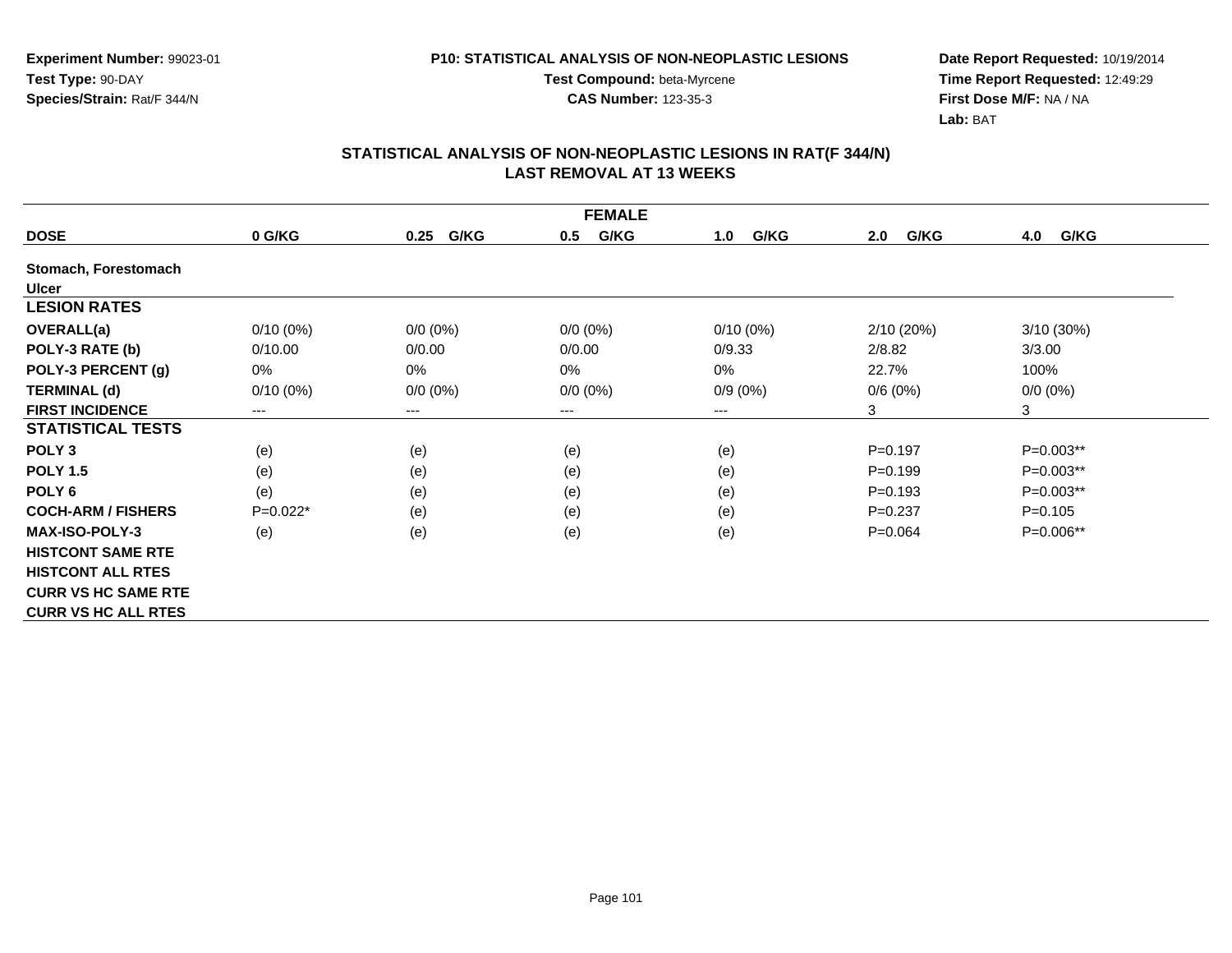**Date Report Requested:** 10/19/2014 **Time Report Requested:** 12:49:29**First Dose M/F:** NA / NA**Lab:** BAT

|                            | <b>FEMALE</b>          |              |              |             |             |             |  |
|----------------------------|------------------------|--------------|--------------|-------------|-------------|-------------|--|
| <b>DOSE</b>                | 0 G/KG                 | G/KG<br>0.25 | G/KG<br>0.5  | G/KG<br>1.0 | G/KG<br>2.0 | G/KG<br>4.0 |  |
| <b>Thymus</b>              |                        |              |              |             |             |             |  |
| <b>Atrophy</b>             |                        |              |              |             |             |             |  |
| <b>LESION RATES</b>        |                        |              |              |             |             |             |  |
| <b>OVERALL(a)</b>          | $0/10(0\%)$            | $0/0 (0\%)$  | $0/1$ $(0%)$ | $0/10(0\%)$ | 1/10 (10%)  | $0/10(0\%)$ |  |
| POLY-3 RATE (b)            | 0/10.00                | 0/0.00       | 0/1.00       | 0/9.33      | 1/7.82      | 0/0.00      |  |
| POLY-3 PERCENT (g)         | 0%                     | 0%           | 0%           | 0%          | 12.8%       | 0%          |  |
| <b>TERMINAL (d)</b>        | $0/10(0\%)$            | $0/0 (0\%)$  | $0/1$ $(0%)$ | $0/9(0\%)$  | 0/6(0%)     | $0/0 (0\%)$ |  |
| <b>FIRST INCIDENCE</b>     | $\qquad \qquad \cdots$ | $\cdots$     | $---$        | ---         | 4           | $---$       |  |
| <b>STATISTICAL TESTS</b>   |                        |              |              |             |             |             |  |
| POLY <sub>3</sub>          | (e)                    | (e)          | (e)          | (e)         | $P = 0.451$ | (e)         |  |
| <b>POLY 1.5</b>            | (e)                    | (e)          | (e)          | (e)         | $P=0.453$   | (e)         |  |
| POLY <sub>6</sub>          | (e)                    | (e)          | (e)          | (e)         | $P=0.447$   | (e)         |  |
| <b>COCH-ARM / FISHERS</b>  | $P = 0.689$            | (e)          | (e)          | (e)         | $P = 0.500$ | (e)         |  |
| <b>MAX-ISO-POLY-3</b>      | (e)                    | (e)          | (e)          | (e)         | $P=0.157$   | (e)         |  |
| <b>HISTCONT SAME RTE</b>   |                        |              |              |             |             |             |  |
| <b>HISTCONT ALL RTES</b>   |                        |              |              |             |             |             |  |
| <b>CURR VS HC SAME RTE</b> |                        |              |              |             |             |             |  |
| <b>CURR VS HC ALL RTES</b> |                        |              |              |             |             |             |  |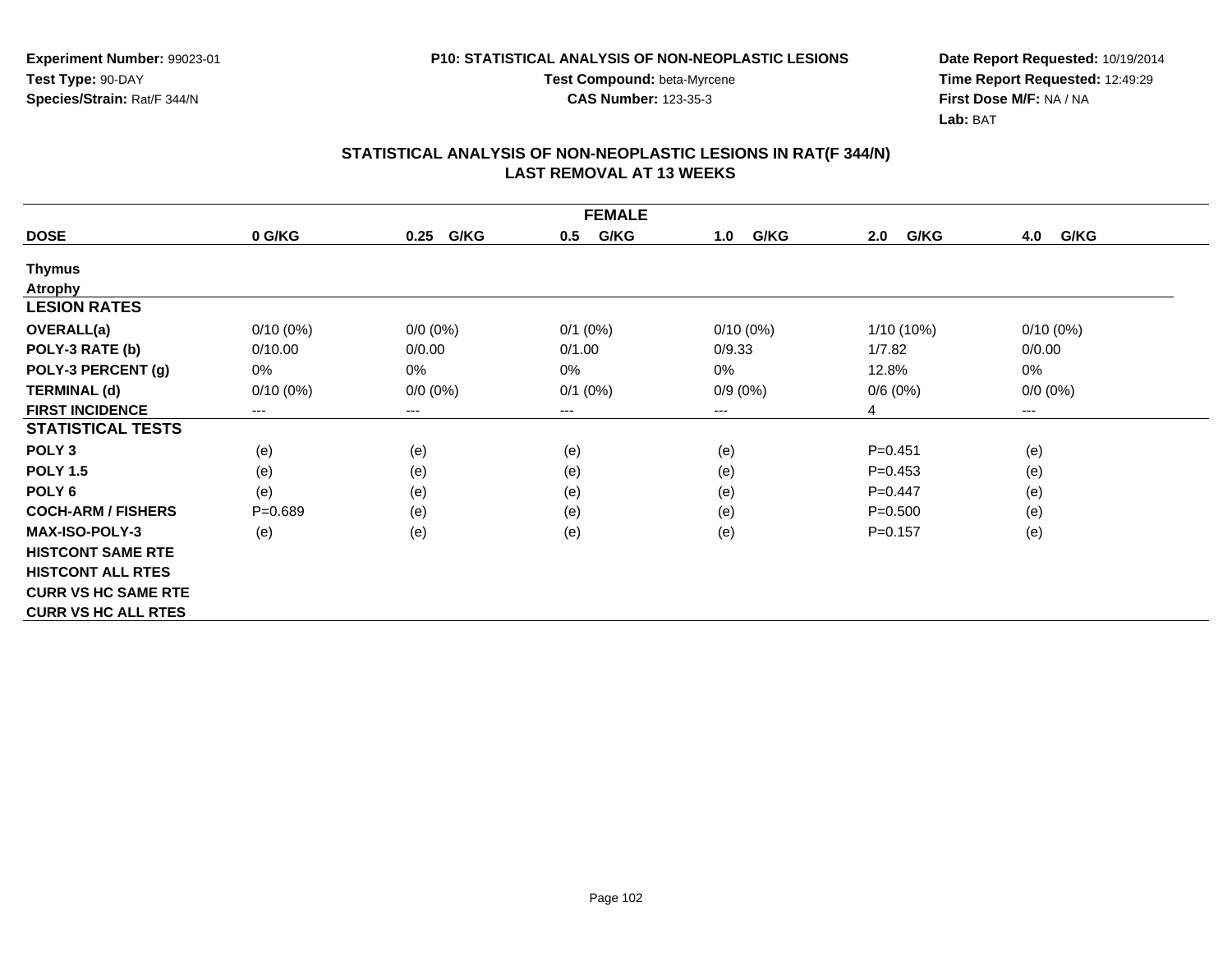**Date Report Requested:** 10/19/2014 **Time Report Requested:** 12:49:29**First Dose M/F:** NA / NA**Lab:** BAT

|                            | <b>FEMALE</b> |              |              |             |             |             |  |
|----------------------------|---------------|--------------|--------------|-------------|-------------|-------------|--|
| <b>DOSE</b>                | 0 G/KG        | G/KG<br>0.25 | G/KG<br>0.5  | G/KG<br>1.0 | G/KG<br>2.0 | 4.0<br>G/KG |  |
| <b>Thymus</b>              |               |              |              |             |             |             |  |
| Hemorrhage                 |               |              |              |             |             |             |  |
| <b>LESION RATES</b>        |               |              |              |             |             |             |  |
| <b>OVERALL(a)</b>          | $0/10(0\%)$   | $0/0 (0\%)$  | $1/1$ (100%) | $0/10(0\%)$ | $0/10(0\%)$ | $0/10(0\%)$ |  |
| POLY-3 RATE (b)            | 0/10.00       | 0/0.00       | 1/1.00       | 0/9.33      | 0/6.82      | 0/0.00      |  |
| POLY-3 PERCENT (g)         | 0%            | 0%           | 100%         | 0%          | 0%          | 0%          |  |
| <b>TERMINAL (d)</b>        | $0/10(0\%)$   | $0/0 (0\%)$  | 1/1 (100%)   | $0/9(0\%)$  | 0/6(0%)     | $0/0 (0\%)$ |  |
| <b>FIRST INCIDENCE</b>     | $\cdots$      | $---$        | 93(T)        | ---         | $---$       | $---$       |  |
| <b>STATISTICAL TESTS</b>   |               |              |              |             |             |             |  |
| POLY <sub>3</sub>          | (e)           | (e)          | $P = 0.091$  | (e)         | (e)         | (e)         |  |
| <b>POLY 1.5</b>            | (e)           | (e)          | $P = 0.091$  | (e)         | (e)         | (e)         |  |
| POLY <sub>6</sub>          | (e)           | (e)          | $P = 0.091$  | (e)         | (e)         | (e)         |  |
| <b>COCH-ARM / FISHERS</b>  | $P = 0.440N$  | (e)          | $P = 0.091$  | (e)         | (e)         | (e)         |  |
| <b>MAX-ISO-POLY-3</b>      | (e)           | (e)          | P=0.000**    | (e)         | (e)         | (e)         |  |
| <b>HISTCONT SAME RTE</b>   |               |              |              |             |             |             |  |
| <b>HISTCONT ALL RTES</b>   |               |              |              |             |             |             |  |
| <b>CURR VS HC SAME RTE</b> |               |              |              |             |             |             |  |
| <b>CURR VS HC ALL RTES</b> |               |              |              |             |             |             |  |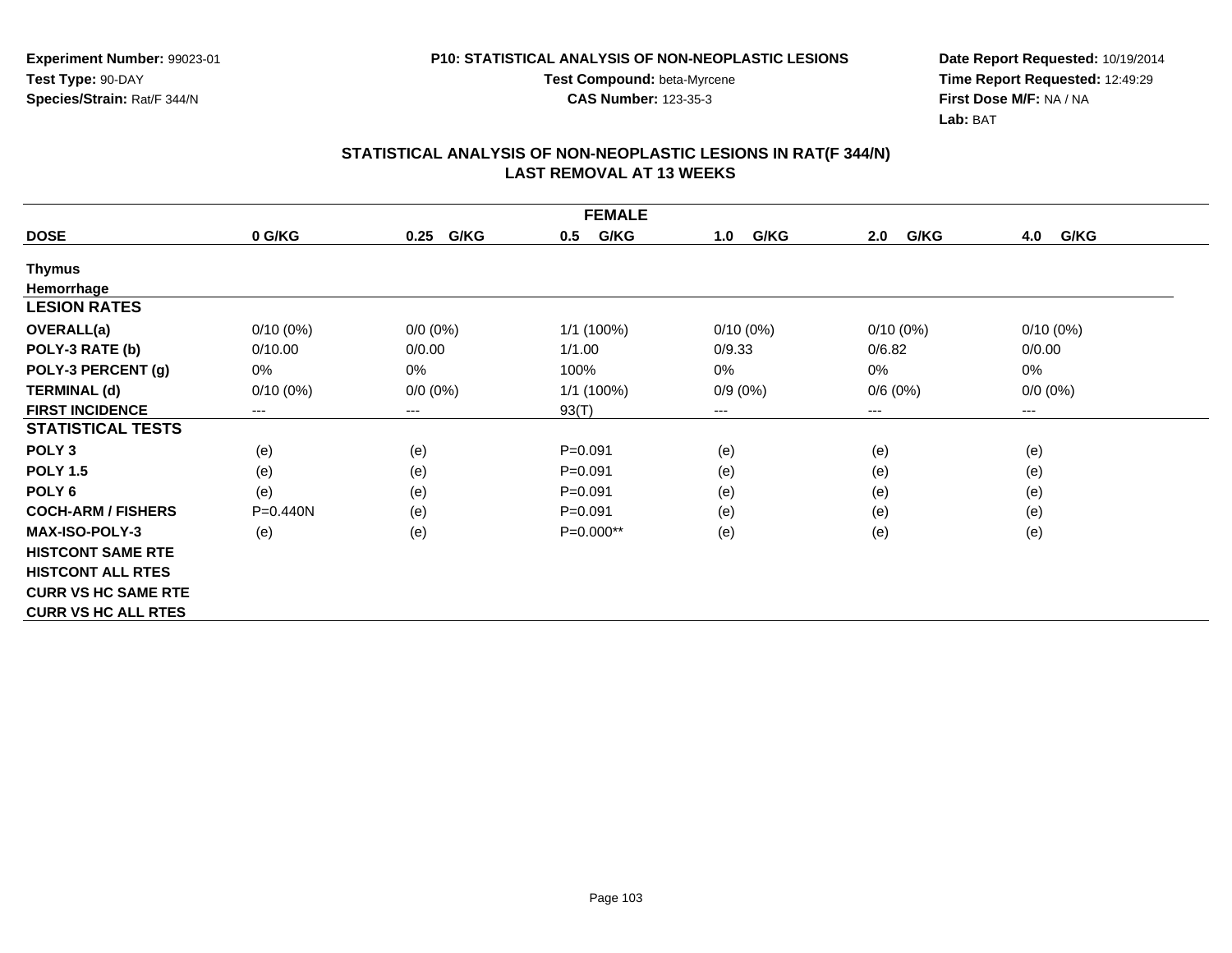**Date Report Requested:** 10/19/2014 **Time Report Requested:** 12:49:29**First Dose M/F:** NA / NA**Lab:** BAT

|                            | <b>FEMALE</b> |                        |              |             |             |                |  |
|----------------------------|---------------|------------------------|--------------|-------------|-------------|----------------|--|
| <b>DOSE</b>                | 0 G/KG        | G/KG<br>0.25           | G/KG<br>0.5  | G/KG<br>1.0 | G/KG<br>2.0 | 4.0<br>G/KG    |  |
| <b>Thymus</b>              |               |                        |              |             |             |                |  |
| <b>Necrosis</b>            |               |                        |              |             |             |                |  |
| <b>LESION RATES</b>        |               |                        |              |             |             |                |  |
| <b>OVERALL(a)</b>          | $0/10(0\%)$   | $0/0 (0\%)$            | $0/1$ $(0%)$ | $0/10(0\%)$ | 3/10(30%)   | 8/10 (80%)     |  |
| POLY-3 RATE (b)            | 0/10.00       | 0/0.00                 | 0/1.00       | 0/9.33      | 3/8.82      | 8/8.00         |  |
| POLY-3 PERCENT (g)         | 0%            | $0\%$                  | $0\%$        | $0\%$       | 34%         | 100%           |  |
| <b>TERMINAL (d)</b>        | $0/10(0\%)$   | $0/0 (0\%)$            | $0/1$ $(0%)$ | $0/9(0\%)$  | 1/6 (17%)   | $0/0(0\%)$     |  |
| <b>FIRST INCIDENCE</b>     | ---           | $\qquad \qquad \cdots$ | ---          | ---         | 3           | $\overline{2}$ |  |
| <b>STATISTICAL TESTS</b>   |               |                        |              |             |             |                |  |
| POLY <sub>3</sub>          | (e)           | (e)                    | (e)          | (e)         | $P=0.072$   | P=0.000**      |  |
| <b>POLY 1.5</b>            | (e)           | (e)                    | (e)          | (e)         | $P=0.074$   | P=0.000**      |  |
| POLY <sub>6</sub>          | (e)           | (e)                    | (e)          | (e)         | $P = 0.069$ | P=0.000**      |  |
| <b>COCH-ARM / FISHERS</b>  | $P=0.000**$   | (e)                    | (e)          | (e)         | $P=0.105$   | $P=0.000**$    |  |
| <b>MAX-ISO-POLY-3</b>      | (e)           | (e)                    | (e)          | (e)         | $P=0.023*$  | $P=0.000**$    |  |
| <b>HISTCONT SAME RTE</b>   |               |                        |              |             |             |                |  |
| <b>HISTCONT ALL RTES</b>   |               |                        |              |             |             |                |  |
| <b>CURR VS HC SAME RTE</b> |               |                        |              |             |             |                |  |
| <b>CURR VS HC ALL RTES</b> |               |                        |              |             |             |                |  |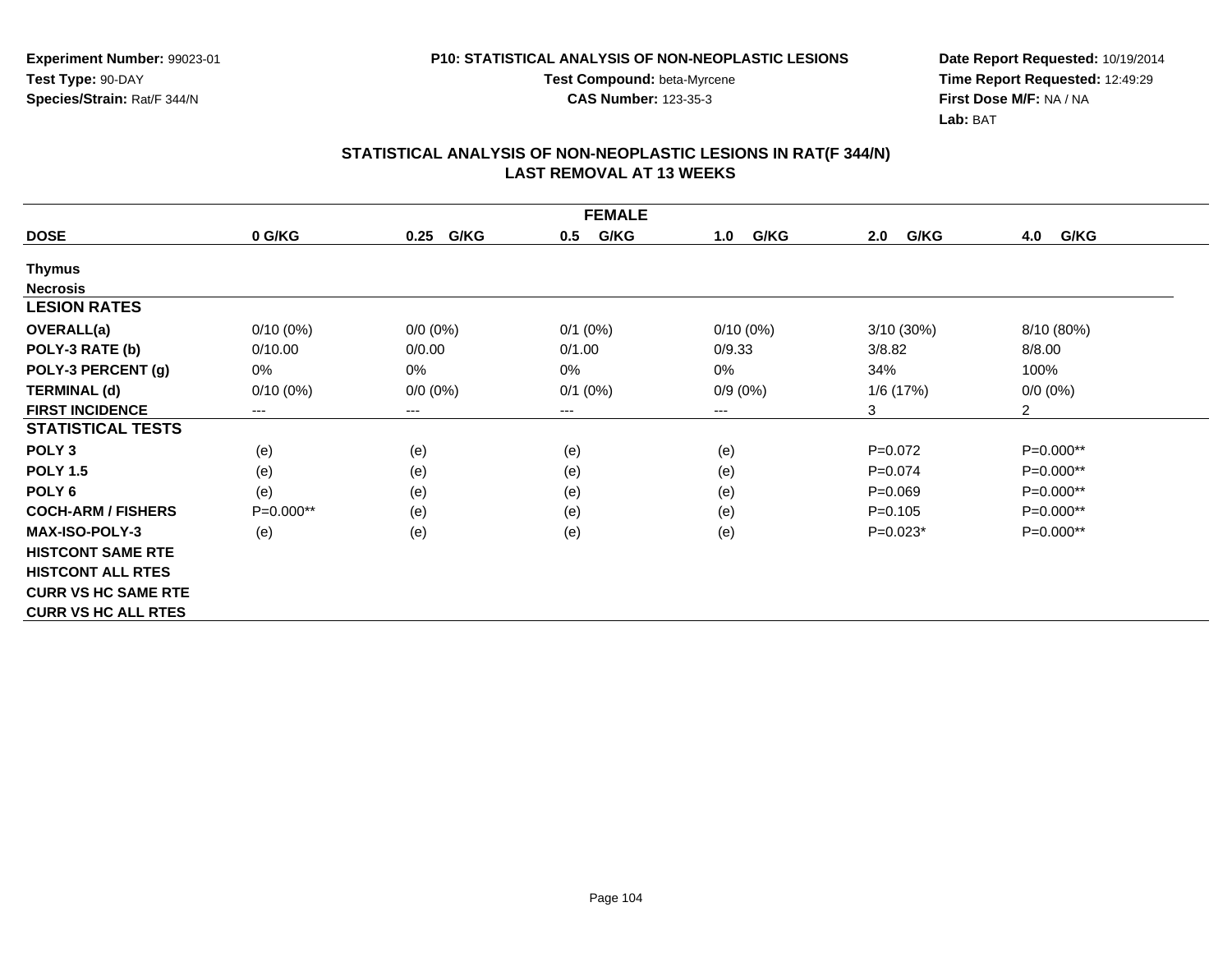**Test Compound:** beta-Myrcene**CAS Number:** 123-35-3

**Date Report Requested:** 10/19/2014 **Time Report Requested:** 12:49:29**First Dose M/F:** NA / NA**Lab:** BAT

|                             | <b>FEMALE</b> |              |             |             |              |                        |  |
|-----------------------------|---------------|--------------|-------------|-------------|--------------|------------------------|--|
| <b>DOSE</b>                 | 0 G/KG        | G/KG<br>0.25 | G/KG<br>0.5 | G/KG<br>1.0 | G/KG<br>2.0  | G/KG<br>4.0            |  |
| <b>Trachea</b>              |               |              |             |             |              |                        |  |
| <b>Inflammation Chronic</b> |               |              |             |             |              |                        |  |
| <b>LESION RATES</b>         |               |              |             |             |              |                        |  |
| <b>OVERALL(a)</b>           | $0/10(0\%)$   | $0/0 (0\%)$  | $0/0 (0\%)$ | $0/1$ (0%)  | $1/10(10\%)$ | $0/10(0\%)$            |  |
| POLY-3 RATE (b)             | 0/10.00       | 0/0.00       | 0/0.00      | 0/0.33      | 1/6.82       | 0/0.00                 |  |
| POLY-3 PERCENT (g)          | 0%            | $0\%$        | 0%          | 0%          | 14.7%        | 0%                     |  |
| <b>TERMINAL (d)</b>         | $0/10(0\%)$   | $0/0 (0\%)$  | $0/0 (0\%)$ | $0/0 (0\%)$ | 1/6 (17%)    | $0/0 (0\%)$            |  |
| <b>FIRST INCIDENCE</b>      | $---$         | $---$        | ---         | ---         | 93(T)        | $\qquad \qquad \cdots$ |  |
| <b>STATISTICAL TESTS</b>    |               |              |             |             |              |                        |  |
| POLY <sub>3</sub>           | (e)           | (e)          | (e)         | (e)         | $P=0.425$    | (e)                    |  |
| <b>POLY 1.5</b>             | (e)           | (e)          | (e)         | (e)         | $P=0.428$    | (e)                    |  |
| POLY <sub>6</sub>           | (e)           | (e)          | (e)         | (e)         | $P = 0.421$  | (e)                    |  |
| <b>COCH-ARM / FISHERS</b>   | $P=0.729$     | (e)          | (e)         | (e)         | $P = 0.500$  | (e)                    |  |
| <b>MAX-ISO-POLY-3</b>       | (e)           | (e)          | (e)         | (e)         | $P = 0.155$  | (e)                    |  |
| <b>HISTCONT SAME RTE</b>    |               |              |             |             |              |                        |  |
| <b>HISTCONT ALL RTES</b>    |               |              |             |             |              |                        |  |
| <b>CURR VS HC SAME RTE</b>  |               |              |             |             |              |                        |  |
| <b>CURR VS HC ALL RTES</b>  |               |              |             |             |              |                        |  |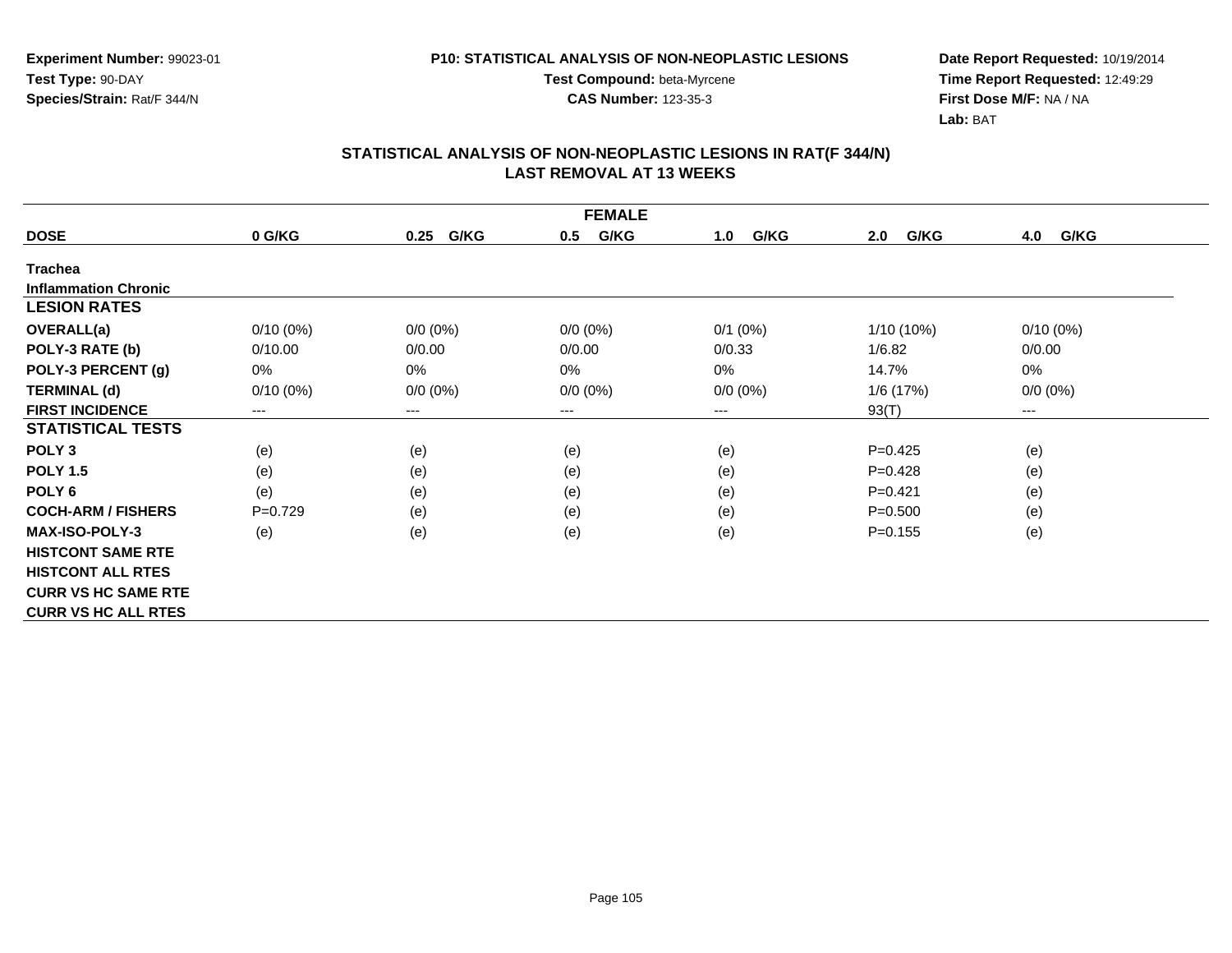**Test Compound:** beta-Myrcene**CAS Number:** 123-35-3

**Date Report Requested:** 10/19/2014 **Time Report Requested:** 12:49:29**First Dose M/F:** NA / NA**Lab:** BAT

|                            | <b>FEMALE</b> |              |             |              |              |              |  |  |
|----------------------------|---------------|--------------|-------------|--------------|--------------|--------------|--|--|
| <b>DOSE</b>                | 0 G/KG        | G/KG<br>0.25 | G/KG<br>0.5 | G/KG<br>1.0  | G/KG<br>2.0  | G/KG<br>4.0  |  |  |
| Uterus: Endometrium        |               |              |             |              |              |              |  |  |
| <b>Hyperplasia Cystic</b>  |               |              |             |              |              |              |  |  |
| <b>LESION RATES</b>        |               |              |             |              |              |              |  |  |
| <b>OVERALL(a)</b>          | $1/10(10\%)$  | $0/0 (0\%)$  | $0/0 (0\%)$ | $0/1$ (0%)   | 1/10 (10%)   | $0/10(0\%)$  |  |  |
| POLY-3 RATE (b)            | 1/10.00       | 0/0.00       | 0/0.00      | 0/0.33       | 1/6.82       | 0/0.00       |  |  |
| POLY-3 PERCENT (g)         | 10%           | $0\%$        | 0%          | $0\%$        | 14.7%        | 0%           |  |  |
| <b>TERMINAL (d)</b>        | $1/10(10\%)$  | $0/0 (0\%)$  | $0/0 (0\%)$ | $0/0 (0\%)$  | 1/6(17%)     | $0/0 (0\%)$  |  |  |
| <b>FIRST INCIDENCE</b>     | 93(T)         | $---$        | ---         | ---          | 93(T)        | $---$        |  |  |
| <b>STATISTICAL TESTS</b>   |               |              |             |              |              |              |  |  |
| POLY <sub>3</sub>          | (e)           | (e)          | (e)         | P=0.936N     | $P=0.669$    | P=0.760N     |  |  |
| <b>POLY 1.5</b>            | (e)           | (e)          | (e)         | $P=0.929N$   | $P = 0.673$  | $P = 0.759N$ |  |  |
| POLY <sub>6</sub>          | (e)           | (e)          | (e)         | $P = 0.941N$ | $P = 0.664$  | P=0.760N     |  |  |
| <b>COCH-ARM / FISHERS</b>  | $P = 0.336N$  | (e)          | (e)         | $P = 0.909N$ | $P = 0.763N$ | P=0.500N     |  |  |
| <b>MAX-ISO-POLY-3</b>      | (e)           | (e)          | (e)         | $P=0.471N$   | $P = 0.410$  | $P = 0.500N$ |  |  |
| <b>HISTCONT SAME RTE</b>   |               |              |             |              |              |              |  |  |
| <b>HISTCONT ALL RTES</b>   |               |              |             |              |              |              |  |  |
| <b>CURR VS HC SAME RTE</b> |               |              |             |              |              |              |  |  |
| <b>CURR VS HC ALL RTES</b> |               |              |             |              |              |              |  |  |